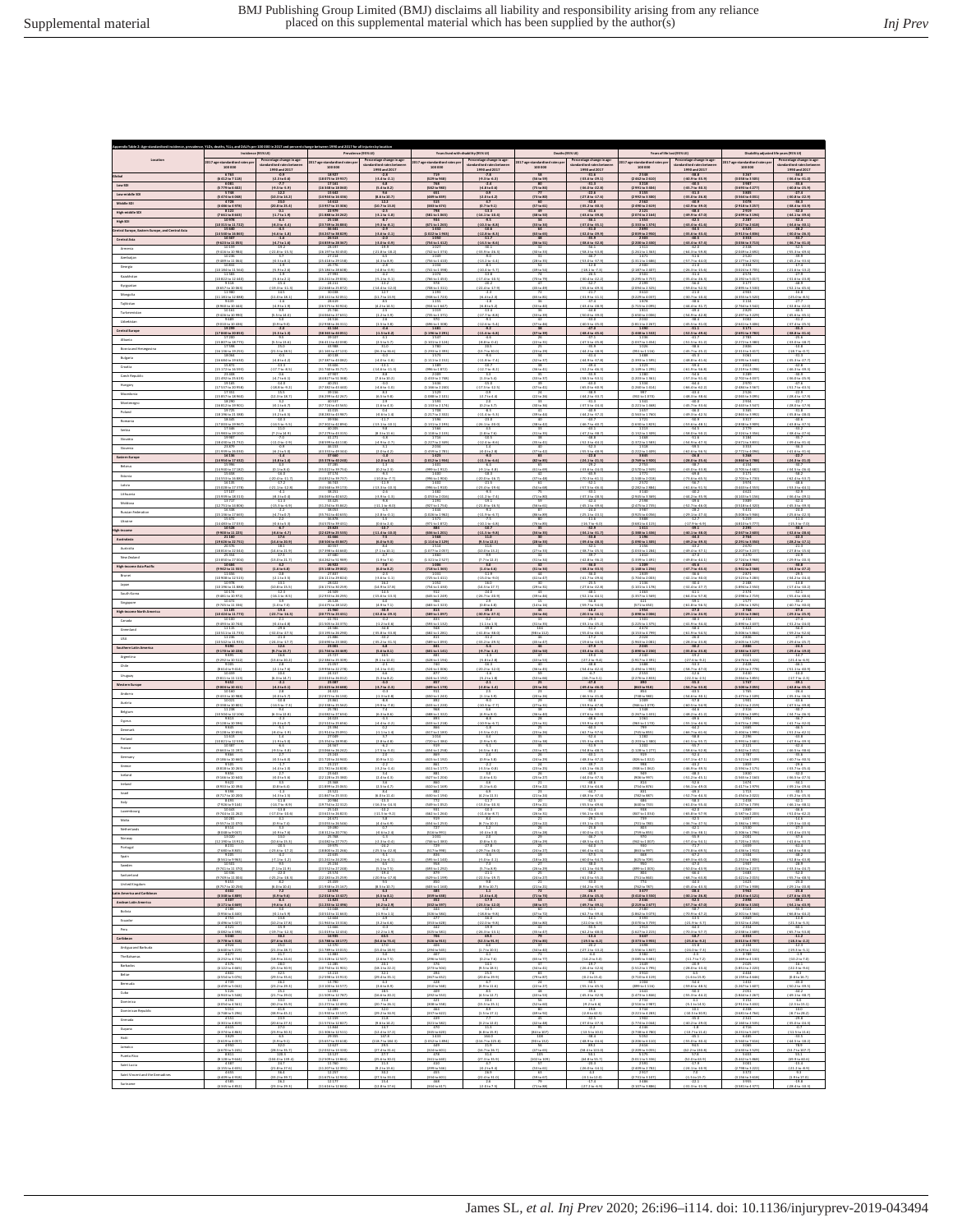| I |
|---|

| Locati<br>Percentage change in age<br>standardised rates betwee<br>1990 and 2017<br>Percentage change in age<br>tandardised rates betwee<br>1990 and 2017<br>Percentage change in age<br>standardised rates betwee<br>Percentage change in age<br>tandardised rates betwee<br>Percentage change in age<br>itandardised rates betwee<br>2017 age-standardised rates p<br>100 000<br>017 age-standardised rate<br>100000<br>017 age-standardised rat<br>2017 age-standardised rates p<br>100 000<br>017 age-standardised rates<br>100.000<br>Percentage change in age<br>Fandardised rates betwee<br>.<br>217 apr<br>-standardised rates p<br>100 000<br>100 000<br>1990 and 2017<br>1990 and 201<br>1990 and 2011<br>1990 and 2017<br>Trinided and Tobaro<br>$\frac{14.7}{(11.110 \frac{18.6}{7})}$<br>11 563<br>032 to 12<br>20.6<br>(18.3 to 23.4)<br>-3.0<br>(-21.1to 16.4)<br>4 300 to 4 854<br>$(48.0 \text{ to } 15.7$<br><b>Wrgin Islands</b><br>(19.51023.3)<br>(5000105568)<br>$\frac{(32.1 + 0.39.2)}{3.1}$<br>(11822 to 13025<br>(295 to 557)<br>$(2.51613.6)$<br>$-17.4$<br>(63 to 77)<br>$(-14.8 \text{ to } 7.4$<br>(2630 to 3205)<br>$(-18.5 \text{ to } 2.6)$<br>(1015101667)<br>$(45.9 \text{ to } 3.2)$<br>Central Latin America<br>(3996 to 4543)<br>$[4.1 to -1.0]$<br>(11066 to 12 405)<br>$(41.3 + 4.6)$<br>$(13.9)$<br>(317 to 558)<br>$(-21.5 \text{ to } -13.9)$<br>(71 to 77)<br>[41.2 to 25.8]<br>(3491663769)<br>$(-30.0 \text{ to } -24.3)$<br>(3 866 to 4 248)<br>(28.9%23.6)<br>Colombia<br>$(1468 to 3896)$<br>$4 086$<br>$\frac{421.6 \text{ to } -15.4}{17.5}$<br>(9.746 to 11.074<br>$(-18.0 + 0.13.6)$<br>$\frac{(277 + 0.416)}{337}$<br>$(-34.0 \text{ to } -25.1$<br>160.910.50<br>$\frac{(2.753 \text{ to } 3.501)}{2.130}$<br>(61.1 to -50.4<br>$\frac{(1101 + 0.1876)}{2468}$<br>(69.2 to 49.0<br>(53 to 68)<br>11.9<br>Costa Rica<br>(14.1 to 21.3)<br>(9223 to 10 251)<br>(12.1 to 15.8)<br>[40.1 to 9.1]<br>$(-14.910 - 1.4$<br>$(-12.6 \text{ to } -0.6)$<br>$(3.836 + 0.4333)$<br>(242 to 451)<br>(47 to 54)<br>$(20.4 \text{ to } 4.1)$<br>(1987 to 2 280)<br>(2 299 to 2 660<br>3921<br>$-27.2$<br>14810<br>$-27.0$<br>560<br>48.7<br>100<br>$^{31.7}$<br>4924<br>45.7<br>5484<br>37.4<br>El Salvado<br>$\frac{(42.8 \text{ to } 42.1)}{11.8}$<br>$(12.861 to 17.465)$<br>11.861<br>$(1696 to 4167)$<br>$4001$<br>$\frac{(-31.446 \cdot 21.7)}{18.2}$<br>$\frac{(415 \text{ to } 726)}{477}$<br>$\frac{(-55.7 + 0.41.1)}{-35.7}$<br>(87 to 125)<br>$\frac{43.710 - 19.0}{27.9}$<br>$\frac{(4032105883)}{4351}$<br>$\frac{(47.7 \text{ to } -23.5)}{-29.5}$<br>(4 572 to 6 440)<br>4 828<br>$(47.9 \text{ to } -26.3)$<br>Guatemala<br>$(10975 \text{ to } 13.046)$<br>$[42.710 \cdot 13.5]$<br>$30.0$<br>$(36.7 + 20.8)$<br>(1769 to 4238)<br>$(-16.1 to .7.8)$<br>$(43.4 \text{ to } -28.2)$<br>(82 to 102)<br>$(35.3 + 0.19.3)$<br>(3.894 to 4.872)<br>(4 351 to 5 366)<br>$(47.0 \text{ to } 22.1)$<br>(355 to 616)<br>Honduras<br>32.8<br>$(7.8 \text{ to } 13.9)$<br>$(10.846 \text{ to } 12.651)$<br>(22.51039.3)<br>$(7.3 + 24.1)$<br>$(44.3 + 10.2)$<br>(1095 to 4647)<br>$(50.510 - 19.2)$<br>(1414103345)<br>$(1549105175)$<br>$3971$<br>(46.16.16.9)<br>(361 to 612)<br>(53 to 103)<br>Mexico<br>(11.275 to 12.691)<br>(1485 to 3588)<br>$(-17.8 \text{ to } -14.3$<br>3 971<br>(1 842 to 4 120)<br>2 238<br>(1 986 to 2 550)<br>2 661<br>4576<br>(4234 to 4 961)<br>1425<br>(1216 to 1650)<br>1799<br>(4.2664.1)<br>$\frac{(-12.2 \text{ to } 9.1)}{.28.0}$<br>$\frac{(321 + 6579)}{537}$<br>$\begin{array}{r} (41.2 \text{ to } 4.6) \\ \hline 44.2 \\ (51.1 \text{ to } 36.9) \\ 3.7 \end{array}$<br>(73 to 75)<br>$(21.110 - 18.1$<br>(16.9 to .13.7)<br>Nicaragua<br>13965<br>(12 037 to 16 625)<br>9 792<br>$(32.210 - 23.0)$<br>$12.0$<br>$(1495 to 1993)$<br>$2319$<br>(0.1106.9)<br>$(53.710 - 37.4$<br>$(59.010 - 44.7$<br>(395 to 70)<br>(14 to 45)<br>Panama<br>$(9 109 10 10 353)$<br>$12 738$<br>$(1577 to 4036)$<br>4 665<br>$\frac{(10.76617.7)}{14.1}$<br>$\frac{(10.21013.9)}{17.1}$<br>(250 to 455<br>(9.1102.0)<br>(44 to 51)<br>$(31.4 \text{ to } 49.8$<br>$(2119 to 2519)$<br>5025<br>$\frac{(-29.8 \text{ to } -16.6)}{20.7}$<br>(2451 to 2 883)<br>5466<br>$\frac{(27.2 \text{ to } 45.1)}{19.0}$<br>Venezuela<br>$\frac{(12032 \text{ to } 13509)}{13110}$<br>$\frac{12.1 \text{ to } 9.0}{15.7}$<br>(5.016.31.3)<br>$(1.8 \text{ to } 41.1)$<br>$(4.395 to 4.948)$<br>4.942<br>$\frac{(10.2 \text{ to } 18.5)}{17.4}$<br>$\frac{(13.410\,21.8)}{15.4}$<br>$\frac{(323 + 6581)}{511}$<br>$(81 + 111)$<br>(4242 to 5890)<br>(4 705 to 6 319)<br>$\frac{(2.1 + 0.17.3)}{-21.7}$<br><b>Tropical Latin America</b><br>(12 352 to 13 946)<br>$\frac{127.0 \text{ to } -22.8}{25.4}$<br>(4658 to 5 260)<br>4 945<br>$\frac{(12.8 + 0.21.8)}{17.4}$<br>(12.81018.4)<br>(374 to 674)<br>$(13.0 \text{ to } 15.4)$<br>$\frac{173 + 0.751}{74}$<br>$\frac{125.240 - 21.8}{24.0}$<br>(3486 to 3592)<br>3573<br>$(3.899 to 4.214)$<br>$4.085$<br>(-23.7 to -19.3)<br>15.5<br>16.1<br>$-21.9$<br><b>Brazil</b><br>(12.7 to 21.8)<br>$\begin{array}{r} 13144 \\ (12.387 \, \text{to} \, 13.993) \\ 11417 \end{array}$<br>$\frac{3578}{2572}$<br>$(-27.1 to -23.0)$<br>(4 665 to 5 266)<br>(12.9 to 18.6)<br>$(13.4 \text{ to } 18.8)$<br>(73 to 75)<br>$[-25.6 \text{ to } -22.2]$<br>(1936 to 4 247<br>$(23.9 to -19.5)$<br>(375 to 675)<br>4711<br>17.5<br>7.7<br>460<br>1.2<br>s<br>12.5<br>5.8<br>3032<br>51<br>Paraguay<br>$\begin{array}{r} 17.6 \\ (14.7 \text{ to } 20.5) \\ \hline 8.3 \\ \end{array}$<br>$\begin{array}{r} 1141/\\ \begin{smallmatrix} 10815 \text{ to } 12\ 111 \end{smallmatrix} \end{array}$<br>$\frac{(5.8109.7)}{2.5}$<br>$\frac{2574}{2238 \text{ to } 1096}$<br>$\frac{5.8}{-0.44.2 \text{ to } 29.7)}$<br>$(4.2 \text{ to } 5.5)$<br>$(7.9 \text{ to } 37.3)$<br>$\frac{(2.592 \text{ to } 1.579)}{4.056}$<br>$\frac{(41.81025.2)}{42.1}$<br>$\frac{(4.417 + 0.5.030)}{7.489}$<br>$\frac{(334 + 6612)}{771}$<br>(48 to 69)<br>th Africa and Middle East<br>(7075 to 7917)<br>(5.5 to 12.4)<br>(17 984 to 20 921)<br>$(3.410 - 1.4)$<br>(3141 to 3462)<br>(38.4 to 26.4)<br>(35.7 to 25.1)<br>(\$73 to 1 008)<br>$(-23.2 \text{ to } -14.6)$<br>$[62 \text{ to } 69]$<br>(-36.4 to -25.8<br>(1796 to 4 363)<br>North Africa and Middle East<br>(7075 to 7 917)<br>(17 984 to 20 921)<br>$(-23.2 \text{ to } -14.6)$<br>(3141 to 3462)<br>(38.4 to -26.4)<br>(35.7 to -25.1<br>(5.5 to 12.4)<br>$(3.410 - 1.4)$<br>[573 to 1 001]<br>(36.4 to -25.8<br>(1796 to 4 363)<br>$[62 \text{ to } 69]$<br>Alghanistas<br>(5 697 to 6 310)<br>(31.795 to 44.643<br>$[26.510 - 21.6]$<br>$(48.5 to -34.9$<br>(51.910)<br>(4067 to 5 876)<br>(-56.9to 44.4<br>(\$ 920 to 8 048)<br>(51.2 to 3.5<br>(49.1 to .14.0<br>(1.442 to 2.64)<br>(86 to 122)<br>Ageria<br>5 787<br>(5477 to 6 129)<br>6 774<br>624<br>455 to 820)<br>$(43.4 \text{ to } -13.7)$<br>$(43.4 \text{ to } -13.7)$<br>$\frac{1731}{(1483162172)}$<br>$-48.2$<br>(53.4 to -42.2)<br>2 355<br>(2 039 to 2 823)<br>1 589<br>$\frac{11}{(47.410 \cdot 37.7)}$<br>(3.2101.9)<br>(3.01009)<br>(11 to 47)<br>$49.210 - 38.7$<br>Bahrain<br>(5.889 to 6.677)<br>$(7.9 \text{ to } 13.4)$<br>(15 795 to 17 598)<br>(3.7 to 7.2)<br>(411 to 773)<br>(49.1 to 4.1)<br>(21 to 26)<br>$(56.2 \text{ to } -44.3)$<br>(922 to 1 126)<br>(65.5 to -44.4)<br>(1.406 to 1.824)<br>$(46.2 to -35.9$<br>tippe<br>(53311105977)<br>$\frac{(13.2 \text{ to } 19.2)}{38.4}$<br>$(13.797 to 15.269)$<br>19854<br>(3.3 to 6.4)<br>(416 to 761)<br>$(-23.2 \text{ to } -11.7)$<br>(44 to 64)<br>[41.2 to 21.1]<br>(2109 to 2828)<br>$(47.7)0 - 29.0$<br>$\frac{(2.660 \text{ to } 3.451)}{3.244}$<br>$\frac{(43.5 + 0.27.1)}{63.4}$<br>Iran<br>$(40.3 to -36.5)$<br>(18518 to 21427)<br>$(-42.1 \text{ to } -30.7)$<br>$(73.4 \text{ to } 71.3)$<br>(6022 to 6741)<br>$(-18.7 to -13.1)$<br>(543 to 962)<br>(52 to 54)<br>$[-71.9 \text{ to } -65.7]$<br>(2464 to 2611)<br>(1051 to 1499)<br>(-69.9 to -66.8)<br>11245<br>36.4<br>14132<br>$-24.2$<br>1552<br>115<br>14.0<br>631<br>7867<br>Iraq<br>(29 480 to 40 416)<br>(12199 to 14 862)<br>(27.7 to 48.3)<br>$[-26.1 to -22.1]$<br>(1 125 to 2 06+<br>$(-34.0 \text{ to } -26.0$<br>(112 to 118)<br>[0.4 to 36.2]<br>(6 151 to 6 4 72)<br>(6.8 to 48.3)<br>(7434 to 8416)<br>$[-2.8 \text{ to } 21.6]$<br>5416<br>1416<br>-54.3<br>188<br>Jordan<br>25.4<br>$\frac{(135211615010)}{17816}$<br>$(4.2 + 0.4)$<br>$\frac{(-10.1 \text{ to } -7.9)}{-2.2}$<br>$(-29.5 \text{ to } -20.9)$<br>-16.7<br>$(57.910 - 41.4)$<br>$\frac{(1247 + 0.1542)}{1073}$<br>$\frac{(5115 \text{ to } 5.785)}{6.607}$<br>$(352 to 662)$<br>626<br>(26 to 32)<br>$\frac{(40.8 \text{ to } 46.2)}{42.5}$<br>$[1 665 to 2 112]$<br>1700<br>$(54.9 \text{ to } 41.8)$<br>Kuwait<br>(16 980 to 18 930)<br>$(3.710 - 0.7)$<br>$(-20.7 \text{ to } -13.0)$<br>(1004 to 1146)<br>(43.6 to 41.3)<br>$(77.4 \text{ to } 72.7)$<br>(6220 to 7 009)<br>$(53.5 \text{ to } 44.4)$<br>(449 to 843)<br>(23 to 26)<br>$(40.110 \cdot 77.2)$<br>(1517 to 1919)<br>Lebanon<br>6501<br>$-19.6$<br>22721<br>$-19.5$<br>2 2 4 9<br>$-64.6$<br>(20 322 to 25 758)<br>$(47.3 \text{ to } .31.6)$<br>$(75.1 \text{ to } 47.6)$<br>$(6.155 + 6.6.905)$<br>(14.9 to .7.0)<br>$\frac{1}{24.2 \text{ to } 14.6}$<br>$(-71.8 + 6.62.0)$<br>$(1282 + 0.1603)$<br>(68.2 to 61.2)<br>(585 to 1061)<br>(29 to 37)<br>(1.985 to 2.553)<br>Libya<br>(19 882 to 25 019)<br>(3534 to 4734)<br>(7712108746)<br>(28.0 to 41.7<br>$(20.2 \text{ to } 46.0)$<br>(629 to 1 127<br>(2.8 to 40.1)<br>(71 to 99)<br>(3.11648.4)<br>$(7.4 \text{ to } 51.00000)$<br>(4 343 to 5 644)<br>(8.9 to 43.7)<br>Morocco<br>5 391<br>(5 107 to 5 708)<br>5 920<br>-38.9<br>(48.1to-29.1)<br>- 44.9<br>$(1729 + 2782)$<br>(1.7169.0)<br>$(13.775 to 15.236)$<br>29.839<br>$(21.8 \text{ to } -12.4)$<br>$(53.510 - 31)$<br>(2.246 to 3.374)<br>$\frac{(4.9 + 0.5)}{20.5}$<br>(415 to 753)<br>(17 to 60<br>[47.8 to .24.0]<br>Palestine<br>$(25 182 to 36 034)$<br>17149<br>(46.5 to -54.8)<br>$(5.599 to 6.270)$<br>6.585<br>$(24.010 - 16.4$<br>(13.61029.8)<br>(916 to 1672)<br>$\frac{(-3.6 \text{ to } 8.7)}{-20.3}$<br>(27 to 14)<br>$(61.8 to -49.6)$<br>$50.4$<br>$\frac{(1242 \text{ to } 1607)}{2601}$<br>$\frac{[2.321103152]}{3.212}$<br>$\frac{(51.016 - 38.9)}{50.1}$<br>Oman<br>$\frac{(16.432 \text{ to } 18.131)}{18.982}$<br>$(6.218166.988)$<br>7312<br>$\frac{(4.4 + 1.4)}{4.7}$<br>$\frac{(4.210 \cdot 1.4)}{4.2}$<br>(431 to 830)<br>$(-25.2$ to $-15.3$ ]<br>$-16.9$<br>$\frac{(50 \text{ to } 72)}{43}$<br>$\frac{(60.5 \text{ to } -37.1)}{-37.4}$<br>$(2.165 to 3.065)$<br>1 785<br>$\frac{(43.5 \text{ to } 41.9)}{42.1}$<br>$\frac{(2.733 \text{ to } 3.736)}{2.454}$<br>$(58.8 \text{ to } -38.8)$<br>Qutar<br>$(53.9 \text{ to } 26.8)$<br>(6916107741)<br>$(-7.5 \text{ to } -1.8)$<br>$\frac{(18.100 \text{ to } 20.202)}{18.688}$<br>$(-20.5 \text{ to } -13.0)$<br>$(1469 to 2136)$<br>$2959$<br>(2056 to 2883)<br>(5.2 to 3.0)<br>(475 to 909<br>(35 to 51)<br>$\frac{(50.1 \text{ to } 20.5)}{30.3}$<br>$(46.9 to -24.7)$<br>8105<br>675<br>$-24.9$<br>3664<br>15<br>$-5.0$<br>$\overline{1}$<br>$-11.7$<br>Saudi Arabia<br>(0.5006.9)<br>15 cas<br>(17 535 to 19 530)<br>19 591<br>(2516 to 3461)<br>$(49.0 \text{ to } -19.8)$<br>(7687 to 8 560)<br>(4.9 to .7.1)<br>(3 136 to 4 208)<br>(45.5 to .20.8)<br>$(-29.6 \text{ to } -20.0$<br>(61 to 83)<br>$(46.7 to -12.7)$<br>(481 to 915)<br>5510<br>$-24.1$<br>6.9<br>744<br>$-3.6$<br>62<br>55.0<br>3105<br>40.5<br>3842<br>-55.4<br>Sudan<br>$\frac{(17.794 \text{ to } 21.908)}{32.417}$<br>$\frac{(7.0 \text{ to } 1.2)}{122.6}$<br>$(2514 to 3892)$<br>14915<br>$rac{(48.6 \text{ to } 46.1)}{602.2}$<br>$(5235 to 5820)$<br>26 5 44<br>$\frac{(27.2 \text{ to } -21.2)}{451.0}$<br>$\frac{(2.5 \text{ to } 12.0)}{124.2}$<br>$[63.9 to -42.9]$<br>$\frac{(1.247 + 0.4653)}{16.341}$<br>$\frac{(63.766 - 40.7)}{491.0}$<br>(556 to 966)<br>1426<br>(49 to 81)<br>$_{\rm 50\,GHz}$<br>(24 052 to 30 257)<br>(199.1 to 524.5)<br>(27 126 to 39 570)<br>(93.8 to 162.4)<br>(1029 to 1949)<br>(87.8 to 182.6)<br>(267 to 276)<br>(421.210563.2)<br>(14744 to 15 112)<br>(\$10.0 to £96.4)<br>(15 893 to 16 858)<br>(437.0 to 556.7)<br>Tunisia<br>6262<br>$-3.2$<br>15965<br>(15 232 to 17 022)<br>16 201<br>$-6.9$<br>563<br>$-22.0$<br>$-39.4$<br>1983<br>47.3<br>2544<br>$-43.2$<br>(8.310.5.6)<br>(1608 to 2380)<br>$(57.3 \text{ to } -36.0)$<br>(5922 to 6652)<br>(4.1 to 0.2)<br>$( -26.9 \text{ to } -16.8 )$<br>(40 to 59)<br>$(51.510 - 25.1)$<br>$\frac{(2121102989)}{1984}$<br>(51.916.33.6)<br>(402 to 755)<br>$\tau_{\rm{urkey}}$<br>$(4.810 - 0.5)$<br>$[45.1 \text{ to } 32.6]$<br>(5.853 to 6.539)<br>$(4.16 - 0.5)$<br>(15 399 to 17 249)<br>$(-10.1 \text{ to } -17.9)$<br>(45.7 to -30.5<br>(1318 to 1556)<br>(-50.0 to -35.8<br>1 984<br>(1 785 to 2 197)<br>1 712<br>(1 095 to 4 399)<br>7 298<br>(195 to 740)<br>(28 to 34)<br>United Arab Emirates<br>$7610$<br>(7223 to 8.038)<br>19554<br>(18635 to 20672)<br>-12.8<br>(-13.8to-11.8)<br>-25.6<br>(-29.6 to -21.2)<br>-18.7<br>(40.4to 8.2)<br>3005<br>(2432 to 3638)<br>(40.9100.8)<br>-22.5<br>438.0to -5.2<br>(12.116.7.2)<br>(510 to 956<br>$rac{78}{(63 \times 95)}$<br>Yemen<br>(9 580 to 11 492)<br>$(74.4 \text{ to } 106.8)$<br>$(15.805 to 18.037)$<br>15971<br>$(5.0 \text{ to } 0.4)$<br>(587 to 1011)<br>$\frac{(-14.6 \text{ to } -5.6)}{5.7}$<br>(111 to 150)<br>$(49.2 \text{ to } 101.3)$<br>(5.792 to 7.626)<br>(21.8 to 125.9<br>(6 526 to 8 438)<br>$\frac{(-20.7 + 0.93.8)}{-29.7}$<br>skAdu<br>(5753106434)<br>(8.7 10 13.2)<br>$(15\,266\,{\rm to}\,16\,775)\over 15\,971}$<br>(13.3 to 15.6)<br>(495 to 857)<br>$(2.4 \text{ to } 9.3)$<br>(74 to 84)<br>$\frac{(-29.2 \text{ to } -15.7)}{-22.9}$<br>(2722 to 3119)<br>(-38.6 to -28.4)<br>$(3326 to 3874)$<br>3620<br>$\frac{(-33.76 - 24.0)}{-29.7}$<br>South Asia<br>(15 266 to 16 775)<br>(2722 to 3119)<br>$(38.6 \text{ to } -28.4)$<br>(\$753 to 6 434)<br>[8.7 to 13.2]<br>(13.3 to 15.6)<br>(495 to 857)<br>(2.4 to 9.3)<br>(74 to 84)<br>$[-29.2 \text{ to } -15.7]$<br>(3 326 to 3 874)<br>$(-33.7 to -24.0)$<br>Bangladesh<br>(28.4 to 36.0)<br>1.4<br>$\frac{(14553 \text{ to } 16193)}{16121}$<br>$(0.51014.5)$<br>-12.4<br>$\frac{(1628 \text{ to } 2151)}{1761}$<br>$(45.4 to -46.2)$<br>$(5227 to 5915)$<br>6017<br>$(28.810\,35.1)$<br>$\frac{(457 + 791)}{659}$<br>(17 to 47)<br>$[56.4 to -38.5]$<br>$(2,209 to 2,810)$<br>$2,420$<br>$\frac{(58.1 \text{ to } -39.0)}{48.6}$<br>thutan<br>$(4.6 + 4.4)$<br>(15 171 to 16 9 14)<br>$42.3$ to $1.91$<br>(5711 to 6 146)<br>(495 to 859)<br>$(-16.6 + 0.7.7)$<br>(40 to 58)<br>(67.1 to -34.4)<br>(1178 to 2086)<br>(46.4 to -44.0)<br>(1958102811)<br>(68.9 to -37.9)<br>$_{\rm india}$<br>6 19 1<br>6.9<br>2.8<br>$-23.3$<br>3726<br>$-29.5$<br>(15318 to 16853)<br>(38.2 to 28.5)<br>(5864 to 6553)<br>$(4.6 \text{ to } 9.3)$<br>(9.7 to 11.9)<br>[0.2 to 6.0]<br>(-29.6 to -15.8)<br>(2794 to 3231)<br>(1396 to 1990)<br>(41.766.24.2)<br>(488 to 855)<br>(78 to 90)<br>Nepal<br>3 173<br>-29.8<br>$\frac{(4878105447)}{5713}$<br>(14997 to 16713)<br>(1900 to 3120)<br>$(51.910 - 10.9)$<br>(6.11011.8)<br>(16.010.22.4)<br>(51010.857)<br>(6.01015.3)<br>(57 to 85)<br>$(-37.7600.4)$<br>$(2, 564 to 3, 850)$<br>$3, 655$<br>$(-44.016 - 8.0)$<br>Pakistan<br>(15 206 to 16 715)<br>$\frac{(2324 + 0.3513)}{2040}$<br>(35.51012.2)<br>$\frac{(1014164239)}{2569}$<br>(18.01015.0)<br>(5414106045)<br>(31.0 to 36.6)<br>$\frac{(30.610.35.8)}{32.8}$<br>(538 to 919<br>(24.3 to 33.1)<br>(53 to 80<br>$+16.8$ to 22.8<br>theast Asia East Asia and Oceanic<br>(15 567 to 17 224)<br>$(10.7 10 21.8)$<br>21.0<br>$\frac{(44.4 \text{ to } -38.7)}{43.8}$<br>(1964 to 2097)<br>$\frac{(53.4 \text{ to } -48.8)}{55.1}$<br>$\frac{(2.411 \text{ to } 2.753)}{2.489}$<br>$\frac{47.3 \text{ to } -41.5}{47.4}$<br>(4123 to 4 597)<br>5 080<br>(33.4 to 39.7)<br>$\frac{(20.81025.1)}{28.2}$<br>[46 to 50]<br>(394 to 693)<br><b>East Asia</b><br>(18 278 to 20 356)<br>(4800 to 5378)<br>(45.7 to 53.6)<br>(26.01030.6)<br>$(14.9 \text{ to } 27.6)$<br>(48.2 to 40.7)<br>(1820 to 1981)<br>$(58.0 \text{ to } -52.7)$<br>$(2,314$ to $2,691)$<br>$(51.0 \text{ to } -43.9)$<br>(428 to 756)<br>(43 to 48)<br>China<br>$(18 396 to 20 489)$<br>14949<br>$\frac{(1798\times1963)}{3016}$<br>$(58.810 - 53.4)$<br>$\frac{(2.298 + 0.2679)}{3.560}$<br>$\frac{(4827 + 0.5410)}{3.917}$<br>$(46.6 \text{ to } 54.6)$<br>$\frac{(26.5 \text{ to } 31.2)}{21.2}$<br>(430 to 758)<br>525<br>$(14.9 \text{ to } 27.9)$<br>35.3<br>$\frac{[43\times48]}{61}$<br>[48.9 to 41.1]<br>$\frac{(51.8 \text{ to } 44.6)}{17.6}$<br>North Korea<br>(14150 to 15816)<br>$(31.5 \text{ to } 40.9)$<br>(2462 to 3645)<br>$(-11.2 \text{ to } 44.0)$<br>(2 950 to 4 197)<br>(5.7 to 42.7)<br>(3696 to 4154)<br>(40.9 to 49.2)<br>(18.1 to 24.3)<br>(50 to 73)<br>$(-10.6 \text{ to } 40.9$<br>(395 to 681)<br>4479<br>8.0<br>16607<br>4.1<br>508<br>$-1.9$<br>54.2<br>1510<br>39.8<br>2088<br>-51.1<br>Taiwan (Province of China)<br>40<br>$(15\,750\,\text{to}\,17\,571)\n$<br>$\frac{(1.9106.2)}{28.7}$<br>$\frac{(5.01011)}{31.2}$<br>(1497 to 1667)<br>5473<br>$\frac{(41.9 + 0.57.5)}{44.1}$<br>(1915 to 2,260)<br>6 06 5<br>$\frac{(55.6 \text{ to } 50.4)}{41.0}$<br>$\frac{(4239 + 64738)}{4717}$<br>$\frac{(1.7 + 0.12.1)}{23.8}$<br>(373 to 662)<br>$\frac{(19 to 43)}{112}$<br>$\frac{(-56.5 \text{ to } -51.8)}{-12.9}$<br>Oceania<br>(14 082 to 15 515)<br>628.6 to 1.4<br>(4563 to 6452<br>(\$149 to 7 084)<br>424.7 to 3.5<br>4482 to 4 958)<br>(21.0 to 26.8)<br>(26.1 to 31.6)<br>(462 to 786<br>(27.9 to 34.6)<br>(95 to 131)<br>$4-26.9$ to $2.0$<br>American Sampa<br>4949<br>(4695 to 5 211)<br>21.3<br>15393<br>24.8<br>(22.010.28.1)<br>553<br>18.0<br>$-17.3$<br>2 2 0 1<br>2755<br>(2516 to 3.007)<br>$-14.0$<br>$-29.5$<br>$(18.4 \text{ to } 24.2)$<br>(14 651 to 16 196)<br>$(13.8 \text{ to } 22.7)$<br>(2029 to 2403)<br>$(27.8 \text{ to } -10.6)$<br>(21.616.6.1)<br>(413 to 720)<br>(48 to 56)<br>(25.7 to 4.7)<br>4 642<br>3854<br>Federated States of Micronesia<br>13958<br>(13331 to 14 618)<br>(1433)<br>27.9<br>24.5<br>1282<br>$-15.9$<br>(32.11639.6)<br>(25.210 30.6)<br>$(19.8 \text{ to } 29.1)$<br>$(52 + 0.89)$<br>(2.157 to 4.160)<br>$(48.0 \text{ to } 3.3$<br>$\frac{(2.759 \text{ to } 4.742)}{2.862}$<br>(41.0106.1)<br>(4384 to 4916)<br>(425 to 740<br>(41.9104.8)<br>$\mathbf{R} \boldsymbol{\mu}$<br>(4135 to 4610)<br>(13 049 to 14 345)<br>(25.310.30.4)<br>(.20.810.10.1<br>(33.1 to 40.8)<br>(189 to 679<br>$(23.1 \text{ to } 30.8)$<br>[44 to 55]<br>$(-21.9 to 7.7)$<br>(2068 to 2648)<br>(2 562 to 3 210)<br>(45.11013.2<br>Guam<br>5 395<br>(5 1 18 to 5 680)<br>4 074<br>34.7<br>20.9 to 39.0<br>$\begin{array}{r} \hline 32.0 \\ (29.710.34.3) \\ \hline 34.3 \end{array}$<br>548<br>400 to 726<br>$1.5$<br>(4.5 to 12.5<br>2655<br>(2441 to 2881)<br>3 203<br>(2 938 to 3 479)<br>3 645<br>(26.76634.1)<br>$(53 + 662)$<br>4.0<br>(4.0 to 15.2)<br>(1.21017.7)<br>Kiribati<br>(3.835 to 4.328)<br>(41.0 to 49.2)<br>(12.934 to 14.386)<br>(30.91038.0)<br>(405 to 659<br>(39.8 to 49.5)<br>(52 to 74)<br>$[-24.4 \text{ to } 10.1]$<br>$(2532 to 3653)$<br>$4.779$<br>626.7 to 9.4<br>(3 080 to 4 220)<br>$(-20.3 \text{ to } 13.0)$<br>Marshall Islands<br>$\frac{(4472 + 04979)}{5166}$<br>$\frac{(35.0 \text{ to } 42.4)}{16.4}$<br>(13.383 to 14.746)<br>$(27.71032.8)$<br>11.2<br>$\frac{(415 \text{ to } 724)}{493}$<br>$\frac{(24.4 \text{ to } 33.1)}{4.9}$<br>(80 to 109)<br>$\frac{(24.7692.1)}{20.3}$<br>(3618 to 5052)<br>$(27.0 \text{ to } 1.0$<br>(4 141 to 5 637)<br>$\frac{(32.9 + 3.2)}{15.6}$<br>Northern Mariana Islands<br>$(14.240 \text{ to } 15.648)$<br>(13.5 to 19.4)<br>(11.6 to 14.9)<br>$(1.6 \text{ to } 8.4)$<br>(42.3 to 6.1)<br>(1852 to 2355)<br>(2 335 to 2 900)<br>(4905 to 5 433)<br>(359 to 657)<br>(45 to 56)<br>(32.7 to .2.9<br>$(-26.9 to -1.7)$<br>4718<br>19.3<br>623<br>126<br>19.4<br>618<br>$-21.5$<br>6.807<br>-185<br>Pagua New<br>(14 168 to 15 629)<br>14 639<br>(4454 to 4 950)<br>4 7 04<br>(16.1 to 22.5<br>$(24.4$ to $30.7)$<br>$\frac{(47166793)}{616}$<br>$(25.8 \text{ to } 31.7)$<br>(103 to 150<br>(44.2 to 3.1)<br>$(5054 to 7436)$<br>1949<br>$\frac{136.6 \text{ to } 5.1}{33.3}$<br>(3 652 to 8 041)<br>2 565<br>$\frac{(-33.016 - 2.8)}{-23.7}$<br>Samoa<br>(13936 to 15380)<br>(4.451 to 4.968)<br>$(22.2 \text{ to } 28.6)$<br>(38.2 to 47.5)<br>$(35.3 \text{ to } 45.9)$<br>(-39.5 to -10.5<br>(1539 to 2447)<br>(48.0 to -16.7)<br>(2099 to 3 063)<br>(.37.9 to .8.9)<br>(464 to 750)<br>(19 to 57)<br>Solomon Islands<br>(14.738 to 16.226)<br>(3637 to 5212)<br>(47.2100.2)<br>(4890 to 5 422)<br>(27.0 to 33.2)<br>(25.910.30.0)<br>(26.1 to 31.8)<br>(89 to 123)<br>$( -31.3 to 2.0)$<br>(4 279 to 5 893)<br>$(42.0 \text{ to } 2.9)$<br>(522 to 889)<br>Tonga<br>33.5<br>$(12.823 \text{ to } 14.045)$<br>(28.2100.2)<br>(4256 to 4750)<br>$\frac{(30.5 \text{ to } 37.4)}{16.3}$<br>$\frac{(29.710.35.1)}{32.9}$<br>$(20.1 \text{ to } 29.8)$<br>$(29.16 - 2.0)$<br>(1831 to 2370)<br>$(2.330 + 0.2.940)$<br>(20.7 to 4.5)<br>(392 to 682)<br>(42 to 54)<br>Vanuatu<br>(14 774 to 16 300)<br>(2811165085)<br>(41.61627.3<br>$\frac{(4731105279)}{2762}$<br>(12.9 to 39.5<br>(30.01036.0)<br>(529 to 890<br>$(35.6 \text{ to } 42.8)$<br>(54 to 109<br>$[-28.1 to 26.3]$<br>(1480 to 5 776)<br>[24.3 to 29.6]<br>Southeast Asia<br>(2607 to 2 920)<br>(2.7607.4)<br>(8 771 to 9 684)<br>(11.71015.0)<br>(0.1 to 7.1)<br>$(43.210 - 34.7$<br>(2165 to 2357)<br>(48.1 to 41.0<br>(2514 to 2810)<br>(44.0 to -37.0)<br>(296 to 510)<br>[52 to 56]<br>Cambodia<br>$\frac{(111116352)}{2159}$<br>$\frac{(3137664333)}{1560}$<br>$\frac{(57.7 \text{ to } 40.0)}{56.1}$<br>$(4.7 + 1.5)$<br>5.0<br>$\frac{(12,404 \text{ to } 15,717)}{7.951}$<br>$(-17.9 \text{ to } -7.9)$<br>$-1.7$<br>(469 to 812)<br>359<br>$\frac{(42.1 \text{ to } -23.9)}{3.8}$<br>$(81 + 114)$<br>$\frac{(48.3 \text{ to } 31.3)}{49.5}$<br>$\frac{(1741105012)}{1919}$<br>$\frac{(54.9 \text{ to } -39.0)}{51.1}$<br>Indonesia<br>$(7.534 to 8.380)$<br>8.790<br>$(1995102329)$<br>$2667$<br>$(4.5 + 1.2)$<br>$-12.1$<br>$(3.6 + 0.2)$<br>$\frac{(271 \text{ to } 458)}{421}$<br>$(6.10 - 1.1)$<br>(17 to 42)<br>$\frac{54.1 \text{ to } 43.9}{49.2}$<br>$(1473 to 1648)$<br>$3203$<br>(69.4 to -51.2)<br>-54.8<br>(1787 to 2050)<br>3 624<br>$\frac{(54.5 \text{ to } 46.2)}{51.7}$<br>Lags<br>(2514 to 2828)<br>$(-15.3 \text{ to } -8.4)$<br>(8403 to 9 208)<br>(8403 to 9 208)<br>(6.1 to 9.4)<br>$(-4.2 to 3.8)$<br>$(2427 to 3739)$<br>$2015$<br>$(45.8 \text{ to } -44.3)$<br>$-27.8$<br>$\begin{array}{r} 3644 \\ (2830164185) \\ 2409 \end{array}$<br>$(62.3 to -41.1)$<br>(313 to 544<br>(54 to 80)<br>$(40.3 + 37.7)$<br>3284<br>29.0<br>20.4<br>394<br>4.1<br>52<br>$-25.8$<br>$-24.0$<br>Malaysia<br>$(1039 to 3.477)$<br>2 732<br>$\frac{(24.1 \text{ to } 34.1)}{19.1}$<br>$\frac{(9144 \text{ to } 10.002)}{8.596}$<br>(4.91010.4)<br>$(1844 to 2215)$<br>958<br>$(36.6 \text{ to } -19.4)$<br>$\frac{(2.200162644)}{1.282}$<br>$(32.2 \text{ to } -16.5)$<br>$\frac{(18.410.22.4)}{14.4}$<br>$\frac{(284 to 524)}{324}$<br>(47 to 57)<br>$(36.6 \text{ to } -16.9)$<br>Maldives<br>$(14.8 \text{ to } 23.7)$<br>$(44.6 \text{ to } -1.1)$<br>$(69.710 - 58.0)$<br>(855 to 1.225)<br>(75.9 to 45.0)<br>$(70.6 \text{ to } -58.9)$<br>(2560 to 2917)<br>(8 204 to 9 048<br>(11.5 to 17.5)<br>(24 to 33)<br>(1138 to 1573)<br>(237 to 426)<br>Mauritius<br>838<br>316<br>17.7<br>$-23.4$<br>$\begin{array}{r} 1746 \\ (1617 \, \mathrm{to} \, 1868) \\ \hline 1393 \end{array}$<br>2062<br>$-18.8$<br>2.790<br>41.7<br>21.7<br>23.1<br>(2628 to 2963)<br>(19.0 to 45.5)<br>(18.81024.7)<br>$(12.9 \text{ to } 22.4)$<br>(29.110.17.8<br>$(28.9 to - 17.3)$<br>$\frac{12.915 \text{ to } 2.214}{1.917}$<br>$\frac{(24.160.11.4)}{34.7}$<br>(8019 to 8 805<br>(16 to 41)<br>(230 to 417)<br>Myanmar<br>49.8 to -27<br>1531 to 44<br>1.2 to 91.<br>9811to 114<br>12.8 to 48.5<br>98 to 66<br>18.6 to 40.<br>68 to Ed<br>41.2 to -20<br>002 to 1837<br>14571043<br>5.2 to -22.<br>Philippines<br>2 895<br>2 575 to 3 260<br>2 745<br>(2 596 to 2 900)<br>$(2.4 \text{ to } 4.9)$<br>8 802<br>(8 397 to 9 235)<br>20.8<br>(18.4 to 23.6)<br>359<br>(268 to 463)<br>17.6<br>(13.3 to 22.0)<br>2516<br>(2235 to 2591)<br>-21.5<br>(-31.4 to -12.4<br>-20.1<br>(-29.2 to -9.8)<br>50<br>(49 to 64)<br>20.5<br>(30.4 to -8.9)<br>Sri Lanka<br>2 871<br>(2 723 to 3 039)<br>2 302<br>(1900 to 2 728)<br>2850<br>(2410 to 3 327)<br>14143<br>12.470 to 16.343)<br>54.6<br>(42.9 to 67.4)<br>548<br>(409 to 715)<br>25.4<br>(14.2 to 41.8)<br>55.2<br>(42.1 to 47.5<br>42.4<br>(48.9 to -55.6)<br>56.5<br>49.9 de 2.6 to<br>(52 to 72)<br>Seychelle<br>$\begin{array}{r} (2.873 \pm 0.3 \pm 204) \\ 3.289 \\ (3.115 \pm 0.3 \pm 476) \\ 2.456 \end{array}$<br>(24.21028.8)<br>$\frac{(264 to 481)}{398}$ $\frac{(289 to 527)}{907}$<br>$\frac{(2187 to 2479)}{2973}$ $\frac{(2675 to 3267)}{1894}$<br>$\frac{(33.2 \text{ to } 40.9)}{14.3}$<br>(8 963 to 9 795)<br>(8.6 to 20.5<br>[52 to 59]<br>$\frac{(-25.7 \text{ to } -13.1)}{38.5}$<br>$(25.3 \text{ to } 42.3)$<br>$(2.515 to 2.883)$<br>1.171<br>$\frac{(-21.4 \text{ to } 0.5)}{-36.1}$<br>Thailand<br>$\frac{(10.1 \text{ to } 18.7)}{52.2}$<br>(9724 to 10708)<br>18400<br>$\frac{[46.5 \text{ to } 30.3]}{55.0}$<br>(10.91614.0)<br>$\frac{49.7661.2}{4.2}$<br>(55 to 67)<br>$\frac{(46.7 \text{ to } -31.0)}{43.5}$<br>$(3.025 to 3.703)$<br>2.801<br>$\frac{(43.5 \text{ to } 28.7)}{54.7}$<br>Timor-Leste<br>(14 992 to 22 8 10)<br>(-69.5 to -45.8)<br>(2.318 to 2.607)<br>$(45.7 to -48.6)$<br>(13.8 to 18.1)<br>(655 to 1 223<br>$(-15.2 \text{ to } -0.7$<br>(10 to 54)<br>(1044 to 2326)<br>$(-79.5 \text{ to } -54.6)$<br>(1998 to 1355<br>$[457.6 \text{ to } 47.0]$<br>30.8<br>11.6<br>2933<br>Wetnam<br>$(8.799 \text{ to } 9.627)$<br>$(2220 + 2820)$<br>$\frac{(44.9 + 0.23.1)}{42.6}$<br>$(2851 to 3181)$<br>5823<br>$\frac{(26.5 \text{ to } 35.0)}{-18.4}$<br>(29.61013.6)<br>$\frac{(275 \text{ to } 494)}{752}$<br>(5.01017.9)<br>$\frac{[50 to 75]}{75}$<br>$(36.0 \text{ to } -13.0)$<br>(2578 to 3.225)<br>$\frac{(41.0 \text{ to } 20.1)}{38.1}$<br>ran Africa<br>$(20.1 to -16.5)$<br>(16.147 to 17.979)<br>(2783 to 3187)<br>(47.0 to 35.3)<br>(5537 to 6 136)<br>(2.8 to 0.1)<br>(565 to 959)<br>$(-11.7 to .7.4)$<br>(70 to 50)<br>(38.9 to .29.4)<br>(1453 to 4 003)<br>$(42.5 to -31.5)$<br>Central sub-Saharan Africa<br>(17 732 to 20 5 20)<br>(3332 to 4245)<br>$(42.9 to -34.7)$<br>(5410166010)<br>(4.1 to 0.4)<br>(6.3 to 14.2)<br>[619361032]<br>$[-2.1 \text{ to } 4.9]$<br>$(35.8 \text{ to } 40.8)$<br>(4 090 to 5 109)<br>$(48.2 to -12.0)$<br>(73 to 92)<br>Angola<br>(40.1 to -33)<br>(19878 to 24.)<br>(61.9 to -38<br>$-671.2$ to -43<br>$49.910 - 6.3$<br>$(718 \text{ to } 1.21)$<br>$\frac{(-30.6 \text{ to } -21.1)}{31.4}$<br>its to th<br>(2803 to 384<br>(1689 to 4.9<br>(5.281 to 5.870)<br>9 025<br>(8.369 to 9.931)<br>5 498<br>(5.217 to 5.810)<br>5 577<br>66.1 to 42.6<br>Control African Benchlin<br>21.4<br>(14.6 to 30.3)<br>(5.11079.0<br>(79371012020)<br>(57.11096)<br>(15.870 to 18.419<br>(652 to 1 129<br>$\begin{array}{r} 31.9 \\[2mm] \textbf{5.8 to 113.4} \\ \textbf{-43.4} \\[2mm] \textbf{-65.4 to 27.0} \\[2mm] \textbf{-21.0} \end{array}$<br>(8808 to 12.9)<br>(8.6 to 105.)<br>(161 to 23)<br>Connectionerswith<br>$-5.2$<br>$[-7.6 \text{ to } -3.0]$<br>19 128<br>(17 832 to 20 865<br>18 178<br>$\begin{array}{r} 4\,146 \\ (1\,471\,16\,4\,893) \\ \hline 4\,394 \end{array}$<br>$\frac{14.2}{\{7.2\ \text{to}\ 23.4\}}$<br>$\frac{77}{78}$<br>$\begin{array}{r} 3.295 \\ (2.672 \text{ to } 3.994) \\ \overline{3.624} \end{array}$<br>$\frac{37.1}{(48.4 \text{ to } 22.4)}$<br>$\frac{850}{770}$<br>(1.21021.4<br>$(49.410 - 22.5$<br>DR Coneg<br>$(17166619421)$<br>$16787$<br>$(3035 to 4291)$<br>$2312$<br>(35.1 to 6.3)<br>$\frac{(1787105071)}{2927}$<br>$(5.273 to 5.892)$<br>5 621<br>$\frac{(6.8 \text{ to } 12.0)}{2.8}$<br>$\frac{(11.110.22.8)}{5.2}$<br>(585 to 975)<br>(6.9 to 20.3)<br>-18.7<br>(67 to 91)<br>(28.566.5<br>$(29.6 \text{ to } 7.2)$<br>Equatorial Guinea<br>(0.1105.8)<br>(15 989 to 17 637)<br>17082<br>(3.4106.9)<br>$\frac{(23.4 \text{ to } -13.3)}{19.0}$<br>$\frac{(1604663229)}{3018}$<br>$(78.3 \text{ to } -54.6)$<br>$\frac{(2.201 \text{ to } 3.904)}{3.748}$<br>$(53311 to 5940)$<br>5916<br>(459 to 801)<br>730<br>$\frac{[401678]}{72}$<br>$\frac{(-73.0 \text{ to } -47.3)}{-30.0}$<br>$\frac{(73.4 \text{ to } 50.8)}{32.3}$<br>Gabon<br>(5613 to 6250)<br>$(-14.2 \text{ to } -10.0)$<br>$(16.362 to 17.870)$<br>20559<br>$(-21.1 \text{ to } -16.8)$<br>$(2442 \text{ to } 3602)$<br>2798<br>$(47.5 \text{ to } -20.3)$<br>$-53.6$<br>$\frac{(1161104374)}{3731}$<br>$(43.0 \text{ to } 20.3)$<br>$(-14.3 to -12.1)$<br>(547 to 947)<br>(61 to 84)<br>$[41.7 to -15.7]$<br>6605<br>$-31.8$<br>4.2<br>311<br>$-4.1$<br>$\overline{\boldsymbol{v}}$<br>$-45.1$<br>47.2<br>.<br>Eastern sub-Saharan Africa<br>(19 353 to 22 010)<br>16 584<br>$(2.6 \text{ to } 0.1)$<br>$74.3$<br>$(47.3 \text{ to } 105.8)$<br>$(42.3 \text{ to } -7.2)$<br>(2611653032)<br>$(58.5 to -45.8)$<br>$\frac{(6317167045)}{6323}$<br>(5991106690)<br>$\begin{array}{r} \textbf{(34.0 to -29.5)}\\ \textbf{(34.0 to -29.5)}\\ \textbf{(13.0 to -1.1)} \end{array}$<br>(72 to 83)<br>$(50.2 \text{ to } -38.6)$<br>$-34.3$<br>(1438 to 4081)<br>(52.3 to .39.9)<br>[703 to 1184]<br>Burund<br>(30 987 to 43 074)<br>(1.298 to 2.346)<br>(56.0 to 136.2)<br>$(74 \text{ to } 105)$<br>$(45.2 \text{ to } 19.4)$<br>(2613 to 3757)<br>$(50.110 - 22.7)$<br>(4 156 to 5 817)<br>(31.510.2.1)<br>Compros<br>6361<br>$-14.0$<br>15735<br>-15.8<br>(-16.9 to -14.6)<br>787<br>$-22.0$<br>$-35.5$<br>2334<br>42.6<br>3 1 2 1<br>-38.5<br>$(16.3 \text{ to } 0.1.7)$<br>(15 023 to 16 593)<br>(582 to 1014)<br>$(24.2 \text{ to } 19.9)$<br>(56 to 82)<br>(46.110.22.6)<br>$\frac{(1905 \text{ to } 2948)}{2416}$<br>$(52.8 \text{ to } -28.9)$<br>(47.3 to .27.2)<br>6032 to 6 721)<br>Djibouti<br>$\begin{array}{r} -4.3 \\ \begin{array}{r} -4.3 \\ -31.9 \\ \hline \end{array} \\ \begin{array}{r} -4.8 \\ \begin{array}{r} -1.9 \\ -1.9 \\ \hline \end{array} \end{array}$<br>5279 to 7 026)<br>(17 559 to 19 396<br>$(23.760 - 17.9)$<br>(542 to 1 103)<br>1857<br>(1 367 to 2 448)<br>$(47.100 - 11.5$<br>(50.1 to 0.5)<br>(1758 to 3416)<br>(58.0 to -15.8<br>$(50.4 \text{ to } 15.1)$<br>(52 to 94)<br><b>Dritrea</b><br>6 555<br> 6 2 1 7 to 6 9 1 1 )<br>16752<br>(31740 to 43 448)<br>52.6<br>(-57.5 to -46.3<br>-94.1<br>(95.2 to -92.1)<br>-91.9<br>03.1 to -90.4<br>-90.1<br>(00.8 to -89.1)<br>105<br>(17 to 125)<br>-91.6<br>03.0 to -89.9]<br>4025<br>(1255 to 4929)<br><b>Dhiopia</b><br>3 328<br>(2 982 to 3 708)<br>3 356<br>$\frac{6328}{(5973106717)}$<br>-54.4<br>(57.0 to -51.8)<br>$(8.810-3.9)$<br>951<br>(709 to 1 211)<br>788<br>-14.4<br>(-17.5 to -11.0)<br>69<br> 63 to 77 <br>61.0<br>66.7 to 52.6<br>2 378<br>(2 142 to 2 650)<br>(3 148<br>48.6<br>(73.9 to 40.1)<br>-61.7<br>(67.2 to -51.5)<br>$\kappa_{\rm{e}mp}$<br>(20 416 to 22 6 11)<br>(7000 to 7889)<br>$(6.7 + 0.20.5)$<br>(7.2 to 9.7)<br>(588 to 1033)<br>(5.108.3)<br>(69 to 84)<br>$\frac{(26.160 \cdot 1.2)}{31.4}$<br>(2332 to 2948)<br>$(23.010 - 2.3)$<br>$\frac{(1.042 + 0.3.800)}{3.148}$<br>$(-18.1 to -0.2)$<br>Madagascar<br>$(42.910 - 10.8)$<br>$(6.138 + 6.6.818)$<br>$(-10.8 \text{ to } 4.0)$<br>(16 158 to 17 824)<br>(588 to 1 018)<br>683<br>$(-18.4 \text{ to } -14.3)$<br>(54 to 76)<br>$\frac{142.1 \text{ to } 49.9}{-31.7}$<br>$\frac{(1954 + 2831)}{2328}$<br>$(50.4 \text{ to } 26.2)$<br>$(2 686 to 3 677)$<br>3011<br>$\frac{(44.166 - 24.2)}{33.5}$<br>Malawi<br>$(16002 to 17682)$<br>21221<br>(56.31046.1)<br>$(-3.8 + 0.7)$<br>(0.9 to 3.8)<br>(511 to 878)<br>$(9.6 \text{ to } -4.6)$<br>(59 to 76)<br>$\frac{-147.6 \text{ to } 20.7}{-25.7}$<br>(1998 to 2712)<br>(2616103431)<br>(50.11027.9)<br>(5499 to 6134)<br>6414<br>$-14.6$<br>$-18.3$<br>892<br>4370<br>-16.8<br>Mozambique<br>$(19\,477\,\text{to}\,23\,595)$<br>29 8 9 1<br>$(48.2 \text{ to } -41.5)$<br>$(49.4 \text{ to } -31.6)$<br>(2998 to 4024)<br>$(45.8 \text{ to } 24.0)$<br>$(1.063 to 4.951)$<br>4.342<br>(6.096 to 6.789)<br>6.159<br>$( -22.010 - 14.0)$<br>(673 to 1 114)<br>1649<br>(81 to 109)<br>$(36.8 to -13.1)$<br>57.9<br>$\frac{(44.8 \text{ to } 27.1)}{51.0}$<br>Rwanda<br>(26 503 to 34 047)<br>$(71.5 \text{ to } 36.1)$<br>(5.840 to 6.536)<br>$(46.6 \text{ to } .39.4)$<br>$(27.5 \text{ to } 63.6)$<br>(1.195 to 2.229)<br>(33.8 to 102.5)<br>(56 to 96)<br>$(64.6 \text{ to } 48.8)$<br>(2228 to 3358)<br>(1642 to 5196)<br>$(58.766 - 40.5)$<br>Somalia<br>(19.898 to 23.731)<br>$(5.9 \times 13.3)$<br>$(2.6 \text{ to } 8.8)$<br>(30.010.39.8)<br>(5056 to 7791)<br>(35.810.44.7)<br>[5143108361]<br>(31.01036.7)<br>(9 149 to 10 606)<br>$\frac{(5.016 - 2.2)}{20.1}$<br>(848 to 1.462)<br>$\frac{(120 + 0.189)}{141}$<br>South Sudan<br>(21 754 to 25 733)<br>(18.71036.0)<br>(5439 to 7291)<br>(4.71094.1)<br>(10748 to 12 621)<br>(25.1 to 34.3<br>(857 to 1495)<br>$(21.1 \text{ to } 41.3)$<br>(121 to 168)<br>$(-12.11064.5$<br>(5 S16 to 8 440)<br>$(2.2 \text{ to } 80.5)$<br>Tenzania<br>2 997<br>(2 619 to 1 382)<br>3 366<br>$\frac{1.1}{(1.5 + 3.4)}$<br>16938<br>(16219 to 17807)<br>21577<br>2 258<br>(1958 to 2 610)<br>2 468<br>$-25.6$<br>$(-41.1$ to 29.6<br>$\frac{(5.809 \times 6.474)}{5.976}$<br>(3.4100.8)<br>$[6.6 \text{ to } 4.9]$<br>$\frac{(36.8 \text{ to } 8.7)}{18.4}$<br>(554 to 947)<br>$\frac{(54 + 65)}{71}$<br>Uganda<br>$-14.6$ to<br>(2018 to 1962)<br>3 389<br>144.5 to -10.0<br>(19 941 to 21 72)<br>17 144<br>680 to 111<br>$rac{29.2 \text{ to } -11}{8.7}$<br>$\frac{(-31.4 \text{ to } 0)}{35.7}$<br>2095 to 2992<br>138.5 to 1<br>41.9<br>Zambia<br>(16 573 to 18 2 10)<br>15 448<br>$(2289 to 3019)$<br>4022<br>$\frac{(2.980 + 0.3.830)}{4.649}$<br>(47.7)<br>$(5.838 + 6.6539)$<br>5 685<br>$\frac{(.10.9 \text{ to } 4)}{4.2}$<br>$\frac{(4.110 - 1)}{12.7}$<br>4.8<br>(566 to 975<br>630.5<br>iss t<br>$\frac{1}{46.4 \text{ to } 16}$<br>$\frac{(53.8 \text{ to } -11)}{41.3}$<br>o 84<br>$-21.3$<br>$\frac{1}{2}$<br>Southern sub-Saharan Africa<br>$(.23.3 to -19.0$<br>5390 to 6 004<br>(14 545 to 16 20)<br>$[-13.8 \text{ to } -11.7]$<br>[11 to 92]<br>[43.1 to 31.]<br>(3741 to 428)<br>(46.3 to .37.0<br>(4 306 to 4 988<br>$(43.760 - 35)$<br>(464 to 819) |  | Incidence (95% UI) | Prevalence (95% UI) |  | Years I ved with disability (95% UI) | Deaths (95% UI) |  | Years of the lost (95% Ut) | Disability adjusted life years (95% UI) |
|---------------------------------------------------------------------------------------------------------------------------------------------------------------------------------------------------------------------------------------------------------------------------------------------------------------------------------------------------------------------------------------------------------------------------------------------------------------------------------------------------------------------------------------------------------------------------------------------------------------------------------------------------------------------------------------------------------------------------------------------------------------------------------------------------------------------------------------------------------------------------------------------------------------------------------------------------------------------------------------------------------------------------------------------------------------------------------------------------------------------------------------------------------------------------------------------------------------------------------------------------------------------------------------------------------------------------------------------------------------------------------------------------------------------------------------------------------------------------------------------------------------------------------------------------------------------------------------------------------------------------------------------------------------------------------------------------------------------------------------------------------------------------------------------------------------------------------------------------------------------------------------------------------------------------------------------------------------------------------------------------------------------------------------------------------------------------------------------------------------------------------------------------------------------------------------------------------------------------------------------------------------------------------------------------------------------------------------------------------------------------------------------------------------------------------------------------------------------------------------------------------------------------------------------------------------------------------------------------------------------------------------------------------------------------------------------------------------------------------------------------------------------------------------------------------------------------------------------------------------------------------------------------------------------------------------------------------------------------------------------------------------------------------------------------------------------------------------------------------------------------------------------------------------------------------------------------------------------------------------------------------------------------------------------------------------------------------------------------------------------------------------------------------------------------------------------------------------------------------------------------------------------------------------------------------------------------------------------------------------------------------------------------------------------------------------------------------------------------------------------------------------------------------------------------------------------------------------------------------------------------------------------------------------------------------------------------------------------------------------------------------------------------------------------------------------------------------------------------------------------------------------------------------------------------------------------------------------------------------------------------------------------------------------------------------------------------------------------------------------------------------------------------------------------------------------------------------------------------------------------------------------------------------------------------------------------------------------------------------------------------------------------------------------------------------------------------------------------------------------------------------------------------------------------------------------------------------------------------------------------------------------------------------------------------------------------------------------------------------------------------------------------------------------------------------------------------------------------------------------------------------------------------------------------------------------------------------------------------------------------------------------------------------------------------------------------------------------------------------------------------------------------------------------------------------------------------------------------------------------------------------------------------------------------------------------------------------------------------------------------------------------------------------------------------------------------------------------------------------------------------------------------------------------------------------------------------------------------------------------------------------------------------------------------------------------------------------------------------------------------------------------------------------------------------------------------------------------------------------------------------------------------------------------------------------------------------------------------------------------------------------------------------------------------------------------------------------------------------------------------------------------------------------------------------------------------------------------------------------------------------------------------------------------------------------------------------------------------------------------------------------------------------------------------------------------------------------------------------------------------------------------------------------------------------------------------------------------------------------------------------------------------------------------------------------------------------------------------------------------------------------------------------------------------------------------------------------------------------------------------------------------------------------------------------------------------------------------------------------------------------------------------------------------------------------------------------------------------------------------------------------------------------------------------------------------------------------------------------------------------------------------------------------------------------------------------------------------------------------------------------------------------------------------------------------------------------------------------------------------------------------------------------------------------------------------------------------------------------------------------------------------------------------------------------------------------------------------------------------------------------------------------------------------------------------------------------------------------------------------------------------------------------------------------------------------------------------------------------------------------------------------------------------------------------------------------------------------------------------------------------------------------------------------------------------------------------------------------------------------------------------------------------------------------------------------------------------------------------------------------------------------------------------------------------------------------------------------------------------------------------------------------------------------------------------------------------------------------------------------------------------------------------------------------------------------------------------------------------------------------------------------------------------------------------------------------------------------------------------------------------------------------------------------------------------------------------------------------------------------------------------------------------------------------------------------------------------------------------------------------------------------------------------------------------------------------------------------------------------------------------------------------------------------------------------------------------------------------------------------------------------------------------------------------------------------------------------------------------------------------------------------------------------------------------------------------------------------------------------------------------------------------------------------------------------------------------------------------------------------------------------------------------------------------------------------------------------------------------------------------------------------------------------------------------------------------------------------------------------------------------------------------------------------------------------------------------------------------------------------------------------------------------------------------------------------------------------------------------------------------------------------------------------------------------------------------------------------------------------------------------------------------------------------------------------------------------------------------------------------------------------------------------------------------------------------------------------------------------------------------------------------------------------------------------------------------------------------------------------------------------------------------------------------------------------------------------------------------------------------------------------------------------------------------------------------------------------------------------------------------------------------------------------------------------------------------------------------------------------------------------------------------------------------------------------------------------------------------------------------------------------------------------------------------------------------------------------------------------------------------------------------------------------------------------------------------------------------------------------------------------------------------------------------------------------------------------------------------------------------------------------------------------------------------------------------------------------------------------------------------------------------------------------------------------------------------------------------------------------------------------------------------------------------------------------------------------------------------------------------------------------------------------------------------------------------------------------------------------------------------------------------------------------------------------------------------------------------------------------------------------------------------------------------------------------------------------------------------------------------------------------------------------------------------------------------------------------------------------------------------------------------------------------------------------------------------------------------------------------------------------------------------------------------------------------------------------------------------------------------------------------------------------------------------------------------------------------------------------------------------------------------------------------------------------------------------------------------------------------------------------------------------------------------------------------------------------------------------------------------------------------------------------------------------------------------------------------------------------------------------------------------------------------------------------------------------------------------------------------------------------------------------------------------------------------------------------------------------------------------------------------------------------------------------------------------------------------------------------------------------------------------------------------------------------------------------------------------------------------------------------------------------------------------------------------------------------------------------------------------------------------------------------------------------------------------------------------------------------------------------------------------------------------------------------------------------------------------------------------------------------------------------------------------------------------------------------------------------------------------------------------------------------------------------------------------------------------------------------------------------------------------------------------------------------------------------------------------------------------------------------------------------------------------------------------------------------------------------------------------------------------------------------------------------------------------------------------------------------------------------------------------------------------------------------------------------------------------------------------------------------------------------------------------------------------------------------------------------------------------------------------------------------------------------------------------------------------------------------------------------------------------------------------------------------------------------------------------------------------------------------------------------------------------------------------------------------------------------------------------------------------------------------------------------------------------------------------------------------------------------------------------------------------------------------------------------------------------------------------------------------------------------------------------------------------------------------------------------------------------------------------------------------------------------------------------------------------------------------------------------------------------------------------------------------------------------------------------------------------------------------------------------------------------------------------------------------------------------------------------------------------------------------------------------------------------------------------------------------------------------------------------------------------------------------------------------------------------------------------------------------------------------------------------------------------------------------------------------------------------------------------------------------------------------------------------------------------------------------------------------------------------------------------------------------------------------------------------------------------------------------------------------------------------------------------------------------------------------------------------------------------------------------------------------------------------------------------------------------------------------------------------------------------------------------------------------------------------------------------------------------------------------------------------------------------------------------------------------------------------------------------------------------------------------------------------------------------------------------------------------------------------------------------------------------------------------------------------------------------------------------------------------------------------------------------------------------------------------------------------------------------------------------------------------------------------------------------------------------------------------------------------------------------------------------------------------------------------------------------------------------------------------------------------------------------------------------------------------------------------------------------------------------------------------------------------------------------------------------------------------------------------------------------------------------------------------------------------------------------------------------------------------------------------------------------------------------------------------------------------------------------------------------------------------------------------------------------------------------------------------------------------------------------------------------------------------------------------------------------------------------------------------------------------------------------------------------------------------------------------------------------------------------------------------------------------------------------------------------------------------------------------------------------------------------------------------------------------------------------------------------------------------------------------------------------------------------------------------------------------------------------------------------------------------------------------------------------------------------------------------------------------------------------------------------------------------------------------------------------------------------------------------------------------------------------------------------------------------------------------------------------------------------------------------------------------------------------------------------------------------------------------------------------------------------------------------------------------------------------------------------------------------------------------------------------------------------------------------------------------------------------------------------------------------------------------------------------------------------------------------------------------------------------------------------------------------------------------------------------------------------------------------------------------------------------------------------------------------------------------------------------------------------------------------------------------------------------------------------------------------------------------------------------------------------------------------------------------------------------------------------------------------------------------------------------------------------------------------------------------------------------------------------------------------------------------------------------------------------------------------------------------------------------------------------------------------------------------------------------------------------------------------------------------------------------------------------------------------------------------------------------------------------------------------------------------------------------------------------------------------------------------------------------------------------------------------------------------------------------------------------------------------------------------------------------------------------------------------------------------------------------------------------------------------------------------------------------------------------------------------------------------------------------------------------------------------------------------------------------------------------------------------------------------------------------------------------------------------------------------------------------------------------------------------------------------------------------------------------------------------------------------------------------------------------------------------------------------------------------------------------------------------------------------------------------------------------------------------------------------------------------------------------------------------------------------------------------------------------------------------------------------------------------------------------------------------------------------------------------------------------------------------------------------------------------------------------------------------------------------------------------------------------------------------------------------------------------------------------------------------------------------------------------------------------------------------------------------------------------------------------------------------------------------------------------------------------------------------------------------------------------------------------------------------------------------------------------------------------------------------------------------------------------------------------------------------------------------------------------------------------------------------------------------------------------------------------------------------------------------------------------------------------------------------------------------------------------------------------------------------------------------------------------------------------------------------------------------------------------------------------------------------------------------------------------------------------------------------------------------------------------------------------------------------------------------------------------------------------------------------------------------------------------------------------------------------------------------------------------------------------------------------------------------------------------------------------------------------------------------------------------------------------------------------------------------------------------------------------------------------------------------------------------------------------------------------------------------------------------------------------------------------------------------------------------------------------------------------------------------------------------------------------------------------------------------------------------------------------------------------------------------------------------------------------------------------------------------------------------------------------------------------------------------------------------------------------------------------------------------------------------------------------------------------------------------------------------------------------------------------------------------------------------------------------------------------------------------------------------------------------------------------------------------------------------------------------------------------------------------------------------------------------------------------------------------------------------------------------------------------------------------------------------------------------------------------------------------------------------------------------------------------------------------------------------------------------------------------------------------------------------------------------------------------------------------------------------------------------------------------------------------------------------------------------------------------------------------------------------------------------------------------------------------------------------------------------------------------------------------------------------------------------------------------------------------------------------------------------------------------------------------------------------------------------------------------------------------------------------------------------------------------------------------------------------------------------------------------------------------------------------------------------------------------------------------------------------------------------------------------------------------------------------------------------------------------------------------------------------------------------------------------------------------------------------------------------------------------------------------------------------------------------------------------------------------------------------------------------------------------------------------------------------------------------------------------------------------------------------------------------------------------------------------------------------------------------------------------------------------------------------------------------------------------------------------------------------------------------------------------------------------------------------------------------------------------------------------------------------------------------------------------------------------------------------------------------------------------------------------------------------------------------------------------------------------------------------------------------------------------------------------------------------------------------------------------------------------------------------------------------------------------------------------------------------------------------------------------------------------------------------------------------------------------------------------------------------------------------------------------------------------------------------------------------------------------------------------------------------------------------------------------------------------------------------------------------------------------------------------------------------------------------------------------------------------------------------------------------------------------------------------------------------------------------------------------------------------------------------------------------------------------------------------------------------------------------------------------------------------------------------------------------------------------------------------------------------------------------------------------------------------------------------------------------------------------------------------------------------------------------------------------------------------------------------------------------------------------------------------------------------------------------------------------------------------------------------------------------------------------------------------------------------------------------------------------------------------------------------------------------------------------------------------------------------------------------------------------------------------------------------------------------------------------------------------------------------------------------------------------------------------------------------------------------------------------------------------------------------------------------------------------------------------------------------------------------------------------------------------------------------------------------------------------------------------------------------------------------------------------------------------------------------------------------------------------------------------------------------------------------------------------------------------------------------------------------------------------------------------------------------------------------------------------------------------------------------------------------------------------------------------------------------------------------------------------------------------------------------------------------------------------------------------------------------------------------------------------------------------------------------------------------------------------------------------------------------------------------------------------------------------------------------------------------------------------------------------------------------------------------------------------------------------------------------------------------------------------------------------------------------------------------------------------------------------------------------------------------------------------------------------------------------------------------------------------------------------------------------------------------------------------------------------------------------------------------------------------------------------------------------------------------------------------------------------------------------------------------------------------------------------------------------------------------------------------------------------------------------------------------------------------------------------------------------------------------------------------------------------------------------------------------------------------------------------------------------------------------------------------------------------------------------------------------------------------------------------------------------------------------------------------------------------------------------------------------------------------------------------------------------------------------------------------------------------------------------------------------------------------------------------------------------------------------------------------------------------------------------------------------------------------------------------------------------------------------------------------------------------------------------------------------------------------------------------------------------------------------------------------------------------------------------------------------------------------------------------------------------------------------------------------------------------------------------------------------------------------------------------------------------------------------------------------------------------------------------------------------------------------------------------------------------------------------------------------------------------------------------------------------------------------------------------------------------------------------------------------------------------------------------------------------------------------------------------------------------------------------------------------------------------------------------------------------------------------------------------------------------------------------------------------------------------------------------------------------------------------------------------------------------------------------------------------------------------------------------------------------------------------------------------------------------------------------------------------------------------------------------------------------------------------------------------------------------------------------------------------------------------------------------------------------------------------------------------------------------------------------------------------------------------------------------------------------------------------------------------------------------------------------------------------------------------------------------------------------------------------------------------------------------------------------------------------------------------------------------------------------------------------------------------------------------------------------------------------------------------------------------------------------------------------------------------------------------------------------------------------------------------------------------------------------------------------------------------------------------------------------------------------------------------------------------------------------------------------------------|--|--------------------|---------------------|--|--------------------------------------|-----------------|--|----------------------------|-----------------------------------------|
|                                                                                                                                                                                                                                                                                                                                                                                                                                                                                                                                                                                                                                                                                                                                                                                                                                                                                                                                                                                                                                                                                                                                                                                                                                                                                                                                                                                                                                                                                                                                                                                                                                                                                                                                                                                                                                                                                                                                                                                                                                                                                                                                                                                                                                                                                                                                                                                                                                                                                                                                                                                                                                                                                                                                                                                                                                                                                                                                                                                                                                                                                                                                                                                                                                                                                                                                                                                                                                                                                                                                                                                                                                                                                                                                                                                                                                                                                                                                                                                                                                                                                                                                                                                                                                                                                                                                                                                                                                                                                                                                                                                                                                                                                                                                                                                                                                                                                                                                                                                                                                                                                                                                                                                                                                                                                                                                                                                                                                                                                                                                                                                                                                                                                                                                                                                                                                                                                                                                                                                                                                                                                                                                                                                                                                                                                                                                                                                                                                                                                                                                                                                                                                                                                                                                                                                                                                                                                                                                                                                                                                                                                                                                                                                                                                                                                                                                                                                                                                                                                                                                                                                                                                                                                                                                                                                                                                                                                                                                                                                                                                                                                                                                                                                                                                                                                                                                                                                                                                                                                                                                                                                                                                                                                                                                                                                                                                                                                                                                                                                                                                                                                                                                                                                                                                                                                                                                                                                                                                                                                                                                                                                                                                                                                                                                                                                                                                                                                                                                                                                                                                                                                                                                                                                                                                                                                                                                                                                                                                                                                                                                                                                                                                                                                                                                                                                                                                                                                                                                                                                                                                                                                                                                                                                                                                                                                                                                                                                                                                                                                                                                                                                                                                                                                                                                                                                                                                                                                                                                                                                                                                                                                                                                                                                                                                                                                                                                                                                                                                                                                                                                                                                                                                                                                                                                                                                                                                                                                                                                                                                                                                                                                                                                                                                                                                                                                                                                                                                                                                                                                                                                                                                                                                                                                                                                                                                                                                                                                                                                                                                                                                                                                                                                                                                                                                                                                                                                                                                                                                                                                                                                                                                                                                                                                                                                                                                                                                                                                                                                                                                                                                                                                                                                                                                                                                                                                                                                                                                                                                                                                                                                                                                                                                                                                                                                                                                                                                                                                                                                                                                                                                                                                                                                                                                                                                                                                                                                                                                                                                                                                                                                                                                                                                                                                                                                                                                                                                                                                                                                                                                                                                                                                                                                                                                                                                                                                                                                                                                                                                                                                                                                                                                                                                                                                                                                                                                                                                                                                                                                                                                                                                                                                                                                                                                                                                                                                                                                                                                                                                                                                                                                                                                                                                                                                                                                                                                                                                                                                                                                                                                                                                                                                                                                                                                                                                                                                                                                                                                                                                                                                                                                                                                                                                                                                                                                                                                                                                                                                                                                                                                                                                                                                                                                                                                                                                                                                                                                                                                                                                                                                                                                                                                                                                                                                                                                                                                                                                                                                                                                                                                                                                                                                                                                                                                                                                                                                                                                                                                                                                                                                                                                                                                                                                                                                                                                                                                                                                                                                                                                                                                                                                                                                                                                                                                                                                                                                                                                                                                                                                                                                                                                                                                                                                                                                                                                                                                                                                                                                                                                                                                                                                                                                                                                                                                                                                                                                                                                                                                                                                                                                                                                                                                                                                                                                                                                                                                                                                                                                                                                                                                                                                                                                                                                                                                                                                                                                                                                                                                                                                                                                                                                                                                                                                                                                                                                                                                                                                                                                                                                                                                                                                                                                                                                                                                                                                                                                                                                                                                                                                                                                                                                                                                                                                                                                                                                                                                                                                                                                                                                                                                                                                                                                                                                                                                                                                                                                                                                                                                                                                                                                                                                                                                                                                                                                                                                                                                                                                                                                                                                                                                                                                                                                                                                                                                                                                                                                                                                                                                                                                                                                                                                                                                                                                                                                                                                                                                                                                                                                                                                                                                                                                                                                                                                                                                                                                                                                                                                                                                                                                                                                                                                                                                                                                                                                                                                                                                                                                                                                                                                                                                                                                                                                                                                                                                                                                                                                                                                                                                                                                                                                                                                                                                                                                                                                                                                                                                                                                                                                                                                                                                                                                                                                                                                                                                                                                                                                                                                                                                                                                                                                                                                                                                                                                                                                                                                                                                                                                                                                                                                                                                                                                                                                                                                                                                                                                                                                                                                                                                                                                                                                                                                                                                                                                                                                                                                                                                                                                                                                                                                                                                                                                                                                                                                                                                                                                                                                                                                                                                                                                                                                                                                                                                                                                                                                                                                                                                                                                                                                                                                                                                                                                                                                                                                                                                                                                                                                                                                                                                                                                                                                                                                                                                                                                                                                                                                                                                                                                                                                                                                                                                                                                                                                                                                                                                                                                                                                                                                                                                                                                                                                                                                                                                                                                                                                                                                                                                                                                                                                                                                                         |  |                    |                     |  |                                      |                 |  |                            |                                         |
|                                                                                                                                                                                                                                                                                                                                                                                                                                                                                                                                                                                                                                                                                                                                                                                                                                                                                                                                                                                                                                                                                                                                                                                                                                                                                                                                                                                                                                                                                                                                                                                                                                                                                                                                                                                                                                                                                                                                                                                                                                                                                                                                                                                                                                                                                                                                                                                                                                                                                                                                                                                                                                                                                                                                                                                                                                                                                                                                                                                                                                                                                                                                                                                                                                                                                                                                                                                                                                                                                                                                                                                                                                                                                                                                                                                                                                                                                                                                                                                                                                                                                                                                                                                                                                                                                                                                                                                                                                                                                                                                                                                                                                                                                                                                                                                                                                                                                                                                                                                                                                                                                                                                                                                                                                                                                                                                                                                                                                                                                                                                                                                                                                                                                                                                                                                                                                                                                                                                                                                                                                                                                                                                                                                                                                                                                                                                                                                                                                                                                                                                                                                                                                                                                                                                                                                                                                                                                                                                                                                                                                                                                                                                                                                                                                                                                                                                                                                                                                                                                                                                                                                                                                                                                                                                                                                                                                                                                                                                                                                                                                                                                                                                                                                                                                                                                                                                                                                                                                                                                                                                                                                                                                                                                                                                                                                                                                                                                                                                                                                                                                                                                                                                                                                                                                                                                                                                                                                                                                                                                                                                                                                                                                                                                                                                                                                                                                                                                                                                                                                                                                                                                                                                                                                                                                                                                                                                                                                                                                                                                                                                                                                                                                                                                                                                                                                                                                                                                                                                                                                                                                                                                                                                                                                                                                                                                                                                                                                                                                                                                                                                                                                                                                                                                                                                                                                                                                                                                                                                                                                                                                                                                                                                                                                                                                                                                                                                                                                                                                                                                                                                                                                                                                                                                                                                                                                                                                                                                                                                                                                                                                                                                                                                                                                                                                                                                                                                                                                                                                                                                                                                                                                                                                                                                                                                                                                                                                                                                                                                                                                                                                                                                                                                                                                                                                                                                                                                                                                                                                                                                                                                                                                                                                                                                                                                                                                                                                                                                                                                                                                                                                                                                                                                                                                                                                                                                                                                                                                                                                                                                                                                                                                                                                                                                                                                                                                                                                                                                                                                                                                                                                                                                                                                                                                                                                                                                                                                                                                                                                                                                                                                                                                                                                                                                                                                                                                                                                                                                                                                                                                                                                                                                                                                                                                                                                                                                                                                                                                                                                                                                                                                                                                                                                                                                                                                                                                                                                                                                                                                                                                                                                                                                                                                                                                                                                                                                                                                                                                                                                                                                                                                                                                                                                                                                                                                                                                                                                                                                                                                                                                                                                                                                                                                                                                                                                                                                                                                                                                                                                                                                                                                                                                                                                                                                                                                                                                                                                                                                                                                                                                                                                                                                                                                                                                                                                                                                                                                                                                                                                                                                                                                                                                                                                                                                                                                                                                                                                                                                                                                                                                                                                                                                                                                                                                                                                                                                                                                                                                                                                                                                                                                                                                                                                                                                                                                                                                                                                                                                                                                                                                                                                                                                                                                                                                                                                                                                                                                                                                                                                                                                                                                                                                                                                                                                                                                                                                                                                                                                                                                                                                                                                                                                                                                                                                                                                                                                                                                                                                                                                                                                                                                                                                                                                                                                                                                                                                                                                                                                                                                                                                                                                                                                                                                                                                                                                                                                                                                                                                                                                                                                                                                                                                                                                                                                                                                                                                                                                                                                                                                                                                                                                                                                                                                                                                                                                                                                                                                                                                                                                                                                                                                                                                                                                                                                                                                                                                                                                                                                                                                                                                                                                                                                                                                                                                                                                                                                                                                                                                                                                                                                                                                                                                                                                                                                                                                                                                                                                                                                                                                                                                                                                                                                                                                                                                                                                                                                                                                                                                                                                                                                                                                                                                                                                                                                                                                                                                                                                                                                                                                                                                                                                                                                                                                                                                                                                                                                                                                                                                                                                                                                                                                                                                                                                                                                                                                                                                                                                                                                                                                                                                                                                                                                                                                                                                                                                                                                                                                                                                                                                                                                                                                                                                                                                                                                                                                                                                                                                                                                                                                                                                                                                                                                                                                                                                                                                                                                                                                                                                                                                                                                                                                                                                                                                                                                                                                                                                                                                                                                                                                                                                                                                                                                                                                                                                                                                                                                                                                                                                                                                                                                                                                                                                                                                                                                                                                                                                                                                                                                                                                                                                                                                                                                                                                                                                                                                                                                                                                                                                                                                                                                                                                                                                                                                                                                                                                                                                                                                                                                                                                                                                                                                                                                                                                                                                                                                                                                                                                                                                                                                                                                                                                                                                                                                                                                                                                                                                                                                                                                                                                                                                                                                                                                                                                                                                                                                                                                                                                                                                                                                                                                                                                                                                                                                                                                                                                                                                                                                                                                                                                                         |  |                    |                     |  |                                      |                 |  |                            |                                         |
|                                                                                                                                                                                                                                                                                                                                                                                                                                                                                                                                                                                                                                                                                                                                                                                                                                                                                                                                                                                                                                                                                                                                                                                                                                                                                                                                                                                                                                                                                                                                                                                                                                                                                                                                                                                                                                                                                                                                                                                                                                                                                                                                                                                                                                                                                                                                                                                                                                                                                                                                                                                                                                                                                                                                                                                                                                                                                                                                                                                                                                                                                                                                                                                                                                                                                                                                                                                                                                                                                                                                                                                                                                                                                                                                                                                                                                                                                                                                                                                                                                                                                                                                                                                                                                                                                                                                                                                                                                                                                                                                                                                                                                                                                                                                                                                                                                                                                                                                                                                                                                                                                                                                                                                                                                                                                                                                                                                                                                                                                                                                                                                                                                                                                                                                                                                                                                                                                                                                                                                                                                                                                                                                                                                                                                                                                                                                                                                                                                                                                                                                                                                                                                                                                                                                                                                                                                                                                                                                                                                                                                                                                                                                                                                                                                                                                                                                                                                                                                                                                                                                                                                                                                                                                                                                                                                                                                                                                                                                                                                                                                                                                                                                                                                                                                                                                                                                                                                                                                                                                                                                                                                                                                                                                                                                                                                                                                                                                                                                                                                                                                                                                                                                                                                                                                                                                                                                                                                                                                                                                                                                                                                                                                                                                                                                                                                                                                                                                                                                                                                                                                                                                                                                                                                                                                                                                                                                                                                                                                                                                                                                                                                                                                                                                                                                                                                                                                                                                                                                                                                                                                                                                                                                                                                                                                                                                                                                                                                                                                                                                                                                                                                                                                                                                                                                                                                                                                                                                                                                                                                                                                                                                                                                                                                                                                                                                                                                                                                                                                                                                                                                                                                                                                                                                                                                                                                                                                                                                                                                                                                                                                                                                                                                                                                                                                                                                                                                                                                                                                                                                                                                                                                                                                                                                                                                                                                                                                                                                                                                                                                                                                                                                                                                                                                                                                                                                                                                                                                                                                                                                                                                                                                                                                                                                                                                                                                                                                                                                                                                                                                                                                                                                                                                                                                                                                                                                                                                                                                                                                                                                                                                                                                                                                                                                                                                                                                                                                                                                                                                                                                                                                                                                                                                                                                                                                                                                                                                                                                                                                                                                                                                                                                                                                                                                                                                                                                                                                                                                                                                                                                                                                                                                                                                                                                                                                                                                                                                                                                                                                                                                                                                                                                                                                                                                                                                                                                                                                                                                                                                                                                                                                                                                                                                                                                                                                                                                                                                                                                                                                                                                                                                                                                                                                                                                                                                                                                                                                                                                                                                                                                                                                                                                                                                                                                                                                                                                                                                                                                                                                                                                                                                                                                                                                                                                                                                                                                                                                                                                                                                                                                                                                                                                                                                                                                                                                                                                                                                                                                                                                                                                                                                                                                                                                                                                                                                                                                                                                                                                                                                                                                                                                                                                                                                                                                                                                                                                                                                                                                                                                                                                                                                                                                                                                                                                                                                                                                                                                                                                                                                                                                                                                                                                                                                                                                                                                                                                                                                                                                                                                                                                                                                                                                                                                                                                                                                                                                                                                                                                                                                                                                                                                                                                                                                                                                                                                                                                                                                                                                                                                                                                                                                                                                                                                                                                                                                                                                                                                                                                                                                                                                                                                                                                                                                                                                                                                                                                                                                                                                                                                                                                                                                                                                                                                                                                                                                                                                                                                                                                                                                                                                                                                                                                                                                                                                                                                                                                                                                                                                                                                                                                                                                                                                                                                                                                                                                                                                                                                                                                                                                                                                                                                                                                                                                                                                                                                                                                                                                                                                                                                                                                                                                                                                                                                                                                                                                                                                                                                                                                                                                                                                                                                                                                                                                                                                                                                                                                                                                                                                                                                                                                                                                                                                                                                                                                                                                                                                                                                                                                                                                                                                                                                                                                                                                                                                                                                                                                                                                                                                                                                                                                                                                                                                                                                                                                                                                                                                                                                                                                                                                                                                                                                                                                                                                                                                                                                                                                                                                                                                                                                                                                                                                                                                                                                                                                                                                                                                                                                                                                                                                                                                                                                                                                                                                                                                                                                                                                                                                                                                                                                                                                                                                                                                                                                                                                                                                                                                                                                                                                                                                                                                                                                                                                                                                                                                                                                                                                                                                                                                                                                                                                                                                                                                                                                                                                                                                                                                                                                                                                                                                                                                                                                                                                                                                                                                                                                                                                                                                                                                                                                                                                                                                                                                                                                                                                                                                                                                                                                                                                                                                                                                                                                                                                                                                                                                                                                                                                                                                                                                                                                                                                                                                                                                                                                                                                                                                                                                                                                                                                                                                                                                                                                                                                                                                                                                                                                                                                                                                                                                                                                                                                                                                                                                                                                                                                                                                                                                                                                                                                                                                                         |  |                    |                     |  |                                      |                 |  |                            |                                         |
|                                                                                                                                                                                                                                                                                                                                                                                                                                                                                                                                                                                                                                                                                                                                                                                                                                                                                                                                                                                                                                                                                                                                                                                                                                                                                                                                                                                                                                                                                                                                                                                                                                                                                                                                                                                                                                                                                                                                                                                                                                                                                                                                                                                                                                                                                                                                                                                                                                                                                                                                                                                                                                                                                                                                                                                                                                                                                                                                                                                                                                                                                                                                                                                                                                                                                                                                                                                                                                                                                                                                                                                                                                                                                                                                                                                                                                                                                                                                                                                                                                                                                                                                                                                                                                                                                                                                                                                                                                                                                                                                                                                                                                                                                                                                                                                                                                                                                                                                                                                                                                                                                                                                                                                                                                                                                                                                                                                                                                                                                                                                                                                                                                                                                                                                                                                                                                                                                                                                                                                                                                                                                                                                                                                                                                                                                                                                                                                                                                                                                                                                                                                                                                                                                                                                                                                                                                                                                                                                                                                                                                                                                                                                                                                                                                                                                                                                                                                                                                                                                                                                                                                                                                                                                                                                                                                                                                                                                                                                                                                                                                                                                                                                                                                                                                                                                                                                                                                                                                                                                                                                                                                                                                                                                                                                                                                                                                                                                                                                                                                                                                                                                                                                                                                                                                                                                                                                                                                                                                                                                                                                                                                                                                                                                                                                                                                                                                                                                                                                                                                                                                                                                                                                                                                                                                                                                                                                                                                                                                                                                                                                                                                                                                                                                                                                                                                                                                                                                                                                                                                                                                                                                                                                                                                                                                                                                                                                                                                                                                                                                                                                                                                                                                                                                                                                                                                                                                                                                                                                                                                                                                                                                                                                                                                                                                                                                                                                                                                                                                                                                                                                                                                                                                                                                                                                                                                                                                                                                                                                                                                                                                                                                                                                                                                                                                                                                                                                                                                                                                                                                                                                                                                                                                                                                                                                                                                                                                                                                                                                                                                                                                                                                                                                                                                                                                                                                                                                                                                                                                                                                                                                                                                                                                                                                                                                                                                                                                                                                                                                                                                                                                                                                                                                                                                                                                                                                                                                                                                                                                                                                                                                                                                                                                                                                                                                                                                                                                                                                                                                                                                                                                                                                                                                                                                                                                                                                                                                                                                                                                                                                                                                                                                                                                                                                                                                                                                                                                                                                                                                                                                                                                                                                                                                                                                                                                                                                                                                                                                                                                                                                                                                                                                                                                                                                                                                                                                                                                                                                                                                                                                                                                                                                                                                                                                                                                                                                                                                                                                                                                                                                                                                                                                                                                                                                                                                                                                                                                                                                                                                                                                                                                                                                                                                                                                                                                                                                                                                                                                                                                                                                                                                                                                                                                                                                                                                                                                                                                                                                                                                                                                                                                                                                                                                                                                                                                                                                                                                                                                                                                                                                                                                                                                                                                                                                                                                                                                                                                                                                                                                                                                                                                                                                                                                                                                                                                                                                                                                                                                                                                                                                                                                                                                                                                                                                                                                                                                                                                                                                                                                                                                                                                                                                                                                                                                                                                                                                                                                                                                                                                                                                                                                                                                                                                                                                                                                                                                                                                                                                                                                                                                                                                                                                                                                                                                                                                                                                                                                                                                                                                                                                                                                                                                                                                                                                                                                                                                                                                                                                                                                                                                                                                                                                                                                                                                                                                                                                                                                                                                                                                                                                                                                                                                                                                                                                                                                                                                                                                                                                                                                                                                                                                                                                                                                                                                                                                                                                                                                                                                                                                                                                                                                                                                                                                                                                                                                                                                                                                                                                                                                                                                                                                                                                                                                                                                                                                                                                                                                                                                                                                                                                                                                                                                                                                                                                                                                                                                                                                                                                                                                                                                                                                                                                                                                                                                                                                                                                                                                                                                                                                                                                                                                                                                                                                                                                                                                                                                                                                                                                                                                                                                                                                                                                                                                                                                                                                                                                                                                                                                                                                                                                                                                                                                                                                                                                                                                                                                                                                                                                                                                                                                                                                                                                                                                                                                                                                                                                                                                                                                                                                                                                                                                                                                                                                                                                                                                                                                                                                                                                                                                                                                                                                                                                                                                                                                                                                                                                                                                                                                                                                                                                                                                                                                                                                                                                                                                                                                                                                                                                                                                                                                                                                                                                                                                                                                                                                                                                                                                                                                                                                                                                                                                                                                                                                                                                                                                                                                                                                                                                                                                                                                                                                                                                                                                                                                                                                                                                                                                                                                                                                                                                                                                                                                                                                                                                                                                                                                                                                                                                                                                                                                                                                                                                                                                                                                                                                                                                                                                                                                                                                                                                                                                                                                                                                                                                                                                                                                                                                                                                                                                                                                                                                                                                                                                                                                                                                                                                                                                                                                                                                                                                                                                                                                                                                                                                                                                                                                                                                                                                                                                                         |  |                    |                     |  |                                      |                 |  |                            |                                         |
|                                                                                                                                                                                                                                                                                                                                                                                                                                                                                                                                                                                                                                                                                                                                                                                                                                                                                                                                                                                                                                                                                                                                                                                                                                                                                                                                                                                                                                                                                                                                                                                                                                                                                                                                                                                                                                                                                                                                                                                                                                                                                                                                                                                                                                                                                                                                                                                                                                                                                                                                                                                                                                                                                                                                                                                                                                                                                                                                                                                                                                                                                                                                                                                                                                                                                                                                                                                                                                                                                                                                                                                                                                                                                                                                                                                                                                                                                                                                                                                                                                                                                                                                                                                                                                                                                                                                                                                                                                                                                                                                                                                                                                                                                                                                                                                                                                                                                                                                                                                                                                                                                                                                                                                                                                                                                                                                                                                                                                                                                                                                                                                                                                                                                                                                                                                                                                                                                                                                                                                                                                                                                                                                                                                                                                                                                                                                                                                                                                                                                                                                                                                                                                                                                                                                                                                                                                                                                                                                                                                                                                                                                                                                                                                                                                                                                                                                                                                                                                                                                                                                                                                                                                                                                                                                                                                                                                                                                                                                                                                                                                                                                                                                                                                                                                                                                                                                                                                                                                                                                                                                                                                                                                                                                                                                                                                                                                                                                                                                                                                                                                                                                                                                                                                                                                                                                                                                                                                                                                                                                                                                                                                                                                                                                                                                                                                                                                                                                                                                                                                                                                                                                                                                                                                                                                                                                                                                                                                                                                                                                                                                                                                                                                                                                                                                                                                                                                                                                                                                                                                                                                                                                                                                                                                                                                                                                                                                                                                                                                                                                                                                                                                                                                                                                                                                                                                                                                                                                                                                                                                                                                                                                                                                                                                                                                                                                                                                                                                                                                                                                                                                                                                                                                                                                                                                                                                                                                                                                                                                                                                                                                                                                                                                                                                                                                                                                                                                                                                                                                                                                                                                                                                                                                                                                                                                                                                                                                                                                                                                                                                                                                                                                                                                                                                                                                                                                                                                                                                                                                                                                                                                                                                                                                                                                                                                                                                                                                                                                                                                                                                                                                                                                                                                                                                                                                                                                                                                                                                                                                                                                                                                                                                                                                                                                                                                                                                                                                                                                                                                                                                                                                                                                                                                                                                                                                                                                                                                                                                                                                                                                                                                                                                                                                                                                                                                                                                                                                                                                                                                                                                                                                                                                                                                                                                                                                                                                                                                                                                                                                                                                                                                                                                                                                                                                                                                                                                                                                                                                                                                                                                                                                                                                                                                                                                                                                                                                                                                                                                                                                                                                                                                                                                                                                                                                                                                                                                                                                                                                                                                                                                                                                                                                                                                                                                                                                                                                                                                                                                                                                                                                                                                                                                                                                                                                                                                                                                                                                                                                                                                                                                                                                                                                                                                                                                                                                                                                                                                                                                                                                                                                                                                                                                                                                                                                                                                                                                                                                                                                                                                                                                                                                                                                                                                                                                                                                                                                                                                                                                                                                                                                                                                                                                                                                                                                                                                                                                                                                                                                                                                                                                                                                                                                                                                                                                                                                                                                                                                                                                                                                                                                                                                                                                                                                                                                                                                                                                                                                                                                                                                                                                                                                                                                                                                                                                                                                                                                                                                                                                                                                                                                                                                                                                                                                                                                                                                                                                                                                                                                                                                                                                                                                                                                                                                                                                                                                                                                                                                                                                                                                                                                                                                                                                                                                                                                                                                                                                                                                                                                                                                                                                                                                                                                                                                                                                                                                                                                                                                                                                                                                                                                                                                                                                                                                                                                                                                                                                                                                                                                                                                                                                                                                                                                                                                                                                                                                                                                                                                                                                                                                                                                                                                                                                                                                                                                                                                                                                                                                                                                                                                                                                                                                                                                                                                                                                                                                                                                                                                                                                                                                                                                                                                                                                                                                                                                                                                                                                                                                                                                                                                                                                                                                                                                                                                                                                                                                                                                                                                                                                                                                                                                                                                                                                                                                                                                                                                                                                                                                                                                                                                                                                                                                                                                                                                                                                                                                                                                                                                                                                                                                                                                                                                                                                                                                                                                                                                                                                                                                                                                                                                                                                                                                                                                                                                                                                                                                                                                                                                                                                                                                                                                                                                                                                                                                                                                                                                                                                                                                                                                                                                                                                                                                                                                                                                                                                                                                                                                                                                                                                                                                                                                                                                                                                                                                                                                                                                                                                                                                                                                                                                                                                                                                                                                                                                                                                                                                                                                                                                                                                                                                                                                                                                                                                                                                                                                                                                                                                                                                                                                                                                                                                                                                                                                                                                                                                                                                                                                                                                                                                                                                                                                                                                                                                                                                                                                                                                                                                                                                                                                                                                                                                                                                                                                                                                                                                                                                                                                                                                                                                                                                                                                                                                                                                                                                                                                                                                                                                                                                                                                                                                                         |  |                    |                     |  |                                      |                 |  |                            |                                         |
|                                                                                                                                                                                                                                                                                                                                                                                                                                                                                                                                                                                                                                                                                                                                                                                                                                                                                                                                                                                                                                                                                                                                                                                                                                                                                                                                                                                                                                                                                                                                                                                                                                                                                                                                                                                                                                                                                                                                                                                                                                                                                                                                                                                                                                                                                                                                                                                                                                                                                                                                                                                                                                                                                                                                                                                                                                                                                                                                                                                                                                                                                                                                                                                                                                                                                                                                                                                                                                                                                                                                                                                                                                                                                                                                                                                                                                                                                                                                                                                                                                                                                                                                                                                                                                                                                                                                                                                                                                                                                                                                                                                                                                                                                                                                                                                                                                                                                                                                                                                                                                                                                                                                                                                                                                                                                                                                                                                                                                                                                                                                                                                                                                                                                                                                                                                                                                                                                                                                                                                                                                                                                                                                                                                                                                                                                                                                                                                                                                                                                                                                                                                                                                                                                                                                                                                                                                                                                                                                                                                                                                                                                                                                                                                                                                                                                                                                                                                                                                                                                                                                                                                                                                                                                                                                                                                                                                                                                                                                                                                                                                                                                                                                                                                                                                                                                                                                                                                                                                                                                                                                                                                                                                                                                                                                                                                                                                                                                                                                                                                                                                                                                                                                                                                                                                                                                                                                                                                                                                                                                                                                                                                                                                                                                                                                                                                                                                                                                                                                                                                                                                                                                                                                                                                                                                                                                                                                                                                                                                                                                                                                                                                                                                                                                                                                                                                                                                                                                                                                                                                                                                                                                                                                                                                                                                                                                                                                                                                                                                                                                                                                                                                                                                                                                                                                                                                                                                                                                                                                                                                                                                                                                                                                                                                                                                                                                                                                                                                                                                                                                                                                                                                                                                                                                                                                                                                                                                                                                                                                                                                                                                                                                                                                                                                                                                                                                                                                                                                                                                                                                                                                                                                                                                                                                                                                                                                                                                                                                                                                                                                                                                                                                                                                                                                                                                                                                                                                                                                                                                                                                                                                                                                                                                                                                                                                                                                                                                                                                                                                                                                                                                                                                                                                                                                                                                                                                                                                                                                                                                                                                                                                                                                                                                                                                                                                                                                                                                                                                                                                                                                                                                                                                                                                                                                                                                                                                                                                                                                                                                                                                                                                                                                                                                                                                                                                                                                                                                                                                                                                                                                                                                                                                                                                                                                                                                                                                                                                                                                                                                                                                                                                                                                                                                                                                                                                                                                                                                                                                                                                                                                                                                                                                                                                                                                                                                                                                                                                                                                                                                                                                                                                                                                                                                                                                                                                                                                                                                                                                                                                                                                                                                                                                                                                                                                                                                                                                                                                                                                                                                                                                                                                                                                                                                                                                                                                                                                                                                                                                                                                                                                                                                                                                                                                                                                                                                                                                                                                                                                                                                                                                                                                                                                                                                                                                                                                                                                                                                                                                                                                                                                                                                                                                                                                                                                                                                                                                                                                                                                                                                                                                                                                                                                                                                                                                                                                                                                                                                                                                                                                                                                                                                                                                                                                                                                                                                                                                                                                                                                                                                                                                                                                                                                                                                                                                                                                                                                                                                                                                                                                                                                                                                                                                                                                                                                                                                                                                                                                                                                                                                                                                                                                                                                                                                                                                                                                                                                                                                                                                                                                                                                                                                                                                                                                                                                                                                                                                                                                                                                                                                                                                                                                                                                                                                                                                                                                                                                                                                                                                                                                                                                                                                                                                                                                                                                                                                                                                                                                                                                                                                                                                                                                                                                                                                                                                                                                                                                                                                                                                                                                                                                                                                                                                                                                                                                                                                                                                                                                                                                                                                                                                                                                                                                                                                                                                                                                                                                                                                                                                                                                                                                                                                                                                                                                                                                                                                                                                                                                                                                                                                                                                                                                                                                                                                                                                                                                                                                                                                                                                                                                                                                                                                                                                                                                                                                                                                                                                                                                                                                                                                                                                                                                                                                                                                                                                                                                                                                                                                                                                                                                                                                                                                                                                                                                                                                                                                                                                                                                                                                                                                                                                                                                                                                                                                                                                                                                                                                                                                                                                                                                                                                                                                                                                                                                                                                                                                                                                                                                                                                                                                                                                                                                                                                                                                                                                                                                                                                                                                                                                                                                                                                                                                                                                                                                                                                                                                                                                                                                                                                                                                                                                                                                                                                                                                                                                                                                                                                                                                                                                                                                                                                                                                                                                                                                                                                                                                                                                                                                                                                                                                                                                                                                                                                                                                                                                                                                                                                                                                                                                                                                                                                                                                                                                                                                                                                                                                                                                                                                                                                                                                                                                                                                                                                                                                                                                                                                                                                                                                                                                                                                                                                                                                                                                                                                                                                                                                                                                                                                                                                                                                                                                                                                                                                                                                                                                                                                                                                                                                                                                                                                                         |  |                    |                     |  |                                      |                 |  |                            |                                         |
|                                                                                                                                                                                                                                                                                                                                                                                                                                                                                                                                                                                                                                                                                                                                                                                                                                                                                                                                                                                                                                                                                                                                                                                                                                                                                                                                                                                                                                                                                                                                                                                                                                                                                                                                                                                                                                                                                                                                                                                                                                                                                                                                                                                                                                                                                                                                                                                                                                                                                                                                                                                                                                                                                                                                                                                                                                                                                                                                                                                                                                                                                                                                                                                                                                                                                                                                                                                                                                                                                                                                                                                                                                                                                                                                                                                                                                                                                                                                                                                                                                                                                                                                                                                                                                                                                                                                                                                                                                                                                                                                                                                                                                                                                                                                                                                                                                                                                                                                                                                                                                                                                                                                                                                                                                                                                                                                                                                                                                                                                                                                                                                                                                                                                                                                                                                                                                                                                                                                                                                                                                                                                                                                                                                                                                                                                                                                                                                                                                                                                                                                                                                                                                                                                                                                                                                                                                                                                                                                                                                                                                                                                                                                                                                                                                                                                                                                                                                                                                                                                                                                                                                                                                                                                                                                                                                                                                                                                                                                                                                                                                                                                                                                                                                                                                                                                                                                                                                                                                                                                                                                                                                                                                                                                                                                                                                                                                                                                                                                                                                                                                                                                                                                                                                                                                                                                                                                                                                                                                                                                                                                                                                                                                                                                                                                                                                                                                                                                                                                                                                                                                                                                                                                                                                                                                                                                                                                                                                                                                                                                                                                                                                                                                                                                                                                                                                                                                                                                                                                                                                                                                                                                                                                                                                                                                                                                                                                                                                                                                                                                                                                                                                                                                                                                                                                                                                                                                                                                                                                                                                                                                                                                                                                                                                                                                                                                                                                                                                                                                                                                                                                                                                                                                                                                                                                                                                                                                                                                                                                                                                                                                                                                                                                                                                                                                                                                                                                                                                                                                                                                                                                                                                                                                                                                                                                                                                                                                                                                                                                                                                                                                                                                                                                                                                                                                                                                                                                                                                                                                                                                                                                                                                                                                                                                                                                                                                                                                                                                                                                                                                                                                                                                                                                                                                                                                                                                                                                                                                                                                                                                                                                                                                                                                                                                                                                                                                                                                                                                                                                                                                                                                                                                                                                                                                                                                                                                                                                                                                                                                                                                                                                                                                                                                                                                                                                                                                                                                                                                                                                                                                                                                                                                                                                                                                                                                                                                                                                                                                                                                                                                                                                                                                                                                                                                                                                                                                                                                                                                                                                                                                                                                                                                                                                                                                                                                                                                                                                                                                                                                                                                                                                                                                                                                                                                                                                                                                                                                                                                                                                                                                                                                                                                                                                                                                                                                                                                                                                                                                                                                                                                                                                                                                                                                                                                                                                                                                                                                                                                                                                                                                                                                                                                                                                                                                                                                                                                                                                                                                                                                                                                                                                                                                                                                                                                                                                                                                                                                                                                                                                                                                                                                                                                                                                                                                                                                                                                                                                                                                                                                                                                                                                                                                                                                                                                                                                                                                                                                                                                                                                                                                                                                                                                                                                                                                                                                                                                                                                                                                                                                                                                                                                                                                                                                                                                                                                                                                                                                                                                                                                                                                                                                                                                                                                                                                                                                                                                                                                                                                                                                                                                                                                                                                                                                                                                                                                                                                                                                                                                                                                                                                                                                                                                                                                                                                                                                                                                                                                                                                                                                                                                                                                                                                                                                                                                                                                                                                                                                                                                                                                                                                                                                                                                                                                                                                                                                                                                                                                                                                                                                                                                                                                                                                                                                                                                                                                                                                                                                                                                                                                                                                                                                                                                                                                                                                                                                                                                                                                                                                                                                                                                                                                                                                                                                                                                                                                                                                                                                                                                                                                                                                                                                                                                                                                                                                                                                                                                                                                                                                                                                                                                                                                                                                                                                                                                                                                                                                                                                                                                                                                                                                                                                                                                                                                                                                                                                                                                                                                                                                                                                                                                                                                                                                                                                                                                                                                                                                                                                                                                                                                                                                                                                                                                                                                                                                                                                                                                                                                                                                                                                                                                                                                                                                                                                                                                                                                                                                                                                                                                                                                                                                                                                                                                                                                                                                                                                                                                                                                                                                                                                                                                                                                                                                                                                                                                                                                                                                                                                                                                                                                                                                                                                                                                                                                                                                                                                                                                                                                                                                                                                                                                                                                                                                                                                                                                                                                                                                                                                                                                                                                                                                                                                                                                                                                                                                                                                                                                                                                                                                                                                                                                                                                                                                                                                                                                                                                                                                                                                                                                                                                                                                                                                                                                                                                                                                                                                                                                                                                                                                                                                                                                                                                                                                                                                                                                                                                                                                                                                                                                                                                                                                                                                                                                                                                                                                                                                                                                                                                                                                                                                                                                                                                                                                                                                                                                                                                                                                                                                                                                                                                                         |  |                    |                     |  |                                      |                 |  |                            |                                         |
|                                                                                                                                                                                                                                                                                                                                                                                                                                                                                                                                                                                                                                                                                                                                                                                                                                                                                                                                                                                                                                                                                                                                                                                                                                                                                                                                                                                                                                                                                                                                                                                                                                                                                                                                                                                                                                                                                                                                                                                                                                                                                                                                                                                                                                                                                                                                                                                                                                                                                                                                                                                                                                                                                                                                                                                                                                                                                                                                                                                                                                                                                                                                                                                                                                                                                                                                                                                                                                                                                                                                                                                                                                                                                                                                                                                                                                                                                                                                                                                                                                                                                                                                                                                                                                                                                                                                                                                                                                                                                                                                                                                                                                                                                                                                                                                                                                                                                                                                                                                                                                                                                                                                                                                                                                                                                                                                                                                                                                                                                                                                                                                                                                                                                                                                                                                                                                                                                                                                                                                                                                                                                                                                                                                                                                                                                                                                                                                                                                                                                                                                                                                                                                                                                                                                                                                                                                                                                                                                                                                                                                                                                                                                                                                                                                                                                                                                                                                                                                                                                                                                                                                                                                                                                                                                                                                                                                                                                                                                                                                                                                                                                                                                                                                                                                                                                                                                                                                                                                                                                                                                                                                                                                                                                                                                                                                                                                                                                                                                                                                                                                                                                                                                                                                                                                                                                                                                                                                                                                                                                                                                                                                                                                                                                                                                                                                                                                                                                                                                                                                                                                                                                                                                                                                                                                                                                                                                                                                                                                                                                                                                                                                                                                                                                                                                                                                                                                                                                                                                                                                                                                                                                                                                                                                                                                                                                                                                                                                                                                                                                                                                                                                                                                                                                                                                                                                                                                                                                                                                                                                                                                                                                                                                                                                                                                                                                                                                                                                                                                                                                                                                                                                                                                                                                                                                                                                                                                                                                                                                                                                                                                                                                                                                                                                                                                                                                                                                                                                                                                                                                                                                                                                                                                                                                                                                                                                                                                                                                                                                                                                                                                                                                                                                                                                                                                                                                                                                                                                                                                                                                                                                                                                                                                                                                                                                                                                                                                                                                                                                                                                                                                                                                                                                                                                                                                                                                                                                                                                                                                                                                                                                                                                                                                                                                                                                                                                                                                                                                                                                                                                                                                                                                                                                                                                                                                                                                                                                                                                                                                                                                                                                                                                                                                                                                                                                                                                                                                                                                                                                                                                                                                                                                                                                                                                                                                                                                                                                                                                                                                                                                                                                                                                                                                                                                                                                                                                                                                                                                                                                                                                                                                                                                                                                                                                                                                                                                                                                                                                                                                                                                                                                                                                                                                                                                                                                                                                                                                                                                                                                                                                                                                                                                                                                                                                                                                                                                                                                                                                                                                                                                                                                                                                                                                                                                                                                                                                                                                                                                                                                                                                                                                                                                                                                                                                                                                                                                                                                                                                                                                                                                                                                                                                                                                                                                                                                                                                                                                                                                                                                                                                                                                                                                                                                                                                                                                                                                                                                                                                                                                                                                                                                                                                                                                                                                                                                                                                                                                                                                                                                                                                                                                                                                                                                                                                                                                                                                                                                                                                                                                                                                                                                                                                                                                                                                                                                                                                                                                                                                                                                                                                                                                                                                                                                                                                                                                                                                                                                                                                                                                                                                                                                                                                                                                                                                                                                                                                                                                                                                                                                                                                                                                                                                                                                                                                                                                                                                                                                                                                                                                                                                                                                                                                                                                                                                                                                                                                                                                                                                                                                                                                                                                                                                                                                                                                                                                                                                                                                                                                                                                                                                                                                                                                                                                                                                                                                                                                                                                                                                                                                                                                                                                                                                                                                                                                                                                                                                                                                                                                                                                                                                                                                                                                                                                                                                                                                                                                                                                                                                                                                                                                                                                                                                                                                                                                                                                                                                                                                                                                                                                                                                                                                                                                                                                                                                                                                                                                                                                                                                                                                                                                                                                                                                                                                                                                                                                                                                                                                                                                                                                                                                                                                                                                                                                                                                                                                                                                                                                                                                                                                                                                                                                                                                                                                                                                                                                                                                                                                                                                                                                                                                                                                                                                                                                                                                                                                                                                                                                                                                                                                                                                                                                                                                                                                                                                                                                                                                                                                                                                                                                                                                                                                                                                                                                                                                                                                                                                                                                                                                                                                                                                                                                                                                                                                                                                                                                                                                                                                                                                                                                                                                                                                                                                                                                                                                                                                                                                                                                                                                                                                                                                                                                                                                                                                                                                                                                                                                                                                                                                                                                                                                                                                                                                                                                                                                                                                                                                                                                                                                                                                                                                                                                                                                                                                                                                                                                                                                                                                                                                                                                                                                                                                                                                                                                                                                                                                                                                                                                                                                                                                                                                                                                                                                                                                                                                                                                                                                                                                                                                                                                                                                                                                                                                                                                                                                                                                                                                                                                                                                                                                                         |  |                    |                     |  |                                      |                 |  |                            |                                         |
|                                                                                                                                                                                                                                                                                                                                                                                                                                                                                                                                                                                                                                                                                                                                                                                                                                                                                                                                                                                                                                                                                                                                                                                                                                                                                                                                                                                                                                                                                                                                                                                                                                                                                                                                                                                                                                                                                                                                                                                                                                                                                                                                                                                                                                                                                                                                                                                                                                                                                                                                                                                                                                                                                                                                                                                                                                                                                                                                                                                                                                                                                                                                                                                                                                                                                                                                                                                                                                                                                                                                                                                                                                                                                                                                                                                                                                                                                                                                                                                                                                                                                                                                                                                                                                                                                                                                                                                                                                                                                                                                                                                                                                                                                                                                                                                                                                                                                                                                                                                                                                                                                                                                                                                                                                                                                                                                                                                                                                                                                                                                                                                                                                                                                                                                                                                                                                                                                                                                                                                                                                                                                                                                                                                                                                                                                                                                                                                                                                                                                                                                                                                                                                                                                                                                                                                                                                                                                                                                                                                                                                                                                                                                                                                                                                                                                                                                                                                                                                                                                                                                                                                                                                                                                                                                                                                                                                                                                                                                                                                                                                                                                                                                                                                                                                                                                                                                                                                                                                                                                                                                                                                                                                                                                                                                                                                                                                                                                                                                                                                                                                                                                                                                                                                                                                                                                                                                                                                                                                                                                                                                                                                                                                                                                                                                                                                                                                                                                                                                                                                                                                                                                                                                                                                                                                                                                                                                                                                                                                                                                                                                                                                                                                                                                                                                                                                                                                                                                                                                                                                                                                                                                                                                                                                                                                                                                                                                                                                                                                                                                                                                                                                                                                                                                                                                                                                                                                                                                                                                                                                                                                                                                                                                                                                                                                                                                                                                                                                                                                                                                                                                                                                                                                                                                                                                                                                                                                                                                                                                                                                                                                                                                                                                                                                                                                                                                                                                                                                                                                                                                                                                                                                                                                                                                                                                                                                                                                                                                                                                                                                                                                                                                                                                                                                                                                                                                                                                                                                                                                                                                                                                                                                                                                                                                                                                                                                                                                                                                                                                                                                                                                                                                                                                                                                                                                                                                                                                                                                                                                                                                                                                                                                                                                                                                                                                                                                                                                                                                                                                                                                                                                                                                                                                                                                                                                                                                                                                                                                                                                                                                                                                                                                                                                                                                                                                                                                                                                                                                                                                                                                                                                                                                                                                                                                                                                                                                                                                                                                                                                                                                                                                                                                                                                                                                                                                                                                                                                                                                                                                                                                                                                                                                                                                                                                                                                                                                                                                                                                                                                                                                                                                                                                                                                                                                                                                                                                                                                                                                                                                                                                                                                                                                                                                                                                                                                                                                                                                                                                                                                                                                                                                                                                                                                                                                                                                                                                                                                                                                                                                                                                                                                                                                                                                                                                                                                                                                                                                                                                                                                                                                                                                                                                                                                                                                                                                                                                                                                                                                                                                                                                                                                                                                                                                                                                                                                                                                                                                                                                                                                                                                                                                                                                                                                                                                                                                                                                                                                                                                                                                                                                                                                                                                                                                                                                                                                                                                                                                                                                                                                                                                                                                                                                                                                                                                                                                                                                                                                                                                                                                                                                                                                                                                                                                                                                                                                                                                                                                                                                                                                                                                                                                                                                                                                                                                                                                                                                                                                                                                                                                                                                                                                                                                                                                                                                                                                                                                                                                                                                                                                                                                                                                                                                                                                                                                                                                                                                                                                                                                                                                                                                                                                                                                                                                                                                                                                                                                                                                                                                                                                                                                                                                                                                                                                                                                                                                                                                                                                                                                                                                                                                                                                                                                                                                                                                                                                                                                                                                                                                                                                                                                                                                                                                                                                                                                                                                                                                                                                                                                                                                                                                                                                                                                                                                                                                                                                                                                                                                                                                                                                                                                                                                                                                                                                                                                                                                                                                                                                                                                                                                                                                                                                                                                                                                                                                                                                                                                                                                                                                                                                                                                                                                                                                                                                                                                                                                                                                                                                                                                                                                                                                                                                                                                                                                                                                                                                                                                                                                                                                                                                                                                                                                                                                                                                                                                                                                                                                                                                                                                                                                                                                                                                                                                                                                                                                                                                                                                                                                                                                                                                                                                                                                                                                                                                                                                                                                                                                                                                                                                                                                                                                                                                                                                                                                                                                                                                                                                                                                                                                                                                                                                                                                                                                                                                                                                                                                                                                                                                                                                                                                                                                                                                                                                                                                                                                                                                                                                                                                                                                                                                                                                                                                                                                                                                                                                                                                                                                                                                                                                                                                                                                                                                                                                                                                                                                                                                                                                                                                                                                                                                                                                                                                                                                                                                                                                                                                                                                                                                                                                                                                                                                                                                                                                                                                                                                                                                                                                                                                                                                                                                                                                                                                                                                                                                                                                                                                                                                                                                                                                                                                                         |  |                    |                     |  |                                      |                 |  |                            |                                         |
|                                                                                                                                                                                                                                                                                                                                                                                                                                                                                                                                                                                                                                                                                                                                                                                                                                                                                                                                                                                                                                                                                                                                                                                                                                                                                                                                                                                                                                                                                                                                                                                                                                                                                                                                                                                                                                                                                                                                                                                                                                                                                                                                                                                                                                                                                                                                                                                                                                                                                                                                                                                                                                                                                                                                                                                                                                                                                                                                                                                                                                                                                                                                                                                                                                                                                                                                                                                                                                                                                                                                                                                                                                                                                                                                                                                                                                                                                                                                                                                                                                                                                                                                                                                                                                                                                                                                                                                                                                                                                                                                                                                                                                                                                                                                                                                                                                                                                                                                                                                                                                                                                                                                                                                                                                                                                                                                                                                                                                                                                                                                                                                                                                                                                                                                                                                                                                                                                                                                                                                                                                                                                                                                                                                                                                                                                                                                                                                                                                                                                                                                                                                                                                                                                                                                                                                                                                                                                                                                                                                                                                                                                                                                                                                                                                                                                                                                                                                                                                                                                                                                                                                                                                                                                                                                                                                                                                                                                                                                                                                                                                                                                                                                                                                                                                                                                                                                                                                                                                                                                                                                                                                                                                                                                                                                                                                                                                                                                                                                                                                                                                                                                                                                                                                                                                                                                                                                                                                                                                                                                                                                                                                                                                                                                                                                                                                                                                                                                                                                                                                                                                                                                                                                                                                                                                                                                                                                                                                                                                                                                                                                                                                                                                                                                                                                                                                                                                                                                                                                                                                                                                                                                                                                                                                                                                                                                                                                                                                                                                                                                                                                                                                                                                                                                                                                                                                                                                                                                                                                                                                                                                                                                                                                                                                                                                                                                                                                                                                                                                                                                                                                                                                                                                                                                                                                                                                                                                                                                                                                                                                                                                                                                                                                                                                                                                                                                                                                                                                                                                                                                                                                                                                                                                                                                                                                                                                                                                                                                                                                                                                                                                                                                                                                                                                                                                                                                                                                                                                                                                                                                                                                                                                                                                                                                                                                                                                                                                                                                                                                                                                                                                                                                                                                                                                                                                                                                                                                                                                                                                                                                                                                                                                                                                                                                                                                                                                                                                                                                                                                                                                                                                                                                                                                                                                                                                                                                                                                                                                                                                                                                                                                                                                                                                                                                                                                                                                                                                                                                                                                                                                                                                                                                                                                                                                                                                                                                                                                                                                                                                                                                                                                                                                                                                                                                                                                                                                                                                                                                                                                                                                                                                                                                                                                                                                                                                                                                                                                                                                                                                                                                                                                                                                                                                                                                                                                                                                                                                                                                                                                                                                                                                                                                                                                                                                                                                                                                                                                                                                                                                                                                                                                                                                                                                                                                                                                                                                                                                                                                                                                                                                                                                                                                                                                                                                                                                                                                                                                                                                                                                                                                                                                                                                                                                                                                                                                                                                                                                                                                                                                                                                                                                                                                                                                                                                                                                                                                                                                                                                                                                                                                                                                                                                                                                                                                                                                                                                                                                                                                                                                                                                                                                                                                                                                                                                                                                                                                                                                                                                                                                                                                                                                                                                                                                                                                                                                                                                                                                                                                                                                                                                                                                                                                                                                                                                                                                                                                                                                                                                                                                                                                                                                                                                                                                                                                                                                                                                                                                                                                                                                                                                                                                                                                                                                                                                                                                                                                                                                                                                                                                                                                                                                                                                                                                                                                                                                                                                                                                                                                                                                                                                                                                                                                                                                                                                                                                                                                                                                                                                                                                                                                                                                                                                                                                                                                                                                                                                                                                                                                                                                                                                                                                                                                                                                                                                                                                                                                                                                                                                                                                                                                                                                                                                                                                                                                                                                                                                                                                                                                                                                                                                                                                                                                                                                                                                                                                                                                                                                                                                                                                                                                                                                                                                                                                                                                                                                                                                                                                                                                                                                                                                                                                                                                                                                                                                                                                                                                                                                                                                                                                                                                                                                                                                                                                                                                                                                                                                                                                                                                                                                                                                                                                                                                                                                                                                                                                                                                                                                                                                                                                                                                                                                                                                                                                                                                                                                                                                                                                                                                                                                                                                                                                                                                                                                                                                                                                                                                                                                                                                                                                                                                                                                                                                                                                                                                                                                                                                                                                                                                                                                                                                                                                                                                                                                                                                                                                                                                                                                                                                                                                                                                                                                                                                                                                                                                                                                                                                                                                                                                                                                                                                                                                                                                                                                                                                                                                                                                                                                                                                                                                                                                                                                                                                                                                                                                                                                                                                                                                                                                                                                                                                                                                                                                                                                                                                                                                                                                                                                                                                                                                                                                                                                                                                                                                                                                                                                                                                                                                                                                                                                                                                                                                                                                                                                                                                                                                                                                                                                                                                                                                                                                                                                                                                                                                                                                                                                                                                                                                                                                                                                                         |  |                    |                     |  |                                      |                 |  |                            |                                         |
|                                                                                                                                                                                                                                                                                                                                                                                                                                                                                                                                                                                                                                                                                                                                                                                                                                                                                                                                                                                                                                                                                                                                                                                                                                                                                                                                                                                                                                                                                                                                                                                                                                                                                                                                                                                                                                                                                                                                                                                                                                                                                                                                                                                                                                                                                                                                                                                                                                                                                                                                                                                                                                                                                                                                                                                                                                                                                                                                                                                                                                                                                                                                                                                                                                                                                                                                                                                                                                                                                                                                                                                                                                                                                                                                                                                                                                                                                                                                                                                                                                                                                                                                                                                                                                                                                                                                                                                                                                                                                                                                                                                                                                                                                                                                                                                                                                                                                                                                                                                                                                                                                                                                                                                                                                                                                                                                                                                                                                                                                                                                                                                                                                                                                                                                                                                                                                                                                                                                                                                                                                                                                                                                                                                                                                                                                                                                                                                                                                                                                                                                                                                                                                                                                                                                                                                                                                                                                                                                                                                                                                                                                                                                                                                                                                                                                                                                                                                                                                                                                                                                                                                                                                                                                                                                                                                                                                                                                                                                                                                                                                                                                                                                                                                                                                                                                                                                                                                                                                                                                                                                                                                                                                                                                                                                                                                                                                                                                                                                                                                                                                                                                                                                                                                                                                                                                                                                                                                                                                                                                                                                                                                                                                                                                                                                                                                                                                                                                                                                                                                                                                                                                                                                                                                                                                                                                                                                                                                                                                                                                                                                                                                                                                                                                                                                                                                                                                                                                                                                                                                                                                                                                                                                                                                                                                                                                                                                                                                                                                                                                                                                                                                                                                                                                                                                                                                                                                                                                                                                                                                                                                                                                                                                                                                                                                                                                                                                                                                                                                                                                                                                                                                                                                                                                                                                                                                                                                                                                                                                                                                                                                                                                                                                                                                                                                                                                                                                                                                                                                                                                                                                                                                                                                                                                                                                                                                                                                                                                                                                                                                                                                                                                                                                                                                                                                                                                                                                                                                                                                                                                                                                                                                                                                                                                                                                                                                                                                                                                                                                                                                                                                                                                                                                                                                                                                                                                                                                                                                                                                                                                                                                                                                                                                                                                                                                                                                                                                                                                                                                                                                                                                                                                                                                                                                                                                                                                                                                                                                                                                                                                                                                                                                                                                                                                                                                                                                                                                                                                                                                                                                                                                                                                                                                                                                                                                                                                                                                                                                                                                                                                                                                                                                                                                                                                                                                                                                                                                                                                                                                                                                                                                                                                                                                                                                                                                                                                                                                                                                                                                                                                                                                                                                                                                                                                                                                                                                                                                                                                                                                                                                                                                                                                                                                                                                                                                                                                                                                                                                                                                                                                                                                                                                                                                                                                                                                                                                                                                                                                                                                                                                                                                                                                                                                                                                                                                                                                                                                                                                                                                                                                                                                                                                                                                                                                                                                                                                                                                                                                                                                                                                                                                                                                                                                                                                                                                                                                                                                                                                                                                                                                                                                                                                                                                                                                                                                                                                                                                                                                                                                                                                                                                                                                                                                                                                                                                                                                                                                                                                                                                                                                                                                                                                                                                                                                                                                                                                                                                                                                                                                                                                                                                                                                                                                                                                                                                                                                                                                                                                                                                                                                                                                                                                                                                                                                                                                                                                                                                                                                                                                                                                                                                                                                                                                                                                                                                                                                                                                                                                                                                                                                                                                                                                                                                                                                                                                                                                                                                                                                                                                                                                                                                                                                                                                                                                                                                                                                                                                                                                                                                                                                                                                                                                                                                                                                                                                                                                                                                                                                                                                                                                                                                                                                                                                                                                                                                                                                                                                                                                                                                                                                                                                                                                                                                                                                                                                                                                                                                                                                                                                                                                                                                                                                                                                                                                                                                                                                                                                                                                                                                                                                                                                                                                                                                                                                                                                                                                                                                                                                                                                                                                                                                                                                                                                                                                                                                                                                                                                                                                                                                                                                                                                                                                                                                                                                                                                                                                                                                                                                                                                                                                                                                                                                                                                                                                                                                                                                                                                                                                                                                                                                                                                                                                                                                                                                                                                                                                                                                                                                                                                                                                                                                                                                                                                                                                                                                                                                                                                                                                                                                                                                                                                                                                                                                                                                                                                                                                                                                                                                                                                                                                                                                                                                                                                                                                                                                                                                                                                                                                                                                                                                                                                                                                                                                                                                                                                                                                                                                                                                                                                                                                                                                                                                                                                                                                                                                                                                                                                                                                                                                                                                                                                                                                                                                                                                                                                                                                                                                                                                                                                                                                                                                                                                                                                                                                                                                                                                                                                                                                                                                                                                                                                                                                                                                                                                                                                                                                                                                                                                                                                                                                                                                                                                                                                                                                                                                                                                                                                                                                                                                                                                                                                                                                                                                                                                                                                                                                                                                                                                                                                                         |  |                    |                     |  |                                      |                 |  |                            |                                         |
|                                                                                                                                                                                                                                                                                                                                                                                                                                                                                                                                                                                                                                                                                                                                                                                                                                                                                                                                                                                                                                                                                                                                                                                                                                                                                                                                                                                                                                                                                                                                                                                                                                                                                                                                                                                                                                                                                                                                                                                                                                                                                                                                                                                                                                                                                                                                                                                                                                                                                                                                                                                                                                                                                                                                                                                                                                                                                                                                                                                                                                                                                                                                                                                                                                                                                                                                                                                                                                                                                                                                                                                                                                                                                                                                                                                                                                                                                                                                                                                                                                                                                                                                                                                                                                                                                                                                                                                                                                                                                                                                                                                                                                                                                                                                                                                                                                                                                                                                                                                                                                                                                                                                                                                                                                                                                                                                                                                                                                                                                                                                                                                                                                                                                                                                                                                                                                                                                                                                                                                                                                                                                                                                                                                                                                                                                                                                                                                                                                                                                                                                                                                                                                                                                                                                                                                                                                                                                                                                                                                                                                                                                                                                                                                                                                                                                                                                                                                                                                                                                                                                                                                                                                                                                                                                                                                                                                                                                                                                                                                                                                                                                                                                                                                                                                                                                                                                                                                                                                                                                                                                                                                                                                                                                                                                                                                                                                                                                                                                                                                                                                                                                                                                                                                                                                                                                                                                                                                                                                                                                                                                                                                                                                                                                                                                                                                                                                                                                                                                                                                                                                                                                                                                                                                                                                                                                                                                                                                                                                                                                                                                                                                                                                                                                                                                                                                                                                                                                                                                                                                                                                                                                                                                                                                                                                                                                                                                                                                                                                                                                                                                                                                                                                                                                                                                                                                                                                                                                                                                                                                                                                                                                                                                                                                                                                                                                                                                                                                                                                                                                                                                                                                                                                                                                                                                                                                                                                                                                                                                                                                                                                                                                                                                                                                                                                                                                                                                                                                                                                                                                                                                                                                                                                                                                                                                                                                                                                                                                                                                                                                                                                                                                                                                                                                                                                                                                                                                                                                                                                                                                                                                                                                                                                                                                                                                                                                                                                                                                                                                                                                                                                                                                                                                                                                                                                                                                                                                                                                                                                                                                                                                                                                                                                                                                                                                                                                                                                                                                                                                                                                                                                                                                                                                                                                                                                                                                                                                                                                                                                                                                                                                                                                                                                                                                                                                                                                                                                                                                                                                                                                                                                                                                                                                                                                                                                                                                                                                                                                                                                                                                                                                                                                                                                                                                                                                                                                                                                                                                                                                                                                                                                                                                                                                                                                                                                                                                                                                                                                                                                                                                                                                                                                                                                                                                                                                                                                                                                                                                                                                                                                                                                                                                                                                                                                                                                                                                                                                                                                                                                                                                                                                                                                                                                                                                                                                                                                                                                                                                                                                                                                                                                                                                                                                                                                                                                                                                                                                                                                                                                                                                                                                                                                                                                                                                                                                                                                                                                                                                                                                                                                                                                                                                                                                                                                                                                                                                                                                                                                                                                                                                                                                                                                                                                                                                                                                                                                                                                                                                                                                                                                                                                                                                                                                                                                                                                                                                                                                                                                                                                                                                                                                                                                                                                                                                                                                                                                                                                                                                                                                                                                                                                                                                                                                                                                                                                                                                                                                                                                                                                                                                                                                                                                                                                                                                                                                                                                                                                                                                                                                                                                                                                                                                                                                                                                                                                                                                                                                                                                                                                                                                                                                                                                                                                                                                                                                                                                                                                                                                                                                                                                                                                                                                                                                                                                                                                                                                                                                                                                                                                                                                                                                                                                                                                                                                                                                                                                                                                                                                                                                                                                                                                                                                                                                                                                                                                                                                                                                                                                                                                                                                                                                                                                                                                                                                                                                                                                                                                                                                                                                                                                                                                                                                                                                                                                                                                                                                                                                                                                                                                                                                                                                                                                                                                                                                                                                                                                                                                                                                                                                                                                                                                                                                                                                                                                                                                                                                                                                                                                                                                                                                                                                                                                                                                                                                                                                                                                                                                                                                                                                                                                                                                                                                                                                                                                                                                                                                                                                                                                                                                                                                                                                                                                                                                                                                                                                                                                                                                                                                                                                                                                                                                                                                                                                                                                                                                                                                                                                                                                                                                                                                                                                                                                                                                                                                                                                                                                                                                                                                                                                                                                                                                                                                                                                                                                                                                                                                                                                                                                                                                                                                                                                                                                                                                                                                                                                                                                                                                                                                                                                                                                                                                                                                                                                                                                                                                                                                                                                                                                                                                                                                                                                                                                                                                                                                                                                                                                                                                                                                                                                                                                                                                                                                                                                                                                                                                                                                                                                                                                                                                                                                                                                                                                                                                                                                                                                                                                                                                                                                                                                                                                                                                                                                                                                                                                                                                                                                                                                                                                                                                                                                                                                                                                                                                                                                                                                                                                                                                                                                                                                                         |  |                    |                     |  |                                      |                 |  |                            |                                         |
|                                                                                                                                                                                                                                                                                                                                                                                                                                                                                                                                                                                                                                                                                                                                                                                                                                                                                                                                                                                                                                                                                                                                                                                                                                                                                                                                                                                                                                                                                                                                                                                                                                                                                                                                                                                                                                                                                                                                                                                                                                                                                                                                                                                                                                                                                                                                                                                                                                                                                                                                                                                                                                                                                                                                                                                                                                                                                                                                                                                                                                                                                                                                                                                                                                                                                                                                                                                                                                                                                                                                                                                                                                                                                                                                                                                                                                                                                                                                                                                                                                                                                                                                                                                                                                                                                                                                                                                                                                                                                                                                                                                                                                                                                                                                                                                                                                                                                                                                                                                                                                                                                                                                                                                                                                                                                                                                                                                                                                                                                                                                                                                                                                                                                                                                                                                                                                                                                                                                                                                                                                                                                                                                                                                                                                                                                                                                                                                                                                                                                                                                                                                                                                                                                                                                                                                                                                                                                                                                                                                                                                                                                                                                                                                                                                                                                                                                                                                                                                                                                                                                                                                                                                                                                                                                                                                                                                                                                                                                                                                                                                                                                                                                                                                                                                                                                                                                                                                                                                                                                                                                                                                                                                                                                                                                                                                                                                                                                                                                                                                                                                                                                                                                                                                                                                                                                                                                                                                                                                                                                                                                                                                                                                                                                                                                                                                                                                                                                                                                                                                                                                                                                                                                                                                                                                                                                                                                                                                                                                                                                                                                                                                                                                                                                                                                                                                                                                                                                                                                                                                                                                                                                                                                                                                                                                                                                                                                                                                                                                                                                                                                                                                                                                                                                                                                                                                                                                                                                                                                                                                                                                                                                                                                                                                                                                                                                                                                                                                                                                                                                                                                                                                                                                                                                                                                                                                                                                                                                                                                                                                                                                                                                                                                                                                                                                                                                                                                                                                                                                                                                                                                                                                                                                                                                                                                                                                                                                                                                                                                                                                                                                                                                                                                                                                                                                                                                                                                                                                                                                                                                                                                                                                                                                                                                                                                                                                                                                                                                                                                                                                                                                                                                                                                                                                                                                                                                                                                                                                                                                                                                                                                                                                                                                                                                                                                                                                                                                                                                                                                                                                                                                                                                                                                                                                                                                                                                                                                                                                                                                                                                                                                                                                                                                                                                                                                                                                                                                                                                                                                                                                                                                                                                                                                                                                                                                                                                                                                                                                                                                                                                                                                                                                                                                                                                                                                                                                                                                                                                                                                                                                                                                                                                                                                                                                                                                                                                                                                                                                                                                                                                                                                                                                                                                                                                                                                                                                                                                                                                                                                                                                                                                                                                                                                                                                                                                                                                                                                                                                                                                                                                                                                                                                                                                                                                                                                                                                                                                                                                                                                                                                                                                                                                                                                                                                                                                                                                                                                                                                                                                                                                                                                                                                                                                                                                                                                                                                                                                                                                                                                                                                                                                                                                                                                                                                                                                                                                                                                                                                                                                                                                                                                                                                                                                                                                                                                                                                                                                                                                                                                                                                                                                                                                                                                                                                                                                                                                                                                                                                                                                                                                                                                                                                                                                                                                                                                                                                                                                                                                                                                                                                                                                                                                                                                                                                                                                                                                                                                                                                                                                                                                                                                                                                                                                                                                                                                                                                                                                                                                                                                                                                                                                                                                                                                                                                                                                                                                                                                                                                                                                                                                                                                                                                                                                                                                                                                                                                                                                                                                                                                                                                                                                                                                                                                                                                                                                                                                                                                                                                                                                                                                                                                                                                                                                                                                                                                                                                                                                                                                                                                                                                                                                                                                                                                                                                                                                                                                                                                                                                                                                                                                                                                                                                                                                                                                                                                                                                                                                                                                                                                                                                                                                                                                                                                                                                                                                                                                                                                                                                                                                                                                                                                                                                                                                                                                                                                                                                                                                                                                                                                                                                                                                                                                                                                                                                                                                                                                                                                                                                                                                                                                                                                                                                                                                                                                                                                                                                                                                                                                                                                                                                                                                                                                                                                                                                                                                                                                                                                                                                                                                                                                                                                                                                                                                                                                                                                                                                                                                                                                                                                                                                                                                                                                                                                                                                                                                                                                                                                                                                                                                                                                                                                                                                                                                                                                                                                                                                                                                                                                                                                                                                                                                                                                                                                                                                                                                                                                                                                                                                                                                                                                                                                                                                                                                                                                                                                                                                                                                                                                                                                                                                                                                                                                                                                                                                                                                                                                                                                                                                                                                                                                                                                                                                                                                                                                                                                                                                                                                                                                                                                                                                                                                                                                                                                                                                                                                                                                                                                                                                                                                                                                                                                                                                                                                                                                                                                                                                                                                                                                                                                                                                                                                                                                                                                                                                                                                                                                                                                                                                                                                                                                                                                                                                                                                                                                                                                                                                                                                                                                                                                                         |  |                    |                     |  |                                      |                 |  |                            |                                         |
|                                                                                                                                                                                                                                                                                                                                                                                                                                                                                                                                                                                                                                                                                                                                                                                                                                                                                                                                                                                                                                                                                                                                                                                                                                                                                                                                                                                                                                                                                                                                                                                                                                                                                                                                                                                                                                                                                                                                                                                                                                                                                                                                                                                                                                                                                                                                                                                                                                                                                                                                                                                                                                                                                                                                                                                                                                                                                                                                                                                                                                                                                                                                                                                                                                                                                                                                                                                                                                                                                                                                                                                                                                                                                                                                                                                                                                                                                                                                                                                                                                                                                                                                                                                                                                                                                                                                                                                                                                                                                                                                                                                                                                                                                                                                                                                                                                                                                                                                                                                                                                                                                                                                                                                                                                                                                                                                                                                                                                                                                                                                                                                                                                                                                                                                                                                                                                                                                                                                                                                                                                                                                                                                                                                                                                                                                                                                                                                                                                                                                                                                                                                                                                                                                                                                                                                                                                                                                                                                                                                                                                                                                                                                                                                                                                                                                                                                                                                                                                                                                                                                                                                                                                                                                                                                                                                                                                                                                                                                                                                                                                                                                                                                                                                                                                                                                                                                                                                                                                                                                                                                                                                                                                                                                                                                                                                                                                                                                                                                                                                                                                                                                                                                                                                                                                                                                                                                                                                                                                                                                                                                                                                                                                                                                                                                                                                                                                                                                                                                                                                                                                                                                                                                                                                                                                                                                                                                                                                                                                                                                                                                                                                                                                                                                                                                                                                                                                                                                                                                                                                                                                                                                                                                                                                                                                                                                                                                                                                                                                                                                                                                                                                                                                                                                                                                                                                                                                                                                                                                                                                                                                                                                                                                                                                                                                                                                                                                                                                                                                                                                                                                                                                                                                                                                                                                                                                                                                                                                                                                                                                                                                                                                                                                                                                                                                                                                                                                                                                                                                                                                                                                                                                                                                                                                                                                                                                                                                                                                                                                                                                                                                                                                                                                                                                                                                                                                                                                                                                                                                                                                                                                                                                                                                                                                                                                                                                                                                                                                                                                                                                                                                                                                                                                                                                                                                                                                                                                                                                                                                                                                                                                                                                                                                                                                                                                                                                                                                                                                                                                                                                                                                                                                                                                                                                                                                                                                                                                                                                                                                                                                                                                                                                                                                                                                                                                                                                                                                                                                                                                                                                                                                                                                                                                                                                                                                                                                                                                                                                                                                                                                                                                                                                                                                                                                                                                                                                                                                                                                                                                                                                                                                                                                                                                                                                                                                                                                                                                                                                                                                                                                                                                                                                                                                                                                                                                                                                                                                                                                                                                                                                                                                                                                                                                                                                                                                                                                                                                                                                                                                                                                                                                                                                                                                                                                                                                                                                                                                                                                                                                                                                                                                                                                                                                                                                                                                                                                                                                                                                                                                                                                                                                                                                                                                                                                                                                                                                                                                                                                                                                                                                                                                                                                                                                                                                                                                                                                                                                                                                                                                                                                                                                                                                                                                                                                                                                                                                                                                                                                                                                                                                                                                                                                                                                                                                                                                                                                                                                                                                                                                                                                                                                                                                                                                                                                                                                                                                                                                                                                                                                                                                                                                                                                                                                                                                                                                                                                                                                                                                                                                                                                                                                                                                                                                                                                                                                                                                                                                                                                                                                                                                                                                                                                                                                                                                                                                                                                                                                                                                                                                                                                                                                                                                                                                                                                                                                                                                                                                                                                                                                                                                                                                                                                                                                                                                                                                                                                                                                                                                                                                                                                                                                                                                                                                                                                                                                                                                                                                                                                                                                                                                                                                                                                                                                                                                                                                                                                                                                                                                                                                                                                                                                                                                                                                                                                                                                                                                                                                                                                                                                                                                                                                                                                                                                                                                                                                                                                                                                                                                                                                                                                                                                                                                                                                                                                                                                                                                                                                                                                                                                                                                                                                                                                                                                                                                                                                                                                                                                                                                                                                                                                                                                                                                                                                                                                                                                                                                                                                                                                                                                                                                                                                                                                                                                                                                                                                                                                                                                                                                                                                                                                                                                                                                                                                                                                                                                                                                                                                                                                                                                                                                                                                                                                                                                                                                                                                                                                                                                                                                                                                                                                                                                                                                                                                                                                                                                                                                                                                                                                                                                                                                                                                                                                                                                                                                                                                                                                                                                                                                                                                                                                                                                                                                                                                                                                                                                                                                                                                                                                                                                                                                                                                                                                                                                                                                                                                                                                                                                                                                                                                                                                                                                                                                                                                                                                                                                                                                                                                                                                                                                                                                                                                                                                                                                                                                                                                                                                                                                                                                                                                                                                                                                                                                                                                                                                                                                                                                                                                                                                                                                                                                                                                                                                                                                                                                                                                                                                                                                                                                                                                                                                                                                                                                                                                                                                                                                                                                                                                                                                                                                                         |  |                    |                     |  |                                      |                 |  |                            |                                         |
|                                                                                                                                                                                                                                                                                                                                                                                                                                                                                                                                                                                                                                                                                                                                                                                                                                                                                                                                                                                                                                                                                                                                                                                                                                                                                                                                                                                                                                                                                                                                                                                                                                                                                                                                                                                                                                                                                                                                                                                                                                                                                                                                                                                                                                                                                                                                                                                                                                                                                                                                                                                                                                                                                                                                                                                                                                                                                                                                                                                                                                                                                                                                                                                                                                                                                                                                                                                                                                                                                                                                                                                                                                                                                                                                                                                                                                                                                                                                                                                                                                                                                                                                                                                                                                                                                                                                                                                                                                                                                                                                                                                                                                                                                                                                                                                                                                                                                                                                                                                                                                                                                                                                                                                                                                                                                                                                                                                                                                                                                                                                                                                                                                                                                                                                                                                                                                                                                                                                                                                                                                                                                                                                                                                                                                                                                                                                                                                                                                                                                                                                                                                                                                                                                                                                                                                                                                                                                                                                                                                                                                                                                                                                                                                                                                                                                                                                                                                                                                                                                                                                                                                                                                                                                                                                                                                                                                                                                                                                                                                                                                                                                                                                                                                                                                                                                                                                                                                                                                                                                                                                                                                                                                                                                                                                                                                                                                                                                                                                                                                                                                                                                                                                                                                                                                                                                                                                                                                                                                                                                                                                                                                                                                                                                                                                                                                                                                                                                                                                                                                                                                                                                                                                                                                                                                                                                                                                                                                                                                                                                                                                                                                                                                                                                                                                                                                                                                                                                                                                                                                                                                                                                                                                                                                                                                                                                                                                                                                                                                                                                                                                                                                                                                                                                                                                                                                                                                                                                                                                                                                                                                                                                                                                                                                                                                                                                                                                                                                                                                                                                                                                                                                                                                                                                                                                                                                                                                                                                                                                                                                                                                                                                                                                                                                                                                                                                                                                                                                                                                                                                                                                                                                                                                                                                                                                                                                                                                                                                                                                                                                                                                                                                                                                                                                                                                                                                                                                                                                                                                                                                                                                                                                                                                                                                                                                                                                                                                                                                                                                                                                                                                                                                                                                                                                                                                                                                                                                                                                                                                                                                                                                                                                                                                                                                                                                                                                                                                                                                                                                                                                                                                                                                                                                                                                                                                                                                                                                                                                                                                                                                                                                                                                                                                                                                                                                                                                                                                                                                                                                                                                                                                                                                                                                                                                                                                                                                                                                                                                                                                                                                                                                                                                                                                                                                                                                                                                                                                                                                                                                                                                                                                                                                                                                                                                                                                                                                                                                                                                                                                                                                                                                                                                                                                                                                                                                                                                                                                                                                                                                                                                                                                                                                                                                                                                                                                                                                                                                                                                                                                                                                                                                                                                                                                                                                                                                                                                                                                                                                                                                                                                                                                                                                                                                                                                                                                                                                                                                                                                                                                                                                                                                                                                                                                                                                                                                                                                                                                                                                                                                                                                                                                                                                                                                                                                                                                                                                                                                                                                                                                                                                                                                                                                                                                                                                                                                                                                                                                                                                                                                                                                                                                                                                                                                                                                                                                                                                                                                                                                                                                                                                                                                                                                                                                                                                                                                                                                                                                                                                                                                                                                                                                                                                                                                                                                                                                                                                                                                                                                                                                                                                                                                                                                                                                                                                                                                                                                                                                                                                                                                                                                                                                                                                                                                                                                                                                                                                                                                                                                                                                                                                                                                                                                                                                                                                                                                                                                                                                                                                                                                                                                                                                                                                                                                                                                                                                                                                                                                                                                                                                                                                                                                                                                                                                                                                                                                                                                                                                                                                                                                                                                                                                                                                                                                                                                                                                                                                                                                                                                                                                                                                                                                                                                                                                                                                                                                                                                                                                                                                                                                                                                                                                                                                                                                                                                                                                                                                                                                                                                                                                                                                                                                                                                                                                                                                                                                                                                                                                                                                                                                                                                                                                                                                                                                                                                                                                                                                                                                                                                                                                                                                                                                                                                                                                                                                                                                                                                                                                                                                                                                                                                                                                                                                                                                                                                                                                                                                                                                                                                                                                                                                                                                                                                                                                                                                                                                                                                                                                                                                                                                                                                                                                                                                                                                                                                                                                                                                                                                                                                                                                                                                                                                                                                                                                                                                                                                                                                                                                                                                                                                                                                                                                                                                                                                                                                                                                                                                                                                                                                                                                                                                                                                                                                                                                                                                                                                                                                                                                                                                                                                                                                                                                                                                                                                                                                                                                                                                                                                                                                                                                                                                                                                                                                                                                                                                                                                                                                                                                                                                                                                                                                                                                                                                                                                                                                                                                                                                                                                                                                                                                                                                                                                                                                                                                                                                                                                                                                                                                                                                                                                                                                                                                                                                                                                                                                                                                                                                                                                                                                                                                                                                                                                                                                                                                                                                                                                                                                                                                                                                                                                                         |  |                    |                     |  |                                      |                 |  |                            |                                         |
|                                                                                                                                                                                                                                                                                                                                                                                                                                                                                                                                                                                                                                                                                                                                                                                                                                                                                                                                                                                                                                                                                                                                                                                                                                                                                                                                                                                                                                                                                                                                                                                                                                                                                                                                                                                                                                                                                                                                                                                                                                                                                                                                                                                                                                                                                                                                                                                                                                                                                                                                                                                                                                                                                                                                                                                                                                                                                                                                                                                                                                                                                                                                                                                                                                                                                                                                                                                                                                                                                                                                                                                                                                                                                                                                                                                                                                                                                                                                                                                                                                                                                                                                                                                                                                                                                                                                                                                                                                                                                                                                                                                                                                                                                                                                                                                                                                                                                                                                                                                                                                                                                                                                                                                                                                                                                                                                                                                                                                                                                                                                                                                                                                                                                                                                                                                                                                                                                                                                                                                                                                                                                                                                                                                                                                                                                                                                                                                                                                                                                                                                                                                                                                                                                                                                                                                                                                                                                                                                                                                                                                                                                                                                                                                                                                                                                                                                                                                                                                                                                                                                                                                                                                                                                                                                                                                                                                                                                                                                                                                                                                                                                                                                                                                                                                                                                                                                                                                                                                                                                                                                                                                                                                                                                                                                                                                                                                                                                                                                                                                                                                                                                                                                                                                                                                                                                                                                                                                                                                                                                                                                                                                                                                                                                                                                                                                                                                                                                                                                                                                                                                                                                                                                                                                                                                                                                                                                                                                                                                                                                                                                                                                                                                                                                                                                                                                                                                                                                                                                                                                                                                                                                                                                                                                                                                                                                                                                                                                                                                                                                                                                                                                                                                                                                                                                                                                                                                                                                                                                                                                                                                                                                                                                                                                                                                                                                                                                                                                                                                                                                                                                                                                                                                                                                                                                                                                                                                                                                                                                                                                                                                                                                                                                                                                                                                                                                                                                                                                                                                                                                                                                                                                                                                                                                                                                                                                                                                                                                                                                                                                                                                                                                                                                                                                                                                                                                                                                                                                                                                                                                                                                                                                                                                                                                                                                                                                                                                                                                                                                                                                                                                                                                                                                                                                                                                                                                                                                                                                                                                                                                                                                                                                                                                                                                                                                                                                                                                                                                                                                                                                                                                                                                                                                                                                                                                                                                                                                                                                                                                                                                                                                                                                                                                                                                                                                                                                                                                                                                                                                                                                                                                                                                                                                                                                                                                                                                                                                                                                                                                                                                                                                                                                                                                                                                                                                                                                                                                                                                                                                                                                                                                                                                                                                                                                                                                                                                                                                                                                                                                                                                                                                                                                                                                                                                                                                                                                                                                                                                                                                                                                                                                                                                                                                                                                                                                                                                                                                                                                                                                                                                                                                                                                                                                                                                                                                                                                                                                                                                                                                                                                                                                                                                                                                                                                                                                                                                                                                                                                                                                                                                                                                                                                                                                                                                                                                                                                                                                                                                                                                                                                                                                                                                                                                                                                                                                                                                                                                                                                                                                                                                                                                                                                                                                                                                                                                                                                                                                                                                                                                                                                                                                                                                                                                                                                                                                                                                                                                                                                                                                                                                                                                                                                                                                                                                                                                                                                                                                                                                                                                                                                                                                                                                                                                                                                                                                                                                                                                                                                                                                                                                                                                                                                                                                                                                                                                                                                                                                                                                                                                                                                                                                                                                                                                                                                                                                                                                                                                                                                                                                                                                                                                                                                                                                                                                                                                                                                                                                                                                                                                                                                                                                                                                                                                                                                                                                                                                                                                                                                                                                                                                                                                                                                                                                                                                                                                                                                                                                                                                                                                                                                                                                                                                                                                                                                                                                                                                                                                                                                                                                                                                                                                                                                                                                                                                                                                                                                                                                                                                                                                                                                                                                                                                                                                                                                                                                                                                                                                                                                                                                                                                                                                                                                                                                                                                                                                                                                                                                                                                                                                                                                                                                                                                                                                                                                                                                                                                                                                                                                                                                                                                                                                                                                                                                                                                                                                                                                                                                                                                                                                                                                                                                                                                                                                                                                                                                                                                                                                                                                                                                                                                                                                                                                                                                                                                                                                                                                                                                                                                                                                                                                                                                                                                                                                                                                                                                                                                                                                                                                                                                                                                                                                                                                                                                                                                                                                                                                                                                                                                                                                                                                                                                                                                                                                                                                                                                                                                                                                                                                                                                                                                                                                                                                                                                                                                                                                                                                                                                                                                                                                                                                                                                                                                                                                                                                                                                                                                                                                                                                                                                                                                                                                                                                                                                                                                                                                                                                                                                                                                                                                                                                                                                                                                                                                                                                                                                                                                                                                                                                                                                                                                                                                                                                                                                                                                                                                                                                                                                                                                                                                                                                                                                                                                                                                                                                                                                                                                                                                                                                                                                                                                                                                                                                                                                                                                                                                                                                                                                                                                                                                                         |  |                    |                     |  |                                      |                 |  |                            |                                         |
|                                                                                                                                                                                                                                                                                                                                                                                                                                                                                                                                                                                                                                                                                                                                                                                                                                                                                                                                                                                                                                                                                                                                                                                                                                                                                                                                                                                                                                                                                                                                                                                                                                                                                                                                                                                                                                                                                                                                                                                                                                                                                                                                                                                                                                                                                                                                                                                                                                                                                                                                                                                                                                                                                                                                                                                                                                                                                                                                                                                                                                                                                                                                                                                                                                                                                                                                                                                                                                                                                                                                                                                                                                                                                                                                                                                                                                                                                                                                                                                                                                                                                                                                                                                                                                                                                                                                                                                                                                                                                                                                                                                                                                                                                                                                                                                                                                                                                                                                                                                                                                                                                                                                                                                                                                                                                                                                                                                                                                                                                                                                                                                                                                                                                                                                                                                                                                                                                                                                                                                                                                                                                                                                                                                                                                                                                                                                                                                                                                                                                                                                                                                                                                                                                                                                                                                                                                                                                                                                                                                                                                                                                                                                                                                                                                                                                                                                                                                                                                                                                                                                                                                                                                                                                                                                                                                                                                                                                                                                                                                                                                                                                                                                                                                                                                                                                                                                                                                                                                                                                                                                                                                                                                                                                                                                                                                                                                                                                                                                                                                                                                                                                                                                                                                                                                                                                                                                                                                                                                                                                                                                                                                                                                                                                                                                                                                                                                                                                                                                                                                                                                                                                                                                                                                                                                                                                                                                                                                                                                                                                                                                                                                                                                                                                                                                                                                                                                                                                                                                                                                                                                                                                                                                                                                                                                                                                                                                                                                                                                                                                                                                                                                                                                                                                                                                                                                                                                                                                                                                                                                                                                                                                                                                                                                                                                                                                                                                                                                                                                                                                                                                                                                                                                                                                                                                                                                                                                                                                                                                                                                                                                                                                                                                                                                                                                                                                                                                                                                                                                                                                                                                                                                                                                                                                                                                                                                                                                                                                                                                                                                                                                                                                                                                                                                                                                                                                                                                                                                                                                                                                                                                                                                                                                                                                                                                                                                                                                                                                                                                                                                                                                                                                                                                                                                                                                                                                                                                                                                                                                                                                                                                                                                                                                                                                                                                                                                                                                                                                                                                                                                                                                                                                                                                                                                                                                                                                                                                                                                                                                                                                                                                                                                                                                                                                                                                                                                                                                                                                                                                                                                                                                                                                                                                                                                                                                                                                                                                                                                                                                                                                                                                                                                                                                                                                                                                                                                                                                                                                                                                                                                                                                                                                                                                                                                                                                                                                                                                                                                                                                                                                                                                                                                                                                                                                                                                                                                                                                                                                                                                                                                                                                                                                                                                                                                                                                                                                                                                                                                                                                                                                                                                                                                                                                                                                                                                                                                                                                                                                                                                                                                                                                                                                                                                                                                                                                                                                                                                                                                                                                                                                                                                                                                                                                                                                                                                                                                                                                                                                                                                                                                                                                                                                                                                                                                                                                                                                                                                                                                                                                                                                                                                                                                                                                                                                                                                                                                                                                                                                                                                                                                                                                                                                                                                                                                                                                                                                                                                                                                                                                                                                                                                                                                                                                                                                                                                                                                                                                                                                                                                                                                                                                                                                                                                                                                                                                                                                                                                                                                                                                                                                                                                                                                                                                                                                                                                                                                                                                                                                                                                                                                                                                                                                                                                                                                                                                                                                                                                                                                                                                                                                                                                                                                                                                                                                                                                                                                                                                                                                                                                                                                                                                                                                                                                                                                                                                                                                                                                                                                                                                                                                                                                                                                                                                                                                                                                                                                                                                                                                                                                                                                                                                                                                                                                                                                                                                                                                                                                                                                                                                                                                                                                                                                                                                                                                                                                                                                                                                                                                                                                                                                                                                                                                                                                                                                                                                                                                                                                                                                                                                                                                                                                                                                                                                                                                                                                                                                                                                                                                                                                                                                                                                                                                                                                                                                                                                                                                                                                                                                                                                                                                                                                                                                                                                                                                                                                                                                                                                                                                                                                                                                                                                                                                                                                                                                                                                                                                                                                                                                                                                                                                                                                                                                                                                                                                                                                                                                                                                                                                                                                                                                                                                                                                                                                                                                                                                                                                                                                                                                                                                                                                                                                                                                                                                                                                                                                                                                                                                                                                                                                                                                                                                                                                                                                                                                                                                                                                                                                                                                                                                                                                                                                                                                                                                                                                                                                                                                                                                                                                                                                                                                                                                                                                                                                                                                                                                                                                                                                                                                                                                                                                                                                                                                                                                                                                                                                                                                                                                                                                                                                                                                                                                                                                                                                                                                                                                                                                                                                                                                                                                                                                                                                                                                                                                                                                                                                                                                                                                                                                                                                                                                                                                                                                                                                                                                                                                                                                                                                                                                                                                                                                                                                                                                                                                                                                                                                                                                                                                                                                                                                                         |  |                    |                     |  |                                      |                 |  |                            |                                         |
|                                                                                                                                                                                                                                                                                                                                                                                                                                                                                                                                                                                                                                                                                                                                                                                                                                                                                                                                                                                                                                                                                                                                                                                                                                                                                                                                                                                                                                                                                                                                                                                                                                                                                                                                                                                                                                                                                                                                                                                                                                                                                                                                                                                                                                                                                                                                                                                                                                                                                                                                                                                                                                                                                                                                                                                                                                                                                                                                                                                                                                                                                                                                                                                                                                                                                                                                                                                                                                                                                                                                                                                                                                                                                                                                                                                                                                                                                                                                                                                                                                                                                                                                                                                                                                                                                                                                                                                                                                                                                                                                                                                                                                                                                                                                                                                                                                                                                                                                                                                                                                                                                                                                                                                                                                                                                                                                                                                                                                                                                                                                                                                                                                                                                                                                                                                                                                                                                                                                                                                                                                                                                                                                                                                                                                                                                                                                                                                                                                                                                                                                                                                                                                                                                                                                                                                                                                                                                                                                                                                                                                                                                                                                                                                                                                                                                                                                                                                                                                                                                                                                                                                                                                                                                                                                                                                                                                                                                                                                                                                                                                                                                                                                                                                                                                                                                                                                                                                                                                                                                                                                                                                                                                                                                                                                                                                                                                                                                                                                                                                                                                                                                                                                                                                                                                                                                                                                                                                                                                                                                                                                                                                                                                                                                                                                                                                                                                                                                                                                                                                                                                                                                                                                                                                                                                                                                                                                                                                                                                                                                                                                                                                                                                                                                                                                                                                                                                                                                                                                                                                                                                                                                                                                                                                                                                                                                                                                                                                                                                                                                                                                                                                                                                                                                                                                                                                                                                                                                                                                                                                                                                                                                                                                                                                                                                                                                                                                                                                                                                                                                                                                                                                                                                                                                                                                                                                                                                                                                                                                                                                                                                                                                                                                                                                                                                                                                                                                                                                                                                                                                                                                                                                                                                                                                                                                                                                                                                                                                                                                                                                                                                                                                                                                                                                                                                                                                                                                                                                                                                                                                                                                                                                                                                                                                                                                                                                                                                                                                                                                                                                                                                                                                                                                                                                                                                                                                                                                                                                                                                                                                                                                                                                                                                                                                                                                                                                                                                                                                                                                                                                                                                                                                                                                                                                                                                                                                                                                                                                                                                                                                                                                                                                                                                                                                                                                                                                                                                                                                                                                                                                                                                                                                                                                                                                                                                                                                                                                                                                                                                                                                                                                                                                                                                                                                                                                                                                                                                                                                                                                                                                                                                                                                                                                                                                                                                                                                                                                                                                                                                                                                                                                                                                                                                                                                                                                                                                                                                                                                                                                                                                                                                                                                                                                                                                                                                                                                                                                                                                                                                                                                                                                                                                                                                                                                                                                                                                                                                                                                                                                                                                                                                                                                                                                                                                                                                                                                                                                                                                                                                                                                                                                                                                                                                                                                                                                                                                                                                                                                                                                                                                                                                                                                                                                                                                                                                                                                                                                                                                                                                                                                                                                                                                                                                                                                                                                                                                                                                                                                                                                                                                                                                                                                                                                                                                                                                                                                                                                                                                                                                                                                                                                                                                                                                                                                                                                                                                                                                                                                                                                                                                                                                                                                                                                                                                                                                                                                                                                                                                                                                                                                                                                                                                                                                                                                                                                                                                                                                                                                                                                                                                                                                                                                                                                                                                                                                                                                                                                                                                                                                                                                                                                                                                                                                                                                                                                                                                                                                                                                                                                                                                                                                                                                                                                                                                                                                                                                                                                                                                                                                                                                                                                                                                                                                                                                                                                                                                                                                                                                                                                                                                                                                                                                                                                                                                                                                                                                                                                                                                                                                                                                                                                                                                                                                                                                                                                                                                                                                                                                                                                                                                                                                                                                                                                                                                                                                                                                                                                                                                                                                                                                                                                                                                                                                                                                                                                                                                                                                                                                                                                                                                                                                                                                                                                                                                                                                                                                                                                                                                                                                                                                                                                                                                                                                                                                                                                                                                                                                                                                                                                                                                                                                                                                                                                                                                                                                                                                                                                                                                                                                                                                                                                                                                                                                                                                                                                                                                                                                                                                                                                                                                                                                                                                                                                                                                                                                                                                                                                                                                                                                                                                                                                                                                                                                                                                                                                                                                                                                                                                                                                                                                                                                                                                                                                                                                                                                                                                                                                                                                                                                                                                                                                                                                                                                                                                                                                                                                                                                                                                                                                                                                                                                                                                                                                                                                                                                                                                                                                                                                                                                                                                                                                                                                                                                                                                                                                                                                                                                                                                                                                                                                                                                                                                                                                                                                                                                                                                                                                                                                                                                                                                                                                                                                                                                                                                                                                                                                                                                                                                                                                                                                                                                                                                                                                                                                                                                                                                                                                                                                                                                                                                                                                                                                                                                                                                                                                                                                                                                                                                                                                                         |  |                    |                     |  |                                      |                 |  |                            |                                         |
|                                                                                                                                                                                                                                                                                                                                                                                                                                                                                                                                                                                                                                                                                                                                                                                                                                                                                                                                                                                                                                                                                                                                                                                                                                                                                                                                                                                                                                                                                                                                                                                                                                                                                                                                                                                                                                                                                                                                                                                                                                                                                                                                                                                                                                                                                                                                                                                                                                                                                                                                                                                                                                                                                                                                                                                                                                                                                                                                                                                                                                                                                                                                                                                                                                                                                                                                                                                                                                                                                                                                                                                                                                                                                                                                                                                                                                                                                                                                                                                                                                                                                                                                                                                                                                                                                                                                                                                                                                                                                                                                                                                                                                                                                                                                                                                                                                                                                                                                                                                                                                                                                                                                                                                                                                                                                                                                                                                                                                                                                                                                                                                                                                                                                                                                                                                                                                                                                                                                                                                                                                                                                                                                                                                                                                                                                                                                                                                                                                                                                                                                                                                                                                                                                                                                                                                                                                                                                                                                                                                                                                                                                                                                                                                                                                                                                                                                                                                                                                                                                                                                                                                                                                                                                                                                                                                                                                                                                                                                                                                                                                                                                                                                                                                                                                                                                                                                                                                                                                                                                                                                                                                                                                                                                                                                                                                                                                                                                                                                                                                                                                                                                                                                                                                                                                                                                                                                                                                                                                                                                                                                                                                                                                                                                                                                                                                                                                                                                                                                                                                                                                                                                                                                                                                                                                                                                                                                                                                                                                                                                                                                                                                                                                                                                                                                                                                                                                                                                                                                                                                                                                                                                                                                                                                                                                                                                                                                                                                                                                                                                                                                                                                                                                                                                                                                                                                                                                                                                                                                                                                                                                                                                                                                                                                                                                                                                                                                                                                                                                                                                                                                                                                                                                                                                                                                                                                                                                                                                                                                                                                                                                                                                                                                                                                                                                                                                                                                                                                                                                                                                                                                                                                                                                                                                                                                                                                                                                                                                                                                                                                                                                                                                                                                                                                                                                                                                                                                                                                                                                                                                                                                                                                                                                                                                                                                                                                                                                                                                                                                                                                                                                                                                                                                                                                                                                                                                                                                                                                                                                                                                                                                                                                                                                                                                                                                                                                                                                                                                                                                                                                                                                                                                                                                                                                                                                                                                                                                                                                                                                                                                                                                                                                                                                                                                                                                                                                                                                                                                                                                                                                                                                                                                                                                                                                                                                                                                                                                                                                                                                                                                                                                                                                                                                                                                                                                                                                                                                                                                                                                                                                                                                                                                                                                                                                                                                                                                                                                                                                                                                                                                                                                                                                                                                                                                                                                                                                                                                                                                                                                                                                                                                                                                                                                                                                                                                                                                                                                                                                                                                                                                                                                                                                                                                                                                                                                                                                                                                                                                                                                                                                                                                                                                                                                                                                                                                                                                                                                                                                                                                                                                                                                                                                                                                                                                                                                                                                                                                                                                                                                                                                                                                                                                                                                                                                                                                                                                                                                                                                                                                                                                                                                                                                                                                                                                                                                                                                                                                                                                                                                                                                                                                                                                                                                                                                                                                                                                                                                                                                                                                                                                                                                                                                                                                                                                                                                                                                                                                                                                                                                                                                                                                                                                                                                                                                                                                                                                                                                                                                                                                                                                                                                                                                                                                                                                                                                                                                                                                                                                                                                                                                                                                                                                                                                                                                                                                                                                                                                                                                                                                                                                                                                                                                                                                                                                                                                                                                                                                                                                                                                                                                                                                                                                                                                                                                                                                                                                                                                                                                                                                                                                                                                                                                                                                                                                                                                                                                                                                                                                                                                                                                                                                                                                                                                                                                                                                                                                                                                                                                                                                                                                                                                                                                                                                                                                                                                                                                                                                                                                                                                                                                                                                                                                                                                                                                                                                                                                                                                                                                                                                                                                                                                                                                                                                                                                                                                                                                                                                                                                                                                                                                                                                                                                                                                                                                                                                                                                                                                                                                                                                                                                                                                                                                                                                                                                                                                                                                                                                                                                                                                                                                                                                                                                                                                                                                                                                                                                                                                                                                                                                                                                                                                                                                                                                                                                                                                                                                                                                                                                                                                                                                                                                                                                                                                                                                                                                                                                                                                                                                                                                                                                                                                                                                                                                                                                                                                                                                                                                                                                                                                                                                                                                                                                                                                                                                                                                                                                                                                                                                                                                                                                                                                                                                                                                                                                                                                                                                                                                                                                                                                                                                                                                                                                                                                                                                                                                                                                                                                                                                                                                                                                                                                                                                                                                                                                                                                                                                                                                                                                                                                                                                                                                                                                                                                                                                                                                                                                                                                                                                                                                                                                                                                                                                                                                                                                                                                                                                                                                                                                                                                                                                                                                                                                                                                                                                                                                                                                                                                                                                                                                                                                                                                                                                                                                                                                                                                                                                                                                                                                                                                                         |  |                    |                     |  |                                      |                 |  |                            |                                         |
|                                                                                                                                                                                                                                                                                                                                                                                                                                                                                                                                                                                                                                                                                                                                                                                                                                                                                                                                                                                                                                                                                                                                                                                                                                                                                                                                                                                                                                                                                                                                                                                                                                                                                                                                                                                                                                                                                                                                                                                                                                                                                                                                                                                                                                                                                                                                                                                                                                                                                                                                                                                                                                                                                                                                                                                                                                                                                                                                                                                                                                                                                                                                                                                                                                                                                                                                                                                                                                                                                                                                                                                                                                                                                                                                                                                                                                                                                                                                                                                                                                                                                                                                                                                                                                                                                                                                                                                                                                                                                                                                                                                                                                                                                                                                                                                                                                                                                                                                                                                                                                                                                                                                                                                                                                                                                                                                                                                                                                                                                                                                                                                                                                                                                                                                                                                                                                                                                                                                                                                                                                                                                                                                                                                                                                                                                                                                                                                                                                                                                                                                                                                                                                                                                                                                                                                                                                                                                                                                                                                                                                                                                                                                                                                                                                                                                                                                                                                                                                                                                                                                                                                                                                                                                                                                                                                                                                                                                                                                                                                                                                                                                                                                                                                                                                                                                                                                                                                                                                                                                                                                                                                                                                                                                                                                                                                                                                                                                                                                                                                                                                                                                                                                                                                                                                                                                                                                                                                                                                                                                                                                                                                                                                                                                                                                                                                                                                                                                                                                                                                                                                                                                                                                                                                                                                                                                                                                                                                                                                                                                                                                                                                                                                                                                                                                                                                                                                                                                                                                                                                                                                                                                                                                                                                                                                                                                                                                                                                                                                                                                                                                                                                                                                                                                                                                                                                                                                                                                                                                                                                                                                                                                                                                                                                                                                                                                                                                                                                                                                                                                                                                                                                                                                                                                                                                                                                                                                                                                                                                                                                                                                                                                                                                                                                                                                                                                                                                                                                                                                                                                                                                                                                                                                                                                                                                                                                                                                                                                                                                                                                                                                                                                                                                                                                                                                                                                                                                                                                                                                                                                                                                                                                                                                                                                                                                                                                                                                                                                                                                                                                                                                                                                                                                                                                                                                                                                                                                                                                                                                                                                                                                                                                                                                                                                                                                                                                                                                                                                                                                                                                                                                                                                                                                                                                                                                                                                                                                                                                                                                                                                                                                                                                                                                                                                                                                                                                                                                                                                                                                                                                                                                                                                                                                                                                                                                                                                                                                                                                                                                                                                                                                                                                                                                                                                                                                                                                                                                                                                                                                                                                                                                                                                                                                                                                                                                                                                                                                                                                                                                                                                                                                                                                                                                                                                                                                                                                                                                                                                                                                                                                                                                                                                                                                                                                                                                                                                                                                                                                                                                                                                                                                                                                                                                                                                                                                                                                                                                                                                                                                                                                                                                                                                                                                                                                                                                                                                                                                                                                                                                                                                                                                                                                                                                                                                                                                                                                                                                                                                                                                                                                                                                                                                                                                                                                                                                                                                                                                                                                                                                                                                                                                                                                                                                                                                                                                                                                                                                                                                                                                                                                                                                                                                                                                                                                                                                                                                                                                                                                                                                                                                                                                                                                                                                                                                                                                                                                                                                                                                                                                                                                                                                                                                                                                                                                                                                                                                                                                                                                                                                                                                                                                                                                                                                                                                                                                                                                                                                                                                                                                                                                                                                                                                                                                                                                                                                                                                                                                                                                                                                                                                                                                                                                                                                                                                                                                                                                                                                                                                                                                                                                                                                                                                                                                                                                                                                                                                                                                                                                                                                                                                                                                                                                                                                                                                                                                                                                                                                                                                                                                                                                                                                                                                                                                                                                                                                                                                                                                                                                                                                                                                                                                                                                                                                                                                                                                                                                                                                                                                                                                                                                                                                                                                                                                                                                                                                                                                                                                                                                                                                                                                                                                                                                                                                                                                                                                                                                                                                                                                                                                                                                                                                                                                                                                                                                                                                                                                                                                                                                                                                                                                                                                                                                                                                                                                                                                                                                                                                                                                                                                                                                                                                                                                                                                                                                                                                                                                                                                                                                                                                                                                                                                                                                                                                                                                                                                                                                                                                                                                                                                                                                                                                                                                                                                                                                                                                                                                                                                                                                                                                                                                                                                                                                                                                                                                                                                                                                                                                                                                                                                                                                                                                                                                                                                                                                                                                                                                                                                                                                                                                                                                                                                                                                                                                                                                                                                                                                                                                                                                                                                                                                                                                                                                                                                                                                                                                                                                                                                                                                                                                                                                                                                                                                                                                                                                                                                                                                                                                                                                                                                                                                                                                                                                                                                                                                                                                                                                                                                                                                                                                                                                                                                                                                                                                                                                                                                                                                                                                                                                                                                                                                                                                                                                                                                                                                                                                                                                                                                                                                                                                                                                                                                                                                                                                                                                                                                                                                                                                                                                                                                                         |  |                    |                     |  |                                      |                 |  |                            |                                         |
|                                                                                                                                                                                                                                                                                                                                                                                                                                                                                                                                                                                                                                                                                                                                                                                                                                                                                                                                                                                                                                                                                                                                                                                                                                                                                                                                                                                                                                                                                                                                                                                                                                                                                                                                                                                                                                                                                                                                                                                                                                                                                                                                                                                                                                                                                                                                                                                                                                                                                                                                                                                                                                                                                                                                                                                                                                                                                                                                                                                                                                                                                                                                                                                                                                                                                                                                                                                                                                                                                                                                                                                                                                                                                                                                                                                                                                                                                                                                                                                                                                                                                                                                                                                                                                                                                                                                                                                                                                                                                                                                                                                                                                                                                                                                                                                                                                                                                                                                                                                                                                                                                                                                                                                                                                                                                                                                                                                                                                                                                                                                                                                                                                                                                                                                                                                                                                                                                                                                                                                                                                                                                                                                                                                                                                                                                                                                                                                                                                                                                                                                                                                                                                                                                                                                                                                                                                                                                                                                                                                                                                                                                                                                                                                                                                                                                                                                                                                                                                                                                                                                                                                                                                                                                                                                                                                                                                                                                                                                                                                                                                                                                                                                                                                                                                                                                                                                                                                                                                                                                                                                                                                                                                                                                                                                                                                                                                                                                                                                                                                                                                                                                                                                                                                                                                                                                                                                                                                                                                                                                                                                                                                                                                                                                                                                                                                                                                                                                                                                                                                                                                                                                                                                                                                                                                                                                                                                                                                                                                                                                                                                                                                                                                                                                                                                                                                                                                                                                                                                                                                                                                                                                                                                                                                                                                                                                                                                                                                                                                                                                                                                                                                                                                                                                                                                                                                                                                                                                                                                                                                                                                                                                                                                                                                                                                                                                                                                                                                                                                                                                                                                                                                                                                                                                                                                                                                                                                                                                                                                                                                                                                                                                                                                                                                                                                                                                                                                                                                                                                                                                                                                                                                                                                                                                                                                                                                                                                                                                                                                                                                                                                                                                                                                                                                                                                                                                                                                                                                                                                                                                                                                                                                                                                                                                                                                                                                                                                                                                                                                                                                                                                                                                                                                                                                                                                                                                                                                                                                                                                                                                                                                                                                                                                                                                                                                                                                                                                                                                                                                                                                                                                                                                                                                                                                                                                                                                                                                                                                                                                                                                                                                                                                                                                                                                                                                                                                                                                                                                                                                                                                                                                                                                                                                                                                                                                                                                                                                                                                                                                                                                                                                                                                                                                                                                                                                                                                                                                                                                                                                                                                                                                                                                                                                                                                                                                                                                                                                                                                                                                                                                                                                                                                                                                                                                                                                                                                                                                                                                                                                                                                                                                                                                                                                                                                                                                                                                                                                                                                                                                                                                                                                                                                                                                                                                                                                                                                                                                                                                                                                                                                                                                                                                                                                                                                                                                                                                                                                                                                                                                                                                                                                                                                                                                                                                                                                                                                                                                                                                                                                                                                                                                                                                                                                                                                                                                                                                                                                                                                                                                                                                                                                                                                                                                                                                                                                                                                                                                                                                                                                                                                                                                                                                                                                                                                                                                                                                                                                                                                                                                                                                                                                                                                                                                                                                                                                                                                                                                                                                                                                                                                                                                                                                                                                                                                                                                                                                                                                                                                                                                                                                                                                                                                                                                                                                                                                                                                                                                                                                                                                                                                                                                                                                                                                                                                                                                                                                                                                                                                                                                                                                                                                                                                                                                                                                                                                                                                                                                                                                                                                                                                                                                                                                                                                                                                                                                                                                                                                                                                                                                                                                                                                                                                                                                                                                                                                                                                                                                                                                                                                                                                                                                                                                                                                                                                                                                                                                                                                                                                                                                                                                                                                                                                                                                                                                                                                                                                                                                                                                                                                                                                                                                                                                                                                                                                                                                                                                                                                                                                                                                                                                                                                                                                                                                                                                                                                                                                                                                                                                                                                                                                                                                                                                                                                                                                                                                                                                                                                                                                                                                                                                                                                                                                                                                                                                                                                                                                                                                                                                                                                                                                                                                                                                                                                                                                                                                                                                                                                                                                                                                                                                                                                                                                                                                                                                                                                                                                                                                                                                                                                                                                                                                                                                                                                                                                                                                                                                                                                                                                                                                                                                                                                                                                                                                                                                                                                                                                                                                                                                                                                                                                                                                                                                                                                                                                                                                                                                                                                                                                                                                                                                                                                                                                                                                                                                                                                                                                                                                                                                                                                                                                                                                                                                                                                                                                                                                                                                                                                                                                                                                                                                                                                                                                                                                                                                                                                                                                                                                                                                                                                                                                                                                                                                                                                                                                                                                                                                                                                                                                                                                                                                                                                                                                                                                                                                                                                                                                                                                                                                                                                                                                                                                                                                                                                                                                                                                                                                                                                                                                                                                                                                                                                                                                                                                                                                                                                                                                                                                                                                                                                                         |  |                    |                     |  |                                      |                 |  |                            |                                         |
|                                                                                                                                                                                                                                                                                                                                                                                                                                                                                                                                                                                                                                                                                                                                                                                                                                                                                                                                                                                                                                                                                                                                                                                                                                                                                                                                                                                                                                                                                                                                                                                                                                                                                                                                                                                                                                                                                                                                                                                                                                                                                                                                                                                                                                                                                                                                                                                                                                                                                                                                                                                                                                                                                                                                                                                                                                                                                                                                                                                                                                                                                                                                                                                                                                                                                                                                                                                                                                                                                                                                                                                                                                                                                                                                                                                                                                                                                                                                                                                                                                                                                                                                                                                                                                                                                                                                                                                                                                                                                                                                                                                                                                                                                                                                                                                                                                                                                                                                                                                                                                                                                                                                                                                                                                                                                                                                                                                                                                                                                                                                                                                                                                                                                                                                                                                                                                                                                                                                                                                                                                                                                                                                                                                                                                                                                                                                                                                                                                                                                                                                                                                                                                                                                                                                                                                                                                                                                                                                                                                                                                                                                                                                                                                                                                                                                                                                                                                                                                                                                                                                                                                                                                                                                                                                                                                                                                                                                                                                                                                                                                                                                                                                                                                                                                                                                                                                                                                                                                                                                                                                                                                                                                                                                                                                                                                                                                                                                                                                                                                                                                                                                                                                                                                                                                                                                                                                                                                                                                                                                                                                                                                                                                                                                                                                                                                                                                                                                                                                                                                                                                                                                                                                                                                                                                                                                                                                                                                                                                                                                                                                                                                                                                                                                                                                                                                                                                                                                                                                                                                                                                                                                                                                                                                                                                                                                                                                                                                                                                                                                                                                                                                                                                                                                                                                                                                                                                                                                                                                                                                                                                                                                                                                                                                                                                                                                                                                                                                                                                                                                                                                                                                                                                                                                                                                                                                                                                                                                                                                                                                                                                                                                                                                                                                                                                                                                                                                                                                                                                                                                                                                                                                                                                                                                                                                                                                                                                                                                                                                                                                                                                                                                                                                                                                                                                                                                                                                                                                                                                                                                                                                                                                                                                                                                                                                                                                                                                                                                                                                                                                                                                                                                                                                                                                                                                                                                                                                                                                                                                                                                                                                                                                                                                                                                                                                                                                                                                                                                                                                                                                                                                                                                                                                                                                                                                                                                                                                                                                                                                                                                                                                                                                                                                                                                                                                                                                                                                                                                                                                                                                                                                                                                                                                                                                                                                                                                                                                                                                                                                                                                                                                                                                                                                                                                                                                                                                                                                                                                                                                                                                                                                                                                                                                                                                                                                                                                                                                                                                                                                                                                                                                                                                                                                                                                                                                                                                                                                                                                                                                                                                                                                                                                                                                                                                                                                                                                                                                                                                                                                                                                                                                                                                                                                                                                                                                                                                                                                                                                                                                                                                                                                                                                                                                                                                                                                                                                                                                                                                                                                                                                                                                                                                                                                                                                                                                                                                                                                                                                                                                                                                                                                                                                                                                                                                                                                                                                                                                                                                                                                                                                                                                                                                                                                                                                                                                                                                                                                                                                                                                                                                                                                                                                                                                                                                                                                                                                                                                                                                                                                                                                                                                                                                                                                                                                                                                                                                                                                                                                                                                                                                                                                                                                                                                                                                                                                                                                                                                                                                                                                                                                                                                                                                                                                                                                                                                                                                                                                                                                                                                                                                                                                                                                                                                                                                                                                                                                                                                                                                                                                                                                                                                                                                                                                                                                                                                                                                                                                                                                                                                                                                                                                                                                                                                                                                                                                                                                                                                                                                                                                                                                                                                                                                                                                                                                                                                                                                                                                                                                                                                                                                                                                                                                                                                                                                                                                                                                                                                                                                                                                                                                                                                                                                                                                                                                                                                                                                                                                                                                                                                                                                                                                                                                                                                                                                                                                                                                                                                                                                                                                                                                                                                                                                                                                                                                                                                                                                                                                                                                                                                                                                                                                                                                                                                                                                                                                                                                                                                                                                                                                                                                                                                                                                                                                                                                                                                                                                                                                                                                                                                                                                                                                                                                                                                                                                                                                                                                                                                                                                                                                                                                                                                                                                                                                                                                                                                                                                                                                                                                                                                                                                                                                                                                                                                                                                                                                                                                                                                                                                                                                                                                                                                                                                                                                                                                                                                                                                                                                                                                                                                                                                                                                                                                                                                                                                                                                                                                                                                                                                                                                                                                                                                                                                                                                                                                                                                                                                                                                                                                                                                                                                                                                                                                                                                                                                                                                                                                                                                                                                                                                                                                                                                                                                                                                                                                                                                                                                                                                                                                                                                                                                                                                                                                                                                                                                                                                                                                                                                                                                                                                                                                                                                                                                                                                                                                                                                                                                                                                                                                                                                                                                                                                                                                                                                                                                                                                                                                                                                                                                                                                                                                                                                                                                                                                                                                                                                                                                                                                                                                                                                                         |  |                    |                     |  |                                      |                 |  |                            |                                         |
|                                                                                                                                                                                                                                                                                                                                                                                                                                                                                                                                                                                                                                                                                                                                                                                                                                                                                                                                                                                                                                                                                                                                                                                                                                                                                                                                                                                                                                                                                                                                                                                                                                                                                                                                                                                                                                                                                                                                                                                                                                                                                                                                                                                                                                                                                                                                                                                                                                                                                                                                                                                                                                                                                                                                                                                                                                                                                                                                                                                                                                                                                                                                                                                                                                                                                                                                                                                                                                                                                                                                                                                                                                                                                                                                                                                                                                                                                                                                                                                                                                                                                                                                                                                                                                                                                                                                                                                                                                                                                                                                                                                                                                                                                                                                                                                                                                                                                                                                                                                                                                                                                                                                                                                                                                                                                                                                                                                                                                                                                                                                                                                                                                                                                                                                                                                                                                                                                                                                                                                                                                                                                                                                                                                                                                                                                                                                                                                                                                                                                                                                                                                                                                                                                                                                                                                                                                                                                                                                                                                                                                                                                                                                                                                                                                                                                                                                                                                                                                                                                                                                                                                                                                                                                                                                                                                                                                                                                                                                                                                                                                                                                                                                                                                                                                                                                                                                                                                                                                                                                                                                                                                                                                                                                                                                                                                                                                                                                                                                                                                                                                                                                                                                                                                                                                                                                                                                                                                                                                                                                                                                                                                                                                                                                                                                                                                                                                                                                                                                                                                                                                                                                                                                                                                                                                                                                                                                                                                                                                                                                                                                                                                                                                                                                                                                                                                                                                                                                                                                                                                                                                                                                                                                                                                                                                                                                                                                                                                                                                                                                                                                                                                                                                                                                                                                                                                                                                                                                                                                                                                                                                                                                                                                                                                                                                                                                                                                                                                                                                                                                                                                                                                                                                                                                                                                                                                                                                                                                                                                                                                                                                                                                                                                                                                                                                                                                                                                                                                                                                                                                                                                                                                                                                                                                                                                                                                                                                                                                                                                                                                                                                                                                                                                                                                                                                                                                                                                                                                                                                                                                                                                                                                                                                                                                                                                                                                                                                                                                                                                                                                                                                                                                                                                                                                                                                                                                                                                                                                                                                                                                                                                                                                                                                                                                                                                                                                                                                                                                                                                                                                                                                                                                                                                                                                                                                                                                                                                                                                                                                                                                                                                                                                                                                                                                                                                                                                                                                                                                                                                                                                                                                                                                                                                                                                                                                                                                                                                                                                                                                                                                                                                                                                                                                                                                                                                                                                                                                                                                                                                                                                                                                                                                                                                                                                                                                                                                                                                                                                                                                                                                                                                                                                                                                                                                                                                                                                                                                                                                                                                                                                                                                                                                                                                                                                                                                                                                                                                                                                                                                                                                                                                                                                                                                                                                                                                                                                                                                                                                                                                                                                                                                                                                                                                                                                                                                                                                                                                                                                                                                                                                                                                                                                                                                                                                                                                                                                                                                                                                                                                                                                                                                                                                                                                                                                                                                                                                                                                                                                                                                                                                                                                                                                                                                                                                                                                                                                                                                                                                                                                                                                                                                                                                                                                                                                                                                                                                                                                                                                                                                                                                                                                                                                                                                                                                                                                                                                                                                                                                                                                                                                                                                                                                                                                                                                                                                                                                                                                                                                                                                                                                                                                                                                                                                                                                                                                                                                                                                                                                                                                                                                                                                                                                                                                                                                                                                                                                                                                                                                                                                                                                                                                                                                                                                                                                                                                                                                                                                                                                                                                                                                                                                                                                                                                                                                                                                                                                                                                                                                                                                                                                                                                                                                                                                                                                                                                                                                                                                                                                                                                                                                                                                                                                                                                                                                                                                                                                                                                                                                                                                                                                                                                                                                                                                                                                                                                                                                                                                                                                                                                                                                                                                                                                                                                                                                                                                                                                                                                                                                                                                                                                                                                                                                                                                                                                                                                                                                                                                                                                                                                                                                                                                                                                                                                                                                                                                                                                                                                                                                                                                                                                                                                                                                                                                                                                                                                                                                                                                                                                                                                                                                                                                                                                                                                                                                                                                                                                                                                                                                                                                                                                                                                                                                                                                                                                                                                                                                                                                                                                                                                                                                                                                                                                                                                                                                                                                                                                                                                                                                                                                                                                                                                                                                                                                                                                                                                                                                                                                                                                                                                                                                                                                                                                                                                                                                                                                                                                                                                                                                                                                                                                                                                                                                                                                                                                                                                                                                                                                                                                                                                                                                                                                                                                                                                                                                                                                                                                                                                                                                                                                                                                                                                                                                                                                                                                                                                                                                                                                                                                                                                                                                                                                                                                                                                                                                                                                                                                                                                                                                                                                                                                                                                                                                                                                                                                                                                                                                                                                                                                                                                                                                                                                                                                                                                                                                                                                                                                                                                                                                                                                                                                                                                                                                                                                                                                                                                                                                                                                                                                                                                                         |  |                    |                     |  |                                      |                 |  |                            |                                         |
|                                                                                                                                                                                                                                                                                                                                                                                                                                                                                                                                                                                                                                                                                                                                                                                                                                                                                                                                                                                                                                                                                                                                                                                                                                                                                                                                                                                                                                                                                                                                                                                                                                                                                                                                                                                                                                                                                                                                                                                                                                                                                                                                                                                                                                                                                                                                                                                                                                                                                                                                                                                                                                                                                                                                                                                                                                                                                                                                                                                                                                                                                                                                                                                                                                                                                                                                                                                                                                                                                                                                                                                                                                                                                                                                                                                                                                                                                                                                                                                                                                                                                                                                                                                                                                                                                                                                                                                                                                                                                                                                                                                                                                                                                                                                                                                                                                                                                                                                                                                                                                                                                                                                                                                                                                                                                                                                                                                                                                                                                                                                                                                                                                                                                                                                                                                                                                                                                                                                                                                                                                                                                                                                                                                                                                                                                                                                                                                                                                                                                                                                                                                                                                                                                                                                                                                                                                                                                                                                                                                                                                                                                                                                                                                                                                                                                                                                                                                                                                                                                                                                                                                                                                                                                                                                                                                                                                                                                                                                                                                                                                                                                                                                                                                                                                                                                                                                                                                                                                                                                                                                                                                                                                                                                                                                                                                                                                                                                                                                                                                                                                                                                                                                                                                                                                                                                                                                                                                                                                                                                                                                                                                                                                                                                                                                                                                                                                                                                                                                                                                                                                                                                                                                                                                                                                                                                                                                                                                                                                                                                                                                                                                                                                                                                                                                                                                                                                                                                                                                                                                                                                                                                                                                                                                                                                                                                                                                                                                                                                                                                                                                                                                                                                                                                                                                                                                                                                                                                                                                                                                                                                                                                                                                                                                                                                                                                                                                                                                                                                                                                                                                                                                                                                                                                                                                                                                                                                                                                                                                                                                                                                                                                                                                                                                                                                                                                                                                                                                                                                                                                                                                                                                                                                                                                                                                                                                                                                                                                                                                                                                                                                                                                                                                                                                                                                                                                                                                                                                                                                                                                                                                                                                                                                                                                                                                                                                                                                                                                                                                                                                                                                                                                                                                                                                                                                                                                                                                                                                                                                                                                                                                                                                                                                                                                                                                                                                                                                                                                                                                                                                                                                                                                                                                                                                                                                                                                                                                                                                                                                                                                                                                                                                                                                                                                                                                                                                                                                                                                                                                                                                                                                                                                                                                                                                                                                                                                                                                                                                                                                                                                                                                                                                                                                                                                                                                                                                                                                                                                                                                                                                                                                                                                                                                                                                                                                                                                                                                                                                                                                                                                                                                                                                                                                                                                                                                                                                                                                                                                                                                                                                                                                                                                                                                                                                                                                                                                                                                                                                                                                                                                                                                                                                                                                                                                                                                                                                                                                                                                                                                                                                                                                                                                                                                                                                                                                                                                                                                                                                                                                                                                                                                                                                                                                                                                                                                                                                                                                                                                                                                                                                                                                                                                                                                                                                                                                                                                                                                                                                                                                                                                                                                                                                                                                                                                                                                                                                                                                                                                                                                                                                                                                                                                                                                                                                                                                                                                                                                                                                                                                                                                                                                                                                                                                                                                                                                                                                                                                                                                                                                                                                                                                                                                                                                                                                                                                                                                                                                                                                                                                                                                                                                                                                                                                                                                                                                                                                                                                                                                                                                                                                                                                                                                                                                                                                                                                                                                                                                                                                                                                                                                                                                                                                                                                                                                                                                                                                                                                                                                                                                                                                                                                                                                                                                                                                                                                                                                                                                                                                                                                                                                                                                                                                                                                                                                                                                                                                                                                                                                                                                                                                                                                                                                                                                                                                                                                                                                                                                                                                                                                                                                                                                                                                                                                                                                                                                                                                                                                                                                                                                                                                                                                                                                                                                                                                                                                                                                                                                                                                                                                                                                                                                                                                                                                                                                                                                                                                                                                                                                                                                                                                                                                                                                                                                                                                                                                                                                                                                                                                                                                                                                                                                                                                                                                                                                                                                                                                                                                                                                                                                                                                                                                                                                                                                                                                                                                                                                                                                                                                                                                                                                                                                                                                                                                                                                                                                                                                                                                                                                                                                                                                                                                                                                                                                                                                                                                                                                                                                                                                                                                                                                                                                                                                                                                                                                                                                                                                                                                                                                                                                                                                                                                                                                                                                                                                                                                                                                                                                                                                                                                                                                                                                                                                                                                                                                                                                                                                                                                                                                                                                                                                                                                                                                                                                                                                                                                                                                                                                                                                                                                                                                                                                                                                                                                                                                                                                                                                                                                                                                                                                                                                                                                                                                                                                                                                                                                                                                                                                                                                                                                                                                                                                                                                                                                                                                                                                                                                                                                                                                                                                                                                                                                                                                                                                                                                                                                                                                                                                                                                                                                                                                                                                                                                                                                                                                                                                                                                                                                                                                                                                                         |  |                    |                     |  |                                      |                 |  |                            |                                         |
|                                                                                                                                                                                                                                                                                                                                                                                                                                                                                                                                                                                                                                                                                                                                                                                                                                                                                                                                                                                                                                                                                                                                                                                                                                                                                                                                                                                                                                                                                                                                                                                                                                                                                                                                                                                                                                                                                                                                                                                                                                                                                                                                                                                                                                                                                                                                                                                                                                                                                                                                                                                                                                                                                                                                                                                                                                                                                                                                                                                                                                                                                                                                                                                                                                                                                                                                                                                                                                                                                                                                                                                                                                                                                                                                                                                                                                                                                                                                                                                                                                                                                                                                                                                                                                                                                                                                                                                                                                                                                                                                                                                                                                                                                                                                                                                                                                                                                                                                                                                                                                                                                                                                                                                                                                                                                                                                                                                                                                                                                                                                                                                                                                                                                                                                                                                                                                                                                                                                                                                                                                                                                                                                                                                                                                                                                                                                                                                                                                                                                                                                                                                                                                                                                                                                                                                                                                                                                                                                                                                                                                                                                                                                                                                                                                                                                                                                                                                                                                                                                                                                                                                                                                                                                                                                                                                                                                                                                                                                                                                                                                                                                                                                                                                                                                                                                                                                                                                                                                                                                                                                                                                                                                                                                                                                                                                                                                                                                                                                                                                                                                                                                                                                                                                                                                                                                                                                                                                                                                                                                                                                                                                                                                                                                                                                                                                                                                                                                                                                                                                                                                                                                                                                                                                                                                                                                                                                                                                                                                                                                                                                                                                                                                                                                                                                                                                                                                                                                                                                                                                                                                                                                                                                                                                                                                                                                                                                                                                                                                                                                                                                                                                                                                                                                                                                                                                                                                                                                                                                                                                                                                                                                                                                                                                                                                                                                                                                                                                                                                                                                                                                                                                                                                                                                                                                                                                                                                                                                                                                                                                                                                                                                                                                                                                                                                                                                                                                                                                                                                                                                                                                                                                                                                                                                                                                                                                                                                                                                                                                                                                                                                                                                                                                                                                                                                                                                                                                                                                                                                                                                                                                                                                                                                                                                                                                                                                                                                                                                                                                                                                                                                                                                                                                                                                                                                                                                                                                                                                                                                                                                                                                                                                                                                                                                                                                                                                                                                                                                                                                                                                                                                                                                                                                                                                                                                                                                                                                                                                                                                                                                                                                                                                                                                                                                                                                                                                                                                                                                                                                                                                                                                                                                                                                                                                                                                                                                                                                                                                                                                                                                                                                                                                                                                                                                                                                                                                                                                                                                                                                                                                                                                                                                                                                                                                                                                                                                                                                                                                                                                                                                                                                                                                                                                                                                                                                                                                                                                                                                                                                                                                                                                                                                                                                                                                                                                                                                                                                                                                                                                                                                                                                                                                                                                                                                                                                                                                                                                                                                                                                                                                                                                                                                                                                                                                                                                                                                                                                                                                                                                                                                                                                                                                                                                                                                                                                                                                                                                                                                                                                                                                                                                                                                                                                                                                                                                                                                                                                                                                                                                                                                                                                                                                                                                                                                                                                                                                                                                                                                                                                                                                                                                                                                                                                                                                                                                                                                                                                                                                                                                                                                                                                                                                                                                                                                                                                                                                                                                                                                                                                                                                                                                                                                                                                                                                                                                                                                                                                                                                                                                                                                                                                                                                                                                                                                                                                                                                                                                                                                                                                                                                                                                                                                                                                                                                                                                                                                                                                                                                                                                                                                                                                                                                                                                                                                                                                                                                                                                                                                                                                                                                                                                                                                                                                                                                                                                                                                                                                                                                                                                                                                                                                                                                                                                                                                                                                                                                                                                                                                                                                                                                                                                                                                                                                                                                                                                                                                                                                                                                                                                                                                                                                                                                                                                                                                                                                                                                                                                                                                                                                                                                                                                                                                                                                                                                                                                                                                                                                                                                                                                                                                                                                                                                                                                                                                                                                                                                                                                                                                                                                                                                                                                                                                                                                                                                                                                                                                                                                                                                                                                                                                                                                                                                                                                                                                                                                                                                                                                                                                                                                                                                                                                                                                                                                                                                                                                                                                                                                                                                                                                                                                                                                                                                                                                                                                                                                                                                                                                                                                                                                                                                                                                                                                                                                                                                                                                                                                                                                                                                                                                                                                                                                                                                                                                                                                                                                                                                                                                                                                                                                                                                                                                                                                                                                                                                                                                                                                                                                                                                                                                                                                                                                                                                                                                                                                                                                                                                                                                                                                                                                                                                                                                                                                                                                                                                                                                                                                                                                                                                                                                                                                                                                                                                                                                                                                                                                                                                                                                                                                                                                                                                                                                                                                                                                                                                                                                                                                                                                                                                                                                                                                                                                                                                                                                                                                                                                                                                                                                                                                                                                                                                                                                                                                                                                                                                                                                                                                                                                                                                                                                                                                                                                                                                                                                                                                                                                                                                                                                                                                                                                                         |  |                    |                     |  |                                      |                 |  |                            |                                         |
|                                                                                                                                                                                                                                                                                                                                                                                                                                                                                                                                                                                                                                                                                                                                                                                                                                                                                                                                                                                                                                                                                                                                                                                                                                                                                                                                                                                                                                                                                                                                                                                                                                                                                                                                                                                                                                                                                                                                                                                                                                                                                                                                                                                                                                                                                                                                                                                                                                                                                                                                                                                                                                                                                                                                                                                                                                                                                                                                                                                                                                                                                                                                                                                                                                                                                                                                                                                                                                                                                                                                                                                                                                                                                                                                                                                                                                                                                                                                                                                                                                                                                                                                                                                                                                                                                                                                                                                                                                                                                                                                                                                                                                                                                                                                                                                                                                                                                                                                                                                                                                                                                                                                                                                                                                                                                                                                                                                                                                                                                                                                                                                                                                                                                                                                                                                                                                                                                                                                                                                                                                                                                                                                                                                                                                                                                                                                                                                                                                                                                                                                                                                                                                                                                                                                                                                                                                                                                                                                                                                                                                                                                                                                                                                                                                                                                                                                                                                                                                                                                                                                                                                                                                                                                                                                                                                                                                                                                                                                                                                                                                                                                                                                                                                                                                                                                                                                                                                                                                                                                                                                                                                                                                                                                                                                                                                                                                                                                                                                                                                                                                                                                                                                                                                                                                                                                                                                                                                                                                                                                                                                                                                                                                                                                                                                                                                                                                                                                                                                                                                                                                                                                                                                                                                                                                                                                                                                                                                                                                                                                                                                                                                                                                                                                                                                                                                                                                                                                                                                                                                                                                                                                                                                                                                                                                                                                                                                                                                                                                                                                                                                                                                                                                                                                                                                                                                                                                                                                                                                                                                                                                                                                                                                                                                                                                                                                                                                                                                                                                                                                                                                                                                                                                                                                                                                                                                                                                                                                                                                                                                                                                                                                                                                                                                                                                                                                                                                                                                                                                                                                                                                                                                                                                                                                                                                                                                                                                                                                                                                                                                                                                                                                                                                                                                                                                                                                                                                                                                                                                                                                                                                                                                                                                                                                                                                                                                                                                                                                                                                                                                                                                                                                                                                                                                                                                                                                                                                                                                                                                                                                                                                                                                                                                                                                                                                                                                                                                                                                                                                                                                                                                                                                                                                                                                                                                                                                                                                                                                                                                                                                                                                                                                                                                                                                                                                                                                                                                                                                                                                                                                                                                                                                                                                                                                                                                                                                                                                                                                                                                                                                                                                                                                                                                                                                                                                                                                                                                                                                                                                                                                                                                                                                                                                                                                                                                                                                                                                                                                                                                                                                                                                                                                                                                                                                                                                                                                                                                                                                                                                                                                                                                                                                                                                                                                                                                                                                                                                                                                                                                                                                                                                                                                                                                                                                                                                                                                                                                                                                                                                                                                                                                                                                                                                                                                                                                                                                                                                                                                                                                                                                                                                                                                                                                                                                                                                                                                                                                                                                                                                                                                                                                                                                                                                                                                                                                                                                                                                                                                                                                                                                                                                                                                                                                                                                                                                                                                                                                                                                                                                                                                                                                                                                                                                                                                                                                                                                                                                                                                                                                                                                                                                                                                                                                                                                                                                                                                                                                                                                                                                                                                                                                                                                                                                                                                                                                                                                                                                                                                                                                                                                                                                                                                                                                                                                                                                                                                                                                                                                                                                                                                                                                                                                                                                                                                                                                                                                                                                                                                                                                                                                                                                                                                                                                                                                                                                                                                                                                                                                                                                                                                                                                                                                                                                                                                                                                                                                                                                                                                                                                                                                                                                                                                                                                                                                                                                                                                                                                                                                                                                                                                                                                                                                                                                                                                                                                                                                                                                                                                                                                                                                                                                                                                                                                                                                                                                                                                                                                                                                                                                                                                                                                                                                                                                                                                                                                                                                                                                                                                                                                                                                                                                                                                                                                                                                                                                                                                                                                                                                                                                                                                                                                                                                                                                                                                                                                                                                                                                                                                                                                                                                                                                                                                                                                                                                                                                                                                                                                                                                                                                                                                                                                                                                                                                                                                                                                                                                                                                                                                                                                                                                                                                                                                                                                                                                                                                                                                                                                                                                                                                                                                                                                                                                                                                                                                                                                                                                                                                                                                                                                                                                                                                                                                                                                                                                                                                                                                                                                                                                                                                                                                                                                                                                                                                                                                                                                                                                                                                                                                                                                                                                                                                                                                                                                                                                                                                                                                                                                                                                                                                                                                                                                                                                                                                                                                                                                                                                                                                                                                                                                                                                                                                                                                                                                                                                                                                                                                                                                                                                                                                                                                                                                                                                                                                                                                                                                                                                                                                                                                                                                                                                                                                                                                                                                                                                                                                                                                                                                                                                                                                                                                                                                                                                                                                                                                                                                                                                                                                                                                                                                                                                                                                                                                                                                                                                                                                                                                                                                                                                                                                                         |  |                    |                     |  |                                      |                 |  |                            |                                         |
|                                                                                                                                                                                                                                                                                                                                                                                                                                                                                                                                                                                                                                                                                                                                                                                                                                                                                                                                                                                                                                                                                                                                                                                                                                                                                                                                                                                                                                                                                                                                                                                                                                                                                                                                                                                                                                                                                                                                                                                                                                                                                                                                                                                                                                                                                                                                                                                                                                                                                                                                                                                                                                                                                                                                                                                                                                                                                                                                                                                                                                                                                                                                                                                                                                                                                                                                                                                                                                                                                                                                                                                                                                                                                                                                                                                                                                                                                                                                                                                                                                                                                                                                                                                                                                                                                                                                                                                                                                                                                                                                                                                                                                                                                                                                                                                                                                                                                                                                                                                                                                                                                                                                                                                                                                                                                                                                                                                                                                                                                                                                                                                                                                                                                                                                                                                                                                                                                                                                                                                                                                                                                                                                                                                                                                                                                                                                                                                                                                                                                                                                                                                                                                                                                                                                                                                                                                                                                                                                                                                                                                                                                                                                                                                                                                                                                                                                                                                                                                                                                                                                                                                                                                                                                                                                                                                                                                                                                                                                                                                                                                                                                                                                                                                                                                                                                                                                                                                                                                                                                                                                                                                                                                                                                                                                                                                                                                                                                                                                                                                                                                                                                                                                                                                                                                                                                                                                                                                                                                                                                                                                                                                                                                                                                                                                                                                                                                                                                                                                                                                                                                                                                                                                                                                                                                                                                                                                                                                                                                                                                                                                                                                                                                                                                                                                                                                                                                                                                                                                                                                                                                                                                                                                                                                                                                                                                                                                                                                                                                                                                                                                                                                                                                                                                                                                                                                                                                                                                                                                                                                                                                                                                                                                                                                                                                                                                                                                                                                                                                                                                                                                                                                                                                                                                                                                                                                                                                                                                                                                                                                                                                                                                                                                                                                                                                                                                                                                                                                                                                                                                                                                                                                                                                                                                                                                                                                                                                                                                                                                                                                                                                                                                                                                                                                                                                                                                                                                                                                                                                                                                                                                                                                                                                                                                                                                                                                                                                                                                                                                                                                                                                                                                                                                                                                                                                                                                                                                                                                                                                                                                                                                                                                                                                                                                                                                                                                                                                                                                                                                                                                                                                                                                                                                                                                                                                                                                                                                                                                                                                                                                                                                                                                                                                                                                                                                                                                                                                                                                                                                                                                                                                                                                                                                                                                                                                                                                                                                                                                                                                                                                                                                                                                                                                                                                                                                                                                                                                                                                                                                                                                                                                                                                                                                                                                                                                                                                                                                                                                                                                                                                                                                                                                                                                                                                                                                                                                                                                                                                                                                                                                                                                                                                                                                                                                                                                                                                                                                                                                                                                                                                                                                                                                                                                                                                                                                                                                                                                                                                                                                                                                                                                                                                                                                                                                                                                                                                                                                                                                                                                                                                                                                                                                                                                                                                                                                                                                                                                                                                                                                                                                                                                                                                                                                                                                                                                                                                                                                                                                                                                                                                                                                                                                                                                                                                                                                                                                                                                                                                                                                                                                                                                                                                                                                                                                                                                                                                                                                                                                                                                                                                                                                                                                                                                                                                                                                                                                                                                                                                                                                                                                                                                                                                                                                                                                                                                                                                                                                                                                                                                                                                                                                                                                                                                                                                                                                                                                                                                                                                                                                                                                                                                                                                                                                                                                                                                                                                                                                                                                                                                                                                                                                                                                                                                                                                                                                                                                                                                                                                                                                                                                                                                                                                                                                                                                                                                                                                                                                                                                                                                                                                                                                                                                                                                                                                                                                                                                                                                                                                                                                                                                                                                                                                                                                                                                                                                                                                                                                                                                                                                                                                                                                                                                                                                                                                                                                                                                                                                                                                                                                                                                                                                                                                                                                                                                                                                                                                                                                                                                                                                                                                                                                                                                                                                                                                                                                                                                                                                                                                                                                                                                                                                                                                                                                                                                                                                                                                                                                                                                                                                                                                                                                                                                                                                                                                                                                                                                                                                                                                                                                                                                                                                                                                                                                                                                                                                                                                                                                                                                                                                                                                                                                                                                                                                                                                                                                                                                                                                                                                                                                                                                                                                                                                                                                                                                                                                                                                                                                                                                                                                                                                                                                                                                                                                                                                                                                                                                                                                                                                                                                                                                                                                                                                                                                                                                                                                                                                                                                                                                                                                                                                                                                                                                                                                                                                                                                                                                                                                                                                                                                                                                                                                                                                                                                                                                                                                                                                                                                                                                                                                                                                                                                                                                                                                                                                                                                                                                                                                                                                                                                                                                                                                                                                                                                                                                                                                                                                                                                                                                                                                                                                                                                                                                                                                                                                                                                                                                                                                                                                                                                                                                                                                                                                                                                                                                                                                                                                                                                                                                                                                                                                                                                                                                                                                                                                                                                                                                                                                                                                                                                                         |  |                    |                     |  |                                      |                 |  |                            |                                         |
|                                                                                                                                                                                                                                                                                                                                                                                                                                                                                                                                                                                                                                                                                                                                                                                                                                                                                                                                                                                                                                                                                                                                                                                                                                                                                                                                                                                                                                                                                                                                                                                                                                                                                                                                                                                                                                                                                                                                                                                                                                                                                                                                                                                                                                                                                                                                                                                                                                                                                                                                                                                                                                                                                                                                                                                                                                                                                                                                                                                                                                                                                                                                                                                                                                                                                                                                                                                                                                                                                                                                                                                                                                                                                                                                                                                                                                                                                                                                                                                                                                                                                                                                                                                                                                                                                                                                                                                                                                                                                                                                                                                                                                                                                                                                                                                                                                                                                                                                                                                                                                                                                                                                                                                                                                                                                                                                                                                                                                                                                                                                                                                                                                                                                                                                                                                                                                                                                                                                                                                                                                                                                                                                                                                                                                                                                                                                                                                                                                                                                                                                                                                                                                                                                                                                                                                                                                                                                                                                                                                                                                                                                                                                                                                                                                                                                                                                                                                                                                                                                                                                                                                                                                                                                                                                                                                                                                                                                                                                                                                                                                                                                                                                                                                                                                                                                                                                                                                                                                                                                                                                                                                                                                                                                                                                                                                                                                                                                                                                                                                                                                                                                                                                                                                                                                                                                                                                                                                                                                                                                                                                                                                                                                                                                                                                                                                                                                                                                                                                                                                                                                                                                                                                                                                                                                                                                                                                                                                                                                                                                                                                                                                                                                                                                                                                                                                                                                                                                                                                                                                                                                                                                                                                                                                                                                                                                                                                                                                                                                                                                                                                                                                                                                                                                                                                                                                                                                                                                                                                                                                                                                                                                                                                                                                                                                                                                                                                                                                                                                                                                                                                                                                                                                                                                                                                                                                                                                                                                                                                                                                                                                                                                                                                                                                                                                                                                                                                                                                                                                                                                                                                                                                                                                                                                                                                                                                                                                                                                                                                                                                                                                                                                                                                                                                                                                                                                                                                                                                                                                                                                                                                                                                                                                                                                                                                                                                                                                                                                                                                                                                                                                                                                                                                                                                                                                                                                                                                                                                                                                                                                                                                                                                                                                                                                                                                                                                                                                                                                                                                                                                                                                                                                                                                                                                                                                                                                                                                                                                                                                                                                                                                                                                                                                                                                                                                                                                                                                                                                                                                                                                                                                                                                                                                                                                                                                                                                                                                                                                                                                                                                                                                                                                                                                                                                                                                                                                                                                                                                                                                                                                                                                                                                                                                                                                                                                                                                                                                                                                                                                                                                                                                                                                                                                                                                                                                                                                                                                                                                                                                                                                                                                                                                                                                                                                                                                                                                                                                                                                                                                                                                                                                                                                                                                                                                                                                                                                                                                                                                                                                                                                                                                                                                                                                                                                                                                                                                                                                                                                                                                                                                                                                                                                                                                                                                                                                                                                                                                                                                                                                                                                                                                                                                                                                                                                                                                                                                                                                                                                                                                                                                                                                                                                                                                                                                                                                                                                                                                                                                                                                                                                                                                                                                                                                                                                                                                                                                                                                                                                                                                                                                                                                                                                                                                                                                                                                                                                                                                                                                                                                                                                                                                                                                                                                                                                                                                                                                                                                                                                                                                                                                                                                                                                                                                                                                                                                                                                                                                                                                                                                                                                                                                                                                                                                                                                                                                                                                                                                                                                                                                                                                                                                                                                                                                                                                                                                                                                                                                                                                                                                                                                                                                                                                                                                                                                                                                                                                                                                                                                                                                                                                                                                                                                                                                                                                                                                                                                                                                                                                                                                                                                                                                                                                                                                                                                                                                                                                                                                                                                                                                                                                                                                                                                                                                                                                                                                                                                                                                                                                                                                                                                                                                                                                                                                                                                                                                                                                                                                                                                                                                                                                                                                                                                                                                                                                                                                                                                                                                                                                                                                                                                                                                                                                                                                                                                                                                                                                                                                                                                                                                                                                                                                                                                                                                                                                                                                                                                                                                                                                                                                                                                                                                                                                                                                                                                                                                                                                                                                                                                                                                                                                                                                                                                                                                                                                                                                                                                                                                                                                                                                                                                                                                                                                                                                                                                                                                                                                                                                                                                                                                                                                                                                                                                                                                                                                                                                                                                                                                                                                                                                                                                                                                                                                                                                                                                                                                                                                                                                                                                                                                                                                                                                                                                                                                                                                                                                                                                                                                                                                                                                                                                                                                                                                                                                                                                                                                                                                                                                                                                                                                                                                                                                                                                                                                                                                                                                                                                                                                                                                                                                                                                                                                                                                                                                                                                                                                                                                                                                                                                                                                                                                                                                                                                                                                                                                                                                                                                                                                                                                                                                                                                                                                                                                                                                                                                                                                                                                                                                                                                                                                                                                                                                                                                                                                                                                                                                                                                                                                                                                                                                                         |  |                    |                     |  |                                      |                 |  |                            |                                         |
|                                                                                                                                                                                                                                                                                                                                                                                                                                                                                                                                                                                                                                                                                                                                                                                                                                                                                                                                                                                                                                                                                                                                                                                                                                                                                                                                                                                                                                                                                                                                                                                                                                                                                                                                                                                                                                                                                                                                                                                                                                                                                                                                                                                                                                                                                                                                                                                                                                                                                                                                                                                                                                                                                                                                                                                                                                                                                                                                                                                                                                                                                                                                                                                                                                                                                                                                                                                                                                                                                                                                                                                                                                                                                                                                                                                                                                                                                                                                                                                                                                                                                                                                                                                                                                                                                                                                                                                                                                                                                                                                                                                                                                                                                                                                                                                                                                                                                                                                                                                                                                                                                                                                                                                                                                                                                                                                                                                                                                                                                                                                                                                                                                                                                                                                                                                                                                                                                                                                                                                                                                                                                                                                                                                                                                                                                                                                                                                                                                                                                                                                                                                                                                                                                                                                                                                                                                                                                                                                                                                                                                                                                                                                                                                                                                                                                                                                                                                                                                                                                                                                                                                                                                                                                                                                                                                                                                                                                                                                                                                                                                                                                                                                                                                                                                                                                                                                                                                                                                                                                                                                                                                                                                                                                                                                                                                                                                                                                                                                                                                                                                                                                                                                                                                                                                                                                                                                                                                                                                                                                                                                                                                                                                                                                                                                                                                                                                                                                                                                                                                                                                                                                                                                                                                                                                                                                                                                                                                                                                                                                                                                                                                                                                                                                                                                                                                                                                                                                                                                                                                                                                                                                                                                                                                                                                                                                                                                                                                                                                                                                                                                                                                                                                                                                                                                                                                                                                                                                                                                                                                                                                                                                                                                                                                                                                                                                                                                                                                                                                                                                                                                                                                                                                                                                                                                                                                                                                                                                                                                                                                                                                                                                                                                                                                                                                                                                                                                                                                                                                                                                                                                                                                                                                                                                                                                                                                                                                                                                                                                                                                                                                                                                                                                                                                                                                                                                                                                                                                                                                                                                                                                                                                                                                                                                                                                                                                                                                                                                                                                                                                                                                                                                                                                                                                                                                                                                                                                                                                                                                                                                                                                                                                                                                                                                                                                                                                                                                                                                                                                                                                                                                                                                                                                                                                                                                                                                                                                                                                                                                                                                                                                                                                                                                                                                                                                                                                                                                                                                                                                                                                                                                                                                                                                                                                                                                                                                                                                                                                                                                                                                                                                                                                                                                                                                                                                                                                                                                                                                                                                                                                                                                                                                                                                                                                                                                                                                                                                                                                                                                                                                                                                                                                                                                                                                                                                                                                                                                                                                                                                                                                                                                                                                                                                                                                                                                                                                                                                                                                                                                                                                                                                                                                                                                                                                                                                                                                                                                                                                                                                                                                                                                                                                                                                                                                                                                                                                                                                                                                                                                                                                                                                                                                                                                                                                                                                                                                                                                                                                                                                                                                                                                                                                                                                                                                                                                                                                                                                                                                                                                                                                                                                                                                                                                                                                                                                                                                                                                                                                                                                                                                                                                                                                                                                                                                                                                                                                                                                                                                                                                                                                                                                                                                                                                                                                                                                                                                                                                                                                                                                                                                                                                                                                                                                                                                                                                                                                                                                                                                                                                                                                                                                                                                                                                                                                                                                                                                                                                                                                                                                                                                                                                                                                                                                                                                                                                                                                                                                                                                                                                                                                                                                                                                                                                                                                                                                                                                                                                                                                                                                                                                                                                                                                                                                                                                                                                                                                                                                                                                                                                                                                                                                                                                                                                                                                                                                                                                                                                                                                                                                                                                                                                                                                                                                                                                                                                                                                                                                                                                                                                                                                                                                                                                                                                                                                                                                                                                                                                                                                                                                                                                                                                                                                                                                                                                                                                                                                                                                                                                                                                                                                                                                                                                                                                                                                                                                                                                                                                                                                                                                                                                                                                                                                                                                                                                                                                                                                                                                                                                                                                                                                                                                                                                                                                                                                                                                                                                                                                                                                                                                                                                                                                                                                                                                                                                                                                                                                                                                                                                                                                                                                                                                                                                                                                                                                                                                                                                                                                                                                                                                                                                                                                                                                                                                                                                                                                                                                                                                                                                                                                                                                                                                                                                                                                                                                                                                                                                                                                                                                                                                                                                                                                                                                                                                                                                                                                                                                                                                                                                                                                                                                                                                                                                                                                                                                                                                                                                                                                                                                                                                                                                                                                                                                                                                                                                                                                                                                                                                                                                                                                                                                                                                                                                                                                                                                                                                                                                                                                                                                                                                                                                                                                                                                                                                                                                                                                                                                                                                                                                                                                                                                                                                                                                                                                                                                                                                                                                                                                                                                                                                                                                                                                                                                                                                                                                                                                                                                                                                                                                                                                                                                                                                                                                                                                                                                                                                                                                                                                                                                                                                                         |  |                    |                     |  |                                      |                 |  |                            |                                         |
|                                                                                                                                                                                                                                                                                                                                                                                                                                                                                                                                                                                                                                                                                                                                                                                                                                                                                                                                                                                                                                                                                                                                                                                                                                                                                                                                                                                                                                                                                                                                                                                                                                                                                                                                                                                                                                                                                                                                                                                                                                                                                                                                                                                                                                                                                                                                                                                                                                                                                                                                                                                                                                                                                                                                                                                                                                                                                                                                                                                                                                                                                                                                                                                                                                                                                                                                                                                                                                                                                                                                                                                                                                                                                                                                                                                                                                                                                                                                                                                                                                                                                                                                                                                                                                                                                                                                                                                                                                                                                                                                                                                                                                                                                                                                                                                                                                                                                                                                                                                                                                                                                                                                                                                                                                                                                                                                                                                                                                                                                                                                                                                                                                                                                                                                                                                                                                                                                                                                                                                                                                                                                                                                                                                                                                                                                                                                                                                                                                                                                                                                                                                                                                                                                                                                                                                                                                                                                                                                                                                                                                                                                                                                                                                                                                                                                                                                                                                                                                                                                                                                                                                                                                                                                                                                                                                                                                                                                                                                                                                                                                                                                                                                                                                                                                                                                                                                                                                                                                                                                                                                                                                                                                                                                                                                                                                                                                                                                                                                                                                                                                                                                                                                                                                                                                                                                                                                                                                                                                                                                                                                                                                                                                                                                                                                                                                                                                                                                                                                                                                                                                                                                                                                                                                                                                                                                                                                                                                                                                                                                                                                                                                                                                                                                                                                                                                                                                                                                                                                                                                                                                                                                                                                                                                                                                                                                                                                                                                                                                                                                                                                                                                                                                                                                                                                                                                                                                                                                                                                                                                                                                                                                                                                                                                                                                                                                                                                                                                                                                                                                                                                                                                                                                                                                                                                                                                                                                                                                                                                                                                                                                                                                                                                                                                                                                                                                                                                                                                                                                                                                                                                                                                                                                                                                                                                                                                                                                                                                                                                                                                                                                                                                                                                                                                                                                                                                                                                                                                                                                                                                                                                                                                                                                                                                                                                                                                                                                                                                                                                                                                                                                                                                                                                                                                                                                                                                                                                                                                                                                                                                                                                                                                                                                                                                                                                                                                                                                                                                                                                                                                                                                                                                                                                                                                                                                                                                                                                                                                                                                                                                                                                                                                                                                                                                                                                                                                                                                                                                                                                                                                                                                                                                                                                                                                                                                                                                                                                                                                                                                                                                                                                                                                                                                                                                                                                                                                                                                                                                                                                                                                                                                                                                                                                                                                                                                                                                                                                                                                                                                                                                                                                                                                                                                                                                                                                                                                                                                                                                                                                                                                                                                                                                                                                                                                                                                                                                                                                                                                                                                                                                                                                                                                                                                                                                                                                                                                                                                                                                                                                                                                                                                                                                                                                                                                                                                                                                                                                                                                                                                                                                                                                                                                                                                                                                                                                                                                                                                                                                                                                                                                                                                                                                                                                                                                                                                                                                                                                                                                                                                                                                                                                                                                                                                                                                                                                                                                                                                                                                                                                                                                                                                                                                                                                                                                                                                                                                                                                                                                                                                                                                                                                                                                                                                                                                                                                                                                                                                                                                                                                                                                                                                                                                                                                                                                                                                                                                                                                                                                                                                                                                                                                                                                                                                                                                                                                                                                                                                                                                                                                                                                                                                                                                                                                                                                                                                                                                                                                                                                                                                                                                                                                                                                                                                                                                                                                                                                                                                                                                                                                                                                                                                                                                                                                                                                                                                                                                                                                                                                                                                                                                                                                                                                                                                                                                                                                                                                                                                                                                                                                                                                                                                                                                                                                                                                                                                                                                                                                                                                                                                                                                                                                                                                                                                                                                                                                                                                                                                                                                                                                                                                                                                                                                                                                                                                                                                                                                                                                                                                                                                                                                                                                                                                                                                                                                                                                                                                                                                                                                                                                                                                                                                                                                                                                                                                                                                                                                                                                                                                                                                                                                                                                                                                                                                                                                                                                                                                                                                                                                                                                                                                                                                                                                                                                                                                                                                                                                                                                                                                                                                                                                                                                                                                                                                                                                                                                                                                                                                                                                                                                                                                                                                                                                                                                                                                                                                                                                                                                                                                                                                                                                                                                                                                                                                                                                                                                                                                                                                                                                                                                                                                                                                                                                                                                                                                                                                                                                                                                                                                                                                                                                                                                                                                                                                                                                                                                                                                                                                                                                                                                                                                                                                                                                                                                                                                                                                                                                                                                                                                                                                                                                                                                                                                                                                                                                                                                                                                                                                                                                                                                                                                                                                                                                                                                                                                                                                                                                                                                                                                                                                                                                                                                                                                                                                                                                                                                                                                                                                                                                                                                                                                                                                                                                                                                                                                                                                                                                                                                                                                                                                                                                                                                                                                                                                                                                                                                                                                                                                                                                                                                                         |  |                    |                     |  |                                      |                 |  |                            |                                         |
|                                                                                                                                                                                                                                                                                                                                                                                                                                                                                                                                                                                                                                                                                                                                                                                                                                                                                                                                                                                                                                                                                                                                                                                                                                                                                                                                                                                                                                                                                                                                                                                                                                                                                                                                                                                                                                                                                                                                                                                                                                                                                                                                                                                                                                                                                                                                                                                                                                                                                                                                                                                                                                                                                                                                                                                                                                                                                                                                                                                                                                                                                                                                                                                                                                                                                                                                                                                                                                                                                                                                                                                                                                                                                                                                                                                                                                                                                                                                                                                                                                                                                                                                                                                                                                                                                                                                                                                                                                                                                                                                                                                                                                                                                                                                                                                                                                                                                                                                                                                                                                                                                                                                                                                                                                                                                                                                                                                                                                                                                                                                                                                                                                                                                                                                                                                                                                                                                                                                                                                                                                                                                                                                                                                                                                                                                                                                                                                                                                                                                                                                                                                                                                                                                                                                                                                                                                                                                                                                                                                                                                                                                                                                                                                                                                                                                                                                                                                                                                                                                                                                                                                                                                                                                                                                                                                                                                                                                                                                                                                                                                                                                                                                                                                                                                                                                                                                                                                                                                                                                                                                                                                                                                                                                                                                                                                                                                                                                                                                                                                                                                                                                                                                                                                                                                                                                                                                                                                                                                                                                                                                                                                                                                                                                                                                                                                                                                                                                                                                                                                                                                                                                                                                                                                                                                                                                                                                                                                                                                                                                                                                                                                                                                                                                                                                                                                                                                                                                                                                                                                                                                                                                                                                                                                                                                                                                                                                                                                                                                                                                                                                                                                                                                                                                                                                                                                                                                                                                                                                                                                                                                                                                                                                                                                                                                                                                                                                                                                                                                                                                                                                                                                                                                                                                                                                                                                                                                                                                                                                                                                                                                                                                                                                                                                                                                                                                                                                                                                                                                                                                                                                                                                                                                                                                                                                                                                                                                                                                                                                                                                                                                                                                                                                                                                                                                                                                                                                                                                                                                                                                                                                                                                                                                                                                                                                                                                                                                                                                                                                                                                                                                                                                                                                                                                                                                                                                                                                                                                                                                                                                                                                                                                                                                                                                                                                                                                                                                                                                                                                                                                                                                                                                                                                                                                                                                                                                                                                                                                                                                                                                                                                                                                                                                                                                                                                                                                                                                                                                                                                                                                                                                                                                                                                                                                                                                                                                                                                                                                                                                                                                                                                                                                                                                                                                                                                                                                                                                                                                                                                                                                                                                                                                                                                                                                                                                                                                                                                                                                                                                                                                                                                                                                                                                                                                                                                                                                                                                                                                                                                                                                                                                                                                                                                                                                                                                                                                                                                                                                                                                                                                                                                                                                                                                                                                                                                                                                                                                                                                                                                                                                                                                                                                                                                                                                                                                                                                                                                                                                                                                                                                                                                                                                                                                                                                                                                                                                                                                                                                                                                                                                                                                                                                                                                                                                                                                                                                                                                                                                                                                                                                                                                                                                                                                                                                                                                                                                                                                                                                                                                                                                                                                                                                                                                                                                                                                                                                                                                                                                                                                                                                                                                                                                                                                                                                                                                                                                                                                                                                                                                                                                                                                                                                                                                                                                                                                                                                                                                                                                                                                                                                                                                                                                                                                                                                                                                                                                                                                                                                                                                                                                                                                                                                                                                                                                                                                                                                                                                                                                                                                                                                                                                                                                                                                                                                                                                                                                                                                                                                                                                                                                                                                                                                                                                                                                                                                                                                                                                                                                                                                                                                                                                                                                                                                                                                                                                                                                                                                                                                                                                                                                                                                                                                                                                                                                                                                                                                                                                                                                                                                                                                                                                                                                                                                                                                                                                                                                                                                                                                                                                                                                                                                                                                                                                                                                                                                                                                                                                                                                                                                                                                                                                                                                                                                                                                                                                                                                                                                                                                                                                                                                                                                                                                                                                                                                                                                                                                                                                                                                                                                                                                                                                                                                                                                                                                                                                                                                                                                                                                                                                                                                                                                                                                                                                                                                                                                                                                                                                                                                                                                                                                                                                                                                                                                                                                                                                                                                                                                                                                                                                                                                                                                                                                                                                                                                                                                                                                                                                                                                                                                                                                                                                                                                                                                                                                                                                                                                                                                                                                                                                                                                                                                                                                                                                                                                                                                                                                                                                                                                                                                                                                                                                                                                                                                                                                                                                                                                                                                                                                                                                                                                                                                                                                                                                                                                                                                                                                                                                                                                                                                                                                                                                                                                                                                                                                                                                                                                                                                                                                                                                                                                                                                                                                                                                                                                                                                                                                                                                                                                                                                                                                                                                                                                                                                                                                                                                                                                                                                                                                                                                                                                                                                                                                                                                                                                                                                                                                                                                                                                                                                                                                                                                                                                                                                                                                                                                                                                                                                                                                                                                                         |  |                    |                     |  |                                      |                 |  |                            |                                         |
|                                                                                                                                                                                                                                                                                                                                                                                                                                                                                                                                                                                                                                                                                                                                                                                                                                                                                                                                                                                                                                                                                                                                                                                                                                                                                                                                                                                                                                                                                                                                                                                                                                                                                                                                                                                                                                                                                                                                                                                                                                                                                                                                                                                                                                                                                                                                                                                                                                                                                                                                                                                                                                                                                                                                                                                                                                                                                                                                                                                                                                                                                                                                                                                                                                                                                                                                                                                                                                                                                                                                                                                                                                                                                                                                                                                                                                                                                                                                                                                                                                                                                                                                                                                                                                                                                                                                                                                                                                                                                                                                                                                                                                                                                                                                                                                                                                                                                                                                                                                                                                                                                                                                                                                                                                                                                                                                                                                                                                                                                                                                                                                                                                                                                                                                                                                                                                                                                                                                                                                                                                                                                                                                                                                                                                                                                                                                                                                                                                                                                                                                                                                                                                                                                                                                                                                                                                                                                                                                                                                                                                                                                                                                                                                                                                                                                                                                                                                                                                                                                                                                                                                                                                                                                                                                                                                                                                                                                                                                                                                                                                                                                                                                                                                                                                                                                                                                                                                                                                                                                                                                                                                                                                                                                                                                                                                                                                                                                                                                                                                                                                                                                                                                                                                                                                                                                                                                                                                                                                                                                                                                                                                                                                                                                                                                                                                                                                                                                                                                                                                                                                                                                                                                                                                                                                                                                                                                                                                                                                                                                                                                                                                                                                                                                                                                                                                                                                                                                                                                                                                                                                                                                                                                                                                                                                                                                                                                                                                                                                                                                                                                                                                                                                                                                                                                                                                                                                                                                                                                                                                                                                                                                                                                                                                                                                                                                                                                                                                                                                                                                                                                                                                                                                                                                                                                                                                                                                                                                                                                                                                                                                                                                                                                                                                                                                                                                                                                                                                                                                                                                                                                                                                                                                                                                                                                                                                                                                                                                                                                                                                                                                                                                                                                                                                                                                                                                                                                                                                                                                                                                                                                                                                                                                                                                                                                                                                                                                                                                                                                                                                                                                                                                                                                                                                                                                                                                                                                                                                                                                                                                                                                                                                                                                                                                                                                                                                                                                                                                                                                                                                                                                                                                                                                                                                                                                                                                                                                                                                                                                                                                                                                                                                                                                                                                                                                                                                                                                                                                                                                                                                                                                                                                                                                                                                                                                                                                                                                                                                                                                                                                                                                                                                                                                                                                                                                                                                                                                                                                                                                                                                                                                                                                                                                                                                                                                                                                                                                                                                                                                                                                                                                                                                                                                                                                                                                                                                                                                                                                                                                                                                                                                                                                                                                                                                                                                                                                                                                                                                                                                                                                                                                                                                                                                                                                                                                                                                                                                                                                                                                                                                                                                                                                                                                                                                                                                                                                                                                                                                                                                                                                                                                                                                                                                                                                                                                                                                                                                                                                                                                                                                                                                                                                                                                                                                                                                                                                                                                                                                                                                                                                                                                                                                                                                                                                                                                                                                                                                                                                                                                                                                                                                                                                                                                                                                                                                                                                                                                                                                                                                                                                                                                                                                                                                                                                                                                                                                                                                                                                                                                                                                                                                                                                                                                                                                                                                                                                                                                                                                                                                                                                                                                                                                                                                                                                                                                                                                                                                                                                                                                                                                                                                                                                                                                                                                                                                                                                                                                                                                                                                                                                                                                                                                                                                                                                                                                                                                                                                                                                                                                                                                                                                                                                                                                                                                                                                                                                                                                                                                                                                                                                                                                                                                                                                                                                                                                                                                                                                                                                                                                                                                                                                                                                                                                                                                                                                                                                                                                                                                                                                                                                                                                                                                                                                                                                                                                                                                                                                                                                                                                                                                                                                                                                                                                                                                                                                                                                                                                                                                                                                                                                                                                                                                                                                                                                                                                                                                                                                                                                                                                                                                                                                                                                                                                                                                                                                                                                                                                                                                                                                                                                                                                                                                                                                                                                                                                                                                                                                                                                                                                                                                                                                                                                                                                                                                                                                                                                                                                                                                                                                                                                                                                                                                                                                                                                                                                                                                                                                                                                                                                                                                                                                                                                                                                                                                                                                                                                                                                                                                                                                                                                                                                                                                                                                                                                                                                                                                                                                                                                                                                                                                                                                                                                                                                                                                                                                                                                                                                                                                                                                                                                                                                                                                                                                                                                                                                                                                                                                                                                                                                                                                                                                                                                                                                                                                                                                                                                                                                                                                                                                                                                                                                                                                                                                                                                                                                                                                                                                                                                                                                                                                                                                                                                                                                                                                                                                                                                                                                                                                                                                                                                                                                                                                                                                                                                                                                                                                                                                                                                                                                                                                                                                                                                                                                                                                                                                                                                                                                                                                                                                                                                                                                                                                                                                                                                                                                                                                                                                                                                                                                                         |  |                    |                     |  |                                      |                 |  |                            |                                         |
|                                                                                                                                                                                                                                                                                                                                                                                                                                                                                                                                                                                                                                                                                                                                                                                                                                                                                                                                                                                                                                                                                                                                                                                                                                                                                                                                                                                                                                                                                                                                                                                                                                                                                                                                                                                                                                                                                                                                                                                                                                                                                                                                                                                                                                                                                                                                                                                                                                                                                                                                                                                                                                                                                                                                                                                                                                                                                                                                                                                                                                                                                                                                                                                                                                                                                                                                                                                                                                                                                                                                                                                                                                                                                                                                                                                                                                                                                                                                                                                                                                                                                                                                                                                                                                                                                                                                                                                                                                                                                                                                                                                                                                                                                                                                                                                                                                                                                                                                                                                                                                                                                                                                                                                                                                                                                                                                                                                                                                                                                                                                                                                                                                                                                                                                                                                                                                                                                                                                                                                                                                                                                                                                                                                                                                                                                                                                                                                                                                                                                                                                                                                                                                                                                                                                                                                                                                                                                                                                                                                                                                                                                                                                                                                                                                                                                                                                                                                                                                                                                                                                                                                                                                                                                                                                                                                                                                                                                                                                                                                                                                                                                                                                                                                                                                                                                                                                                                                                                                                                                                                                                                                                                                                                                                                                                                                                                                                                                                                                                                                                                                                                                                                                                                                                                                                                                                                                                                                                                                                                                                                                                                                                                                                                                                                                                                                                                                                                                                                                                                                                                                                                                                                                                                                                                                                                                                                                                                                                                                                                                                                                                                                                                                                                                                                                                                                                                                                                                                                                                                                                                                                                                                                                                                                                                                                                                                                                                                                                                                                                                                                                                                                                                                                                                                                                                                                                                                                                                                                                                                                                                                                                                                                                                                                                                                                                                                                                                                                                                                                                                                                                                                                                                                                                                                                                                                                                                                                                                                                                                                                                                                                                                                                                                                                                                                                                                                                                                                                                                                                                                                                                                                                                                                                                                                                                                                                                                                                                                                                                                                                                                                                                                                                                                                                                                                                                                                                                                                                                                                                                                                                                                                                                                                                                                                                                                                                                                                                                                                                                                                                                                                                                                                                                                                                                                                                                                                                                                                                                                                                                                                                                                                                                                                                                                                                                                                                                                                                                                                                                                                                                                                                                                                                                                                                                                                                                                                                                                                                                                                                                                                                                                                                                                                                                                                                                                                                                                                                                                                                                                                                                                                                                                                                                                                                                                                                                                                                                                                                                                                                                                                                                                                                                                                                                                                                                                                                                                                                                                                                                                                                                                                                                                                                                                                                                                                                                                                                                                                                                                                                                                                                                                                                                                                                                                                                                                                                                                                                                                                                                                                                                                                                                                                                                                                                                                                                                                                                                                                                                                                                                                                                                                                                                                                                                                                                                                                                                                                                                                                                                                                                                                                                                                                                                                                                                                                                                                                                                                                                                                                                                                                                                                                                                                                                                                                                                                                                                                                                                                                                                                                                                                                                                                                                                                                                                                                                                                                                                                                                                                                                                                                                                                                                                                                                                                                                                                                                                                                                                                                                                                                                                                                                                                                                                                                                                                                                                                                                                                                                                                                                                                                                                                                                                                                                                                                                                                                                                                                                                                                                                                                                                                                                                                                                                                                                                                                                                                                                                                                                                                                                                                                                                                                                                                                                                                                                                                                                                                                                                                                                                                                                                                                                                                                                                                                                                                                                                                                                                                                                                                                                                                                                                                                                                                                                                                                                                                                                                                                                                                                                                                                                                                                                                                                                                                                                                                                                                                                                                                                                                                                                                                                                                                                                                                                                                                                                                                                                                                                                                                                                                                                                                                                                                                                                                                                                                                                                                                                                                                                                                                                                                                                                                                                                                                                                                                                                                                                                                                                                                                                                                                                                                                                                                                                                                                                                                                                                                                                                                                                                                                                                                                                                                                                                                                                                                                                                                                                                                                                                                                                                                                                                                                                                                                                                                                                                                                                                                                                                                                                                                                                                                                                                                                                                                                                                                                                                                                                                                                                                                                                                                                                                                                                                                                                                                                                                                                                                                                                                                                                                                                                                                                                                                                                                                                                                                                                                                                                                                                                                                                                                                                                                                                                                                                                                                                                                                                                                                                                                                                                                                                                                                                                                                                                                                                                                                                                                                                                                                                                                                                                                                                                                                                                                                                                                                                                                                                                                                                                                                                                                                                                                                                                                                                                                                                                                                                                                                                                                                                                                                                                                                                                                                                                                                                                                                                                                                                                                                                                                                                                                                                                                                                                                                                                                                                                                                                                                                                                                                                                                                                                                                                                                                                                                                                                                                                                                                                                                                                                                                                                                                                                                                                                                                                                                                                                                                                                                                                                                                                                                                                                                                                                                                                                                                                                                                                                                                                                                                                                                                                                                                                                                                                                                                                                                                                                                                                                                                                                                                                                                                                                                                                         |  |                    |                     |  |                                      |                 |  |                            |                                         |
|                                                                                                                                                                                                                                                                                                                                                                                                                                                                                                                                                                                                                                                                                                                                                                                                                                                                                                                                                                                                                                                                                                                                                                                                                                                                                                                                                                                                                                                                                                                                                                                                                                                                                                                                                                                                                                                                                                                                                                                                                                                                                                                                                                                                                                                                                                                                                                                                                                                                                                                                                                                                                                                                                                                                                                                                                                                                                                                                                                                                                                                                                                                                                                                                                                                                                                                                                                                                                                                                                                                                                                                                                                                                                                                                                                                                                                                                                                                                                                                                                                                                                                                                                                                                                                                                                                                                                                                                                                                                                                                                                                                                                                                                                                                                                                                                                                                                                                                                                                                                                                                                                                                                                                                                                                                                                                                                                                                                                                                                                                                                                                                                                                                                                                                                                                                                                                                                                                                                                                                                                                                                                                                                                                                                                                                                                                                                                                                                                                                                                                                                                                                                                                                                                                                                                                                                                                                                                                                                                                                                                                                                                                                                                                                                                                                                                                                                                                                                                                                                                                                                                                                                                                                                                                                                                                                                                                                                                                                                                                                                                                                                                                                                                                                                                                                                                                                                                                                                                                                                                                                                                                                                                                                                                                                                                                                                                                                                                                                                                                                                                                                                                                                                                                                                                                                                                                                                                                                                                                                                                                                                                                                                                                                                                                                                                                                                                                                                                                                                                                                                                                                                                                                                                                                                                                                                                                                                                                                                                                                                                                                                                                                                                                                                                                                                                                                                                                                                                                                                                                                                                                                                                                                                                                                                                                                                                                                                                                                                                                                                                                                                                                                                                                                                                                                                                                                                                                                                                                                                                                                                                                                                                                                                                                                                                                                                                                                                                                                                                                                                                                                                                                                                                                                                                                                                                                                                                                                                                                                                                                                                                                                                                                                                                                                                                                                                                                                                                                                                                                                                                                                                                                                                                                                                                                                                                                                                                                                                                                                                                                                                                                                                                                                                                                                                                                                                                                                                                                                                                                                                                                                                                                                                                                                                                                                                                                                                                                                                                                                                                                                                                                                                                                                                                                                                                                                                                                                                                                                                                                                                                                                                                                                                                                                                                                                                                                                                                                                                                                                                                                                                                                                                                                                                                                                                                                                                                                                                                                                                                                                                                                                                                                                                                                                                                                                                                                                                                                                                                                                                                                                                                                                                                                                                                                                                                                                                                                                                                                                                                                                                                                                                                                                                                                                                                                                                                                                                                                                                                                                                                                                                                                                                                                                                                                                                                                                                                                                                                                                                                                                                                                                                                                                                                                                                                                                                                                                                                                                                                                                                                                                                                                                                                                                                                                                                                                                                                                                                                                                                                                                                                                                                                                                                                                                                                                                                                                                                                                                                                                                                                                                                                                                                                                                                                                                                                                                                                                                                                                                                                                                                                                                                                                                                                                                                                                                                                                                                                                                                                                                                                                                                                                                                                                                                                                                                                                                                                                                                                                                                                                                                                                                                                                                                                                                                                                                                                                                                                                                                                                                                                                                                                                                                                                                                                                                                                                                                                                                                                                                                                                                                                                                                                                                                                                                                                                                                                                                                                                                                                                                                                                                                                                                                                                                                                                                                                                                                                                                                                                                                                                                                                                                                                                                                                                                                                                                                                                                                                                                                                                                                                                                                                                                                                                                                                                                                                                                                                                                                                                                                                                                                                                                                                                                                                                                                                                                                                                                                                                                                                                                                                                                                                                                                                                                                                                                                                                                                                                                                                                                                                                                                                                                                                                                                                                                                                                                                                                                                                                                                                                                                                                                                                                                                                                                                                                                                                                                                                                                                                                                                                                                                                                                                                                                                                                                                                                                                                                                                                                                                                                                                                                                                                                                                                                                                                                                                                                                                                                                                                                                                                                                                                                                                                                                                                                                                                                                                                                                                                                                                                                                                                                                                                                                                                                                                                                                                                                                                                                                                                                                                                                                                                                                                                                                                                                                                                                                                                                                                                                                                                                                                                                                                                                                                                                                                                                                                                                                                                                                                                                                                                                                                                                                                                                                                                                                                                                                                                                                                                                                                                                                                                                                                                                                                                                                                                                                                                                                                                                                                                                                                                                                                                                                                                                                                                                                                                                                                                                                                                                                                                                                                                                                                                                                                                                                                                                                                                                                                                                                                                                                                                                                                                                                                                                                                                                                                                                                                                                                                                                                                                                                                                                                                                                                                                                                                                                                                                                                                                                                                                                                                                                                                                                                                                                                                                                                                                                                                                                                                                                                                                                                                                                                                                                                                                                                                                                                                                                                                                                                                                                                                                                                                                                                                                                                                                                                                                                                                                                                                                                                                                                                                                                                                                                                                                                                                                                                                                                                                                                                                                                                                                                                                                                                                                                                                                                                                                                                                                                                                                                                                                                                                                         |  |                    |                     |  |                                      |                 |  |                            |                                         |
|                                                                                                                                                                                                                                                                                                                                                                                                                                                                                                                                                                                                                                                                                                                                                                                                                                                                                                                                                                                                                                                                                                                                                                                                                                                                                                                                                                                                                                                                                                                                                                                                                                                                                                                                                                                                                                                                                                                                                                                                                                                                                                                                                                                                                                                                                                                                                                                                                                                                                                                                                                                                                                                                                                                                                                                                                                                                                                                                                                                                                                                                                                                                                                                                                                                                                                                                                                                                                                                                                                                                                                                                                                                                                                                                                                                                                                                                                                                                                                                                                                                                                                                                                                                                                                                                                                                                                                                                                                                                                                                                                                                                                                                                                                                                                                                                                                                                                                                                                                                                                                                                                                                                                                                                                                                                                                                                                                                                                                                                                                                                                                                                                                                                                                                                                                                                                                                                                                                                                                                                                                                                                                                                                                                                                                                                                                                                                                                                                                                                                                                                                                                                                                                                                                                                                                                                                                                                                                                                                                                                                                                                                                                                                                                                                                                                                                                                                                                                                                                                                                                                                                                                                                                                                                                                                                                                                                                                                                                                                                                                                                                                                                                                                                                                                                                                                                                                                                                                                                                                                                                                                                                                                                                                                                                                                                                                                                                                                                                                                                                                                                                                                                                                                                                                                                                                                                                                                                                                                                                                                                                                                                                                                                                                                                                                                                                                                                                                                                                                                                                                                                                                                                                                                                                                                                                                                                                                                                                                                                                                                                                                                                                                                                                                                                                                                                                                                                                                                                                                                                                                                                                                                                                                                                                                                                                                                                                                                                                                                                                                                                                                                                                                                                                                                                                                                                                                                                                                                                                                                                                                                                                                                                                                                                                                                                                                                                                                                                                                                                                                                                                                                                                                                                                                                                                                                                                                                                                                                                                                                                                                                                                                                                                                                                                                                                                                                                                                                                                                                                                                                                                                                                                                                                                                                                                                                                                                                                                                                                                                                                                                                                                                                                                                                                                                                                                                                                                                                                                                                                                                                                                                                                                                                                                                                                                                                                                                                                                                                                                                                                                                                                                                                                                                                                                                                                                                                                                                                                                                                                                                                                                                                                                                                                                                                                                                                                                                                                                                                                                                                                                                                                                                                                                                                                                                                                                                                                                                                                                                                                                                                                                                                                                                                                                                                                                                                                                                                                                                                                                                                                                                                                                                                                                                                                                                                                                                                                                                                                                                                                                                                                                                                                                                                                                                                                                                                                                                                                                                                                                                                                                                                                                                                                                                                                                                                                                                                                                                                                                                                                                                                                                                                                                                                                                                                                                                                                                                                                                                                                                                                                                                                                                                                                                                                                                                                                                                                                                                                                                                                                                                                                                                                                                                                                                                                                                                                                                                                                                                                                                                                                                                                                                                                                                                                                                                                                                                                                                                                                                                                                                                                                                                                                                                                                                                                                                                                                                                                                                                                                                                                                                                                                                                                                                                                                                                                                                                                                                                                                                                                                                                                                                                                                                                                                                                                                                                                                                                                                                                                                                                                                                                                                                                                                                                                                                                                                                                                                                                                                                                                                                                                                                                                                                                                                                                                                                                                                                                                                                                                                                                                                                                                                                                                                                                                                                                                                                                                                                                                                                                                                                                                                                                                                                                                                                                                                                                                                                                                                                                                                                                                                                                                                                                                                                                                                                                                                                                                                                                                                                                                                                                                                                                                                                                                                                                                                                                                                                                                                                                                                                                                                                                                                                                                                                                                                                                                                                                                                                                                                                                                                                                                                                                                                                                                                                                                                                                                                                                                                                                                                                                                                                                                                                                                                                                                                                                                                                                                                                                                                                                                                                                                                                                                                                                                                                                                                                                                                                                                                                                                                                                                                                                                                                                                                                                                                                                                                                                                                                                                                                                                                                                                                                                                                                                                                                                                                                                                                                                                                                                                                                                                                                                                                                                                                                                                                                                                                                                                                                                                                                                                                                                                                                                                                                                                                                                                                                                                                                                                                                                                                                                                                                                                                                                                                                                                                                                                                                                                                                                                                                                                                                                                                                                                                                                                                                                                                                                                                                                                                                                                                                                                                                                                                                                                                                                                                                                                                                                                                                                                                                                                                                                                                                                                                                                                                                                                                                                                                                                                                                                                                                                                                                                                                                                                                                                                                                                                                                                                                                                                                                                                                                                                                                                                                                                                                                                                                                                                                                                                                                                                                                                                                                                                                                                                                                                                                                                                                                                                                                                                                                                                                                                                                                                                                                                                                                                                                                                                                                                                                                                                                                                                                                                                                                                                                                                                                                                                                                                                                                                                                                                                                                                                                                                                                                                                                                                                                                                                                                                                                                                                                                                                                                                                                                                                                                                                                                                                                                                                                                                                                                                                                                                                                                                                                                                                                                                                                                                                                                                                                                                                                                                                         |  |                    |                     |  |                                      |                 |  |                            |                                         |
|                                                                                                                                                                                                                                                                                                                                                                                                                                                                                                                                                                                                                                                                                                                                                                                                                                                                                                                                                                                                                                                                                                                                                                                                                                                                                                                                                                                                                                                                                                                                                                                                                                                                                                                                                                                                                                                                                                                                                                                                                                                                                                                                                                                                                                                                                                                                                                                                                                                                                                                                                                                                                                                                                                                                                                                                                                                                                                                                                                                                                                                                                                                                                                                                                                                                                                                                                                                                                                                                                                                                                                                                                                                                                                                                                                                                                                                                                                                                                                                                                                                                                                                                                                                                                                                                                                                                                                                                                                                                                                                                                                                                                                                                                                                                                                                                                                                                                                                                                                                                                                                                                                                                                                                                                                                                                                                                                                                                                                                                                                                                                                                                                                                                                                                                                                                                                                                                                                                                                                                                                                                                                                                                                                                                                                                                                                                                                                                                                                                                                                                                                                                                                                                                                                                                                                                                                                                                                                                                                                                                                                                                                                                                                                                                                                                                                                                                                                                                                                                                                                                                                                                                                                                                                                                                                                                                                                                                                                                                                                                                                                                                                                                                                                                                                                                                                                                                                                                                                                                                                                                                                                                                                                                                                                                                                                                                                                                                                                                                                                                                                                                                                                                                                                                                                                                                                                                                                                                                                                                                                                                                                                                                                                                                                                                                                                                                                                                                                                                                                                                                                                                                                                                                                                                                                                                                                                                                                                                                                                                                                                                                                                                                                                                                                                                                                                                                                                                                                                                                                                                                                                                                                                                                                                                                                                                                                                                                                                                                                                                                                                                                                                                                                                                                                                                                                                                                                                                                                                                                                                                                                                                                                                                                                                                                                                                                                                                                                                                                                                                                                                                                                                                                                                                                                                                                                                                                                                                                                                                                                                                                                                                                                                                                                                                                                                                                                                                                                                                                                                                                                                                                                                                                                                                                                                                                                                                                                                                                                                                                                                                                                                                                                                                                                                                                                                                                                                                                                                                                                                                                                                                                                                                                                                                                                                                                                                                                                                                                                                                                                                                                                                                                                                                                                                                                                                                                                                                                                                                                                                                                                                                                                                                                                                                                                                                                                                                                                                                                                                                                                                                                                                                                                                                                                                                                                                                                                                                                                                                                                                                                                                                                                                                                                                                                                                                                                                                                                                                                                                                                                                                                                                                                                                                                                                                                                                                                                                                                                                                                                                                                                                                                                                                                                                                                                                                                                                                                                                                                                                                                                                                                                                                                                                                                                                                                                                                                                                                                                                                                                                                                                                                                                                                                                                                                                                                                                                                                                                                                                                                                                                                                                                                                                                                                                                                                                                                                                                                                                                                                                                                                                                                                                                                                                                                                                                                                                                                                                                                                                                                                                                                                                                                                                                                                                                                                                                                                                                                                                                                                                                                                                                                                                                                                                                                                                                                                                                                                                                                                                                                                                                                                                                                                                                                                                                                                                                                                                                                                                                                                                                                                                                                                                                                                                                                                                                                                                                                                                                                                                                                                                                                                                                                                                                                                                                                                                                                                                                                                                                                                                                                                                                                                                                                                                                                                                                                                                                                                                                                                                                                                                                                                                                                                                                                                                                                                                                                                                                                                                                                                                                                                                                                                                                                                                                                                                                                                                                                                                                                                                                                                                                                                                                                                                                                                                                                                                                                                                                                                                                                                                                                                                                                                                                                                                                                                                                                                                                                                                                                                                                                                                                                                                                                                                                                                                                                                                                                                                                                                                                                                                                                                                                                                                                                                                                                                                                                                                                                                                                                                                                                                                                                                                                                                                                                                                                                                                                                                                                                                                                                                                                                                                                                                                                                                                                                                                                                                                                                                                                                                                                                                                                                                                                                                                                                                                                                                                                                                                                                                                                                                                                                                                                                                                                                                                                                                                                                                                                                                                                                                                                                                                                                                                                                                                                                                                                                                                                                                                                                                                                                                                                                                                                                                                                                                                                                                                                                                                                                                                                                                                                                                                                                                                                                                                                                                                                                                                                                                                                                                                                                                                                                                                                                                                                                                                                                                                                                                                                                                                                                                                                                                                                                                                                                                                                                                                                                                                                                                                                                                                                                                                                                                                                                                                                                                                                                                                                                                                                                                                                                                                                                                                                                                                                                                                                                                                                                                                                                                                                                                                                                                                                                                                                                                                                                                                                                                                                                                                                                                                                                                                                                                                                                                                                                                                                                                                                                                                                                                                                                                                                                                                                                                                                                                                                                                                                                                                                                                                                                                                                                                                                                                                                                                                                                                                                                                                                                                                                                                                                                                                                                                                                                                                                                                                                                                                                                                                                                                                                                                                                                                                                                                                                                                                                                                                                                                                                                                                                                                                                                                                                                                                                                                                                                                                                                                                                                                                                                                                                                                                                                                                                                                                         |  |                    |                     |  |                                      |                 |  |                            |                                         |
|                                                                                                                                                                                                                                                                                                                                                                                                                                                                                                                                                                                                                                                                                                                                                                                                                                                                                                                                                                                                                                                                                                                                                                                                                                                                                                                                                                                                                                                                                                                                                                                                                                                                                                                                                                                                                                                                                                                                                                                                                                                                                                                                                                                                                                                                                                                                                                                                                                                                                                                                                                                                                                                                                                                                                                                                                                                                                                                                                                                                                                                                                                                                                                                                                                                                                                                                                                                                                                                                                                                                                                                                                                                                                                                                                                                                                                                                                                                                                                                                                                                                                                                                                                                                                                                                                                                                                                                                                                                                                                                                                                                                                                                                                                                                                                                                                                                                                                                                                                                                                                                                                                                                                                                                                                                                                                                                                                                                                                                                                                                                                                                                                                                                                                                                                                                                                                                                                                                                                                                                                                                                                                                                                                                                                                                                                                                                                                                                                                                                                                                                                                                                                                                                                                                                                                                                                                                                                                                                                                                                                                                                                                                                                                                                                                                                                                                                                                                                                                                                                                                                                                                                                                                                                                                                                                                                                                                                                                                                                                                                                                                                                                                                                                                                                                                                                                                                                                                                                                                                                                                                                                                                                                                                                                                                                                                                                                                                                                                                                                                                                                                                                                                                                                                                                                                                                                                                                                                                                                                                                                                                                                                                                                                                                                                                                                                                                                                                                                                                                                                                                                                                                                                                                                                                                                                                                                                                                                                                                                                                                                                                                                                                                                                                                                                                                                                                                                                                                                                                                                                                                                                                                                                                                                                                                                                                                                                                                                                                                                                                                                                                                                                                                                                                                                                                                                                                                                                                                                                                                                                                                                                                                                                                                                                                                                                                                                                                                                                                                                                                                                                                                                                                                                                                                                                                                                                                                                                                                                                                                                                                                                                                                                                                                                                                                                                                                                                                                                                                                                                                                                                                                                                                                                                                                                                                                                                                                                                                                                                                                                                                                                                                                                                                                                                                                                                                                                                                                                                                                                                                                                                                                                                                                                                                                                                                                                                                                                                                                                                                                                                                                                                                                                                                                                                                                                                                                                                                                                                                                                                                                                                                                                                                                                                                                                                                                                                                                                                                                                                                                                                                                                                                                                                                                                                                                                                                                                                                                                                                                                                                                                                                                                                                                                                                                                                                                                                                                                                                                                                                                                                                                                                                                                                                                                                                                                                                                                                                                                                                                                                                                                                                                                                                                                                                                                                                                                                                                                                                                                                                                                                                                                                                                                                                                                                                                                                                                                                                                                                                                                                                                                                                                                                                                                                                                                                                                                                                                                                                                                                                                                                                                                                                                                                                                                                                                                                                                                                                                                                                                                                                                                                                                                                                                                                                                                                                                                                                                                                                                                                                                                                                                                                                                                                                                                                                                                                                                                                                                                                                                                                                                                                                                                                                                                                                                                                                                                                                                                                                                                                                                                                                                                                                                                                                                                                                                                                                                                                                                                                                                                                                                                                                                                                                                                                                                                                                                                                                                                                                                                                                                                                                                                                                                                                                                                                                                                                                                                                                                                                                                                                                                                                                                                                                                                                                                                                                                                                                                                                                                                                                                                                                                                                                                                                                                                                                                                                                                                                                                                                                                                                                                                                                                                                                                                                                                                                                                                                                                                                                                                                                                                                                                                                                                                                                                                                                                                                                                                                                                                                                                                                                                                                                                                                                                                                                                                                                                                                                                                                                                                                                                                                                                                                                                                                                                                                                                                                                                                                                                                                                                                                                                                                                                                                                                                                                                                                                                                                                                                                                                                                                                                                                                                                                                                                                                                                                                                                                                                                                                                                                                                                                                                                                                                                                                                                                                                                                                                                                                                                                                                                                                                                                                                                                                                                                                                                                                                                                                                                                                                                                                                                                                                                                                                                                                                                                                                                                                                                                                                                                                                                                                                                                                                                                                                                                                                                                                                                                                                                                                                                                                                                                                                                                                                                                                                                                                                                                                                                                                                                                                                                                                                                                                                                                                                                                                                                                                                                                                                                                                                                                                                                                                                                                                                                                                                                                                                                                                                                                                                                                                                                                                                                                                                                                                                                                                                                                                                                                                                                                                                                                                                                                                                                                                                                                                                                                                                                                                                                                                                                                                                                                                                                                                                                                                                                                                                                                                                                                                                                                                                                                                                                                                                                                                                                                                                                                                                                                                                                                                                                                                                                                                                                                                                                                                                                                                                                                                                                                                                                                                                                                                                                                                                                                                                                                                                                                                                                                                                                                                                                                                                                                                                                                                                                                                                                                                                                                                                                                                                                                                                                                                                                                                                                                                                                                                                                                                                                                                                                                                                                                                                                                                                                                                                                                                                                                                                                                                                                                                                                                                                                                                                                                                                                                                                                                                                                                                                                                                                                                                                                                                                                                                         |  |                    |                     |  |                                      |                 |  |                            |                                         |
|                                                                                                                                                                                                                                                                                                                                                                                                                                                                                                                                                                                                                                                                                                                                                                                                                                                                                                                                                                                                                                                                                                                                                                                                                                                                                                                                                                                                                                                                                                                                                                                                                                                                                                                                                                                                                                                                                                                                                                                                                                                                                                                                                                                                                                                                                                                                                                                                                                                                                                                                                                                                                                                                                                                                                                                                                                                                                                                                                                                                                                                                                                                                                                                                                                                                                                                                                                                                                                                                                                                                                                                                                                                                                                                                                                                                                                                                                                                                                                                                                                                                                                                                                                                                                                                                                                                                                                                                                                                                                                                                                                                                                                                                                                                                                                                                                                                                                                                                                                                                                                                                                                                                                                                                                                                                                                                                                                                                                                                                                                                                                                                                                                                                                                                                                                                                                                                                                                                                                                                                                                                                                                                                                                                                                                                                                                                                                                                                                                                                                                                                                                                                                                                                                                                                                                                                                                                                                                                                                                                                                                                                                                                                                                                                                                                                                                                                                                                                                                                                                                                                                                                                                                                                                                                                                                                                                                                                                                                                                                                                                                                                                                                                                                                                                                                                                                                                                                                                                                                                                                                                                                                                                                                                                                                                                                                                                                                                                                                                                                                                                                                                                                                                                                                                                                                                                                                                                                                                                                                                                                                                                                                                                                                                                                                                                                                                                                                                                                                                                                                                                                                                                                                                                                                                                                                                                                                                                                                                                                                                                                                                                                                                                                                                                                                                                                                                                                                                                                                                                                                                                                                                                                                                                                                                                                                                                                                                                                                                                                                                                                                                                                                                                                                                                                                                                                                                                                                                                                                                                                                                                                                                                                                                                                                                                                                                                                                                                                                                                                                                                                                                                                                                                                                                                                                                                                                                                                                                                                                                                                                                                                                                                                                                                                                                                                                                                                                                                                                                                                                                                                                                                                                                                                                                                                                                                                                                                                                                                                                                                                                                                                                                                                                                                                                                                                                                                                                                                                                                                                                                                                                                                                                                                                                                                                                                                                                                                                                                                                                                                                                                                                                                                                                                                                                                                                                                                                                                                                                                                                                                                                                                                                                                                                                                                                                                                                                                                                                                                                                                                                                                                                                                                                                                                                                                                                                                                                                                                                                                                                                                                                                                                                                                                                                                                                                                                                                                                                                                                                                                                                                                                                                                                                                                                                                                                                                                                                                                                                                                                                                                                                                                                                                                                                                                                                                                                                                                                                                                                                                                                                                                                                                                                                                                                                                                                                                                                                                                                                                                                                                                                                                                                                                                                                                                                                                                                                                                                                                                                                                                                                                                                                                                                                                                                                                                                                                                                                                                                                                                                                                                                                                                                                                                                                                                                                                                                                                                                                                                                                                                                                                                                                                                                                                                                                                                                                                                                                                                                                                                                                                                                                                                                                                                                                                                                                                                                                                                                                                                                                                                                                                                                                                                                                                                                                                                                                                                                                                                                                                                                                                                                                                                                                                                                                                                                                                                                                                                                                                                                                                                                                                                                                                                                                                                                                                                                                                                                                                                                                                                                                                                                                                                                                                                                                                                                                                                                                                                                                                                                                                                                                                                                                                                                                                                                                                                                                                                                                                                                                                                                                                                                                                                                                                                                                                                                                                                                                                                                                                                                                                                                                                                                                                                                                                                                                                                                                                                                                                                                                                                                                                                                                                                                                                                                                                                                                                                                                                                                                                                                                                                                                                                                                                                                                                                                                                                                                                                                                                                                                                                                                                                                                                                                                                                                                                                                                                                                                                                                                                                                                                                                                                                                                                                                                                                                                                                                                                                                                                                                                                                                                                                                                                                                                                                                                                                                                                                                                                                                                                                                                                                                                                                                                                                                                                                                                                                                                                                                                                                                                                                                                                                                                                                                                                                                                                                                                                                                                                                                                                                                                                                                                                                                                                                                                                                                                                                                                                                                                                                                                                                                                                                                                                                                                                                                                                                                                                                                                                                                                                                                                                                                                                                                                                                                                                                                                                                                                                                                                                                                                                                                                                                                                                                                                                                                                                                                                                                                                                                                                                                                                                                                                                                                                                                                                                                                                                                                                                                                                                                                                                                                                                                                                                                                                                                                                                                                                                                                                                                                                                                                                                                                                                                                                                                                                                                                                                                                                                                                                                                                                                                                                                                                                                                                                                                                                                                                                                                                                                                                                                                                                                                                                                                                                                                                                                                                                                                                                                                                                                                                                                                                                                                                                                                                                                                                                                                                                                                                                                                                                                                                                                                                                                                                                                                                                                                                                                                                                                                                                                                                                                                                                                                                                                                                                                                                                                                                                                                                                                                                                                                                                                                                                                                                                                                                                                                                                                                                                                                                                                                                                                                                                                                                                                                                                                                                                                                                                                                                                                                                                                                                                                                                         |  |                    |                     |  |                                      |                 |  |                            |                                         |
|                                                                                                                                                                                                                                                                                                                                                                                                                                                                                                                                                                                                                                                                                                                                                                                                                                                                                                                                                                                                                                                                                                                                                                                                                                                                                                                                                                                                                                                                                                                                                                                                                                                                                                                                                                                                                                                                                                                                                                                                                                                                                                                                                                                                                                                                                                                                                                                                                                                                                                                                                                                                                                                                                                                                                                                                                                                                                                                                                                                                                                                                                                                                                                                                                                                                                                                                                                                                                                                                                                                                                                                                                                                                                                                                                                                                                                                                                                                                                                                                                                                                                                                                                                                                                                                                                                                                                                                                                                                                                                                                                                                                                                                                                                                                                                                                                                                                                                                                                                                                                                                                                                                                                                                                                                                                                                                                                                                                                                                                                                                                                                                                                                                                                                                                                                                                                                                                                                                                                                                                                                                                                                                                                                                                                                                                                                                                                                                                                                                                                                                                                                                                                                                                                                                                                                                                                                                                                                                                                                                                                                                                                                                                                                                                                                                                                                                                                                                                                                                                                                                                                                                                                                                                                                                                                                                                                                                                                                                                                                                                                                                                                                                                                                                                                                                                                                                                                                                                                                                                                                                                                                                                                                                                                                                                                                                                                                                                                                                                                                                                                                                                                                                                                                                                                                                                                                                                                                                                                                                                                                                                                                                                                                                                                                                                                                                                                                                                                                                                                                                                                                                                                                                                                                                                                                                                                                                                                                                                                                                                                                                                                                                                                                                                                                                                                                                                                                                                                                                                                                                                                                                                                                                                                                                                                                                                                                                                                                                                                                                                                                                                                                                                                                                                                                                                                                                                                                                                                                                                                                                                                                                                                                                                                                                                                                                                                                                                                                                                                                                                                                                                                                                                                                                                                                                                                                                                                                                                                                                                                                                                                                                                                                                                                                                                                                                                                                                                                                                                                                                                                                                                                                                                                                                                                                                                                                                                                                                                                                                                                                                                                                                                                                                                                                                                                                                                                                                                                                                                                                                                                                                                                                                                                                                                                                                                                                                                                                                                                                                                                                                                                                                                                                                                                                                                                                                                                                                                                                                                                                                                                                                                                                                                                                                                                                                                                                                                                                                                                                                                                                                                                                                                                                                                                                                                                                                                                                                                                                                                                                                                                                                                                                                                                                                                                                                                                                                                                                                                                                                                                                                                                                                                                                                                                                                                                                                                                                                                                                                                                                                                                                                                                                                                                                                                                                                                                                                                                                                                                                                                                                                                                                                                                                                                                                                                                                                                                                                                                                                                                                                                                                                                                                                                                                                                                                                                                                                                                                                                                                                                                                                                                                                                                                                                                                                                                                                                                                                                                                                                                                                                                                                                                                                                                                                                                                                                                                                                                                                                                                                                                                                                                                                                                                                                                                                                                                                                                                                                                                                                                                                                                                                                                                                                                                                                                                                                                                                                                                                                                                                                                                                                                                                                                                                                                                                                                                                                                                                                                                                                                                                                                                                                                                                                                                                                                                                                                                                                                                                                                                                                                                                                                                                                                                                                                                                                                                                                                                                                                                                                                                                                                                                                                                                                                                                                                                                                                                                                                                                                                                                                                                                                                                                                                                                                                                                                                                                                                                                                                                                                                                                                                                                                                                                                                                                                                                                                                                                                                                                                                                                                                                                                                                                                                                                                                                                                                                                                                                                                                                                                                                                                                                                                                                                                                                                                                                                                                                                                                                                                                                                                                                                                                                                                                                                                                                                                                                                                                                                                                                                                                                                                                                                                                                                                                                                                                                                                                                                                                                                                                                                                                                                                                                                                                                                                                                                                                                                                                                                                                                                                                                                                                                                                                                                                                                                                                                                                                                                                                                                                                                                                                                                                                                                                                                                                                                                                                                                                                                                                                                                                                                                                                                                                                                                                                                                                                                                                                                                                                                                                                                                                                                                                                                                                                                                                                                                                                                                                                                                                                                                                                                                                                                                                                                                                                                                                                                                                                                                                                                                                                                                                                                                                                                                                                                                                                                                                                                                                                                                                                                                                                                                                                                                                                                                                                                                                                                                                                                                                                                                                                                                                                                                                                                                                                                                                                                                                                                                                                                                                                                                                                                                                                                                                                                                                                                                                                                                                                                                                                                                                                                                                                                                                                                                                                                                                                                                                                                                                                                                                                                                                                                                                                                                                                                                                                                                                                                                                                                                                                                                                                                                                                                                                                                                                                                                                                                                                                                                                                                                                                                                                                                                                                                                                                                                                                                                                                                                                                                                                                                                                                                                                                                                                                                                                                                                                                                                                                                                                                                                                                                                                                                                                                                                                                                                                                                                                                                                                                                                                                                                                                                                                                                                                                                                                                                                                                                                                                                                                                                                                                                                                                                                                                                                                                                                                                                                                                                                                                                                                                                                                                                                                                         |  |                    |                     |  |                                      |                 |  |                            |                                         |
|                                                                                                                                                                                                                                                                                                                                                                                                                                                                                                                                                                                                                                                                                                                                                                                                                                                                                                                                                                                                                                                                                                                                                                                                                                                                                                                                                                                                                                                                                                                                                                                                                                                                                                                                                                                                                                                                                                                                                                                                                                                                                                                                                                                                                                                                                                                                                                                                                                                                                                                                                                                                                                                                                                                                                                                                                                                                                                                                                                                                                                                                                                                                                                                                                                                                                                                                                                                                                                                                                                                                                                                                                                                                                                                                                                                                                                                                                                                                                                                                                                                                                                                                                                                                                                                                                                                                                                                                                                                                                                                                                                                                                                                                                                                                                                                                                                                                                                                                                                                                                                                                                                                                                                                                                                                                                                                                                                                                                                                                                                                                                                                                                                                                                                                                                                                                                                                                                                                                                                                                                                                                                                                                                                                                                                                                                                                                                                                                                                                                                                                                                                                                                                                                                                                                                                                                                                                                                                                                                                                                                                                                                                                                                                                                                                                                                                                                                                                                                                                                                                                                                                                                                                                                                                                                                                                                                                                                                                                                                                                                                                                                                                                                                                                                                                                                                                                                                                                                                                                                                                                                                                                                                                                                                                                                                                                                                                                                                                                                                                                                                                                                                                                                                                                                                                                                                                                                                                                                                                                                                                                                                                                                                                                                                                                                                                                                                                                                                                                                                                                                                                                                                                                                                                                                                                                                                                                                                                                                                                                                                                                                                                                                                                                                                                                                                                                                                                                                                                                                                                                                                                                                                                                                                                                                                                                                                                                                                                                                                                                                                                                                                                                                                                                                                                                                                                                                                                                                                                                                                                                                                                                                                                                                                                                                                                                                                                                                                                                                                                                                                                                                                                                                                                                                                                                                                                                                                                                                                                                                                                                                                                                                                                                                                                                                                                                                                                                                                                                                                                                                                                                                                                                                                                                                                                                                                                                                                                                                                                                                                                                                                                                                                                                                                                                                                                                                                                                                                                                                                                                                                                                                                                                                                                                                                                                                                                                                                                                                                                                                                                                                                                                                                                                                                                                                                                                                                                                                                                                                                                                                                                                                                                                                                                                                                                                                                                                                                                                                                                                                                                                                                                                                                                                                                                                                                                                                                                                                                                                                                                                                                                                                                                                                                                                                                                                                                                                                                                                                                                                                                                                                                                                                                                                                                                                                                                                                                                                                                                                                                                                                                                                                                                                                                                                                                                                                                                                                                                                                                                                                                                                                                                                                                                                                                                                                                                                                                                                                                                                                                                                                                                                                                                                                                                                                                                                                                                                                                                                                                                                                                                                                                                                                                                                                                                                                                                                                                                                                                                                                                                                                                                                                                                                                                                                                                                                                                                                                                                                                                                                                                                                                                                                                                                                                                                                                                                                                                                                                                                                                                                                                                                                                                                                                                                                                                                                                                                                                                                                                                                                                                                                                                                                                                                                                                                                                                                                                                                                                                                                                                                                                                                                                                                                                                                                                                                                                                                                                                                                                                                                                                                                                                                                                                                                                                                                                                                                                                                                                                                                                                                                                                                                                                                                                                                                                                                                                                                                                                                                                                                                                                                                                                                                                                                                                                                                                                                                                                                                                                                                                                                                                                                                                                                                                                                                                                                                                                                                                                                                                                                                                                                                                                                                                                                                                                                                                                                                                                                                                                                                                                                                                                                                                                                                                                                                                                                                                                                                                                                                                                                                                                                                                                                                                                                                                                                                                                                                                                                                                                                                                                                                                                                                                                                                                                                                                                                                                                                                                                                                                                                                                                                                                                                                                                                                                                                                                                                                                                                                                                                                                                                                                                                                                                                                                                                                                                                                                                                                                                                                                                                                                                                                                                                                                                                                                                                                                                                                                                                                                                                                                                                                                                                                                                                                                                                                                                                                                                                                                                                                                                                                                                                                                                                                                                                                                                                                                                                                                                                                                                                                                                                                                                                                                                                                                                                                                                                                                                                                                                                                                                                                                                                                                                                                                                                                                                                                                                                                                                                                                                                                                                                                                                                                                                                                                                                                                                                                                                                                                                                                                                                                                                                                                                                                                                                                                                                                                                                                                                                                                                                                                                                                                                                                                                                                                                                                                                                                                                                                                                                                                                                                                                                                                                                                                                                                                                                                                                                                                                                                                                                                                                                                                                                                                                                                                                                                                                                                                                                                                                                                                                                                                                                                                                                                                                                                                                                                                                                                                                                                                                                                                                                                                                                                                                                                                                                                                                                                                                                                                                                                                                                                                                                                                                                                                                                                                                                                                                                                                                                                                                                                                                                                                                                                                                                                                                                                                                                                                                                                                                                                                                                                                                                                                                                                                                                                                                                                                                                                                                                                                                                                                                                                                                                                                                                                                                                                                                                                                                                                                                                                                                                                                                         |  |                    |                     |  |                                      |                 |  |                            |                                         |
|                                                                                                                                                                                                                                                                                                                                                                                                                                                                                                                                                                                                                                                                                                                                                                                                                                                                                                                                                                                                                                                                                                                                                                                                                                                                                                                                                                                                                                                                                                                                                                                                                                                                                                                                                                                                                                                                                                                                                                                                                                                                                                                                                                                                                                                                                                                                                                                                                                                                                                                                                                                                                                                                                                                                                                                                                                                                                                                                                                                                                                                                                                                                                                                                                                                                                                                                                                                                                                                                                                                                                                                                                                                                                                                                                                                                                                                                                                                                                                                                                                                                                                                                                                                                                                                                                                                                                                                                                                                                                                                                                                                                                                                                                                                                                                                                                                                                                                                                                                                                                                                                                                                                                                                                                                                                                                                                                                                                                                                                                                                                                                                                                                                                                                                                                                                                                                                                                                                                                                                                                                                                                                                                                                                                                                                                                                                                                                                                                                                                                                                                                                                                                                                                                                                                                                                                                                                                                                                                                                                                                                                                                                                                                                                                                                                                                                                                                                                                                                                                                                                                                                                                                                                                                                                                                                                                                                                                                                                                                                                                                                                                                                                                                                                                                                                                                                                                                                                                                                                                                                                                                                                                                                                                                                                                                                                                                                                                                                                                                                                                                                                                                                                                                                                                                                                                                                                                                                                                                                                                                                                                                                                                                                                                                                                                                                                                                                                                                                                                                                                                                                                                                                                                                                                                                                                                                                                                                                                                                                                                                                                                                                                                                                                                                                                                                                                                                                                                                                                                                                                                                                                                                                                                                                                                                                                                                                                                                                                                                                                                                                                                                                                                                                                                                                                                                                                                                                                                                                                                                                                                                                                                                                                                                                                                                                                                                                                                                                                                                                                                                                                                                                                                                                                                                                                                                                                                                                                                                                                                                                                                                                                                                                                                                                                                                                                                                                                                                                                                                                                                                                                                                                                                                                                                                                                                                                                                                                                                                                                                                                                                                                                                                                                                                                                                                                                                                                                                                                                                                                                                                                                                                                                                                                                                                                                                                                                                                                                                                                                                                                                                                                                                                                                                                                                                                                                                                                                                                                                                                                                                                                                                                                                                                                                                                                                                                                                                                                                                                                                                                                                                                                                                                                                                                                                                                                                                                                                                                                                                                                                                                                                                                                                                                                                                                                                                                                                                                                                                                                                                                                                                                                                                                                                                                                                                                                                                                                                                                                                                                                                                                                                                                                                                                                                                                                                                                                                                                                                                                                                                                                                                                                                                                                                                                                                                                                                                                                                                                                                                                                                                                                                                                                                                                                                                                                                                                                                                                                                                                                                                                                                                                                                                                                                                                                                                                                                                                                                                                                                                                                                                                                                                                                                                                                                                                                                                                                                                                                                                                                                                                                                                                                                                                                                                                                                                                                                                                                                                                                                                                                                                                                                                                                                                                                                                                                                                                                                                                                                                                                                                                                                                                                                                                                                                                                                                                                                                                                                                                                                                                                                                                                                                                                                                                                                                                                                                                                                                                                                                                                                                                                                                                                                                                                                                                                                                                                                                                                                                                                                                                                                                                                                                                                                                                                                                                                                                                                                                                                                                                                                                                                                                                                                                                                                                                                                                                                                                                                                                                                                                                                                                                                                                                                                                                                                                                                                                                                                                                                                                                                                                                                                                                                                                                                                                                                                                                                                                                                                                                                                                                                                                                                                                                                                                                                                                                                                                                                                                                                                                                                                                                                                                                                                                                                                                                                                                                                                                                                                                                                                                                                                                                                                                                                                                                                                                                                                                                                                                                                                                                                                                                                                                                                                                                                                                                                                                                                                                                                                                                                                                                                                                                                                                                                                                                                                                                                                                                                                                                                                                                                                                                                                                                                                                                                                                                                                                                                                                                                                                                                                                                                                                                                                                                                                                                                                                                                                                                                                                                                                                                                                                                                                                                                                                                                                                                                                                                                                                                                                                                                                                                                                                                                                                                                                                                                                                                                                                                                                                                                                                                                                                                                                                                                                                                                                                                                                                                                                                                                                                                                                                                                                                                                                                                                                                                                                                                                                                                                                                                                                                                                                                                                                                                                                                                                                                                                                                                                                                                                                                                                                                                                                                                                                                                                                                                                                                                                                                                                                                                                                                                                                                                                                                                                                                                                                                                                                                                                                                                                                                                                                                                                                                                                                                                                                                                                                                                                                                                                                                                                                                                                                                                                                                                                                                                                                                                                                                                                                                                                                                                                                                                                                                                                                                                                                                                                                                                                                                                                                                                                                                                                                                                                                                                                                                                                                                                                                                                                                                                                                                                                                                                                                                                                                                                                                                                                                                                                                                                                                                                                                                                                                                                                                                                                                                                                                                                                                                                                                                                                                                                                                                                                                                                                                                                                                                                                                                                                                                                                                                                                                                                                                                                         |  |                    |                     |  |                                      |                 |  |                            |                                         |
|                                                                                                                                                                                                                                                                                                                                                                                                                                                                                                                                                                                                                                                                                                                                                                                                                                                                                                                                                                                                                                                                                                                                                                                                                                                                                                                                                                                                                                                                                                                                                                                                                                                                                                                                                                                                                                                                                                                                                                                                                                                                                                                                                                                                                                                                                                                                                                                                                                                                                                                                                                                                                                                                                                                                                                                                                                                                                                                                                                                                                                                                                                                                                                                                                                                                                                                                                                                                                                                                                                                                                                                                                                                                                                                                                                                                                                                                                                                                                                                                                                                                                                                                                                                                                                                                                                                                                                                                                                                                                                                                                                                                                                                                                                                                                                                                                                                                                                                                                                                                                                                                                                                                                                                                                                                                                                                                                                                                                                                                                                                                                                                                                                                                                                                                                                                                                                                                                                                                                                                                                                                                                                                                                                                                                                                                                                                                                                                                                                                                                                                                                                                                                                                                                                                                                                                                                                                                                                                                                                                                                                                                                                                                                                                                                                                                                                                                                                                                                                                                                                                                                                                                                                                                                                                                                                                                                                                                                                                                                                                                                                                                                                                                                                                                                                                                                                                                                                                                                                                                                                                                                                                                                                                                                                                                                                                                                                                                                                                                                                                                                                                                                                                                                                                                                                                                                                                                                                                                                                                                                                                                                                                                                                                                                                                                                                                                                                                                                                                                                                                                                                                                                                                                                                                                                                                                                                                                                                                                                                                                                                                                                                                                                                                                                                                                                                                                                                                                                                                                                                                                                                                                                                                                                                                                                                                                                                                                                                                                                                                                                                                                                                                                                                                                                                                                                                                                                                                                                                                                                                                                                                                                                                                                                                                                                                                                                                                                                                                                                                                                                                                                                                                                                                                                                                                                                                                                                                                                                                                                                                                                                                                                                                                                                                                                                                                                                                                                                                                                                                                                                                                                                                                                                                                                                                                                                                                                                                                                                                                                                                                                                                                                                                                                                                                                                                                                                                                                                                                                                                                                                                                                                                                                                                                                                                                                                                                                                                                                                                                                                                                                                                                                                                                                                                                                                                                                                                                                                                                                                                                                                                                                                                                                                                                                                                                                                                                                                                                                                                                                                                                                                                                                                                                                                                                                                                                                                                                                                                                                                                                                                                                                                                                                                                                                                                                                                                                                                                                                                                                                                                                                                                                                                                                                                                                                                                                                                                                                                                                                                                                                                                                                                                                                                                                                                                                                                                                                                                                                                                                                                                                                                                                                                                                                                                                                                                                                                                                                                                                                                                                                                                                                                                                                                                                                                                                                                                                                                                                                                                                                                                                                                                                                                                                                                                                                                                                                                                                                                                                                                                                                                                                                                                                                                                                                                                                                                                                                                                                                                                                                                                                                                                                                                                                                                                                                                                                                                                                                                                                                                                                                                                                                                                                                                                                                                                                                                                                                                                                                                                                                                                                                                                                                                                                                                                                                                                                                                                                                                                                                                                                                                                                                                                                                                                                                                                                                                                                                                                                                                                                                                                                                                                                                                                                                                                                                                                                                                                                                                                                                                                                                                                                                                                                                                                                                                                                                                                                                                                                                                                                                                                                                                                                                                                                                                                                                                                                                                                                                                                                                                                                                                                                                                                                                                                                                                                                                                                                                                                                                                                                                                                                                                                                                                                                                                                                                                                                                                                                                                                                                                                                                                                                                                                                                                                                                                                                                                                                                                                                                                                                                                                                                                                                                                                                                                                                                                                                                                                                                                                                                                                                                                                                                                                                                                                                                                                                                                                                                                                                                                                                                                                                                                                                                                                                                                                                                                                                                                                                                                                                                                                                                                                                                                                                                                                                                                                                                                                                                                                                                                                                                                                                                                                                                                                                                                                                                                                                                                                                                                                                                                                                                                                                                                                                                                                                                                                                                                                                                                                                                                                                                                                                                                                                                                                                                                                                                                                                                                                                                                                                                                                                                                                                                                                                                                                                                                                                                                                                                                                                                                                                                                                                                                                                                                                                                                                                                                                                                                                                                                                                                                                                                                                                                                                                                                                                                                                                                                                                                                                                                                                                                                                                                                                                                                                                                                                                                                                                                                                                                                                                                                                                                                                                                                                                                                                                                                                                                                                                                                                                                                                                                                                                                                                                                                                                                                                                                                                                                                                                                                                                                                                                                                                                                                                                                                                                                                                                                                                                                                                                                                                                                                                                                                                                                                                                                                                                                                                                                                                                                                                                                                                                                                                                                                                                                                                                                                                                                                                                                                                                                                                                                                                                                                                                                                                                                                                                                                                                                                                                                                                                                                                                                                                                                                                                                                                                                                                                                                                                                                                                                                                                                                                                                                                                                                                                                                                                                                                                                                                                                                                                                                                                                                                                                                                                                                                                                                                                                                                                                                                                                                                                                                         |  |                    |                     |  |                                      |                 |  |                            |                                         |
|                                                                                                                                                                                                                                                                                                                                                                                                                                                                                                                                                                                                                                                                                                                                                                                                                                                                                                                                                                                                                                                                                                                                                                                                                                                                                                                                                                                                                                                                                                                                                                                                                                                                                                                                                                                                                                                                                                                                                                                                                                                                                                                                                                                                                                                                                                                                                                                                                                                                                                                                                                                                                                                                                                                                                                                                                                                                                                                                                                                                                                                                                                                                                                                                                                                                                                                                                                                                                                                                                                                                                                                                                                                                                                                                                                                                                                                                                                                                                                                                                                                                                                                                                                                                                                                                                                                                                                                                                                                                                                                                                                                                                                                                                                                                                                                                                                                                                                                                                                                                                                                                                                                                                                                                                                                                                                                                                                                                                                                                                                                                                                                                                                                                                                                                                                                                                                                                                                                                                                                                                                                                                                                                                                                                                                                                                                                                                                                                                                                                                                                                                                                                                                                                                                                                                                                                                                                                                                                                                                                                                                                                                                                                                                                                                                                                                                                                                                                                                                                                                                                                                                                                                                                                                                                                                                                                                                                                                                                                                                                                                                                                                                                                                                                                                                                                                                                                                                                                                                                                                                                                                                                                                                                                                                                                                                                                                                                                                                                                                                                                                                                                                                                                                                                                                                                                                                                                                                                                                                                                                                                                                                                                                                                                                                                                                                                                                                                                                                                                                                                                                                                                                                                                                                                                                                                                                                                                                                                                                                                                                                                                                                                                                                                                                                                                                                                                                                                                                                                                                                                                                                                                                                                                                                                                                                                                                                                                                                                                                                                                                                                                                                                                                                                                                                                                                                                                                                                                                                                                                                                                                                                                                                                                                                                                                                                                                                                                                                                                                                                                                                                                                                                                                                                                                                                                                                                                                                                                                                                                                                                                                                                                                                                                                                                                                                                                                                                                                                                                                                                                                                                                                                                                                                                                                                                                                                                                                                                                                                                                                                                                                                                                                                                                                                                                                                                                                                                                                                                                                                                                                                                                                                                                                                                                                                                                                                                                                                                                                                                                                                                                                                                                                                                                                                                                                                                                                                                                                                                                                                                                                                                                                                                                                                                                                                                                                                                                                                                                                                                                                                                                                                                                                                                                                                                                                                                                                                                                                                                                                                                                                                                                                                                                                                                                                                                                                                                                                                                                                                                                                                                                                                                                                                                                                                                                                                                                                                                                                                                                                                                                                                                                                                                                                                                                                                                                                                                                                                                                                                                                                                                                                                                                                                                                                                                                                                                                                                                                                                                                                                                                                                                                                                                                                                                                                                                                                                                                                                                                                                                                                                                                                                                                                                                                                                                                                                                                                                                                                                                                                                                                                                                                                                                                                                                                                                                                                                                                                                                                                                                                                                                                                                                                                                                                                                                                                                                                                                                                                                                                                                                                                                                                                                                                                                                                                                                                                                                                                                                                                                                                                                                                                                                                                                                                                                                                                                                                                                                                                                                                                                                                                                                                                                                                                                                                                                                                                                                                                                                                                                                                                                                                                                                                                                                                                                                                                                                                                                                                                                                                                                                                                                                                                                                                                                                                                                                                                                                                                                                                                                                                                                                                                                                                                                                                                                                                                                                                                                                                                                                                                                                                                                                                                                                                                                                                                                                                                                                                                                                                                                                                                                                                                                                                                                                                                                                                                                                                                                                                                                                                                                                                                                                                                                                                                                                                                                                                                                                                                                                                                                                                                                                                                                                                                                                                                                                                                                                                                                                                                                                                                                                                                                                                                                                                                                                                                                                                                                                                                                                                                                                                                                                                                                                                                                                                                                                                                                                                                                                                                                                                                                                                                                                                                                                                                                                                                                                                                                                                                                                                                                                                                                                                                                                                                                                                                                                                                                                                                                                                                                                                                                                                                                                                                                                                                                                                                                                                                                                                                                                                                                                                                                                                                                                                                                                                                                                                                                                                                                                                                                                                                                                                                                                                                                                                                                                                                                                                                                                                                                                                                                                                                                                                                                                                                                                                                                                                                                                                                                                                                                                                                                                                                                                                                                                                                                                                                                                                                                                                                                                                                                                                                                                                                                                                                                                                                                                                                                                                                                                                                                                                                                                                                                                                                                                                                                                                                                                                                                                                                                                                                                                                                                                                                                                                                                                                                                                                                                                                                                                                                                                                                                                                                                                                                                                                                                                                                                                                                                                                                                                                                                                                                                                                                                                                                                                                                                                                                                                                                                                                                                                                                                                                                                                                                                                                                                                                                                                                                                                                                                                                                                                                                                                                                                                                                                                                                                                                                                                                                                                                                                                                                                                                                                                                                                                                                                                                                                                                                                                                                                                                                                                                                                                                                                                                                                                                                                                                                                                                                                                                                                                                                                                                                                                                                                                                                                                                                                                                                                                                                                                                                                                                                         |  |                    |                     |  |                                      |                 |  |                            |                                         |
|                                                                                                                                                                                                                                                                                                                                                                                                                                                                                                                                                                                                                                                                                                                                                                                                                                                                                                                                                                                                                                                                                                                                                                                                                                                                                                                                                                                                                                                                                                                                                                                                                                                                                                                                                                                                                                                                                                                                                                                                                                                                                                                                                                                                                                                                                                                                                                                                                                                                                                                                                                                                                                                                                                                                                                                                                                                                                                                                                                                                                                                                                                                                                                                                                                                                                                                                                                                                                                                                                                                                                                                                                                                                                                                                                                                                                                                                                                                                                                                                                                                                                                                                                                                                                                                                                                                                                                                                                                                                                                                                                                                                                                                                                                                                                                                                                                                                                                                                                                                                                                                                                                                                                                                                                                                                                                                                                                                                                                                                                                                                                                                                                                                                                                                                                                                                                                                                                                                                                                                                                                                                                                                                                                                                                                                                                                                                                                                                                                                                                                                                                                                                                                                                                                                                                                                                                                                                                                                                                                                                                                                                                                                                                                                                                                                                                                                                                                                                                                                                                                                                                                                                                                                                                                                                                                                                                                                                                                                                                                                                                                                                                                                                                                                                                                                                                                                                                                                                                                                                                                                                                                                                                                                                                                                                                                                                                                                                                                                                                                                                                                                                                                                                                                                                                                                                                                                                                                                                                                                                                                                                                                                                                                                                                                                                                                                                                                                                                                                                                                                                                                                                                                                                                                                                                                                                                                                                                                                                                                                                                                                                                                                                                                                                                                                                                                                                                                                                                                                                                                                                                                                                                                                                                                                                                                                                                                                                                                                                                                                                                                                                                                                                                                                                                                                                                                                                                                                                                                                                                                                                                                                                                                                                                                                                                                                                                                                                                                                                                                                                                                                                                                                                                                                                                                                                                                                                                                                                                                                                                                                                                                                                                                                                                                                                                                                                                                                                                                                                                                                                                                                                                                                                                                                                                                                                                                                                                                                                                                                                                                                                                                                                                                                                                                                                                                                                                                                                                                                                                                                                                                                                                                                                                                                                                                                                                                                                                                                                                                                                                                                                                                                                                                                                                                                                                                                                                                                                                                                                                                                                                                                                                                                                                                                                                                                                                                                                                                                                                                                                                                                                                                                                                                                                                                                                                                                                                                                                                                                                                                                                                                                                                                                                                                                                                                                                                                                                                                                                                                                                                                                                                                                                                                                                                                                                                                                                                                                                                                                                                                                                                                                                                                                                                                                                                                                                                                                                                                                                                                                                                                                                                                                                                                                                                                                                                                                                                                                                                                                                                                                                                                                                                                                                                                                                                                                                                                                                                                                                                                                                                                                                                                                                                                                                                                                                                                                                                                                                                                                                                                                                                                                                                                                                                                                                                                                                                                                                                                                                                                                                                                                                                                                                                                                                                                                                                                                                                                                                                                                                                                                                                                                                                                                                                                                                                                                                                                                                                                                                                                                                                                                                                                                                                                                                                                                                                                                                                                                                                                                                                                                                                                                                                                                                                                                                                                                                                                                                                                                                                                                                                                                                                                                                                                                                                                                                                                                                                                                                                                                                                                                                                                                                                                                                                                                                                                                                                                                                                                                                                                                                                                                                                                                                                                                                                                                                                                                                                                                                                                                                                                                                                                                                                                                                                                                                                                                                                                                                                                                                                                                                                                                                                                                                                                                                                                                                                                                                                                                                                                                                                                                                                                                                                                                                                                                                                                                                                                                                                                                                                                                                                                                                                                                                                                                                                                                                                                                                                                                                                                                                                                                                                                                                                                                                                                                                                                                                                                                                                                                                                                                                                                                                                                                                                                                                                                                                                                                                                                                                                                                                                                                                                                                                                                                                                                                                                                                                                                                                                                                                                                                                                                                                                                                                                                                                                                                                                                                                                                                                                                                                                                                                                                                                                                                                                                                                                                                                                                                                                                                                                                                                                                                                                                                                                                                                                                                                                                                                                                                                                                                                                                                                                                                                                                                                                                                                                                                                                                                                                                                                                                                                                                                                                                                                                                                                                                                                                                                                                                                                                                                                                                                                                                                                                                                                                                                                                                                                                                                                                                                                                                                                                                                                                                                                                                                                                                                                                                                                                                                                                                                                                                                                                                                                                                                                                                                                                                                                                                                                                                                                                                                                                                                                                                                                                                                                                                                                                                                                                                                                                                                                                                                                                                                                                                                                                                                                                                                                                                                                                                                                                                                                                                                                                                                                                                                                                                                                                                                                                                                                                                                                                                                                                                                                                                                                                                                                                                                                                                                                                                                                                                                                                                                                                                                                                                                                                                                                                                                                                                                                                                                                                                                                                                                                                                                                                                                                                                                                                                                                                                                                                                                                                                                                                                                                                                                                                                                                                                                                                                                                                                                                                                                                                                                                                                                                                                                                                                                                                                                                                                                                                                                                                         |  |                    |                     |  |                                      |                 |  |                            |                                         |
|                                                                                                                                                                                                                                                                                                                                                                                                                                                                                                                                                                                                                                                                                                                                                                                                                                                                                                                                                                                                                                                                                                                                                                                                                                                                                                                                                                                                                                                                                                                                                                                                                                                                                                                                                                                                                                                                                                                                                                                                                                                                                                                                                                                                                                                                                                                                                                                                                                                                                                                                                                                                                                                                                                                                                                                                                                                                                                                                                                                                                                                                                                                                                                                                                                                                                                                                                                                                                                                                                                                                                                                                                                                                                                                                                                                                                                                                                                                                                                                                                                                                                                                                                                                                                                                                                                                                                                                                                                                                                                                                                                                                                                                                                                                                                                                                                                                                                                                                                                                                                                                                                                                                                                                                                                                                                                                                                                                                                                                                                                                                                                                                                                                                                                                                                                                                                                                                                                                                                                                                                                                                                                                                                                                                                                                                                                                                                                                                                                                                                                                                                                                                                                                                                                                                                                                                                                                                                                                                                                                                                                                                                                                                                                                                                                                                                                                                                                                                                                                                                                                                                                                                                                                                                                                                                                                                                                                                                                                                                                                                                                                                                                                                                                                                                                                                                                                                                                                                                                                                                                                                                                                                                                                                                                                                                                                                                                                                                                                                                                                                                                                                                                                                                                                                                                                                                                                                                                                                                                                                                                                                                                                                                                                                                                                                                                                                                                                                                                                                                                                                                                                                                                                                                                                                                                                                                                                                                                                                                                                                                                                                                                                                                                                                                                                                                                                                                                                                                                                                                                                                                                                                                                                                                                                                                                                                                                                                                                                                                                                                                                                                                                                                                                                                                                                                                                                                                                                                                                                                                                                                                                                                                                                                                                                                                                                                                                                                                                                                                                                                                                                                                                                                                                                                                                                                                                                                                                                                                                                                                                                                                                                                                                                                                                                                                                                                                                                                                                                                                                                                                                                                                                                                                                                                                                                                                                                                                                                                                                                                                                                                                                                                                                                                                                                                                                                                                                                                                                                                                                                                                                                                                                                                                                                                                                                                                                                                                                                                                                                                                                                                                                                                                                                                                                                                                                                                                                                                                                                                                                                                                                                                                                                                                                                                                                                                                                                                                                                                                                                                                                                                                                                                                                                                                                                                                                                                                                                                                                                                                                                                                                                                                                                                                                                                                                                                                                                                                                                                                                                                                                                                                                                                                                                                                                                                                                                                                                                                                                                                                                                                                                                                                                                                                                                                                                                                                                                                                                                                                                                                                                                                                                                                                                                                                                                                                                                                                                                                                                                                                                                                                                                                                                                                                                                                                                                                                                                                                                                                                                                                                                                                                                                                                                                                                                                                                                                                                                                                                                                                                                                                                                                                                                                                                                                                                                                                                                                                                                                                                                                                                                                                                                                                                                                                                                                                                                                                                                                                                                                                                                                                                                                                                                                                                                                                                                                                                                                                                                                                                                                                                                                                                                                                                                                                                                                                                                                                                                                                                                                                                                                                                                                                                                                                                                                                                                                                                                                                                                                                                                                                                                                                                                                                                                                                                                                                                                                                                                                                                                                                                                                                                                                                                                                                                                                                                                                                                                                                                                                                                                                                                                                                                                                                                                                                                                                                                                                                                                                                                                                                                                                                                                                                                                                                                                                                                                                                                                                                                                                                                                                                                                                                                                                                                                                                                                                                                                                                                                                                                                                                                                                                                                                                                                                                                                                                                                                                                                                                                                                                                                                                                                                                                                                                                                                                                                                                                                                                                                                                                                                                                                                                                                                                                                                                                                                                                                                                                                                                                                                                                                                                                                                                                                                                                                                                                                                                                                                                                                                                                                                                                                                                                                                                                                                                                                                                                                                                                                                                                                                                                                                                                                                                                                                                                                                                                                                                                                                                                                                                                                                                                                                                                                                                                                                                                                                                                                                                                                                                                                                                                                                                                                                                                                                                                                                                                                                                                                                                                                                                                                                                                                                                                                                                                                                                                                                                                                                                                                                                                                                                                                                                                                                                                                                                                                                                                                                                                                                                                                                                                                                                                                                                                                                                                                                                                                                                                                                                                                                                                                                                                                                                                                                                                                                                                                                                                                                                                                                                                                                                                                                                                                                                                                                                                                                                                                                                                                                                                                                                                                                                                                                                                                                                                                                                                                                                                                                                                                                                                                                                                                                                                                                                                                                                                                                                                                                                                                                                                                                                                                                                                                                                                                                                                                                                                                                                                                                                                                                                                                                                                                                                                                                                                                                                                                                                                                                                                                                                                                                                                                                                                                                                                                                                                                                                                                                                                                                                                                                                                                                                                                                                                                                                                                                                                                                                                                                                                                                                                                                                                                                                                                                                                                                                                                                                                                                                                                                                                                                                                                                                                                                                                                                                                                                                                                                                                                                                                                                                                                                                                                                                                                                                                         |  |                    |                     |  |                                      |                 |  |                            |                                         |
|                                                                                                                                                                                                                                                                                                                                                                                                                                                                                                                                                                                                                                                                                                                                                                                                                                                                                                                                                                                                                                                                                                                                                                                                                                                                                                                                                                                                                                                                                                                                                                                                                                                                                                                                                                                                                                                                                                                                                                                                                                                                                                                                                                                                                                                                                                                                                                                                                                                                                                                                                                                                                                                                                                                                                                                                                                                                                                                                                                                                                                                                                                                                                                                                                                                                                                                                                                                                                                                                                                                                                                                                                                                                                                                                                                                                                                                                                                                                                                                                                                                                                                                                                                                                                                                                                                                                                                                                                                                                                                                                                                                                                                                                                                                                                                                                                                                                                                                                                                                                                                                                                                                                                                                                                                                                                                                                                                                                                                                                                                                                                                                                                                                                                                                                                                                                                                                                                                                                                                                                                                                                                                                                                                                                                                                                                                                                                                                                                                                                                                                                                                                                                                                                                                                                                                                                                                                                                                                                                                                                                                                                                                                                                                                                                                                                                                                                                                                                                                                                                                                                                                                                                                                                                                                                                                                                                                                                                                                                                                                                                                                                                                                                                                                                                                                                                                                                                                                                                                                                                                                                                                                                                                                                                                                                                                                                                                                                                                                                                                                                                                                                                                                                                                                                                                                                                                                                                                                                                                                                                                                                                                                                                                                                                                                                                                                                                                                                                                                                                                                                                                                                                                                                                                                                                                                                                                                                                                                                                                                                                                                                                                                                                                                                                                                                                                                                                                                                                                                                                                                                                                                                                                                                                                                                                                                                                                                                                                                                                                                                                                                                                                                                                                                                                                                                                                                                                                                                                                                                                                                                                                                                                                                                                                                                                                                                                                                                                                                                                                                                                                                                                                                                                                                                                                                                                                                                                                                                                                                                                                                                                                                                                                                                                                                                                                                                                                                                                                                                                                                                                                                                                                                                                                                                                                                                                                                                                                                                                                                                                                                                                                                                                                                                                                                                                                                                                                                                                                                                                                                                                                                                                                                                                                                                                                                                                                                                                                                                                                                                                                                                                                                                                                                                                                                                                                                                                                                                                                                                                                                                                                                                                                                                                                                                                                                                                                                                                                                                                                                                                                                                                                                                                                                                                                                                                                                                                                                                                                                                                                                                                                                                                                                                                                                                                                                                                                                                                                                                                                                                                                                                                                                                                                                                                                                                                                                                                                                                                                                                                                                                                                                                                                                                                                                                                                                                                                                                                                                                                                                                                                                                                                                                                                                                                                                                                                                                                                                                                                                                                                                                                                                                                                                                                                                                                                                                                                                                                                                                                                                                                                                                                                                                                                                                                                                                                                                                                                                                                                                                                                                                                                                                                                                                                                                                                                                                                                                                                                                                                                                                                                                                                                                                                                                                                                                                                                                                                                                                                                                                                                                                                                                                                                                                                                                                                                                                                                                                                                                                                                                                                                                                                                                                                                                                                                                                                                                                                                                                                                                                                                                                                                                                                                                                                                                                                                                                                                                                                                                                                                                                                                                                                                                                                                                                                                                                                                                                                                                                                                                                                                                                                                                                                                                                                                                                                                                                                                                                                                                                                                                                                                                                                                                                                                                                                                                                                                                                                                                                                                                                                                                                                                                                                                                                                                                                                                                                                                                                                                                                                                                                                                                                                                                                                                                                                                                                                                                                                                                                                                                                                                                                                                                                                                                                                                                                                                                                                                                                                                                                                                                                                                                                                                                                                                                                                                                                                                                                                                                                                                                                                                                                                                                                                                                                                                                                                                                                                                                                                                                                                                                                                                                                                                                                                                                                                                                                                                                                                                                                                                                                                                                                                                                                                                                                                                                                                                                                                                                                                                                                                                                                                                                                                                                                                                                                                                                                                                                                                                                                                                                                                                                                                                                                                                                                                                                                                                                                                                                                                                                                                                                                                                                                                                                                                                                                                                                                                                                                                                                                                                                                                                                                                                                                                                                                                                                                                                                                                                                                                                                                                                                                                                                                                                                                                                                                                                                                                                                                                                                                                                                                                                                                                                                                                                                                                                                                                                                                                                                                                                                                                                                                                                                                                                                                                                                                                                                                                                                                                                                                                                                                                                                                                                                                                                                                                                                                                                                                                                                                                                                                                                                                                                                                                                                                                                                                                                                                                                                                                                                                                                                                                                                                                                                                                                                                                                                                                                                                                                                                                                                                                                                                                                                                                                                                                                                                                                                                                                                                                                                                                                                                                                                                                                                                                                                                                                                                                                                                                                                                                                                                                                                                                                                                                                                                                                                                                                                                                                                                                                                                                                                                                                                                                                                                                                                                                                                                                                                                                                                                                                                                                                                                                                                                                                                                                                                                                                                                                                                                                                                                                                                                                                                                                                                                                                                                                                                                                                                                                                                                                                                                                                                                                         |  |                    |                     |  |                                      |                 |  |                            |                                         |
|                                                                                                                                                                                                                                                                                                                                                                                                                                                                                                                                                                                                                                                                                                                                                                                                                                                                                                                                                                                                                                                                                                                                                                                                                                                                                                                                                                                                                                                                                                                                                                                                                                                                                                                                                                                                                                                                                                                                                                                                                                                                                                                                                                                                                                                                                                                                                                                                                                                                                                                                                                                                                                                                                                                                                                                                                                                                                                                                                                                                                                                                                                                                                                                                                                                                                                                                                                                                                                                                                                                                                                                                                                                                                                                                                                                                                                                                                                                                                                                                                                                                                                                                                                                                                                                                                                                                                                                                                                                                                                                                                                                                                                                                                                                                                                                                                                                                                                                                                                                                                                                                                                                                                                                                                                                                                                                                                                                                                                                                                                                                                                                                                                                                                                                                                                                                                                                                                                                                                                                                                                                                                                                                                                                                                                                                                                                                                                                                                                                                                                                                                                                                                                                                                                                                                                                                                                                                                                                                                                                                                                                                                                                                                                                                                                                                                                                                                                                                                                                                                                                                                                                                                                                                                                                                                                                                                                                                                                                                                                                                                                                                                                                                                                                                                                                                                                                                                                                                                                                                                                                                                                                                                                                                                                                                                                                                                                                                                                                                                                                                                                                                                                                                                                                                                                                                                                                                                                                                                                                                                                                                                                                                                                                                                                                                                                                                                                                                                                                                                                                                                                                                                                                                                                                                                                                                                                                                                                                                                                                                                                                                                                                                                                                                                                                                                                                                                                                                                                                                                                                                                                                                                                                                                                                                                                                                                                                                                                                                                                                                                                                                                                                                                                                                                                                                                                                                                                                                                                                                                                                                                                                                                                                                                                                                                                                                                                                                                                                                                                                                                                                                                                                                                                                                                                                                                                                                                                                                                                                                                                                                                                                                                                                                                                                                                                                                                                                                                                                                                                                                                                                                                                                                                                                                                                                                                                                                                                                                                                                                                                                                                                                                                                                                                                                                                                                                                                                                                                                                                                                                                                                                                                                                                                                                                                                                                                                                                                                                                                                                                                                                                                                                                                                                                                                                                                                                                                                                                                                                                                                                                                                                                                                                                                                                                                                                                                                                                                                                                                                                                                                                                                                                                                                                                                                                                                                                                                                                                                                                                                                                                                                                                                                                                                                                                                                                                                                                                                                                                                                                                                                                                                                                                                                                                                                                                                                                                                                                                                                                                                                                                                                                                                                                                                                                                                                                                                                                                                                                                                                                                                                                                                                                                                                                                                                                                                                                                                                                                                                                                                                                                                                                                                                                                                                                                                                                                                                                                                                                                                                                                                                                                                                                                                                                                                                                                                                                                                                                                                                                                                                                                                                                                                                                                                                                                                                                                                                                                                                                                                                                                                                                                                                                                                                                                                                                                                                                                                                                                                                                                                                                                                                                                                                                                                                                                                                                                                                                                                                                                                                                                                                                                                                                                                                                                                                                                                                                                                                                                                                                                                                                                                                                                                                                                                                                                                                                                                                                                                                                                                                                                                                                                                                                                                                                                                                                                                                                                                                                                                                                                                                                                                                                                                                                                                                                                                                                                                                                                                                                                                                                                                                                                                                                                                                                                                                                                                                                                                                                                                                                                                                                                                                                                                                                                                                                                                                                                                                                                                                                                                                                                                                                                                                                                                                                                                                                                                                                                                                                                                                                                                                                                                                                                                                                                                                                                                                                                                                                                                                                                                                                                                                                                                                                                                                                                                                                                                                                                                                                                                                                                                                                                                                                                                                                                                                                                                                                                                                                                                                                                                                                                                                                                                                                                                                                                                                                                                                                                                                                                                                                                                                                                                                                                                                                                                                                                                                                                                                                                                                                                                                                                                                                                                                                                                                                                                                                                                                                                                                                                                                                                                                                                                                                                                                                                                                                                                                                                                                                                                                                                                                                                                                                                                                                                                                                                                                                                                                                                                                                                                                                                                                                                                                                                                                                                                                                                                                                                                                                                                                                                                                                                                                                                                                                                                                                                                                                                                                                                                                                                                                                                                                                                                                                                                                                                                                                                                                                                                                                                                                                                                                                                                                                                                                                                                                                                                                                                                                                                                                                                                                                                                                                                                                                                                                                                                                                                                                                                                                                                                                                                                                                                                                                                                                                                                                                                                                                                                                                                                                                                                                                                                                                                                                                                                                                                                                                                                                                                                                                                                                                                                                                                                                                                                                                                                                                                                                                                                                                                                                                                                                                                                                                                                                                                                                                                                                                                                                                                                                                                                                                                                                                                                                                                                                                                                                                                                                                                                                                                                                                                                                                                                                                                                                                                                                                                                                                                                                                                                                                                                                                                                                                                                                                                                                                                                                                                                                                                                                                                                                                                                                                                                                                                                                                                                                                                                                                                                                                                                                                                                                                                                                                                         |  |                    |                     |  |                                      |                 |  |                            |                                         |
|                                                                                                                                                                                                                                                                                                                                                                                                                                                                                                                                                                                                                                                                                                                                                                                                                                                                                                                                                                                                                                                                                                                                                                                                                                                                                                                                                                                                                                                                                                                                                                                                                                                                                                                                                                                                                                                                                                                                                                                                                                                                                                                                                                                                                                                                                                                                                                                                                                                                                                                                                                                                                                                                                                                                                                                                                                                                                                                                                                                                                                                                                                                                                                                                                                                                                                                                                                                                                                                                                                                                                                                                                                                                                                                                                                                                                                                                                                                                                                                                                                                                                                                                                                                                                                                                                                                                                                                                                                                                                                                                                                                                                                                                                                                                                                                                                                                                                                                                                                                                                                                                                                                                                                                                                                                                                                                                                                                                                                                                                                                                                                                                                                                                                                                                                                                                                                                                                                                                                                                                                                                                                                                                                                                                                                                                                                                                                                                                                                                                                                                                                                                                                                                                                                                                                                                                                                                                                                                                                                                                                                                                                                                                                                                                                                                                                                                                                                                                                                                                                                                                                                                                                                                                                                                                                                                                                                                                                                                                                                                                                                                                                                                                                                                                                                                                                                                                                                                                                                                                                                                                                                                                                                                                                                                                                                                                                                                                                                                                                                                                                                                                                                                                                                                                                                                                                                                                                                                                                                                                                                                                                                                                                                                                                                                                                                                                                                                                                                                                                                                                                                                                                                                                                                                                                                                                                                                                                                                                                                                                                                                                                                                                                                                                                                                                                                                                                                                                                                                                                                                                                                                                                                                                                                                                                                                                                                                                                                                                                                                                                                                                                                                                                                                                                                                                                                                                                                                                                                                                                                                                                                                                                                                                                                                                                                                                                                                                                                                                                                                                                                                                                                                                                                                                                                                                                                                                                                                                                                                                                                                                                                                                                                                                                                                                                                                                                                                                                                                                                                                                                                                                                                                                                                                                                                                                                                                                                                                                                                                                                                                                                                                                                                                                                                                                                                                                                                                                                                                                                                                                                                                                                                                                                                                                                                                                                                                                                                                                                                                                                                                                                                                                                                                                                                                                                                                                                                                                                                                                                                                                                                                                                                                                                                                                                                                                                                                                                                                                                                                                                                                                                                                                                                                                                                                                                                                                                                                                                                                                                                                                                                                                                                                                                                                                                                                                                                                                                                                                                                                                                                                                                                                                                                                                                                                                                                                                                                                                                                                                                                                                                                                                                                                                                                                                                                                                                                                                                                                                                                                                                                                                                                                                                                                                                                                                                                                                                                                                                                                                                                                                                                                                                                                                                                                                                                                                                                                                                                                                                                                                                                                                                                                                                                                                                                                                                                                                                                                                                                                                                                                                                                                                                                                                                                                                                                                                                                                                                                                                                                                                                                                                                                                                                                                                                                                                                                                                                                                                                                                                                                                                                                                                                                                                                                                                                                                                                                                                                                                                                                                                                                                                                                                                                                                                                                                                                                                                                                                                                                                                                                                                                                                                                                                                                                                                                                                                                                                                                                                                                                                                                                                                                                                                                                                                                                                                                                                                                                                                                                                                                                                                                                                                                                                                                                                                                                                                                                                                                                                                                                                                                                                                                                                                                                                                                                                                                                                                                                                                                                                                                                                                                                                                                                                                                                                                                                                                                                                                                                                                                                                                                                                                                                                                                                                                                                                                                                                                                                                                                                                                                                                                                                                                                                                                                                                                                                                                                                                                                                                                                                                                                                                                                                                                                                                                                                                                                                                                                                                                                                                                                                                                                                                                                                                                                                                                                                                                                                                                                                                                                                                                                                                                                                                                                                                                                                                                                                                                                                                                                                                                                                                                                                                                                                                                                                                                                                                                                                                                                                                                                                                                                                                                                                                                                                                                                                                                                                                                                                                                                                                                                                                                                                                                                                                                                                                                                                                                                                                                                                                                                                                                                                                                                                                                                                                                                                                                                                                                                                                                                                                                                                                                                                                                                                                                                                                                                                                                                                                                                                                                                                                                                                                                                                                                                                                                                                                                                                                                                                                                                                                                                                                                                                                                                                                                                                                                                                                                                                                                                                                                                                                                                                                                                                                                                                                                                                                                                                                                                                                                                                                                                                                                                                                                                                                                                                                                                                                                                                                                                                                                                                                                                                                                                                                                                                                                                                                                                                                                                                                                                                                                                                                                                                                                                                                                                                                                                                                                                                                                                                                                                                                                                                                                                                                                                                                                                                                                                                                                                                                                                                                                                                                                                                                                                                                                                                                                                                                                                                                                                                                                                                                                                                                                                                                                                                                                                                                                                                                                                                                                                                                                                                                                                                                                                                                                                                                                                                                                                                                                                                                                                                                                                                                                                                                                                                                                                                                                                                                                                                                                                                                                                                                                                                                                                                                                                                                                                                                                                                                                                                                                                                                                                         |  |                    |                     |  |                                      |                 |  |                            |                                         |
|                                                                                                                                                                                                                                                                                                                                                                                                                                                                                                                                                                                                                                                                                                                                                                                                                                                                                                                                                                                                                                                                                                                                                                                                                                                                                                                                                                                                                                                                                                                                                                                                                                                                                                                                                                                                                                                                                                                                                                                                                                                                                                                                                                                                                                                                                                                                                                                                                                                                                                                                                                                                                                                                                                                                                                                                                                                                                                                                                                                                                                                                                                                                                                                                                                                                                                                                                                                                                                                                                                                                                                                                                                                                                                                                                                                                                                                                                                                                                                                                                                                                                                                                                                                                                                                                                                                                                                                                                                                                                                                                                                                                                                                                                                                                                                                                                                                                                                                                                                                                                                                                                                                                                                                                                                                                                                                                                                                                                                                                                                                                                                                                                                                                                                                                                                                                                                                                                                                                                                                                                                                                                                                                                                                                                                                                                                                                                                                                                                                                                                                                                                                                                                                                                                                                                                                                                                                                                                                                                                                                                                                                                                                                                                                                                                                                                                                                                                                                                                                                                                                                                                                                                                                                                                                                                                                                                                                                                                                                                                                                                                                                                                                                                                                                                                                                                                                                                                                                                                                                                                                                                                                                                                                                                                                                                                                                                                                                                                                                                                                                                                                                                                                                                                                                                                                                                                                                                                                                                                                                                                                                                                                                                                                                                                                                                                                                                                                                                                                                                                                                                                                                                                                                                                                                                                                                                                                                                                                                                                                                                                                                                                                                                                                                                                                                                                                                                                                                                                                                                                                                                                                                                                                                                                                                                                                                                                                                                                                                                                                                                                                                                                                                                                                                                                                                                                                                                                                                                                                                                                                                                                                                                                                                                                                                                                                                                                                                                                                                                                                                                                                                                                                                                                                                                                                                                                                                                                                                                                                                                                                                                                                                                                                                                                                                                                                                                                                                                                                                                                                                                                                                                                                                                                                                                                                                                                                                                                                                                                                                                                                                                                                                                                                                                                                                                                                                                                                                                                                                                                                                                                                                                                                                                                                                                                                                                                                                                                                                                                                                                                                                                                                                                                                                                                                                                                                                                                                                                                                                                                                                                                                                                                                                                                                                                                                                                                                                                                                                                                                                                                                                                                                                                                                                                                                                                                                                                                                                                                                                                                                                                                                                                                                                                                                                                                                                                                                                                                                                                                                                                                                                                                                                                                                                                                                                                                                                                                                                                                                                                                                                                                                                                                                                                                                                                                                                                                                                                                                                                                                                                                                                                                                                                                                                                                                                                                                                                                                                                                                                                                                                                                                                                                                                                                                                                                                                                                                                                                                                                                                                                                                                                                                                                                                                                                                                                                                                                                                                                                                                                                                                                                                                                                                                                                                                                                                                                                                                                                                                                                                                                                                                                                                                                                                                                                                                                                                                                                                                                                                                                                                                                                                                                                                                                                                                                                                                                                                                                                                                                                                                                                                                                                                                                                                                                                                                                                                                                                                                                                                                                                                                                                                                                                                                                                                                                                                                                                                                                                                                                                                                                                                                                                                                                                                                                                                                                                                                                                                                                                                                                                                                                                                                                                                                                                                                                                                                                                                                                                                                                                                                                                                                                                                                                                                                                                                                                                                                                                                                                                                                                                                                                                                                                                                                                                                                                                                                                                                                                                                                                                                                                                                                                                                                                                                                                                                                                                                                                                                                                                                                                                                                                                                                                                                                                                                                                                                                                                                                                                                                                                                                                                                                                                                                                                                                                                                                                                                                                                                                                                                                                                                                                                                                                                                                                                                                                                                                                                                                                                                                                                                                                                                                                                                                                                                                                                                                                                                                                                                                                                                                                                                                                                                                                                                                                                                                                                                                                                                                                                                                                                                                                                                                                                                                                                                                                                                                                                                                                                                                                                                                                                                                                                                                                                                                                                                                                                                                                                                                                                                                                                                                                                                                                                                                                                                                                                                                                                                                                                                                                                                                                                                                                                                                                                                                                                                                                                                                                                                                                                                                                                                                                                                                                                                                                                                                                                                                                                                                                                                                                                                                                                                                                                                                                                                                                                                                                                                                                                                                                                                                                                                                                                                                                                                                                                                                                                                                                                                                                                                                                                                                                                                                                                                                                                                                                                                                                                                                                                                                                                                                                                                                                                                                                                                                                                                                                                                                                                                                                                                                                                                                                                                                                                                                                                                                                                                                                                                                                                                                                                                                                                                                                                                                                                                                                                                                                                                                                                                                                                                                                                                                                                                                                                                                                                                                                                                                                                                                                                                                                                                                                                                                                                                                                                                                                                                                                                                                                                                                                                                                                                                                                                                                                                                                                                                                                                                                                                                                                                                                                                                                                                                                                                                                                                                                                                                                                                                                                                                                                                                                                                                                                                                                                                                                                                                                                                                                                                                                                                                                                                                                                                                                                         |  |                    |                     |  |                                      |                 |  |                            |                                         |
|                                                                                                                                                                                                                                                                                                                                                                                                                                                                                                                                                                                                                                                                                                                                                                                                                                                                                                                                                                                                                                                                                                                                                                                                                                                                                                                                                                                                                                                                                                                                                                                                                                                                                                                                                                                                                                                                                                                                                                                                                                                                                                                                                                                                                                                                                                                                                                                                                                                                                                                                                                                                                                                                                                                                                                                                                                                                                                                                                                                                                                                                                                                                                                                                                                                                                                                                                                                                                                                                                                                                                                                                                                                                                                                                                                                                                                                                                                                                                                                                                                                                                                                                                                                                                                                                                                                                                                                                                                                                                                                                                                                                                                                                                                                                                                                                                                                                                                                                                                                                                                                                                                                                                                                                                                                                                                                                                                                                                                                                                                                                                                                                                                                                                                                                                                                                                                                                                                                                                                                                                                                                                                                                                                                                                                                                                                                                                                                                                                                                                                                                                                                                                                                                                                                                                                                                                                                                                                                                                                                                                                                                                                                                                                                                                                                                                                                                                                                                                                                                                                                                                                                                                                                                                                                                                                                                                                                                                                                                                                                                                                                                                                                                                                                                                                                                                                                                                                                                                                                                                                                                                                                                                                                                                                                                                                                                                                                                                                                                                                                                                                                                                                                                                                                                                                                                                                                                                                                                                                                                                                                                                                                                                                                                                                                                                                                                                                                                                                                                                                                                                                                                                                                                                                                                                                                                                                                                                                                                                                                                                                                                                                                                                                                                                                                                                                                                                                                                                                                                                                                                                                                                                                                                                                                                                                                                                                                                                                                                                                                                                                                                                                                                                                                                                                                                                                                                                                                                                                                                                                                                                                                                                                                                                                                                                                                                                                                                                                                                                                                                                                                                                                                                                                                                                                                                                                                                                                                                                                                                                                                                                                                                                                                                                                                                                                                                                                                                                                                                                                                                                                                                                                                                                                                                                                                                                                                                                                                                                                                                                                                                                                                                                                                                                                                                                                                                                                                                                                                                                                                                                                                                                                                                                                                                                                                                                                                                                                                                                                                                                                                                                                                                                                                                                                                                                                                                                                                                                                                                                                                                                                                                                                                                                                                                                                                                                                                                                                                                                                                                                                                                                                                                                                                                                                                                                                                                                                                                                                                                                                                                                                                                                                                                                                                                                                                                                                                                                                                                                                                                                                                                                                                                                                                                                                                                                                                                                                                                                                                                                                                                                                                                                                                                                                                                                                                                                                                                                                                                                                                                                                                                                                                                                                                                                                                                                                                                                                                                                                                                                                                                                                                                                                                                                                                                                                                                                                                                                                                                                                                                                                                                                                                                                                                                                                                                                                                                                                                                                                                                                                                                                                                                                                                                                                                                                                                                                                                                                                                                                                                                                                                                                                                                                                                                                                                                                                                                                                                                                                                                                                                                                                                                                                                                                                                                                                                                                                                                                                                                                                                                                                                                                                                                                                                                                                                                                                                                                                                                                                                                                                                                                                                                                                                                                                                                                                                                                                                                                                                                                                                                                                                                                                                                                                                                                                                                                                                                                                                                                                                                                                                                                                                                                                                                                                                                                                                                                                                                                                                                                                                                                                                                                                                                                                                                                                                                                                                                                                                                                                                                                                                                                                                                                                                                                                                                                                                                                                                                                                                                                                                                                                                                                                                                                                                                                                                                                                                                                                                                                                                                                                                                                                                                                                                                                                                                                                                                                                                                                                                                                                                                                                                                                                                                                                                                                                                                                                                                                                                                                                                                                                                                                                                                                                                                                                                                                                                                                                                                                                                                                                                                                                                                                                                                                                                                                                                                                                                                                                                                                                                                                                                                                                                                                                                                                                                                                                                                                                                                                                                                                                                                                                                                                                                                                                                                                                                                                                                                                                                                                                                                                                                                                                                                                                                                                                                                                                                                                                                                                                                                                                                                                                                                                                                                                                                                                                                                                                                                                                                                                                                                                                                                                                                                                                                                                                                                                                                                                                                                                                                                                                                                                                                                                                                                                                                                                                                                                                                                                                                                                                                                                                                                                                                                                                                                                                                                                                                                                                                                                                                                                                                                                                                                                                                                                                                                                                                                                                                                                                                                                                                                                                                                                                                                                                                                                                                                                                                                                                                                                                                                                                                                                                                                                                                                                                                                                                                                                                                                                                                                                                                                                                                                                                                                                                                                                                                                                                                                                                                                                                                                                                                                                                                                                                                                                                                                                                                                                                                                                                                                                                                                                                                                                                                                                                                                                                                                                                                                                                                                                                                                                                                                                                                                                                                                                                                                                                                                                                                                                                                                                                                                                                                                                                                                                                                                                                                                                                                                                                                                                                                                                                                                                                                                                                                                                                                                                                                                                                                                                                                                                                                                                                                                                                                                                                                                                                                                                                                                                                                                                                                                                                                                                         |  |                    |                     |  |                                      |                 |  |                            |                                         |
|                                                                                                                                                                                                                                                                                                                                                                                                                                                                                                                                                                                                                                                                                                                                                                                                                                                                                                                                                                                                                                                                                                                                                                                                                                                                                                                                                                                                                                                                                                                                                                                                                                                                                                                                                                                                                                                                                                                                                                                                                                                                                                                                                                                                                                                                                                                                                                                                                                                                                                                                                                                                                                                                                                                                                                                                                                                                                                                                                                                                                                                                                                                                                                                                                                                                                                                                                                                                                                                                                                                                                                                                                                                                                                                                                                                                                                                                                                                                                                                                                                                                                                                                                                                                                                                                                                                                                                                                                                                                                                                                                                                                                                                                                                                                                                                                                                                                                                                                                                                                                                                                                                                                                                                                                                                                                                                                                                                                                                                                                                                                                                                                                                                                                                                                                                                                                                                                                                                                                                                                                                                                                                                                                                                                                                                                                                                                                                                                                                                                                                                                                                                                                                                                                                                                                                                                                                                                                                                                                                                                                                                                                                                                                                                                                                                                                                                                                                                                                                                                                                                                                                                                                                                                                                                                                                                                                                                                                                                                                                                                                                                                                                                                                                                                                                                                                                                                                                                                                                                                                                                                                                                                                                                                                                                                                                                                                                                                                                                                                                                                                                                                                                                                                                                                                                                                                                                                                                                                                                                                                                                                                                                                                                                                                                                                                                                                                                                                                                                                                                                                                                                                                                                                                                                                                                                                                                                                                                                                                                                                                                                                                                                                                                                                                                                                                                                                                                                                                                                                                                                                                                                                                                                                                                                                                                                                                                                                                                                                                                                                                                                                                                                                                                                                                                                                                                                                                                                                                                                                                                                                                                                                                                                                                                                                                                                                                                                                                                                                                                                                                                                                                                                                                                                                                                                                                                                                                                                                                                                                                                                                                                                                                                                                                                                                                                                                                                                                                                                                                                                                                                                                                                                                                                                                                                                                                                                                                                                                                                                                                                                                                                                                                                                                                                                                                                                                                                                                                                                                                                                                                                                                                                                                                                                                                                                                                                                                                                                                                                                                                                                                                                                                                                                                                                                                                                                                                                                                                                                                                                                                                                                                                                                                                                                                                                                                                                                                                                                                                                                                                                                                                                                                                                                                                                                                                                                                                                                                                                                                                                                                                                                                                                                                                                                                                                                                                                                                                                                                                                                                                                                                                                                                                                                                                                                                                                                                                                                                                                                                                                                                                                                                                                                                                                                                                                                                                                                                                                                                                                                                                                                                                                                                                                                                                                                                                                                                                                                                                                                                                                                                                                                                                                                                                                                                                                                                                                                                                                                                                                                                                                                                                                                                                                                                                                                                                                                                                                                                                                                                                                                                                                                                                                                                                                                                                                                                                                                                                                                                                                                                                                                                                                                                                                                                                                                                                                                                                                                                                                                                                                                                                                                                                                                                                                                                                                                                                                                                                                                                                                                                                                                                                                                                                                                                                                                                                                                                                                                                                                                                                                                                                                                                                                                                                                                                                                                                                                                                                                                                                                                                                                                                                                                                                                                                                                                                                                                                                                                                                                                                                                                                                                                                                                                                                                                                                                                                                                                                                                                                                                                                                                                                                                                                                                                                                                                                                                                                                                                                                                                                                                                                                                                                                                                                                                                                                                                                                                                                                                                                                                                                                                                                                                                                                                                                                                                                                                                                                                                                                                                                                                                                                                                                                                                                                                                                                                                                                                                                                                                                                                                                                                                                                                                                                                                                                                                                                                                                                                                                                                                                                                                                                                                                                                                                                                                                                                                                                                                                                                                                                                                                                                                                                                                                                                                                                                                                                                                                                                                                                                                                                                                                                                                                                                                                                                                                                                                                                                                                                                                                                                                                                                                                                                                                                                                                                                                                                                                                                                                                                                                                                                                                                                                                                                                                                                                                                                                                                                                                                                                                                                                                                                                                                                                                                                                                                                                                                                                                                                                                                                                                                                                                                                                                                                                                                                                                                                                                                                                                                                                                                                                                                                                                                                                                                                                                                                                                                                                                                                                                                                                                                                                                                                                                                                                                                                                                                                                                                                                                                                                                                                                                                                                                                                                                                                                                                                                                                                                                                                                                                                                                                                                                                                                                                                                                                                                                                                                                                                                                                                                                                                                                                                                                                                                                                                                                                                                                                                                                                                                                                                                                                                                                                                                                                                                                                                                                                                                                                                                                                                                                                                                                                                                                                                                                                                                                                                                                                                                                                                                                                                                                                                                                                                                                                                                                                                                                                                                                                                                                                                                                                                                                                                                                                                                                                                                                                                                                                                                                                                                                                                                                                                                                                                                                                                                                                                                                                                                                                                                                                                                                                                                                                                                                                                                                                                                                                                                                                                                                                                                                                                                                                                                                                                                                                                                                                                                                                                                                                                                                                                                                                                                                                         |  |                    |                     |  |                                      |                 |  |                            |                                         |
|                                                                                                                                                                                                                                                                                                                                                                                                                                                                                                                                                                                                                                                                                                                                                                                                                                                                                                                                                                                                                                                                                                                                                                                                                                                                                                                                                                                                                                                                                                                                                                                                                                                                                                                                                                                                                                                                                                                                                                                                                                                                                                                                                                                                                                                                                                                                                                                                                                                                                                                                                                                                                                                                                                                                                                                                                                                                                                                                                                                                                                                                                                                                                                                                                                                                                                                                                                                                                                                                                                                                                                                                                                                                                                                                                                                                                                                                                                                                                                                                                                                                                                                                                                                                                                                                                                                                                                                                                                                                                                                                                                                                                                                                                                                                                                                                                                                                                                                                                                                                                                                                                                                                                                                                                                                                                                                                                                                                                                                                                                                                                                                                                                                                                                                                                                                                                                                                                                                                                                                                                                                                                                                                                                                                                                                                                                                                                                                                                                                                                                                                                                                                                                                                                                                                                                                                                                                                                                                                                                                                                                                                                                                                                                                                                                                                                                                                                                                                                                                                                                                                                                                                                                                                                                                                                                                                                                                                                                                                                                                                                                                                                                                                                                                                                                                                                                                                                                                                                                                                                                                                                                                                                                                                                                                                                                                                                                                                                                                                                                                                                                                                                                                                                                                                                                                                                                                                                                                                                                                                                                                                                                                                                                                                                                                                                                                                                                                                                                                                                                                                                                                                                                                                                                                                                                                                                                                                                                                                                                                                                                                                                                                                                                                                                                                                                                                                                                                                                                                                                                                                                                                                                                                                                                                                                                                                                                                                                                                                                                                                                                                                                                                                                                                                                                                                                                                                                                                                                                                                                                                                                                                                                                                                                                                                                                                                                                                                                                                                                                                                                                                                                                                                                                                                                                                                                                                                                                                                                                                                                                                                                                                                                                                                                                                                                                                                                                                                                                                                                                                                                                                                                                                                                                                                                                                                                                                                                                                                                                                                                                                                                                                                                                                                                                                                                                                                                                                                                                                                                                                                                                                                                                                                                                                                                                                                                                                                                                                                                                                                                                                                                                                                                                                                                                                                                                                                                                                                                                                                                                                                                                                                                                                                                                                                                                                                                                                                                                                                                                                                                                                                                                                                                                                                                                                                                                                                                                                                                                                                                                                                                                                                                                                                                                                                                                                                                                                                                                                                                                                                                                                                                                                                                                                                                                                                                                                                                                                                                                                                                                                                                                                                                                                                                                                                                                                                                                                                                                                                                                                                                                                                                                                                                                                                                                                                                                                                                                                                                                                                                                                                                                                                                                                                                                                                                                                                                                                                                                                                                                                                                                                                                                                                                                                                                                                                                                                                                                                                                                                                                                                                                                                                                                                                                                                                                                                                                                                                                                                                                                                                                                                                                                                                                                                                                                                                                                                                                                                                                                                                                                                                                                                                                                                                                                                                                                                                                                                                                                                                                                                                                                                                                                                                                                                                                                                                                                                                                                                                                                                                                                                                                                                                                                                                                                                                                                                                                                                                                                                                                                                                                                                                                                                                                                                                                                                                                                                                                                                                                                                                                                                                                                                                                                                                                                                                                                                                                                                                                                                                                                                                                                                                                                                                                                                                                                                                                                                                                                                                                                                                                                                                                                                                                                                                                                                                                                                                                                                                                                                                                                                                                                                                                                                                                                                                                                                                                                                                                                                                                                                                                                                                                                                                                                                                                                                                                                                                                                                                                                                                                                                                                                                                                                                                                                                                                                                                                                                                                                                                                                                                                                                                                                                                                                                                                                                                                                                                                                                                                                                                                                                                                                                                                                                                                                                                                                                                                                                                                                                                                                                                                                                                                                                                                                                                                                                                                                                                                                                                                                                                                                                                                                                                                                                                                                                                                                                                                                                                                                                                                                                                                                                                                                                                                                                                                                                                                                                                                                                                                                                                                                                                                                                                                                                                                                                                                                                                                                                                                                                                                                                                                                                                                                                                                                                                                                                                                                                                                                                                                                                                                                                                                                                                                                                                                                                                                                                                                                                                                                                                                                                                                                                                                                                                                                                                                                                                                                                                                                                                                                                                                                                                                                                                                                                                                                                                                                                                                                                                                                                                                                                                                                                                                                                                                                                                                                                                                                                                                                                                                                                                                                                                                                                                                                                                                                                                                                                                                                                                                                                                                                                                                                                                                                                                                                                                                                                                                                                                                                                                                                                                                                                                                                                                                                                                                                                                                                                                                                                                                                                                                                                                                                                                                                                                                                                                                                                                                                                                                                                                                                                                                                                                                                                                                                                                                                                                                                                                                                                                                                                                                                                                                                                                                                                                                                                                                                                                                                                                                                                                                                                                                                                                                                                                                                                                                                                                                                                                                                                                                                                                                                                                                                                                                                                                                                                                                                                                                                                                                                                                                                                                                                                                                         |  |                    |                     |  |                                      |                 |  |                            |                                         |
|                                                                                                                                                                                                                                                                                                                                                                                                                                                                                                                                                                                                                                                                                                                                                                                                                                                                                                                                                                                                                                                                                                                                                                                                                                                                                                                                                                                                                                                                                                                                                                                                                                                                                                                                                                                                                                                                                                                                                                                                                                                                                                                                                                                                                                                                                                                                                                                                                                                                                                                                                                                                                                                                                                                                                                                                                                                                                                                                                                                                                                                                                                                                                                                                                                                                                                                                                                                                                                                                                                                                                                                                                                                                                                                                                                                                                                                                                                                                                                                                                                                                                                                                                                                                                                                                                                                                                                                                                                                                                                                                                                                                                                                                                                                                                                                                                                                                                                                                                                                                                                                                                                                                                                                                                                                                                                                                                                                                                                                                                                                                                                                                                                                                                                                                                                                                                                                                                                                                                                                                                                                                                                                                                                                                                                                                                                                                                                                                                                                                                                                                                                                                                                                                                                                                                                                                                                                                                                                                                                                                                                                                                                                                                                                                                                                                                                                                                                                                                                                                                                                                                                                                                                                                                                                                                                                                                                                                                                                                                                                                                                                                                                                                                                                                                                                                                                                                                                                                                                                                                                                                                                                                                                                                                                                                                                                                                                                                                                                                                                                                                                                                                                                                                                                                                                                                                                                                                                                                                                                                                                                                                                                                                                                                                                                                                                                                                                                                                                                                                                                                                                                                                                                                                                                                                                                                                                                                                                                                                                                                                                                                                                                                                                                                                                                                                                                                                                                                                                                                                                                                                                                                                                                                                                                                                                                                                                                                                                                                                                                                                                                                                                                                                                                                                                                                                                                                                                                                                                                                                                                                                                                                                                                                                                                                                                                                                                                                                                                                                                                                                                                                                                                                                                                                                                                                                                                                                                                                                                                                                                                                                                                                                                                                                                                                                                                                                                                                                                                                                                                                                                                                                                                                                                                                                                                                                                                                                                                                                                                                                                                                                                                                                                                                                                                                                                                                                                                                                                                                                                                                                                                                                                                                                                                                                                                                                                                                                                                                                                                                                                                                                                                                                                                                                                                                                                                                                                                                                                                                                                                                                                                                                                                                                                                                                                                                                                                                                                                                                                                                                                                                                                                                                                                                                                                                                                                                                                                                                                                                                                                                                                                                                                                                                                                                                                                                                                                                                                                                                                                                                                                                                                                                                                                                                                                                                                                                                                                                                                                                                                                                                                                                                                                                                                                                                                                                                                                                                                                                                                                                                                                                                                                                                                                                                                                                                                                                                                                                                                                                                                                                                                                                                                                                                                                                                                                                                                                                                                                                                                                                                                                                                                                                                                                                                                                                                                                                                                                                                                                                                                                                                                                                                                                                                                                                                                                                                                                                                                                                                                                                                                                                                                                                                                                                                                                                                                                                                                                                                                                                                                                                                                                                                                                                                                                                                                                                                                                                                                                                                                                                                                                                                                                                                                                                                                                                                                                                                                                                                                                                                                                                                                                                                                                                                                                                                                                                                                                                                                                                                                                                                                                                                                                                                                                                                                                                                                                                                                                                                                                                                                                                                                                                                                                                                                                                                                                                                                                                                                                                                                                                                                                                                                                                                                                                                                                                                                                                                                                                                                                                                                                                                                                                                                                                                                                                                                                                                                                                                                                                                                                                                                                                                                                                                                                                                                                                                                                                                                                                                                                                                                                                                                                                                                                                                                                                                                                                                                                                                                                                                                                                                                                                                                                                                                                                                                                                                                                                                                                                                                                                                                                                                                                                                                                                                                                                                                                                                                                                                                                                                                                                                                                                                                                                                                                                                                                                                                                                                                                                                                                                                                                                                                                                                                                                                                                                                                                                                                                                                                                                                                                                                                                                                                                                                                                                                                                                                                                                                                                                                                                                                                                                                                                                                                                                                                                                                                                                                                                                                                                                                                                                                                                                                                                                                                                                                                                                                                                                                                                                                                                                                                                                                                                                                                                                                                                                                                                                                                                                                                                                                                                                                                                                                                                                                                                                                                                                                                                                                                                                                                                                                                                                                                                                                                                                                                                                                                                                                                                                                                                                                                                                                                                                                                                                                                                                                                                                                                                                                                                                                                                                                                                                                                                                                                                                                                                                                                                                                                                                                                                                                                                                                                                                                                                                                                                                                                                                                                                                                                                                                                                                                                                                                                                                                                                                                                                                                                                                                                                                                                                                                                                                                                                                                                                                                                                                                                                                                                                                                                                                                                                                                                                                                                                                                                                                                                                                                                                                                                                                                                                                                                                                                                                                                                                                                                                                                                                                                                                                                                                                                                                                                                                                                                                                                                                                                                                                                                                                                                                                                                                                                                                                                                                                                                                                                                                                                                                                                                                                                                                                                                                                                                                                                                                                                                                                                                                                                                                                                                                                                                                                                                                                                         |  |                    |                     |  |                                      |                 |  |                            |                                         |
|                                                                                                                                                                                                                                                                                                                                                                                                                                                                                                                                                                                                                                                                                                                                                                                                                                                                                                                                                                                                                                                                                                                                                                                                                                                                                                                                                                                                                                                                                                                                                                                                                                                                                                                                                                                                                                                                                                                                                                                                                                                                                                                                                                                                                                                                                                                                                                                                                                                                                                                                                                                                                                                                                                                                                                                                                                                                                                                                                                                                                                                                                                                                                                                                                                                                                                                                                                                                                                                                                                                                                                                                                                                                                                                                                                                                                                                                                                                                                                                                                                                                                                                                                                                                                                                                                                                                                                                                                                                                                                                                                                                                                                                                                                                                                                                                                                                                                                                                                                                                                                                                                                                                                                                                                                                                                                                                                                                                                                                                                                                                                                                                                                                                                                                                                                                                                                                                                                                                                                                                                                                                                                                                                                                                                                                                                                                                                                                                                                                                                                                                                                                                                                                                                                                                                                                                                                                                                                                                                                                                                                                                                                                                                                                                                                                                                                                                                                                                                                                                                                                                                                                                                                                                                                                                                                                                                                                                                                                                                                                                                                                                                                                                                                                                                                                                                                                                                                                                                                                                                                                                                                                                                                                                                                                                                                                                                                                                                                                                                                                                                                                                                                                                                                                                                                                                                                                                                                                                                                                                                                                                                                                                                                                                                                                                                                                                                                                                                                                                                                                                                                                                                                                                                                                                                                                                                                                                                                                                                                                                                                                                                                                                                                                                                                                                                                                                                                                                                                                                                                                                                                                                                                                                                                                                                                                                                                                                                                                                                                                                                                                                                                                                                                                                                                                                                                                                                                                                                                                                                                                                                                                                                                                                                                                                                                                                                                                                                                                                                                                                                                                                                                                                                                                                                                                                                                                                                                                                                                                                                                                                                                                                                                                                                                                                                                                                                                                                                                                                                                                                                                                                                                                                                                                                                                                                                                                                                                                                                                                                                                                                                                                                                                                                                                                                                                                                                                                                                                                                                                                                                                                                                                                                                                                                                                                                                                                                                                                                                                                                                                                                                                                                                                                                                                                                                                                                                                                                                                                                                                                                                                                                                                                                                                                                                                                                                                                                                                                                                                                                                                                                                                                                                                                                                                                                                                                                                                                                                                                                                                                                                                                                                                                                                                                                                                                                                                                                                                                                                                                                                                                                                                                                                                                                                                                                                                                                                                                                                                                                                                                                                                                                                                                                                                                                                                                                                                                                                                                                                                                                                                                                                                                                                                                                                                                                                                                                                                                                                                                                                                                                                                                                                                                                                                                                                                                                                                                                                                                                                                                                                                                                                                                                                                                                                                                                                                                                                                                                                                                                                                                                                                                                                                                                                                                                                                                                                                                                                                                                                                                                                                                                                                                                                                                                                                                                                                                                                                                                                                                                                                                                                                                                                                                                                                                                                                                                                                                                                                                                                                                                                                                                                                                                                                                                                                                                                                                                                                                                                                                                                                                                                                                                                                                                                                                                                                                                                                                                                                                                                                                                                                                                                                                                                                                                                                                                                                                                                                                                                                                                                                                                                                                                                                                                                                                                                                                                                                                                                                                                                                                                                                                                                                                                                                                                                                                                                                                                                                                                                                                                                                                                                                                                                                                                                                                                                                                                                                                                                                                                                                                                                                                                                                                                                                                                                                                                                                                                                                                                                                                                                                                                                                                                                                                                                                                                                                                                                                                                                                                                                                                                                                                                                                                                                                                                                                                                                                                                                                                                                                                                                                                                                                                                                                                                                                                                                                                                                                                                                                                                                                                                                                                                                                                                                                                                                                                                                                                                                                                                                                                                                                                                                                                                                                                                                                                                                                                                                                                                                                                                                                                                                                                                                                                                                                                                                                                                                                                                                                                                                                                                                                                                                                                                                                                                                                                                                                                                                                                                                                                                                                                                                                                                                                                                                                                                                                                                                                                                                                                                                                                                                                                                                                                                                                                                                                                                                                                                                                                                                                                                                                                                                                                                                                                                                                                                                                                                                                                                                                                                                                                                                                                                                                                                                                                                                                                                                                                                                                                                                                                                                                                                                                                                                                                                                                                                                                                                                                                                                                                                                                                                                                                                                                                                                                                                                                                                                                                                                                                                                                                                                                                                                                                                                                                                                                                                                                                                                                                                                                                                                                                                                                                                                                                                                                                                                                                                                                                                                                                                                                                                                                                                                                                                                                                                                                                                                                                                                                                                                                                                                                                                                                                                                                                                                                                                                                                                                                                                                                                                                                                                                                                                                                                                                                                                                                                                                                                                                                                                                                                                                                                                                                                                                                                                                                                                                                                                                                                                                                                                                                                                                                                                                                                                                                                                                                                                                                                                                                                                                                                                                                                                                                                                                                                                                                                                                                                                                                                                                                                                                                                                                                                                                         |  |                    |                     |  |                                      |                 |  |                            |                                         |
|                                                                                                                                                                                                                                                                                                                                                                                                                                                                                                                                                                                                                                                                                                                                                                                                                                                                                                                                                                                                                                                                                                                                                                                                                                                                                                                                                                                                                                                                                                                                                                                                                                                                                                                                                                                                                                                                                                                                                                                                                                                                                                                                                                                                                                                                                                                                                                                                                                                                                                                                                                                                                                                                                                                                                                                                                                                                                                                                                                                                                                                                                                                                                                                                                                                                                                                                                                                                                                                                                                                                                                                                                                                                                                                                                                                                                                                                                                                                                                                                                                                                                                                                                                                                                                                                                                                                                                                                                                                                                                                                                                                                                                                                                                                                                                                                                                                                                                                                                                                                                                                                                                                                                                                                                                                                                                                                                                                                                                                                                                                                                                                                                                                                                                                                                                                                                                                                                                                                                                                                                                                                                                                                                                                                                                                                                                                                                                                                                                                                                                                                                                                                                                                                                                                                                                                                                                                                                                                                                                                                                                                                                                                                                                                                                                                                                                                                                                                                                                                                                                                                                                                                                                                                                                                                                                                                                                                                                                                                                                                                                                                                                                                                                                                                                                                                                                                                                                                                                                                                                                                                                                                                                                                                                                                                                                                                                                                                                                                                                                                                                                                                                                                                                                                                                                                                                                                                                                                                                                                                                                                                                                                                                                                                                                                                                                                                                                                                                                                                                                                                                                                                                                                                                                                                                                                                                                                                                                                                                                                                                                                                                                                                                                                                                                                                                                                                                                                                                                                                                                                                                                                                                                                                                                                                                                                                                                                                                                                                                                                                                                                                                                                                                                                                                                                                                                                                                                                                                                                                                                                                                                                                                                                                                                                                                                                                                                                                                                                                                                                                                                                                                                                                                                                                                                                                                                                                                                                                                                                                                                                                                                                                                                                                                                                                                                                                                                                                                                                                                                                                                                                                                                                                                                                                                                                                                                                                                                                                                                                                                                                                                                                                                                                                                                                                                                                                                                                                                                                                                                                                                                                                                                                                                                                                                                                                                                                                                                                                                                                                                                                                                                                                                                                                                                                                                                                                                                                                                                                                                                                                                                                                                                                                                                                                                                                                                                                                                                                                                                                                                                                                                                                                                                                                                                                                                                                                                                                                                                                                                                                                                                                                                                                                                                                                                                                                                                                                                                                                                                                                                                                                                                                                                                                                                                                                                                                                                                                                                                                                                                                                                                                                                                                                                                                                                                                                                                                                                                                                                                                                                                                                                                                                                                                                                                                                                                                                                                                                                                                                                                                                                                                                                                                                                                                                                                                                                                                                                                                                                                                                                                                                                                                                                                                                                                                                                                                                                                                                                                                                                                                                                                                                                                                                                                                                                                                                                                                                                                                                                                                                                                                                                                                                                                                                                                                                                                                                                                                                                                                                                                                                                                                                                                                                                                                                                                                                                                                                                                                                                                                                                                                                                                                                                                                                                                                                                                                                                                                                                                                                                                                                                                                                                                                                                                                                                                                                                                                                                                                                                                                                                                                                                                                                                                                                                                                                                                                                                                                                                                                                                                                                                                                                                                                                                                                                                                                                                                                                                                                                                                                                                                                                                                                                                                                                                                                                                                                                                                                                                                                                                                                                                                                                                                                                                                                                                                                                                                                                                                                                                                                                                                                                                                                                                                                                                                                                                                                                                                                                                                                                                                                                                                                                                                                                                                                                                                                                                                                                                                                                                                                                                                                                                                                                                                                                                                                                                                                                                                                                                                                                                                                                                                                                                                                                                                                                                                                                                                                                                                                                                                                                                                                                                                                                                                                                                                                                                                                                                                                                                                                                                                                                                                                                                                                                                                                                                                                                                                                                                                                                                                                                                                                                                                                                                                                                                                                                                                                                                                                                                                                                                                                                                                                                                                                                                                                                                                                                                                                                                                                                                                                                                                                                                                                                                                                                                                                                                                                                                                                                                                                                                                                                                                                                                                                                                                                                                                                                                                                                                                                                                                                                                                                                                                                                                                                                                                                                                                                                                                                                                                                                                                                                                                                                                                                                                                                                                                                                                                                                                                                                                                                                                                                                                                                                                                                                                                                                                                                                                                                                                                                                                                                                                                                                                                                                                                                                                                                                                                                                                                                                                                                                                                                                                                                                                                                                                                                                                                                                                                                                                                                                                                                                                                                                                                                                                                                                                                                                                                                                                                                                                                                                                                                                                                                                                                                                                                                                                                                                                                                                                                                                                                                                                                                                                                                                                                                                                                                                                                                                                                                                                                                                                                                                                                                                                                                                                                                                                                                                                                                                                                                                                                                                                                                                                                                                                                                                                                                                                                                                                                                                                                                                                                                                                                                                                                                                                                                                                                                                                                                                                                                                                                                                                                                                                                                                                                                                                                                                                                                                                                                                                                                                                         |  |                    |                     |  |                                      |                 |  |                            |                                         |
|                                                                                                                                                                                                                                                                                                                                                                                                                                                                                                                                                                                                                                                                                                                                                                                                                                                                                                                                                                                                                                                                                                                                                                                                                                                                                                                                                                                                                                                                                                                                                                                                                                                                                                                                                                                                                                                                                                                                                                                                                                                                                                                                                                                                                                                                                                                                                                                                                                                                                                                                                                                                                                                                                                                                                                                                                                                                                                                                                                                                                                                                                                                                                                                                                                                                                                                                                                                                                                                                                                                                                                                                                                                                                                                                                                                                                                                                                                                                                                                                                                                                                                                                                                                                                                                                                                                                                                                                                                                                                                                                                                                                                                                                                                                                                                                                                                                                                                                                                                                                                                                                                                                                                                                                                                                                                                                                                                                                                                                                                                                                                                                                                                                                                                                                                                                                                                                                                                                                                                                                                                                                                                                                                                                                                                                                                                                                                                                                                                                                                                                                                                                                                                                                                                                                                                                                                                                                                                                                                                                                                                                                                                                                                                                                                                                                                                                                                                                                                                                                                                                                                                                                                                                                                                                                                                                                                                                                                                                                                                                                                                                                                                                                                                                                                                                                                                                                                                                                                                                                                                                                                                                                                                                                                                                                                                                                                                                                                                                                                                                                                                                                                                                                                                                                                                                                                                                                                                                                                                                                                                                                                                                                                                                                                                                                                                                                                                                                                                                                                                                                                                                                                                                                                                                                                                                                                                                                                                                                                                                                                                                                                                                                                                                                                                                                                                                                                                                                                                                                                                                                                                                                                                                                                                                                                                                                                                                                                                                                                                                                                                                                                                                                                                                                                                                                                                                                                                                                                                                                                                                                                                                                                                                                                                                                                                                                                                                                                                                                                                                                                                                                                                                                                                                                                                                                                                                                                                                                                                                                                                                                                                                                                                                                                                                                                                                                                                                                                                                                                                                                                                                                                                                                                                                                                                                                                                                                                                                                                                                                                                                                                                                                                                                                                                                                                                                                                                                                                                                                                                                                                                                                                                                                                                                                                                                                                                                                                                                                                                                                                                                                                                                                                                                                                                                                                                                                                                                                                                                                                                                                                                                                                                                                                                                                                                                                                                                                                                                                                                                                                                                                                                                                                                                                                                                                                                                                                                                                                                                                                                                                                                                                                                                                                                                                                                                                                                                                                                                                                                                                                                                                                                                                                                                                                                                                                                                                                                                                                                                                                                                                                                                                                                                                                                                                                                                                                                                                                                                                                                                                                                                                                                                                                                                                                                                                                                                                                                                                                                                                                                                                                                                                                                                                                                                                                                                                                                                                                                                                                                                                                                                                                                                                                                                                                                                                                                                                                                                                                                                                                                                                                                                                                                                                                                                                                                                                                                                                                                                                                                                                                                                                                                                                                                                                                                                                                                                                                                                                                                                                                                                                                                                                                                                                                                                                                                                                                                                                                                                                                                                                                                                                                                                                                                                                                                                                                                                                                                                                                                                                                                                                                                                                                                                                                                                                                                                                                                                                                                                                                                                                                                                                                                                                                                                                                                                                                                                                                                                                                                                                                                                                                                                                                                                                                                                                                                                                                                                                                                                                                                                                                                                                                                                                                                                                                                                                                                                                                                                                                                                                                                                                                                                                                                                                                                                                                                                                                                                                                                                                                                                                                                                                                                                                                                                                                                                                                                                                                                                                                                                                                                                                                                                                                                                                                                                                                                                                                                                                                                                                                                                                                                                                                                                                                                                                                                                                                                                                                                                                                                                                                                                                                                                                                                                                                                                                                                                                                                                                                                                                                                                                                                                                                                                                                                                                                                                                                                                                                                                                                                                                                                                                                                                                                                                                                                                                                                                                                                                                                                                                                                                                                                                                                                                                                                                                                                                                                                                                                                                                                                                                                                                                                                                                                                                                                                                                                                                                                                                                                                                                                                                                                                                                                                                                                                                                                                                                                                                                                                                                                                                                                                                                                                                                                                                                                                                                                                                                                                                                                                                                                                                                                                                                                                                                                                                                                                                                                                                                                                                                                                                                                                                                                                                                                                                                                                                                                                                                                                                                                                                                                                                                                                                                                                                                                                                                                                                                                                                                                                                                                                                                                                                                                                                                                                                                                                                                                                                                                                                                                                                                                                                                                                                                                                                                                                                                                                                                                                                                                                                                                                                                                                                                                                                                                                                                                                                                                                                                                                                                                                                                                                                                                                                                                                                                                                                                                                                                                                                                                                                                                                                                                                                                                                                                                                                                                                                                                                                                                                                                                                                                                                                                                                                                                                                                                                                                                                                                                                                                                                                                                                                                                                                                                                                                                                                                                                                                                                                                                                                                                                                                                                                                                                                                                                                                                                                                                                                                                                                                                                                                                                                                                                                                                                                                                                                                                                                                                                                                                                                                                                                                                                                                                         |  |                    |                     |  |                                      |                 |  |                            |                                         |
|                                                                                                                                                                                                                                                                                                                                                                                                                                                                                                                                                                                                                                                                                                                                                                                                                                                                                                                                                                                                                                                                                                                                                                                                                                                                                                                                                                                                                                                                                                                                                                                                                                                                                                                                                                                                                                                                                                                                                                                                                                                                                                                                                                                                                                                                                                                                                                                                                                                                                                                                                                                                                                                                                                                                                                                                                                                                                                                                                                                                                                                                                                                                                                                                                                                                                                                                                                                                                                                                                                                                                                                                                                                                                                                                                                                                                                                                                                                                                                                                                                                                                                                                                                                                                                                                                                                                                                                                                                                                                                                                                                                                                                                                                                                                                                                                                                                                                                                                                                                                                                                                                                                                                                                                                                                                                                                                                                                                                                                                                                                                                                                                                                                                                                                                                                                                                                                                                                                                                                                                                                                                                                                                                                                                                                                                                                                                                                                                                                                                                                                                                                                                                                                                                                                                                                                                                                                                                                                                                                                                                                                                                                                                                                                                                                                                                                                                                                                                                                                                                                                                                                                                                                                                                                                                                                                                                                                                                                                                                                                                                                                                                                                                                                                                                                                                                                                                                                                                                                                                                                                                                                                                                                                                                                                                                                                                                                                                                                                                                                                                                                                                                                                                                                                                                                                                                                                                                                                                                                                                                                                                                                                                                                                                                                                                                                                                                                                                                                                                                                                                                                                                                                                                                                                                                                                                                                                                                                                                                                                                                                                                                                                                                                                                                                                                                                                                                                                                                                                                                                                                                                                                                                                                                                                                                                                                                                                                                                                                                                                                                                                                                                                                                                                                                                                                                                                                                                                                                                                                                                                                                                                                                                                                                                                                                                                                                                                                                                                                                                                                                                                                                                                                                                                                                                                                                                                                                                                                                                                                                                                                                                                                                                                                                                                                                                                                                                                                                                                                                                                                                                                                                                                                                                                                                                                                                                                                                                                                                                                                                                                                                                                                                                                                                                                                                                                                                                                                                                                                                                                                                                                                                                                                                                                                                                                                                                                                                                                                                                                                                                                                                                                                                                                                                                                                                                                                                                                                                                                                                                                                                                                                                                                                                                                                                                                                                                                                                                                                                                                                                                                                                                                                                                                                                                                                                                                                                                                                                                                                                                                                                                                                                                                                                                                                                                                                                                                                                                                                                                                                                                                                                                                                                                                                                                                                                                                                                                                                                                                                                                                                                                                                                                                                                                                                                                                                                                                                                                                                                                                                                                                                                                                                                                                                                                                                                                                                                                                                                                                                                                                                                                                                                                                                                                                                                                                                                                                                                                                                                                                                                                                                                                                                                                                                                                                                                                                                                                                                                                                                                                                                                                                                                                                                                                                                                                                                                                                                                                                                                                                                                                                                                                                                                                                                                                                                                                                                                                                                                                                                                                                                                                                                                                                                                                                                                                                                                                                                                                                                                                                                                                                                                                                                                                                                                                                                                                                                                                                                                                                                                                                                                                                                                                                                                                                                                                                                                                                                                                                                                                                                                                                                                                                                                                                                                                                                                                                                                                                                                                                                                                                                                                                                                                                                                                                                                                                                                                                                                                                                                                                                                                                                                                                                                                                                                                                                                                                                                                                                                                                                                                                                                                                                                                                                                                                                                                                                                                                                                                                                                                                                                                                                                                                                                                                                                                                                                                                                                                                                                                                                                                                                                                                                                                                                                                                                                                                                                                                                                                                                                                                                                                                                                                                                                                                                                                                                                                                                                                                                                                                                                                                                                                                                                                                                                                                                                                                                                                                                                                                                                                                                                                                                                                                                                                                                                                                                                                                                                                                                                                                                                                                                                                                                                                                                                                                                                                                                                                                                                                                                                                                                                                                                                                                                                                                                                                                                                                                                                                                                                                                                                                                                                                                                                                                                                                                                                                                                                                                                                                                                                                                                                                                                                                                                                                                                                                                                                                                                                                                                                                                                                                                                                                                                                                                                                                                                                                                                                                                                                                                                                                                                                                                                                                                                                                                                                                                                                                                                                                                                                                                                                                                                                                                                                                                                                                                                                                                                                                                                                                                                                                                                                                                                                                                                                                                                                                                                                                                                                                                                                                                                                                                                                                                                                                                                                                                                                                                                                                                                                                                                                                                                                                                                                                                                                                                                                                                                                                                                                                                                                                                                                                                                                                                                                                                                                                                                                                                                                                                                                                                                                                                                                                                                                                                                                                                                                                                                                                                                                                                                                                                                                                                                                                                                                                                                                                                                                                                                                                                                                                                                                                                                                                                                                                                                                                                                                                                                                                                                                                                                                                                                                                                                                                                                                                                                                                                                                                                                                                                                                                                                                                                                                                                                                                                                                                                                                                                                                                                                                                                                                                                                                                                                                                                                                                                                                                                                                                                                                                                                                                                                                                                                                         |  |                    |                     |  |                                      |                 |  |                            |                                         |
|                                                                                                                                                                                                                                                                                                                                                                                                                                                                                                                                                                                                                                                                                                                                                                                                                                                                                                                                                                                                                                                                                                                                                                                                                                                                                                                                                                                                                                                                                                                                                                                                                                                                                                                                                                                                                                                                                                                                                                                                                                                                                                                                                                                                                                                                                                                                                                                                                                                                                                                                                                                                                                                                                                                                                                                                                                                                                                                                                                                                                                                                                                                                                                                                                                                                                                                                                                                                                                                                                                                                                                                                                                                                                                                                                                                                                                                                                                                                                                                                                                                                                                                                                                                                                                                                                                                                                                                                                                                                                                                                                                                                                                                                                                                                                                                                                                                                                                                                                                                                                                                                                                                                                                                                                                                                                                                                                                                                                                                                                                                                                                                                                                                                                                                                                                                                                                                                                                                                                                                                                                                                                                                                                                                                                                                                                                                                                                                                                                                                                                                                                                                                                                                                                                                                                                                                                                                                                                                                                                                                                                                                                                                                                                                                                                                                                                                                                                                                                                                                                                                                                                                                                                                                                                                                                                                                                                                                                                                                                                                                                                                                                                                                                                                                                                                                                                                                                                                                                                                                                                                                                                                                                                                                                                                                                                                                                                                                                                                                                                                                                                                                                                                                                                                                                                                                                                                                                                                                                                                                                                                                                                                                                                                                                                                                                                                                                                                                                                                                                                                                                                                                                                                                                                                                                                                                                                                                                                                                                                                                                                                                                                                                                                                                                                                                                                                                                                                                                                                                                                                                                                                                                                                                                                                                                                                                                                                                                                                                                                                                                                                                                                                                                                                                                                                                                                                                                                                                                                                                                                                                                                                                                                                                                                                                                                                                                                                                                                                                                                                                                                                                                                                                                                                                                                                                                                                                                                                                                                                                                                                                                                                                                                                                                                                                                                                                                                                                                                                                                                                                                                                                                                                                                                                                                                                                                                                                                                                                                                                                                                                                                                                                                                                                                                                                                                                                                                                                                                                                                                                                                                                                                                                                                                                                                                                                                                                                                                                                                                                                                                                                                                                                                                                                                                                                                                                                                                                                                                                                                                                                                                                                                                                                                                                                                                                                                                                                                                                                                                                                                                                                                                                                                                                                                                                                                                                                                                                                                                                                                                                                                                                                                                                                                                                                                                                                                                                                                                                                                                                                                                                                                                                                                                                                                                                                                                                                                                                                                                                                                                                                                                                                                                                                                                                                                                                                                                                                                                                                                                                                                                                                                                                                                                                                                                                                                                                                                                                                                                                                                                                                                                                                                                                                                                                                                                                                                                                                                                                                                                                                                                                                                                                                                                                                                                                                                                                                                                                                                                                                                                                                                                                                                                                                                                                                                                                                                                                                                                                                                                                                                                                                                                                                                                                                                                                                                                                                                                                                                                                                                                                                                                                                                                                                                                                                                                                                                                                                                                                                                                                                                                                                                                                                                                                                                                                                                                                                                                                                                                                                                                                                                                                                                                                                                                                                                                                                                                                                                                                                                                                                                                                                                                                                                                                                                                                                                                                                                                                                                                                                                                                                                                                                                                                                                                                                                                                                                                                                                                                                                                                                                                                                                                                                                                                                                                                                                                                                                                                                                                                                                                                                                                                                                                                                                                                                                                                                                                                                                                                                                                                                                                                                                                                                                                                                                                                                                                                                                                                                                                                                                                                                                                                                                                                                                                                                                                                                                                                                                                                                                                                                                                                                                                                                                                                                                                                                                                                                                                                                                                                                                                                                                                                                                                                                                                                                                                                                                                                                                                                                                                                                                                                                                                                                                                                                                                                                                                                                                                                                                                                                                                                                                                                                                                                                                                                                                                                                                                                                                                                                                                                                                                                                                                                                                                                                                                                                                                                                                                                                                                                                                                                                                                                                                                                                                                                                                                                                                                                                                                                                                                                                                                                                                                                                                                                                                                                                                                                                                                                                                                                                                                                                                                                                                                                                                                                                                                                                                                                                                                                                                                                                                                                                                                                                                                                                                                                                                                                                                                                                                                                                                                                                                                                                                                                                                                                                                                                                                                                                                                                                                                                                                                                                                                                                                                                                                                                                                                                                                                                                                                                                                                                                                                                                                                                                                                                                                                                                                                                                                                                                                                                                                                                                                                                                                                                                                                                                                                                                                                                                                                                                                                                                                                                                                                                                                                                                                                                                                                                                                                                                                                                                                                                                                                                                                                                                                                                                                                                                                                                                                                                                                                                                                                                                                                                                                                                                                                                                                                                                                                                                                                                                                                                                                                                                                                                                                                                                                                                                                                                                                                                                                                                                                                                                                                                                                                                                                                                                                                                                                                                                                                                                                                                                                                                                                                                                                                                                                                                                                                                                                                                                                                                                                                                                                                                                                                                                                                                                                                                                                                                                                                                                                         |  |                    |                     |  |                                      |                 |  |                            |                                         |
|                                                                                                                                                                                                                                                                                                                                                                                                                                                                                                                                                                                                                                                                                                                                                                                                                                                                                                                                                                                                                                                                                                                                                                                                                                                                                                                                                                                                                                                                                                                                                                                                                                                                                                                                                                                                                                                                                                                                                                                                                                                                                                                                                                                                                                                                                                                                                                                                                                                                                                                                                                                                                                                                                                                                                                                                                                                                                                                                                                                                                                                                                                                                                                                                                                                                                                                                                                                                                                                                                                                                                                                                                                                                                                                                                                                                                                                                                                                                                                                                                                                                                                                                                                                                                                                                                                                                                                                                                                                                                                                                                                                                                                                                                                                                                                                                                                                                                                                                                                                                                                                                                                                                                                                                                                                                                                                                                                                                                                                                                                                                                                                                                                                                                                                                                                                                                                                                                                                                                                                                                                                                                                                                                                                                                                                                                                                                                                                                                                                                                                                                                                                                                                                                                                                                                                                                                                                                                                                                                                                                                                                                                                                                                                                                                                                                                                                                                                                                                                                                                                                                                                                                                                                                                                                                                                                                                                                                                                                                                                                                                                                                                                                                                                                                                                                                                                                                                                                                                                                                                                                                                                                                                                                                                                                                                                                                                                                                                                                                                                                                                                                                                                                                                                                                                                                                                                                                                                                                                                                                                                                                                                                                                                                                                                                                                                                                                                                                                                                                                                                                                                                                                                                                                                                                                                                                                                                                                                                                                                                                                                                                                                                                                                                                                                                                                                                                                                                                                                                                                                                                                                                                                                                                                                                                                                                                                                                                                                                                                                                                                                                                                                                                                                                                                                                                                                                                                                                                                                                                                                                                                                                                                                                                                                                                                                                                                                                                                                                                                                                                                                                                                                                                                                                                                                                                                                                                                                                                                                                                                                                                                                                                                                                                                                                                                                                                                                                                                                                                                                                                                                                                                                                                                                                                                                                                                                                                                                                                                                                                                                                                                                                                                                                                                                                                                                                                                                                                                                                                                                                                                                                                                                                                                                                                                                                                                                                                                                                                                                                                                                                                                                                                                                                                                                                                                                                                                                                                                                                                                                                                                                                                                                                                                                                                                                                                                                                                                                                                                                                                                                                                                                                                                                                                                                                                                                                                                                                                                                                                                                                                                                                                                                                                                                                                                                                                                                                                                                                                                                                                                                                                                                                                                                                                                                                                                                                                                                                                                                                                                                                                                                                                                                                                                                                                                                                                                                                                                                                                                                                                                                                                                                                                                                                                                                                                                                                                                                                                                                                                                                                                                                                                                                                                                                                                                                                                                                                                                                                                                                                                                                                                                                                                                                                                                                                                                                                                                                                                                                                                                                                                                                                                                                                                                                                                                                                                                                                                                                                                                                                                                                                                                                                                                                                                                                                                                                                                                                                                                                                                                                                                                                                                                                                                                                                                                                                                                                                                                                                                                                                                                                                                                                                                                                                                                                                                                                                                                                                                                                                                                                                                                                                                                                                                                                                                                                                                                                                                                                                                                                                                                                                                                                                                                                                                                                                                                                                                                                                                                                                                                                                                                                                                                                                                                                                                                                                                                                                                                                                                                                                                                                                                                                                                                                                                                                                                                                                                                                                                                                                                                                                                                                                                                                                                                                                                                                                                                                                                                                                                                                                                                                                                                                                                                                                                                                                                                                                                                                                                                                                                                                                                                                                                                                                                                                                                                                                                                                                                                                                                                                                                                                                                                                                                                                                                                                                                                                                                                                                                                                                                                                                                                                                                                                                                                                                                                                                                                                                                                                                                                                                                                                                                                                                                                                                                                                                                                                                                                                                                                                                                                                                                                                                                                                                                                                                                                                                                                                                                                                                                                                                                                                                                                                                                                                                                                                                                                                                                                                                                                                                                                                                                                                                                                                                                                                                                                                                                                                                                                                                                                                                                                                                                                                                                                                                                                                                                                                                                                                                                                                                                                                                                                                                                                                                                                                                                                                                                                                                                                                                                                                                                                                                                                                                                                                                                                                                                                                                                                                                                                                                                                                                                                                                                                                                                                                                                                                                                                                                                                                                                                                                                                                                                                                                                                                                                                                                                                                                                                                                                                                                                                                                                                                                                                                                                                                                                                                                                                                                                                                                                                                                                                                                                                                                                                                                                                                                                                                                                                                                                                                                                                                                                                                                                                                                                                                                                                                                                                                                                                                                                                                                                                                                                                                                                                                                                                                                                                                                                                                                                                                                                                                                                                                                                                                                                                                                                                                                                                                                                                                                                                                                                                                                                                                                                                                                                                                                                                                                                                                                                                                                                                                                                                                                                                                                                                                                                                                                                                                                                                                                                                                                                                                                                                                                                                                                                                                                                                                                                                                                                                                                                                                                                                                                                                                                                                                                                                                                                                                                                                                                                                                                                                         |  |                    |                     |  |                                      |                 |  |                            |                                         |
|                                                                                                                                                                                                                                                                                                                                                                                                                                                                                                                                                                                                                                                                                                                                                                                                                                                                                                                                                                                                                                                                                                                                                                                                                                                                                                                                                                                                                                                                                                                                                                                                                                                                                                                                                                                                                                                                                                                                                                                                                                                                                                                                                                                                                                                                                                                                                                                                                                                                                                                                                                                                                                                                                                                                                                                                                                                                                                                                                                                                                                                                                                                                                                                                                                                                                                                                                                                                                                                                                                                                                                                                                                                                                                                                                                                                                                                                                                                                                                                                                                                                                                                                                                                                                                                                                                                                                                                                                                                                                                                                                                                                                                                                                                                                                                                                                                                                                                                                                                                                                                                                                                                                                                                                                                                                                                                                                                                                                                                                                                                                                                                                                                                                                                                                                                                                                                                                                                                                                                                                                                                                                                                                                                                                                                                                                                                                                                                                                                                                                                                                                                                                                                                                                                                                                                                                                                                                                                                                                                                                                                                                                                                                                                                                                                                                                                                                                                                                                                                                                                                                                                                                                                                                                                                                                                                                                                                                                                                                                                                                                                                                                                                                                                                                                                                                                                                                                                                                                                                                                                                                                                                                                                                                                                                                                                                                                                                                                                                                                                                                                                                                                                                                                                                                                                                                                                                                                                                                                                                                                                                                                                                                                                                                                                                                                                                                                                                                                                                                                                                                                                                                                                                                                                                                                                                                                                                                                                                                                                                                                                                                                                                                                                                                                                                                                                                                                                                                                                                                                                                                                                                                                                                                                                                                                                                                                                                                                                                                                                                                                                                                                                                                                                                                                                                                                                                                                                                                                                                                                                                                                                                                                                                                                                                                                                                                                                                                                                                                                                                                                                                                                                                                                                                                                                                                                                                                                                                                                                                                                                                                                                                                                                                                                                                                                                                                                                                                                                                                                                                                                                                                                                                                                                                                                                                                                                                                                                                                                                                                                                                                                                                                                                                                                                                                                                                                                                                                                                                                                                                                                                                                                                                                                                                                                                                                                                                                                                                                                                                                                                                                                                                                                                                                                                                                                                                                                                                                                                                                                                                                                                                                                                                                                                                                                                                                                                                                                                                                                                                                                                                                                                                                                                                                                                                                                                                                                                                                                                                                                                                                                                                                                                                                                                                                                                                                                                                                                                                                                                                                                                                                                                                                                                                                                                                                                                                                                                                                                                                                                                                                                                                                                                                                                                                                                                                                                                                                                                                                                                                                                                                                                                                                                                                                                                                                                                                                                                                                                                                                                                                                                                                                                                                                                                                                                                                                                                                                                                                                                                                                                                                                                                                                                                                                                                                                                                                                                                                                                                                                                                                                                                                                                                                                                                                                                                                                                                                                                                                                                                                                                                                                                                                                                                                                                                                                                                                                                                                                                                                                                                                                                                                                                                                                                                                                                                                                                                                                                                                                                                                                                                                                                                                                                                                                                                                                                                                                                                                                                                                                                                                                                                                                                                                                                                                                                                                                                                                                                                                                                                                                                                                                                                                                                                                                                                                                                                                                                                                                                                                                                                                                                                                                                                                                                                                                                                                                                                                                                                                                                                                                                                                                                                                                                                                                                                                                                                                                                                                                                                                                                                                                                                                                                                                                                                                                                                                                                                                                                                                                                                                                                                                                                                                                                                                                                                                                                                                                                                                                                                                                                                                                                                                                                                                                                                                                                                                                                                                                                                                                                                                                                                                                                                                                                                                                                                                                                                                                                                                                                                                                                                                                                                                                                                                                                                                                                                                                                                                                                                                                                                                                                                                                                                                                                                                                                                                                                                                                                                                                                                                                                                                                                                                                                                                                                                                                                                                                                                                                                                                                                                                                                                                                                                                                                                                                                                                                                                                                                                                                                                                                                                                                                                                                                                                                                                                                                                                                                                                                                                                                                                                                                                                                                                                                                                                                                                                                                                                                                                                                                                                                                                                                                                                                                                                                                                                                                                                                                                                                                                                                                                                                                                                                                                                                                                                                                                                                                                                                                                                                                                                                                                                                                                                                                                                                                                                                                                                                                                                                                                                                                                                                                                                                                                                                                                                                                                                                                                                                                                                                                                                                                                                                                                                                                                                                                                                                                                                                                                                                                                                                                                                                                                                                                                                                                                                                                                                                                                                                                                                                                                                                                                                                                                                                                                                                                                                                                                                                                                                                                                                                                                                                                                                                                                                                                                                                                                                                                                                                                                                                                                                                                                                                                                                                                                                                                                                                                                                                                                                                                                                                                                                                                                                                                                                                                                                                                                                                                                                                                                                                                                                                                                                                                                                                                                                                                                                                                                                                                                                                                                                                                                                                                                                                                                                                                                                                                                                                                                                                                                                                                                                                                                                                                                                                                                                                                                                                                                                                                                                                                                                                                                                                                         |  |                    |                     |  |                                      |                 |  |                            |                                         |
|                                                                                                                                                                                                                                                                                                                                                                                                                                                                                                                                                                                                                                                                                                                                                                                                                                                                                                                                                                                                                                                                                                                                                                                                                                                                                                                                                                                                                                                                                                                                                                                                                                                                                                                                                                                                                                                                                                                                                                                                                                                                                                                                                                                                                                                                                                                                                                                                                                                                                                                                                                                                                                                                                                                                                                                                                                                                                                                                                                                                                                                                                                                                                                                                                                                                                                                                                                                                                                                                                                                                                                                                                                                                                                                                                                                                                                                                                                                                                                                                                                                                                                                                                                                                                                                                                                                                                                                                                                                                                                                                                                                                                                                                                                                                                                                                                                                                                                                                                                                                                                                                                                                                                                                                                                                                                                                                                                                                                                                                                                                                                                                                                                                                                                                                                                                                                                                                                                                                                                                                                                                                                                                                                                                                                                                                                                                                                                                                                                                                                                                                                                                                                                                                                                                                                                                                                                                                                                                                                                                                                                                                                                                                                                                                                                                                                                                                                                                                                                                                                                                                                                                                                                                                                                                                                                                                                                                                                                                                                                                                                                                                                                                                                                                                                                                                                                                                                                                                                                                                                                                                                                                                                                                                                                                                                                                                                                                                                                                                                                                                                                                                                                                                                                                                                                                                                                                                                                                                                                                                                                                                                                                                                                                                                                                                                                                                                                                                                                                                                                                                                                                                                                                                                                                                                                                                                                                                                                                                                                                                                                                                                                                                                                                                                                                                                                                                                                                                                                                                                                                                                                                                                                                                                                                                                                                                                                                                                                                                                                                                                                                                                                                                                                                                                                                                                                                                                                                                                                                                                                                                                                                                                                                                                                                                                                                                                                                                                                                                                                                                                                                                                                                                                                                                                                                                                                                                                                                                                                                                                                                                                                                                                                                                                                                                                                                                                                                                                                                                                                                                                                                                                                                                                                                                                                                                                                                                                                                                                                                                                                                                                                                                                                                                                                                                                                                                                                                                                                                                                                                                                                                                                                                                                                                                                                                                                                                                                                                                                                                                                                                                                                                                                                                                                                                                                                                                                                                                                                                                                                                                                                                                                                                                                                                                                                                                                                                                                                                                                                                                                                                                                                                                                                                                                                                                                                                                                                                                                                                                                                                                                                                                                                                                                                                                                                                                                                                                                                                                                                                                                                                                                                                                                                                                                                                                                                                                                                                                                                                                                                                                                                                                                                                                                                                                                                                                                                                                                                                                                                                                                                                                                                                                                                                                                                                                                                                                                                                                                                                                                                                                                                                                                                                                                                                                                                                                                                                                                                                                                                                                                                                                                                                                                                                                                                                                                                                                                                                                                                                                                                                                                                                                                                                                                                                                                                                                                                                                                                                                                                                                                                                                                                                                                                                                                                                                                                                                                                                                                                                                                                                                                                                                                                                                                                                                                                                                                                                                                                                                                                                                                                                                                                                                                                                                                                                                                                                                                                                                                                                                                                                                                                                                                                                                                                                                                                                                                                                                                                                                                                                                                                                                                                                                                                                                                                                                                                                                                                                                                                                                                                                                                                                                                                                                                                                                                                                                                                                                                                                                                                                                                                                                                                                                                                                                                                                                                                                                                                                                                                                                                                                                                                                                                                                                                                                                                                                                                                                                                                                                                                                                                                                                                                                                                                                                                                                                                                                                                                                                                                                                                                                                                                                                                                                                                                                                                                                                                                                                                                                                                                                                                                                                                                                                                                                                                                                                                                                                                                                                                                                                                                                                                                                                                                                                                                                                                                                                                                                                                                                                                                                                                                                                                                                                                                                                                                                                                                                                                                                                                                                                                                                                                                                                                                                                                                                                                                                                                                                                                                                                                                                                                                                                                                                                                                                                                                                                                                                                                                                                                                                                                                                                                                                                                                                                                                                                                                                                                                                                                                                                                                                                                                                                                                                                                                                                                                                                                                                                                                                                                                                                                                                                                                                                                                                                                                                                                                                                                                                                                                                                                                                                                                                                                                                                                                                                                                                                                                                                                                                                                                                                                                                                                                                                                                                                                                                                                                                                                                                                                                                                                                                                                                                                                                                                                                                                                                                                                                                                                                                                                                                                                                                                                                                                                                                                                                                                                                                                                                                                                                                                                                                                                                                                                                                                                                                                                                                                                                                                                                                                                                                                                                                                                                                                                                                                                                                                                                                                                                                                                                                                                                                                                                                                                                                                                                                                                                                                                                                                                                                                                                                                                                                                                                                                                                                                                                                                                                                                                                                                                                                                                                                                                                                                                                                                                                                                                                                                                                                                                                                                                                                                                                                                                                                                                                                                                                                                                                                                                                                                                                                                                                                                                                                                                                                                                                                                                                                                                                                                                                                                                                                                                                                                                                                                                                                                                                                                                                                                                                                                                                                                                                                                                         |  |                    |                     |  |                                      |                 |  |                            |                                         |
|                                                                                                                                                                                                                                                                                                                                                                                                                                                                                                                                                                                                                                                                                                                                                                                                                                                                                                                                                                                                                                                                                                                                                                                                                                                                                                                                                                                                                                                                                                                                                                                                                                                                                                                                                                                                                                                                                                                                                                                                                                                                                                                                                                                                                                                                                                                                                                                                                                                                                                                                                                                                                                                                                                                                                                                                                                                                                                                                                                                                                                                                                                                                                                                                                                                                                                                                                                                                                                                                                                                                                                                                                                                                                                                                                                                                                                                                                                                                                                                                                                                                                                                                                                                                                                                                                                                                                                                                                                                                                                                                                                                                                                                                                                                                                                                                                                                                                                                                                                                                                                                                                                                                                                                                                                                                                                                                                                                                                                                                                                                                                                                                                                                                                                                                                                                                                                                                                                                                                                                                                                                                                                                                                                                                                                                                                                                                                                                                                                                                                                                                                                                                                                                                                                                                                                                                                                                                                                                                                                                                                                                                                                                                                                                                                                                                                                                                                                                                                                                                                                                                                                                                                                                                                                                                                                                                                                                                                                                                                                                                                                                                                                                                                                                                                                                                                                                                                                                                                                                                                                                                                                                                                                                                                                                                                                                                                                                                                                                                                                                                                                                                                                                                                                                                                                                                                                                                                                                                                                                                                                                                                                                                                                                                                                                                                                                                                                                                                                                                                                                                                                                                                                                                                                                                                                                                                                                                                                                                                                                                                                                                                                                                                                                                                                                                                                                                                                                                                                                                                                                                                                                                                                                                                                                                                                                                                                                                                                                                                                                                                                                                                                                                                                                                                                                                                                                                                                                                                                                                                                                                                                                                                                                                                                                                                                                                                                                                                                                                                                                                                                                                                                                                                                                                                                                                                                                                                                                                                                                                                                                                                                                                                                                                                                                                                                                                                                                                                                                                                                                                                                                                                                                                                                                                                                                                                                                                                                                                                                                                                                                                                                                                                                                                                                                                                                                                                                                                                                                                                                                                                                                                                                                                                                                                                                                                                                                                                                                                                                                                                                                                                                                                                                                                                                                                                                                                                                                                                                                                                                                                                                                                                                                                                                                                                                                                                                                                                                                                                                                                                                                                                                                                                                                                                                                                                                                                                                                                                                                                                                                                                                                                                                                                                                                                                                                                                                                                                                                                                                                                                                                                                                                                                                                                                                                                                                                                                                                                                                                                                                                                                                                                                                                                                                                                                                                                                                                                                                                                                                                                                                                                                                                                                                                                                                                                                                                                                                                                                                                                                                                                                                                                                                                                                                                                                                                                                                                                                                                                                                                                                                                                                                                                                                                                                                                                                                                                                                                                                                                                                                                                                                                                                                                                                                                                                                                                                                                                                                                                                                                                                                                                                                                                                                                                                                                                                                                                                                                                                                                                                                                                                                                                                                                                                                                                                                                                                                                                                                                                                                                                                                                                                                                                                                                                                                                                                                                                                                                                                                                                                                                                                                                                                                                                                                                                                                                                                                                                                                                                                                                                                                                                                                                                                                                                                                                                                                                                                                                                                                                                                                                                                                                                                                                                                                                                                                                                                                                                                                                                                                                                                                                                                                                                                                                                                                                                                                                                                                                                                                                                                                                                                                                                                                                                                                                                                                                                                                                                                                                                                                                                                                                                                                                                                                                                                                                                                                                                                                                                                                                                                                                                                                                                                                                                                                                                                                                                                                                                                                                                                                                                                                                                                                                                                                                                                                                                                                                                                                                                                                                                                                                                                                                                                                                                                                                                                                                                                                                                                                                                                                                                                                                                                                                                                                                                                                                                                                                                                                                                                                                                                                                                                                                                                                                                                                                                                                                                                                                                                                                                                                                                                                                                                                                                                                                                                                                                                                                                                                                                                                                                                                                                                                                                                                                                                                                                                                                                                                                                                                                                                                                                                                                                                                                                                                                                                                                                                                                                                                                                                                                                                                                                                                                                                                                                                                                                                                                                                                                                                                                                                                                                                                                                                                                                                                                                                                                                                                                                                                                                                                                                                                                                                                                                                                                                                                                                                                                                                                                                                                                                                                                                                                                                                                                                                                                                                                                                                                                                                                                                                                                                                                                                                                                                                                                                                                                                                                                                                                                                                                                                                                                                                                                                                                                                                                                                                                                                                                                                                                                                                                                                                                                                                                                                                                                                                                                                                                                                                                                                                                                                                                                                                                                                                                                                                                                                                                                                                                                                                                                                                                                                                                                                                                                                                                                                                                                                                                                                                                                                                                                                                                                                                                                                                                                                                                                                                                                                                                                                                                                                                                                                                                                                                                                                                                                                                                                                                                                                                                                                                                                                                                                                                                                                                                                                                                                                                                                                                                                                                                                                                                                                                                                                                                                                                                                                                                                                                                                                                                                                                                                                                                                                                         |  |                    |                     |  |                                      |                 |  |                            |                                         |
|                                                                                                                                                                                                                                                                                                                                                                                                                                                                                                                                                                                                                                                                                                                                                                                                                                                                                                                                                                                                                                                                                                                                                                                                                                                                                                                                                                                                                                                                                                                                                                                                                                                                                                                                                                                                                                                                                                                                                                                                                                                                                                                                                                                                                                                                                                                                                                                                                                                                                                                                                                                                                                                                                                                                                                                                                                                                                                                                                                                                                                                                                                                                                                                                                                                                                                                                                                                                                                                                                                                                                                                                                                                                                                                                                                                                                                                                                                                                                                                                                                                                                                                                                                                                                                                                                                                                                                                                                                                                                                                                                                                                                                                                                                                                                                                                                                                                                                                                                                                                                                                                                                                                                                                                                                                                                                                                                                                                                                                                                                                                                                                                                                                                                                                                                                                                                                                                                                                                                                                                                                                                                                                                                                                                                                                                                                                                                                                                                                                                                                                                                                                                                                                                                                                                                                                                                                                                                                                                                                                                                                                                                                                                                                                                                                                                                                                                                                                                                                                                                                                                                                                                                                                                                                                                                                                                                                                                                                                                                                                                                                                                                                                                                                                                                                                                                                                                                                                                                                                                                                                                                                                                                                                                                                                                                                                                                                                                                                                                                                                                                                                                                                                                                                                                                                                                                                                                                                                                                                                                                                                                                                                                                                                                                                                                                                                                                                                                                                                                                                                                                                                                                                                                                                                                                                                                                                                                                                                                                                                                                                                                                                                                                                                                                                                                                                                                                                                                                                                                                                                                                                                                                                                                                                                                                                                                                                                                                                                                                                                                                                                                                                                                                                                                                                                                                                                                                                                                                                                                                                                                                                                                                                                                                                                                                                                                                                                                                                                                                                                                                                                                                                                                                                                                                                                                                                                                                                                                                                                                                                                                                                                                                                                                                                                                                                                                                                                                                                                                                                                                                                                                                                                                                                                                                                                                                                                                                                                                                                                                                                                                                                                                                                                                                                                                                                                                                                                                                                                                                                                                                                                                                                                                                                                                                                                                                                                                                                                                                                                                                                                                                                                                                                                                                                                                                                                                                                                                                                                                                                                                                                                                                                                                                                                                                                                                                                                                                                                                                                                                                                                                                                                                                                                                                                                                                                                                                                                                                                                                                                                                                                                                                                                                                                                                                                                                                                                                                                                                                                                                                                                                                                                                                                                                                                                                                                                                                                                                                                                                                                                                                                                                                                                                                                                                                                                                                                                                                                                                                                                                                                                                                                                                                                                                                                                                                                                                                                                                                                                                                                                                                                                                                                                                                                                                                                                                                                                                                                                                                                                                                                                                                                                                                                                                                                                                                                                                                                                                                                                                                                                                                                                                                                                                                                                                                                                                                                                                                                                                                                                                                                                                                                                                                                                                                                                                                                                                                                                                                                                                                                                                                                                                                                                                                                                                                                                                                                                                                                                                                                                                                                                                                                                                                                                                                                                                                                                                                                                                                                                                                                                                                                                                                                                                                                                                                                                                                                                                                                                                                                                                                                                                                                                                                                                                                                                                                                                                                                                                                                                                                                                                                                                                                                                                                                                                                                                                                                                                                                                                                                                                                                                                                                                                                                                                                                                                                                                                                                                                                                                                                                                                                                                                                                                                                                                                                                                                                                                                                                                                                                                                                                                                                                                                                                                                                                                                                                                                                                                                                                                                                                                                                                                                                                                                                                                                                                                                                                                                                                                                                                                                                                                                                                                                                                                                                                                                                                                                                                                                                                                                                                                                                                                                                                                                                                                                                                                                                                                                                                                                                                                                                                                                                                                                                                                                                                                                                                                                                                                                                                                                                                                                                                                                                                                                                                                                                                                                                                                                                                                                                                                                                                                                                                                                                                                                                                                                                                                                                                                                                                                                                                                                                                                                                                                                                                                                                                                                                                                                                                                                                                                                                                                                                                                                                                                                                                                                                                                                                                                                                                                                                                                                                                                                                                                                                                                                                                                                                                                                                                                                                                                                                                                                                                                                                                                                                                                                                                                                                                                                                                                                                                                                                                                                                                                                                                                                                                                                                                                                                                                                                                                                                                                                                                                                                                                                                                                                                                                                                                                                                                                                                                                                                                                                                                                                                                                                                                                                                                                                                                                                                                                                                                                                                                                                                                                                                                                                                                                                                                                                                                                                                                                                                                                                                                                                                                                                                                                                                                                                                                                                                                                                                                                                                                                                                                                                                                                                                                                                                                                                                                                                                                                                                                                                                                                                                                                                                                                                                                                                                                                                                                                                                                                                                                                                                                                                                                                                                                                                                                                                                                                                                                                                                                                                                                                                                                                                                                                                                                                                                                                                                                                                                                                                                                                                                                                                                                                                                                                                                                                                                                                                                                                                                                                                                                                                                                                                                                                                                                                                                                                                                                                                                         |  |                    |                     |  |                                      |                 |  |                            |                                         |
|                                                                                                                                                                                                                                                                                                                                                                                                                                                                                                                                                                                                                                                                                                                                                                                                                                                                                                                                                                                                                                                                                                                                                                                                                                                                                                                                                                                                                                                                                                                                                                                                                                                                                                                                                                                                                                                                                                                                                                                                                                                                                                                                                                                                                                                                                                                                                                                                                                                                                                                                                                                                                                                                                                                                                                                                                                                                                                                                                                                                                                                                                                                                                                                                                                                                                                                                                                                                                                                                                                                                                                                                                                                                                                                                                                                                                                                                                                                                                                                                                                                                                                                                                                                                                                                                                                                                                                                                                                                                                                                                                                                                                                                                                                                                                                                                                                                                                                                                                                                                                                                                                                                                                                                                                                                                                                                                                                                                                                                                                                                                                                                                                                                                                                                                                                                                                                                                                                                                                                                                                                                                                                                                                                                                                                                                                                                                                                                                                                                                                                                                                                                                                                                                                                                                                                                                                                                                                                                                                                                                                                                                                                                                                                                                                                                                                                                                                                                                                                                                                                                                                                                                                                                                                                                                                                                                                                                                                                                                                                                                                                                                                                                                                                                                                                                                                                                                                                                                                                                                                                                                                                                                                                                                                                                                                                                                                                                                                                                                                                                                                                                                                                                                                                                                                                                                                                                                                                                                                                                                                                                                                                                                                                                                                                                                                                                                                                                                                                                                                                                                                                                                                                                                                                                                                                                                                                                                                                                                                                                                                                                                                                                                                                                                                                                                                                                                                                                                                                                                                                                                                                                                                                                                                                                                                                                                                                                                                                                                                                                                                                                                                                                                                                                                                                                                                                                                                                                                                                                                                                                                                                                                                                                                                                                                                                                                                                                                                                                                                                                                                                                                                                                                                                                                                                                                                                                                                                                                                                                                                                                                                                                                                                                                                                                                                                                                                                                                                                                                                                                                                                                                                                                                                                                                                                                                                                                                                                                                                                                                                                                                                                                                                                                                                                                                                                                                                                                                                                                                                                                                                                                                                                                                                                                                                                                                                                                                                                                                                                                                                                                                                                                                                                                                                                                                                                                                                                                                                                                                                                                                                                                                                                                                                                                                                                                                                                                                                                                                                                                                                                                                                                                                                                                                                                                                                                                                                                                                                                                                                                                                                                                                                                                                                                                                                                                                                                                                                                                                                                                                                                                                                                                                                                                                                                                                                                                                                                                                                                                                                                                                                                                                                                                                                                                                                                                                                                                                                                                                                                                                                                                                                                                                                                                                                                                                                                                                                                                                                                                                                                                                                                                                                                                                                                                                                                                                                                                                                                                                                                                                                                                                                                                                                                                                                                                                                                                                                                                                                                                                                                                                                                                                                                                                                                                                                                                                                                                                                                                                                                                                                                                                                                                                                                                                                                                                                                                                                                                                                                                                                                                                                                                                                                                                                                                                                                                                                                                                                                                                                                                                                                                                                                                                                                                                                                                                                                                                                                                                                                                                                                                                                                                                                                                                                                                                                                                                                                                                                                                                                                                                                                                                                                                                                                                                                                                                                                                                                                                                                                                                                                                                                                                                                                                                                                                                                                                                                                                                                                                                                                                                                                                                                                                                                                                                                                                                                                                                                                                                                                                                                                                                                                                                                                                                                                                                                                                                                                                                                                                                                                                                                                                                                                                                                                                                                                                                                                                                                                                                                                                                                                                                                                                                                                                                                                                                                                                                                                                                                                                                                                                                                                                                                                                                                                                                                                                                                                                                                                                                                                                                                                                                                                                                                                                                                                                                                                                                                                                                                                                                                                                                                                                                                                                                                                                                                                                                                                                                                                                                                                                                                                                                                                                                                                                                                                                                                                                                                                                                                                                                                                                                                                                                                                                                                                                                                                                                                                                                                                                                                                                                                                                                                                                                                                                                                                                                                                                                                                                                                                                                                                                                                                                                                                                                                                                                                                                                                                                                                                                                                                                                                                                                                                                                                                                                                                                                                                                                                                                                                                                                                                                                                                                                                                                                                                                                                                                                                                                                                                                                                                                                                                                                                                                                                                                                                                                                                                                                                                                                                                                                                                                                                                                                                                                                                                                                                                                                                                                                                                                                                                                                                                                                                                                                                                                                                                                                                                                                                                                                                                                                                                                                                                                                                                                                                                                                                                                                                                                                                                                                                                                                                                                                                                                                                                                                                                                                                                                                                                                                                                                                                                                                                                                                                                                                                                                                                                                                                                                                                                                                                                                                                                                                                                                                                                                                                                                                                                                                                                                                                                                                                                                                                                                                                                                                                                                                                                                                                                                                                                                                                                                                                                                                                                                                                                                                                                                                                                                                                                                                                                                                                                                                                                                                                                                                                                                                                                                                                                                                                                                                                                                                                                                                                                                                                                                                                                                                                                                                                                                                                                                                                                                                                         |  |                    |                     |  |                                      |                 |  |                            |                                         |
|                                                                                                                                                                                                                                                                                                                                                                                                                                                                                                                                                                                                                                                                                                                                                                                                                                                                                                                                                                                                                                                                                                                                                                                                                                                                                                                                                                                                                                                                                                                                                                                                                                                                                                                                                                                                                                                                                                                                                                                                                                                                                                                                                                                                                                                                                                                                                                                                                                                                                                                                                                                                                                                                                                                                                                                                                                                                                                                                                                                                                                                                                                                                                                                                                                                                                                                                                                                                                                                                                                                                                                                                                                                                                                                                                                                                                                                                                                                                                                                                                                                                                                                                                                                                                                                                                                                                                                                                                                                                                                                                                                                                                                                                                                                                                                                                                                                                                                                                                                                                                                                                                                                                                                                                                                                                                                                                                                                                                                                                                                                                                                                                                                                                                                                                                                                                                                                                                                                                                                                                                                                                                                                                                                                                                                                                                                                                                                                                                                                                                                                                                                                                                                                                                                                                                                                                                                                                                                                                                                                                                                                                                                                                                                                                                                                                                                                                                                                                                                                                                                                                                                                                                                                                                                                                                                                                                                                                                                                                                                                                                                                                                                                                                                                                                                                                                                                                                                                                                                                                                                                                                                                                                                                                                                                                                                                                                                                                                                                                                                                                                                                                                                                                                                                                                                                                                                                                                                                                                                                                                                                                                                                                                                                                                                                                                                                                                                                                                                                                                                                                                                                                                                                                                                                                                                                                                                                                                                                                                                                                                                                                                                                                                                                                                                                                                                                                                                                                                                                                                                                                                                                                                                                                                                                                                                                                                                                                                                                                                                                                                                                                                                                                                                                                                                                                                                                                                                                                                                                                                                                                                                                                                                                                                                                                                                                                                                                                                                                                                                                                                                                                                                                                                                                                                                                                                                                                                                                                                                                                                                                                                                                                                                                                                                                                                                                                                                                                                                                                                                                                                                                                                                                                                                                                                                                                                                                                                                                                                                                                                                                                                                                                                                                                                                                                                                                                                                                                                                                                                                                                                                                                                                                                                                                                                                                                                                                                                                                                                                                                                                                                                                                                                                                                                                                                                                                                                                                                                                                                                                                                                                                                                                                                                                                                                                                                                                                                                                                                                                                                                                                                                                                                                                                                                                                                                                                                                                                                                                                                                                                                                                                                                                                                                                                                                                                                                                                                                                                                                                                                                                                                                                                                                                                                                                                                                                                                                                                                                                                                                                                                                                                                                                                                                                                                                                                                                                                                                                                                                                                                                                                                                                                                                                                                                                                                                                                                                                                                                                                                                                                                                                                                                                                                                                                                                                                                                                                                                                                                                                                                                                                                                                                                                                                                                                                                                                                                                                                                                                                                                                                                                                                                                                                                                                                                                                                                                                                                                                                                                                                                                                                                                                                                                                                                                                                                                                                                                                                                                                                                                                                                                                                                                                                                                                                                                                                                                                                                                                                                                                                                                                                                                                                                                                                                                                                                                                                                                                                                                                                                                                                                                                                                                                                                                                                                                                                                                                                                                                                                                                                                                                                                                                                                                                                                                                                                                                                                                                                                                                                                                                                                                                                                                                                                                                                                                                                                                                                                                                                                                                                                                                                                                                                                                                                                                                                                                                                                                                                                                                                                                                                                                                                                                                                                                                                                                                                                                                                                                                                                                                                                                                                                                                                                                                                                                                                                                                                                                                                                                                                                                                                                                                                                                                                                                                                                                                                                                                                                                                                                                                                                                                                                                                                                                                                                                                                                                                                                                                                                                                                                                                                                                                                                                                                                                                                                                                                                                                                                                                                                                                                                                                                                                                                                                                                                                                                                                                                                                                                                                                                                                                                                                                                                                                                                                                                                                                                                                                                                                                                                                                                                                                                                                                                                                                                                                                                                                                                                                                                                                                                                                                                                                                                                                                                                                                                                                                                                                                                                                                                                                                                                                                                                                                                                                                                                                                                                                                                                                                                                                                                                                                                                                                                                                                                                                                                                                                                                                                                                                                                                                                                                                                                                                                                                                                                                                                                                                                                                                                                                                                                                                                                                                                                                                                                                                                                                                                                                                                                                                                                                                                                                                                                                                                                                                                                                                                                                                                                                                                                                                                                                                                                                                                                                                                                                                                                                                                                                                                                                                                                                                                                                                                                                                                                                                                                                                                                                                                                                                                                                                                                                                                                                                                                                                                                                                                                                                                                                                                                                                                                                                                                                                                                                                                                                                                                                                                                                                                                                                                                                                                                                                                                                                                                                                                                                                                                                                                                                                                                                                                                                                                                                                                                                                                                                                                                                                                                                                                                                                                                                                                                                                                                                                                                                                                                                                                                                                                                                                                                                                                                                                                                                                                                                                                                                                                                                                                                                                                                                                                                                                                                                                                                                                                                                                                                                                                                                                                                                                                                                                                                                                                                                                         |  |                    |                     |  |                                      |                 |  |                            |                                         |
|                                                                                                                                                                                                                                                                                                                                                                                                                                                                                                                                                                                                                                                                                                                                                                                                                                                                                                                                                                                                                                                                                                                                                                                                                                                                                                                                                                                                                                                                                                                                                                                                                                                                                                                                                                                                                                                                                                                                                                                                                                                                                                                                                                                                                                                                                                                                                                                                                                                                                                                                                                                                                                                                                                                                                                                                                                                                                                                                                                                                                                                                                                                                                                                                                                                                                                                                                                                                                                                                                                                                                                                                                                                                                                                                                                                                                                                                                                                                                                                                                                                                                                                                                                                                                                                                                                                                                                                                                                                                                                                                                                                                                                                                                                                                                                                                                                                                                                                                                                                                                                                                                                                                                                                                                                                                                                                                                                                                                                                                                                                                                                                                                                                                                                                                                                                                                                                                                                                                                                                                                                                                                                                                                                                                                                                                                                                                                                                                                                                                                                                                                                                                                                                                                                                                                                                                                                                                                                                                                                                                                                                                                                                                                                                                                                                                                                                                                                                                                                                                                                                                                                                                                                                                                                                                                                                                                                                                                                                                                                                                                                                                                                                                                                                                                                                                                                                                                                                                                                                                                                                                                                                                                                                                                                                                                                                                                                                                                                                                                                                                                                                                                                                                                                                                                                                                                                                                                                                                                                                                                                                                                                                                                                                                                                                                                                                                                                                                                                                                                                                                                                                                                                                                                                                                                                                                                                                                                                                                                                                                                                                                                                                                                                                                                                                                                                                                                                                                                                                                                                                                                                                                                                                                                                                                                                                                                                                                                                                                                                                                                                                                                                                                                                                                                                                                                                                                                                                                                                                                                                                                                                                                                                                                                                                                                                                                                                                                                                                                                                                                                                                                                                                                                                                                                                                                                                                                                                                                                                                                                                                                                                                                                                                                                                                                                                                                                                                                                                                                                                                                                                                                                                                                                                                                                                                                                                                                                                                                                                                                                                                                                                                                                                                                                                                                                                                                                                                                                                                                                                                                                                                                                                                                                                                                                                                                                                                                                                                                                                                                                                                                                                                                                                                                                                                                                                                                                                                                                                                                                                                                                                                                                                                                                                                                                                                                                                                                                                                                                                                                                                                                                                                                                                                                                                                                                                                                                                                                                                                                                                                                                                                                                                                                                                                                                                                                                                                                                                                                                                                                                                                                                                                                                                                                                                                                                                                                                                                                                                                                                                                                                                                                                                                                                                                                                                                                                                                                                                                                                                                                                                                                                                                                                                                                                                                                                                                                                                                                                                                                                                                                                                                                                                                                                                                                                                                                                                                                                                                                                                                                                                                                                                                                                                                                                                                                                                                                                                                                                                                                                                                                                                                                                                                                                                                                                                                                                                                                                                                                                                                                                                                                                                                                                                                                                                                                                                                                                                                                                                                                                                                                                                                                                                                                                                                                                                                                                                                                                                                                                                                                                                                                                                                                                                                                                                                                                                                                                                                                                                                                                                                                                                                                                                                                                                                                                                                                                                                                                                                                                                                                                                                                                                                                                                                                                                                                                                                                                                                                                                                                                                                                                                                                                                                                                                                                                                                                                                                                                                                                                                                                                                                                                                                                                                                                                                                                                                                                                                                                                                                                                                                                                                                                                                                                                                                                                                                                                                                                                                                                                                                                                                                                                                                                                                                                                                                                                                                                                                                                                                                                                                                                                                                                                                                                                                                                                                                                                                                                                                                                                                                                                                                                                                                                                                                                                                                                                                                                                                                                                                                                                                                                                                                                                                                                                                                                                                                                                                                                                                                                                                                                                                                                                                                                                                                                                                                                                                                                                                                                                                                                                                                                                                                                                                                                                                                                                                                                                                                                                                                                                                                                                                                                                                                                                                                                                                                                                                                                                                                                                                                                                                                                                                                                                                                                                                                                                                                                                                                                                                                                                                                                                                                                                                                                                                                                                                                                                                                                                                                                                                                                                                                                                                                                                                                                                                                                                                                                                                                                                                                                                                                                                                                                                                                                                                                                                                                                                                                                                                                                                                                                                                                                                                                                                                                                                                                                                                                                                                                                                                                                                                                                                                                                                                                                                                                                                                                                                                                                                                                                                                                                                                                                                                                                                                                                                                                                                                                                                                                                                                                                                                                                                                                                                                                                                                                                                                                                                                                                                                                                                                                                                                                                                                                                                                                                                                                                                                                                                                                                                                                                                                                                                                                                                                                                                                                                                                                                                                                                                                                                                                                                                                                                                                                                                                                                                                                                                                                                                                                                                                                                                                                                                                                                                                                                                                                                                                                                                                                                                                                                                                                                                                                                                                                                                                                                                                                                                                                                                                                                                                                                                                                                                                                                                                                                                                                                                                                                                                                                                                                                                                                                                                                                                                                                                                                                                                                                                                                                                                                                                                                                                                                                                         |  |                    |                     |  |                                      |                 |  |                            |                                         |
|                                                                                                                                                                                                                                                                                                                                                                                                                                                                                                                                                                                                                                                                                                                                                                                                                                                                                                                                                                                                                                                                                                                                                                                                                                                                                                                                                                                                                                                                                                                                                                                                                                                                                                                                                                                                                                                                                                                                                                                                                                                                                                                                                                                                                                                                                                                                                                                                                                                                                                                                                                                                                                                                                                                                                                                                                                                                                                                                                                                                                                                                                                                                                                                                                                                                                                                                                                                                                                                                                                                                                                                                                                                                                                                                                                                                                                                                                                                                                                                                                                                                                                                                                                                                                                                                                                                                                                                                                                                                                                                                                                                                                                                                                                                                                                                                                                                                                                                                                                                                                                                                                                                                                                                                                                                                                                                                                                                                                                                                                                                                                                                                                                                                                                                                                                                                                                                                                                                                                                                                                                                                                                                                                                                                                                                                                                                                                                                                                                                                                                                                                                                                                                                                                                                                                                                                                                                                                                                                                                                                                                                                                                                                                                                                                                                                                                                                                                                                                                                                                                                                                                                                                                                                                                                                                                                                                                                                                                                                                                                                                                                                                                                                                                                                                                                                                                                                                                                                                                                                                                                                                                                                                                                                                                                                                                                                                                                                                                                                                                                                                                                                                                                                                                                                                                                                                                                                                                                                                                                                                                                                                                                                                                                                                                                                                                                                                                                                                                                                                                                                                                                                                                                                                                                                                                                                                                                                                                                                                                                                                                                                                                                                                                                                                                                                                                                                                                                                                                                                                                                                                                                                                                                                                                                                                                                                                                                                                                                                                                                                                                                                                                                                                                                                                                                                                                                                                                                                                                                                                                                                                                                                                                                                                                                                                                                                                                                                                                                                                                                                                                                                                                                                                                                                                                                                                                                                                                                                                                                                                                                                                                                                                                                                                                                                                                                                                                                                                                                                                                                                                                                                                                                                                                                                                                                                                                                                                                                                                                                                                                                                                                                                                                                                                                                                                                                                                                                                                                                                                                                                                                                                                                                                                                                                                                                                                                                                                                                                                                                                                                                                                                                                                                                                                                                                                                                                                                                                                                                                                                                                                                                                                                                                                                                                                                                                                                                                                                                                                                                                                                                                                                                                                                                                                                                                                                                                                                                                                                                                                                                                                                                                                                                                                                                                                                                                                                                                                                                                                                                                                                                                                                                                                                                                                                                                                                                                                                                                                                                                                                                                                                                                                                                                                                                                                                                                                                                                                                                                                                                                                                                                                                                                                                                                                                                                                                                                                                                                                                                                                                                                                                                                                                                                                                                                                                                                                                                                                                                                                                                                                                                                                                                                                                                                                                                                                                                                                                                                                                                                                                                                                                                                                                                                                                                                                                                                                                                                                                                                                                                                                                                                                                                                                                                                                                                                                                                                                                                                                                                                                                                                                                                                                                                                                                                                                                                                                                                                                                                                                                                                                                                                                                                                                                                                                                                                                                                                                                                                                                                                                                                                                                                                                                                                                                                                                                                                                                                                                                                                                                                                                                                                                                                                                                                                                                                                                                                                                                                                                                                                                                                                                                                                                                                                                                                                                                                                                                                                                                                                                                                                                                                                                                                                                                                                                                                                                                                                                                                                                                                                                                                                                                                                                                                                                                                                                                                                                                                                                                                                                                                                                                                                                                                                                                                                                                                                                                                                                                                                                                                                                                                                                                                                                                                                                                                                                                                                                                                                                                                                                                                                                                                                                                                                                                                                                                                                                                                                                                                                                                                                                                                                                                                                                                                                                                                                                                                                                                                                                                                                                                                                                                                                                                                                                                                                                                                                                                                                                                                                                                                                                                                                                                                                                                                                                                                                                                                                                                                                                                                                                                                                                                                                                                                                                                                                                                                                                                                                                                                                                                                                                                                                                                                                                                                                                                                                                                                                                                                                                                                                                                                                                                                                                                                                                                                                                                                                                                                                                                                                                                                                                                                                                                                                                                                                                                                                                                                                                                                                                                                                                                                                                                                                                                                                                                                                                                                                                                                                                                                                                                                                                                                                                                                                                                                                                                                                                                                                                                                                                                                                                                                                                                                                                                                                                                                                                                                                                                                                                                                                                                                                                                                                                                                                                                                                                                                                                                                                                                                                                                                                                                                                                                                                                                                                                                                                                                                                                                                                                                                                                                                                                                                                                                                                                                                                                                                                                                                                                                                                                                                                                                                                                                                                                                                                                                                                                                                                                                                                                                                                                                                                                                                                                                                                                                                                                                                                                                                                                                                                                                                                                                                                                                                                                                                                                                                                                                                                                                                                                                                                                                                                                                                                                                                                                                                                                                                                                                                                                                                                                                                                                                                                                                                                                                                                                                                                                                                                                                                                                                                                                                                                                                                                                                                                                                                                                                                                                                                                                                                                                                                                                                                                                         |  |                    |                     |  |                                      |                 |  |                            |                                         |
|                                                                                                                                                                                                                                                                                                                                                                                                                                                                                                                                                                                                                                                                                                                                                                                                                                                                                                                                                                                                                                                                                                                                                                                                                                                                                                                                                                                                                                                                                                                                                                                                                                                                                                                                                                                                                                                                                                                                                                                                                                                                                                                                                                                                                                                                                                                                                                                                                                                                                                                                                                                                                                                                                                                                                                                                                                                                                                                                                                                                                                                                                                                                                                                                                                                                                                                                                                                                                                                                                                                                                                                                                                                                                                                                                                                                                                                                                                                                                                                                                                                                                                                                                                                                                                                                                                                                                                                                                                                                                                                                                                                                                                                                                                                                                                                                                                                                                                                                                                                                                                                                                                                                                                                                                                                                                                                                                                                                                                                                                                                                                                                                                                                                                                                                                                                                                                                                                                                                                                                                                                                                                                                                                                                                                                                                                                                                                                                                                                                                                                                                                                                                                                                                                                                                                                                                                                                                                                                                                                                                                                                                                                                                                                                                                                                                                                                                                                                                                                                                                                                                                                                                                                                                                                                                                                                                                                                                                                                                                                                                                                                                                                                                                                                                                                                                                                                                                                                                                                                                                                                                                                                                                                                                                                                                                                                                                                                                                                                                                                                                                                                                                                                                                                                                                                                                                                                                                                                                                                                                                                                                                                                                                                                                                                                                                                                                                                                                                                                                                                                                                                                                                                                                                                                                                                                                                                                                                                                                                                                                                                                                                                                                                                                                                                                                                                                                                                                                                                                                                                                                                                                                                                                                                                                                                                                                                                                                                                                                                                                                                                                                                                                                                                                                                                                                                                                                                                                                                                                                                                                                                                                                                                                                                                                                                                                                                                                                                                                                                                                                                                                                                                                                                                                                                                                                                                                                                                                                                                                                                                                                                                                                                                                                                                                                                                                                                                                                                                                                                                                                                                                                                                                                                                                                                                                                                                                                                                                                                                                                                                                                                                                                                                                                                                                                                                                                                                                                                                                                                                                                                                                                                                                                                                                                                                                                                                                                                                                                                                                                                                                                                                                                                                                                                                                                                                                                                                                                                                                                                                                                                                                                                                                                                                                                                                                                                                                                                                                                                                                                                                                                                                                                                                                                                                                                                                                                                                                                                                                                                                                                                                                                                                                                                                                                                                                                                                                                                                                                                                                                                                                                                                                                                                                                                                                                                                                                                                                                                                                                                                                                                                                                                                                                                                                                                                                                                                                                                                                                                                                                                                                                                                                                                                                                                                                                                                                                                                                                                                                                                                                                                                                                                                                                                                                                                                                                                                                                                                                                                                                                                                                                                                                                                                                                                                                                                                                                                                                                                                                                                                                                                                                                                                                                                                                                                                                                                                                                                                                                                                                                                                                                                                                                                                                                                                                                                                                                                                                                                                                                                                                                                                                                                                                                                                                                                                                                                                                                                                                                                                                                                                                                                                                                                                                                                                                                                                                                                                                                                                                                                                                                                                                                                                                                                                                                                                                                                                                                                                                                                                                                                                                                                                                                                                                                                                                                                                                                                                                                                                                                                                                                                                                                                                                                                                                                                                                                                                                                                                                                                                                                                                                                                                                                                                                                                                                                                                                                                                                                                                                                                                                                                                                                                                                                                                                                                                                                                                                                                                                                                                                                                                                                                                                                                                                                                                                                                                                                                                                                                                                                                                                                                                                                                                                                                                                                                                                                                                                                                                                                                                                                                                                                                                                                                                                                                                                                                                                                                                                                                                                                                                                                                                                                                                                                                                                                                                                                                                                                                                                                                                                                                                                                                                                                                                                                                                                                                                                                                                                                                                                                                                                                                                                                                                                                                                                                                                                                                                                                                                                                                                                                                                                                                                                                                                                                                                                                                                                                                                                                                                                                                                                                                                                                                                                                                                                                                                                                                                                                                                                                                                                                                                                                                                                                                                                                                                                                                                                                                                                                                                                                                                                                                                                                                                                                                                                                                                                                                                                                                                                                                                                                                                                                                                                                                                                                                                                                                                                                                                                                                                                                                                                                                                                                                                                                                                                                                                                                                                                                                                                                                                                                                                                                                                                                                                                                                                                                                                                                                                                                                                                                                                                                                                                                                                                                                                                                                                                                                                                                                                                                                                                                                                                                                                                                                                                                                                                                                                                                                                                                                                                                                                                                                                                                                                                                                                                                                                                                                                                                                                                                                                                                                                                                                                                                                                                                                                                                                                                                                                                                                                                                                                                                                                                                                                                                                                                                                                                                                                                                                                                                                                                                                                                                                                                                                                                                                                                                                                                                                                                                                                                                                                                                                                                                                                                                                                                                                                                                                                                                                                                                                                                                                                                                                                                                                                                                                                                                                                                                                                                                                                                                                                                                                                                                                                                                                                                                                                                                                                                                                                                                                                                                                         |  |                    |                     |  |                                      |                 |  |                            |                                         |
|                                                                                                                                                                                                                                                                                                                                                                                                                                                                                                                                                                                                                                                                                                                                                                                                                                                                                                                                                                                                                                                                                                                                                                                                                                                                                                                                                                                                                                                                                                                                                                                                                                                                                                                                                                                                                                                                                                                                                                                                                                                                                                                                                                                                                                                                                                                                                                                                                                                                                                                                                                                                                                                                                                                                                                                                                                                                                                                                                                                                                                                                                                                                                                                                                                                                                                                                                                                                                                                                                                                                                                                                                                                                                                                                                                                                                                                                                                                                                                                                                                                                                                                                                                                                                                                                                                                                                                                                                                                                                                                                                                                                                                                                                                                                                                                                                                                                                                                                                                                                                                                                                                                                                                                                                                                                                                                                                                                                                                                                                                                                                                                                                                                                                                                                                                                                                                                                                                                                                                                                                                                                                                                                                                                                                                                                                                                                                                                                                                                                                                                                                                                                                                                                                                                                                                                                                                                                                                                                                                                                                                                                                                                                                                                                                                                                                                                                                                                                                                                                                                                                                                                                                                                                                                                                                                                                                                                                                                                                                                                                                                                                                                                                                                                                                                                                                                                                                                                                                                                                                                                                                                                                                                                                                                                                                                                                                                                                                                                                                                                                                                                                                                                                                                                                                                                                                                                                                                                                                                                                                                                                                                                                                                                                                                                                                                                                                                                                                                                                                                                                                                                                                                                                                                                                                                                                                                                                                                                                                                                                                                                                                                                                                                                                                                                                                                                                                                                                                                                                                                                                                                                                                                                                                                                                                                                                                                                                                                                                                                                                                                                                                                                                                                                                                                                                                                                                                                                                                                                                                                                                                                                                                                                                                                                                                                                                                                                                                                                                                                                                                                                                                                                                                                                                                                                                                                                                                                                                                                                                                                                                                                                                                                                                                                                                                                                                                                                                                                                                                                                                                                                                                                                                                                                                                                                                                                                                                                                                                                                                                                                                                                                                                                                                                                                                                                                                                                                                                                                                                                                                                                                                                                                                                                                                                                                                                                                                                                                                                                                                                                                                                                                                                                                                                                                                                                                                                                                                                                                                                                                                                                                                                                                                                                                                                                                                                                                                                                                                                                                                                                                                                                                                                                                                                                                                                                                                                                                                                                                                                                                                                                                                                                                                                                                                                                                                                                                                                                                                                                                                                                                                                                                                                                                                                                                                                                                                                                                                                                                                                                                                                                                                                                                                                                                                                                                                                                                                                                                                                                                                                                                                                                                                                                                                                                                                                                                                                                                                                                                                                                                                                                                                                                                                                                                                                                                                                                                                                                                                                                                                                                                                                                                                                                                                                                                                                                                                                                                                                                                                                                                                                                                                                                                                                                                                                                                                                                                                                                                                                                                                                                                                                                                                                                                                                                                                                                                                                                                                                                                                                                                                                                                                                                                                                                                                                                                                                                                                                                                                                                                                                                                                                                                                                                                                                                                                                                                                                                                                                                                                                                                                                                                                                                                                                                                                                                                                                                                                                                                                                                                                                                                                                                                                                                                                                                                                                                                                                                                                                                                                                                                                                                                                                                                                                                                                                                                                                                                                                                                                                                                                                                                                                                                                                                                                                                                                                                                                                                                                                                                                                                                                                                                                                                                                                                                                                                                                                                                                                                                                                                                                                                                                                                                                                                                                                                                                                                                                                                                                                                                                                                                                                                                                                                                                                                                                                                                                                                                                                                                                                                                                                                                                                                                                                                                                                                                                                                                                                                                                                                                                                                                                                                                                                                                                                                                                                                                                                                                                                                                                                                                                                                                                                                                                                                                                                                                                                                                                                                                                                                                                                                                                                                                                                                                                                                                                                                                                                                                                                                                                                                                                                                                                                                                                                                                                                                                                                                                                                                                                                                                                                                                                                                                                                                                                                                                                                                                                                                                                                                                                                                                                                                                                                                                                                                                                                                                                                                                                                                                                                                                                                                                                                                                                                                                                                                                                                                                                                                                                                                                                                                                                                                                                                                                                                                                                                                                                                                                                                                                                                                                                                                                                                                                                                                                                                                                                                                                                                                                                                                                                                                                                                                                                                                                                                                                                                                                                                                                                                                                                                                                                                                                                                                                                                                                                                                                                                                                                                                                                                                                                                                                                                                                                                                                                                                                                                                                                                                                                                                                                                                                                                                                                                                                                                                                                                                                                                                                                                                                                                                                                                                                                                                                                                                                                                                                                                                                                                                                                                                                                                                                                                                                                                                                                                                                                                                                                                                                                                                                                                                                                                                                                                                                                                                                                                                                                                                                                                                                                                                                                                                                                                                                                                                                                                                                                                                                                                                                                                                                                                                                                                                                                                                                                                                                                                                                                                                                                                                                                                                                                                                                                                                                                                                                                                                                                                                                                                                                                                                                                                                                                                                                                                         |  |                    |                     |  |                                      |                 |  |                            |                                         |
|                                                                                                                                                                                                                                                                                                                                                                                                                                                                                                                                                                                                                                                                                                                                                                                                                                                                                                                                                                                                                                                                                                                                                                                                                                                                                                                                                                                                                                                                                                                                                                                                                                                                                                                                                                                                                                                                                                                                                                                                                                                                                                                                                                                                                                                                                                                                                                                                                                                                                                                                                                                                                                                                                                                                                                                                                                                                                                                                                                                                                                                                                                                                                                                                                                                                                                                                                                                                                                                                                                                                                                                                                                                                                                                                                                                                                                                                                                                                                                                                                                                                                                                                                                                                                                                                                                                                                                                                                                                                                                                                                                                                                                                                                                                                                                                                                                                                                                                                                                                                                                                                                                                                                                                                                                                                                                                                                                                                                                                                                                                                                                                                                                                                                                                                                                                                                                                                                                                                                                                                                                                                                                                                                                                                                                                                                                                                                                                                                                                                                                                                                                                                                                                                                                                                                                                                                                                                                                                                                                                                                                                                                                                                                                                                                                                                                                                                                                                                                                                                                                                                                                                                                                                                                                                                                                                                                                                                                                                                                                                                                                                                                                                                                                                                                                                                                                                                                                                                                                                                                                                                                                                                                                                                                                                                                                                                                                                                                                                                                                                                                                                                                                                                                                                                                                                                                                                                                                                                                                                                                                                                                                                                                                                                                                                                                                                                                                                                                                                                                                                                                                                                                                                                                                                                                                                                                                                                                                                                                                                                                                                                                                                                                                                                                                                                                                                                                                                                                                                                                                                                                                                                                                                                                                                                                                                                                                                                                                                                                                                                                                                                                                                                                                                                                                                                                                                                                                                                                                                                                                                                                                                                                                                                                                                                                                                                                                                                                                                                                                                                                                                                                                                                                                                                                                                                                                                                                                                                                                                                                                                                                                                                                                                                                                                                                                                                                                                                                                                                                                                                                                                                                                                                                                                                                                                                                                                                                                                                                                                                                                                                                                                                                                                                                                                                                                                                                                                                                                                                                                                                                                                                                                                                                                                                                                                                                                                                                                                                                                                                                                                                                                                                                                                                                                                                                                                                                                                                                                                                                                                                                                                                                                                                                                                                                                                                                                                                                                                                                                                                                                                                                                                                                                                                                                                                                                                                                                                                                                                                                                                                                                                                                                                                                                                                                                                                                                                                                                                                                                                                                                                                                                                                                                                                                                                                                                                                                                                                                                                                                                                                                                                                                                                                                                                                                                                                                                                                                                                                                                                                                                                                                                                                                                                                                                                                                                                                                                                                                                                                                                                                                                                                                                                                                                                                                                                                                                                                                                                                                                                                                                                                                                                                                                                                                                                                                                                                                                                                                                                                                                                                                                                                                                                                                                                                                                                                                                                                                                                                                                                                                                                                                                                                                                                                                                                                                                                                                                                                                                                                                                                                                                                                                                                                                                                                                                                                                                                                                                                                                                                                                                                                                                                                                                                                                                                                                                                                                                                                                                                                                                                                                                                                                                                                                                                                                                                                                                                                                                                                                                                                                                                                                                                                                                                                                                                                                                                                                                                                                                                                                                                                                                                                                                                                                                                                                                                                                                                                                                                                                                                                                                                                                                                                                                                                                                                                                                                                                                                                                                                                                                                                                                                                                                                                                                                                                                                                                                                                                                                                                                                                                                                                                                                                                                                                                                                                                                                                                                                                                                                                                                                                                                                                                                                                                                                                                                                                                                                                                                                                                                                                                                                                                                                                                                                                                                                                                                                                                                                                                                                                                                                                                                                                                                                                                                                                                                                                                                                                                                                                                                                                                                                                                                                                                                                                                                                                                                                                                                                                                                                                                                                                                                                                                                                                                                                                                                                                                                                                                                                                                                                                                                                                                                                                                                                                                                                                                                                                                                                                                                                                                                                                                                                                                                                                                                                                                                                                                                                                                                                                                                                                                                                                                                                                                                                                                                                                                                                                                                                                                                                                                                                                                                                                                                                                                                                                                                                                                                                                                                                                                                                                                                                                                                                                                                                                                                                                                                                                                                                                                                                                                                                                                                                                                                                                                                                                                                                                                                                                                                                                                                                                                                                                                                                                                                                                                                                                                                                                                                                                                                                                                                                                                                                                                                                                                                                                                                                                                                                                                                                                                                                                                                                                                                                                                                                                                                                                                                                                                                                                                                                                                                                                                                                                                                                                                                                                                                                                                                                                                                                                                                                                                                                                                                                                                                                                                                                                                                                                                                                                                                                                                                                                                                                                                                                                                                                                                                                                                                                                                                                                                                                                                                                                                                                                                                                                                                                                                                                                                                                                                                                                                                                                                                                                                                                                                                                                                                                                                                                                                                                                                                                                                                                                                                                                                                                                                                                                                                                                                                                                                                                                                                                                                                                                                                                                                                                                                                                                                                                                                                                                                                                                                         |  |                    |                     |  |                                      |                 |  |                            |                                         |
|                                                                                                                                                                                                                                                                                                                                                                                                                                                                                                                                                                                                                                                                                                                                                                                                                                                                                                                                                                                                                                                                                                                                                                                                                                                                                                                                                                                                                                                                                                                                                                                                                                                                                                                                                                                                                                                                                                                                                                                                                                                                                                                                                                                                                                                                                                                                                                                                                                                                                                                                                                                                                                                                                                                                                                                                                                                                                                                                                                                                                                                                                                                                                                                                                                                                                                                                                                                                                                                                                                                                                                                                                                                                                                                                                                                                                                                                                                                                                                                                                                                                                                                                                                                                                                                                                                                                                                                                                                                                                                                                                                                                                                                                                                                                                                                                                                                                                                                                                                                                                                                                                                                                                                                                                                                                                                                                                                                                                                                                                                                                                                                                                                                                                                                                                                                                                                                                                                                                                                                                                                                                                                                                                                                                                                                                                                                                                                                                                                                                                                                                                                                                                                                                                                                                                                                                                                                                                                                                                                                                                                                                                                                                                                                                                                                                                                                                                                                                                                                                                                                                                                                                                                                                                                                                                                                                                                                                                                                                                                                                                                                                                                                                                                                                                                                                                                                                                                                                                                                                                                                                                                                                                                                                                                                                                                                                                                                                                                                                                                                                                                                                                                                                                                                                                                                                                                                                                                                                                                                                                                                                                                                                                                                                                                                                                                                                                                                                                                                                                                                                                                                                                                                                                                                                                                                                                                                                                                                                                                                                                                                                                                                                                                                                                                                                                                                                                                                                                                                                                                                                                                                                                                                                                                                                                                                                                                                                                                                                                                                                                                                                                                                                                                                                                                                                                                                                                                                                                                                                                                                                                                                                                                                                                                                                                                                                                                                                                                                                                                                                                                                                                                                                                                                                                                                                                                                                                                                                                                                                                                                                                                                                                                                                                                                                                                                                                                                                                                                                                                                                                                                                                                                                                                                                                                                                                                                                                                                                                                                                                                                                                                                                                                                                                                                                                                                                                                                                                                                                                                                                                                                                                                                                                                                                                                                                                                                                                                                                                                                                                                                                                                                                                                                                                                                                                                                                                                                                                                                                                                                                                                                                                                                                                                                                                                                                                                                                                                                                                                                                                                                                                                                                                                                                                                                                                                                                                                                                                                                                                                                                                                                                                                                                                                                                                                                                                                                                                                                                                                                                                                                                                                                                                                                                                                                                                                                                                                                                                                                                                                                                                                                                                                                                                                                                                                                                                                                                                                                                                                                                                                                                                                                                                                                                                                                                                                                                                                                                                                                                                                                                                                                                                                                                                                                                                                                                                                                                                                                                                                                                                                                                                                                                                                                                                                                                                                                                                                                                                                                                                                                                                                                                                                                                                                                                                                                                                                                                                                                                                                                                                                                                                                                                                                                                                                                                                                                                                                                                                                                                                                                                                                                                                                                                                                                                                                                                                                                                                                                                                                                                                                                                                                                                                                                                                                                                                                                                                                                                                                                                                                                                                                                                                                                                                                                                                                                                                                                                                                                                                                                                                                                                                                                                                                                                                                                                                                                                                                                                                                                                                                                                                                                                                                                                                                                                                                                                                                                                                                                                                                                                                                                                                                                                                                                                                                                                                                                                                                                                                                                                                                                                                                                                                                                                                                                                                                                                                                                                                                                                                                                                                                                                                                                                                                                                                                                                                                                                                                                                                                                                                                                                                                                                                                                                                                                                                                                                                                                                                                                                                                                                                                                                                                                                                                                                                                                                                                                                                                                                                                                                                                                                                                                                                                                                                                                                                                                                                                                                                                                                                                                                                                                                                                                                                                                                                                                                                                                                                                                                                                                                                                                                                                                                                                                                                                                                                                                                                                                                                                                                                                                                                                                                                                                                                                                                                                                                                                                                                                                                                                                                                                                                                                                                                                                                                                                                                                                                                                                                                                                                                                                                                                                                                                                                                                                                                                                                                                                                                                                                                                                                                                                                                                                                                                                                                                                                                                                                                                                                                                                                                                                                                                                                                                                                                                                                                                                                                                                                                                                                                                                                                                                                                                                                                                                                                                                                                                                                                                                                                                                                                                                                                                                                                                                                                                                                                                                                                                                                                                                                                                                                                                                                                                                                                                                                                                                                                                                                                                                                                                                                                                                                                                                                                                                                                                                                                                                                                                                                                                                                                                                                                                                                                                                                                                                                                                                                                                                                                                                                                                                                                                                                                                                                                                                                                                                                                                                                                                                                                                                                                                                                                                                                                                                                                                                                                                                                                                                                                                                                                                                                                                                                                                                                                                                                                                                                                                                                                                                                                                                                                                                                                                                                                                                                                                                                                                                                                                                                                                                                                                                                                                                                                                                                                                                                                                                                                                                                                                                                                                                                                                                                                                                                                                                                                                                                                                                                                                                                                                                                                                                                                                                                                         |  |                    |                     |  |                                      |                 |  |                            |                                         |
|                                                                                                                                                                                                                                                                                                                                                                                                                                                                                                                                                                                                                                                                                                                                                                                                                                                                                                                                                                                                                                                                                                                                                                                                                                                                                                                                                                                                                                                                                                                                                                                                                                                                                                                                                                                                                                                                                                                                                                                                                                                                                                                                                                                                                                                                                                                                                                                                                                                                                                                                                                                                                                                                                                                                                                                                                                                                                                                                                                                                                                                                                                                                                                                                                                                                                                                                                                                                                                                                                                                                                                                                                                                                                                                                                                                                                                                                                                                                                                                                                                                                                                                                                                                                                                                                                                                                                                                                                                                                                                                                                                                                                                                                                                                                                                                                                                                                                                                                                                                                                                                                                                                                                                                                                                                                                                                                                                                                                                                                                                                                                                                                                                                                                                                                                                                                                                                                                                                                                                                                                                                                                                                                                                                                                                                                                                                                                                                                                                                                                                                                                                                                                                                                                                                                                                                                                                                                                                                                                                                                                                                                                                                                                                                                                                                                                                                                                                                                                                                                                                                                                                                                                                                                                                                                                                                                                                                                                                                                                                                                                                                                                                                                                                                                                                                                                                                                                                                                                                                                                                                                                                                                                                                                                                                                                                                                                                                                                                                                                                                                                                                                                                                                                                                                                                                                                                                                                                                                                                                                                                                                                                                                                                                                                                                                                                                                                                                                                                                                                                                                                                                                                                                                                                                                                                                                                                                                                                                                                                                                                                                                                                                                                                                                                                                                                                                                                                                                                                                                                                                                                                                                                                                                                                                                                                                                                                                                                                                                                                                                                                                                                                                                                                                                                                                                                                                                                                                                                                                                                                                                                                                                                                                                                                                                                                                                                                                                                                                                                                                                                                                                                                                                                                                                                                                                                                                                                                                                                                                                                                                                                                                                                                                                                                                                                                                                                                                                                                                                                                                                                                                                                                                                                                                                                                                                                                                                                                                                                                                                                                                                                                                                                                                                                                                                                                                                                                                                                                                                                                                                                                                                                                                                                                                                                                                                                                                                                                                                                                                                                                                                                                                                                                                                                                                                                                                                                                                                                                                                                                                                                                                                                                                                                                                                                                                                                                                                                                                                                                                                                                                                                                                                                                                                                                                                                                                                                                                                                                                                                                                                                                                                                                                                                                                                                                                                                                                                                                                                                                                                                                                                                                                                                                                                                                                                                                                                                                                                                                                                                                                                                                                                                                                                                                                                                                                                                                                                                                                                                                                                                                                                                                                                                                                                                                                                                                                                                                                                                                                                                                                                                                                                                                                                                                                                                                                                                                                                                                                                                                                                                                                                                                                                                                                                                                                                                                                                                                                                                                                                                                                                                                                                                                                                                                                                                                                                                                                                                                                                                                                                                                                                                                                                                                                                                                                                                                                                                                                                                                                                                                                                                                                                                                                                                                                                                                                                                                                                                                                                                                                                                                                                                                                                                                                                                                                                                                                                                                                                                                                                                                                                                                                                                                                                                                                                                                                                                                                                                                                                                                                                                                                                                                                                                                                                                                                                                                                                                                                                                                                                                                                                                                                                                                                                                                                                                                                                                                                                                                                                                                                                                                                                                                                                                                                                                                                                                                                                                                                                                                                                                                                                                                                                                                                                                                                                                                                                                                                                                                                                                                                                                                                                                                                                                                                                                                                                                                                                                                                                                                                                                                                                                                                                                                                                                                                                                                                                                                                                                                                                                                                                                                                                                                                                                                                                                                                                                                                                                                                                                                                                                                                                                                                                                                                                                                                                                                                                                                                                                                                                                                                                                                                                                                                                                                                                                                                                                                                                                                                                                                                                                                                                                                                                                                                                                                                                                                                                                                                                                                                                                                                                                                                                                                                                                                                                                                                                                                                                                                                                                                                                                                                                                                                                                                                                                                                                                                                                                                                                                                                                                                                                                                                                                                                                                                                                                                                                                                                                                                                                                                                                                                                                                                                                                                                                                                                                                                                                                                                                                                                                                                                                                                                                                                                                                                                                                                                                                                                                                                                                                                                                                                                                                                                                                                                                                                                                                                                                                                                                                                                                                                                                                                                                                                                                                                                                                                                                                                                                                                                                                                                                                                                                                                                                                                                                                                                                                                                                                                                                                                                                                                                                                                                                                                                                                                                                                                                                                                                                                                                                                                                                                                                                                                                                                                                                                                                                                                                                                                                                                                                                                                                                                                                                                                                                                                                                                                                                                                                                                                                                                                                                                                                                                                                                                                                                                                                                                                                                                                                                                                                                                                                                                                                                                                                                                                                                                                                                                                                                                                                                                                                                                                                                                                                                                                                                                                                                                                                                                                                                                                                                                                                                                                                                                                                                                                                                                                                                                                                                                                                                                                                                                                                                                                                                                                                                                                                                                                                                                                                                                                                                                                                                                         |  |                    |                     |  |                                      |                 |  |                            |                                         |
|                                                                                                                                                                                                                                                                                                                                                                                                                                                                                                                                                                                                                                                                                                                                                                                                                                                                                                                                                                                                                                                                                                                                                                                                                                                                                                                                                                                                                                                                                                                                                                                                                                                                                                                                                                                                                                                                                                                                                                                                                                                                                                                                                                                                                                                                                                                                                                                                                                                                                                                                                                                                                                                                                                                                                                                                                                                                                                                                                                                                                                                                                                                                                                                                                                                                                                                                                                                                                                                                                                                                                                                                                                                                                                                                                                                                                                                                                                                                                                                                                                                                                                                                                                                                                                                                                                                                                                                                                                                                                                                                                                                                                                                                                                                                                                                                                                                                                                                                                                                                                                                                                                                                                                                                                                                                                                                                                                                                                                                                                                                                                                                                                                                                                                                                                                                                                                                                                                                                                                                                                                                                                                                                                                                                                                                                                                                                                                                                                                                                                                                                                                                                                                                                                                                                                                                                                                                                                                                                                                                                                                                                                                                                                                                                                                                                                                                                                                                                                                                                                                                                                                                                                                                                                                                                                                                                                                                                                                                                                                                                                                                                                                                                                                                                                                                                                                                                                                                                                                                                                                                                                                                                                                                                                                                                                                                                                                                                                                                                                                                                                                                                                                                                                                                                                                                                                                                                                                                                                                                                                                                                                                                                                                                                                                                                                                                                                                                                                                                                                                                                                                                                                                                                                                                                                                                                                                                                                                                                                                                                                                                                                                                                                                                                                                                                                                                                                                                                                                                                                                                                                                                                                                                                                                                                                                                                                                                                                                                                                                                                                                                                                                                                                                                                                                                                                                                                                                                                                                                                                                                                                                                                                                                                                                                                                                                                                                                                                                                                                                                                                                                                                                                                                                                                                                                                                                                                                                                                                                                                                                                                                                                                                                                                                                                                                                                                                                                                                                                                                                                                                                                                                                                                                                                                                                                                                                                                                                                                                                                                                                                                                                                                                                                                                                                                                                                                                                                                                                                                                                                                                                                                                                                                                                                                                                                                                                                                                                                                                                                                                                                                                                                                                                                                                                                                                                                                                                                                                                                                                                                                                                                                                                                                                                                                                                                                                                                                                                                                                                                                                                                                                                                                                                                                                                                                                                                                                                                                                                                                                                                                                                                                                                                                                                                                                                                                                                                                                                                                                                                                                                                                                                                                                                                                                                                                                                                                                                                                                                                                                                                                                                                                                                                                                                                                                                                                                                                                                                                                                                                                                                                                                                                                                                                                                                                                                                                                                                                                                                                                                                                                                                                                                                                                                                                                                                                                                                                                                                                                                                                                                                                                                                                                                                                                                                                                                                                                                                                                                                                                                                                                                                                                                                                                                                                                                                                                                                                                                                                                                                                                                                                                                                                                                                                                                                                                                                                                                                                                                                                                                                                                                                                                                                                                                                                                                                                                                                                                                                                                                                                                                                                                                                                                                                                                                                                                                                                                                                                                                                                                                                                                                                                                                                                                                                                                                                                                                                                                                                                                                                                                                                                                                                                                                                                                                                                                                                                                                                                                                                                                                                                                                                                                                                                                                                                                                                                                                                                                                                                                                                                                                                                                                                                                                                                                                                                                                                                                                                                                                                                                                                                                                                                                                                                                                                                                                                                                                                                                                                                                                                                                                                                                                                                                                                                                                                                                                                                                                                                                                                                                                                                                                                                                                                                                                                                                                                                                                                                                                                                                                                                                                                                                                                                                                                                                                                                                                                                                                                                                                                                                                                                                                                                                                                                                                                                                                                                                                                                                                                                                                                                                                                                                                                                                                                                                                                                                                                                                                                                                                                                                                                                                                                                                                                                                                                                                                                                                                                                                                                                                                                                                                                                                                                                                                                                                                                                                                                                                                                                                                                                                                                                                                                                                                                                                                                                                                                                                                                                                                                                                                                                                                                                                                                                                                                                                                                                                                                                                                                                                                                                                                                                                                                                                                                                                                                                                                                                                                                                                                                                                                                                                                                                                                                                                                                                                                                                                                                                                                                                                                                                                                                                                                                                                                                                                                                                                                                                                                                                                                                                                                                                                                                                                                                                                                                                                                                                                                                                                                                                                                                                                                                                                                                                                                                                                                                                                                                                                                                                                                                                                                                                                                                                                                                                                                                                                                                                                                                                                                                                                                                                                                                                                                                                                                                                                                                                                                                                                                                                                                                                                                                                                                                                                                                                                                                                                                                                                                                                                                                                                                                                                                                                                                                                                                                                                                                                                                                                                                                                                                                                                                                                                                                                                                                                                                                                                                                                                                                                                                                                                                                                                                                                                                                                                                                                                                                                                                                                                                                                                                                                                                                                                                                                                                                                                                                                                                                                                                                                                                                                                                                                                                                                                                                                                                                                                                                                                                                                                                                                                                                                                                                                                                         |  |                    |                     |  |                                      |                 |  |                            |                                         |
|                                                                                                                                                                                                                                                                                                                                                                                                                                                                                                                                                                                                                                                                                                                                                                                                                                                                                                                                                                                                                                                                                                                                                                                                                                                                                                                                                                                                                                                                                                                                                                                                                                                                                                                                                                                                                                                                                                                                                                                                                                                                                                                                                                                                                                                                                                                                                                                                                                                                                                                                                                                                                                                                                                                                                                                                                                                                                                                                                                                                                                                                                                                                                                                                                                                                                                                                                                                                                                                                                                                                                                                                                                                                                                                                                                                                                                                                                                                                                                                                                                                                                                                                                                                                                                                                                                                                                                                                                                                                                                                                                                                                                                                                                                                                                                                                                                                                                                                                                                                                                                                                                                                                                                                                                                                                                                                                                                                                                                                                                                                                                                                                                                                                                                                                                                                                                                                                                                                                                                                                                                                                                                                                                                                                                                                                                                                                                                                                                                                                                                                                                                                                                                                                                                                                                                                                                                                                                                                                                                                                                                                                                                                                                                                                                                                                                                                                                                                                                                                                                                                                                                                                                                                                                                                                                                                                                                                                                                                                                                                                                                                                                                                                                                                                                                                                                                                                                                                                                                                                                                                                                                                                                                                                                                                                                                                                                                                                                                                                                                                                                                                                                                                                                                                                                                                                                                                                                                                                                                                                                                                                                                                                                                                                                                                                                                                                                                                                                                                                                                                                                                                                                                                                                                                                                                                                                                                                                                                                                                                                                                                                                                                                                                                                                                                                                                                                                                                                                                                                                                                                                                                                                                                                                                                                                                                                                                                                                                                                                                                                                                                                                                                                                                                                                                                                                                                                                                                                                                                                                                                                                                                                                                                                                                                                                                                                                                                                                                                                                                                                                                                                                                                                                                                                                                                                                                                                                                                                                                                                                                                                                                                                                                                                                                                                                                                                                                                                                                                                                                                                                                                                                                                                                                                                                                                                                                                                                                                                                                                                                                                                                                                                                                                                                                                                                                                                                                                                                                                                                                                                                                                                                                                                                                                                                                                                                                                                                                                                                                                                                                                                                                                                                                                                                                                                                                                                                                                                                                                                                                                                                                                                                                                                                                                                                                                                                                                                                                                                                                                                                                                                                                                                                                                                                                                                                                                                                                                                                                                                                                                                                                                                                                                                                                                                                                                                                                                                                                                                                                                                                                                                                                                                                                                                                                                                                                                                                                                                                                                                                                                                                                                                                                                                                                                                                                                                                                                                                                                                                                                                                                                                                                                                                                                                                                                                                                                                                                                                                                                                                                                                                                                                                                                                                                                                                                                                                                                                                                                                                                                                                                                                                                                                                                                                                                                                                                                                                                                                                                                                                                                                                                                                                                                                                                                                                                                                                                                                                                                                                                                                                                                                                                                                                                                                                                                                                                                                                                                                                                                                                                                                                                                                                                                                                                                                                                                                                                                                                                                                                                                                                                                                                                                                                                                                                                                                                                                                                                                                                                                                                                                                                                                                                                                                                                                                                                                                                                                                                                                                                                                                                                                                                                                                                                                                                                                                                                                                                                                                                                                                                                                                                                                                                                                                                                                                                                                                                                                                                                                                                                                                                                                                                                                                                                                                                                                                                                                                                                                                                                                                                                                                                                                                                                                                                                                                                                                                                                                                                                                                                                                                                                                                                                                                                                                                                                                                                                                                                                                                                                                                                                                                                                                                                                                                                                                                                                                                                                                                                                                                                                                                                                                                                                                                                                                                                                                                                                                                                                                                                                                                                                                                                                                                                                                                                                                                                                                                                                                                                                                                                                                                                                                                                                                                                                                                                                                                                                                                                                                                                                                                                                                                                                                                                                                                                                                                                                                                                                                                                                                                                                                                                                                                                                                                                                                                                                                                                                                                                                                                                                                                                                                                                                                                                                                                                                                                                                                                                                                                                                                                                                                                                                                                                                                                                                                                                                                                                                                                                                                                                                                                                                                                                                                                                                                                                                                                                                                                                                                                                                                                                                                                                                                                                                                                                                                                                                                                                                                                                                                                                                                                                                                                                                                                                                                                                                                                                                                                                                                                                                                                                                                                                                                                                                                                                                                                                                                                                                                                                                                                                                                                                                                                                                                                                                                                                                                                                                                                                                                                                                                                                                                                                                                                                                                                                                                                                                                                                                                                                                                                                                                                                                                                                                                                                                                                                                                                                                                                                                                                                                                                                                                                                                                                                                                                                                                                                                                                                                                                                                                                                                                                                                                                                                                                                                                                                                                                                                                                                                                                                                                                                                                                                                                                                                                                                                                                                                                                                                                                                                                                                                                                                                                                                                                                                                                                                                                                                                                                                                                                                                                                                                                                                                                                                                                                                                                                                                                                                                                                                                                                                                                                                                                                                                                                                                                                                                                                                                                                                                                                                                                                                                                                                         |  |                    |                     |  |                                      |                 |  |                            |                                         |